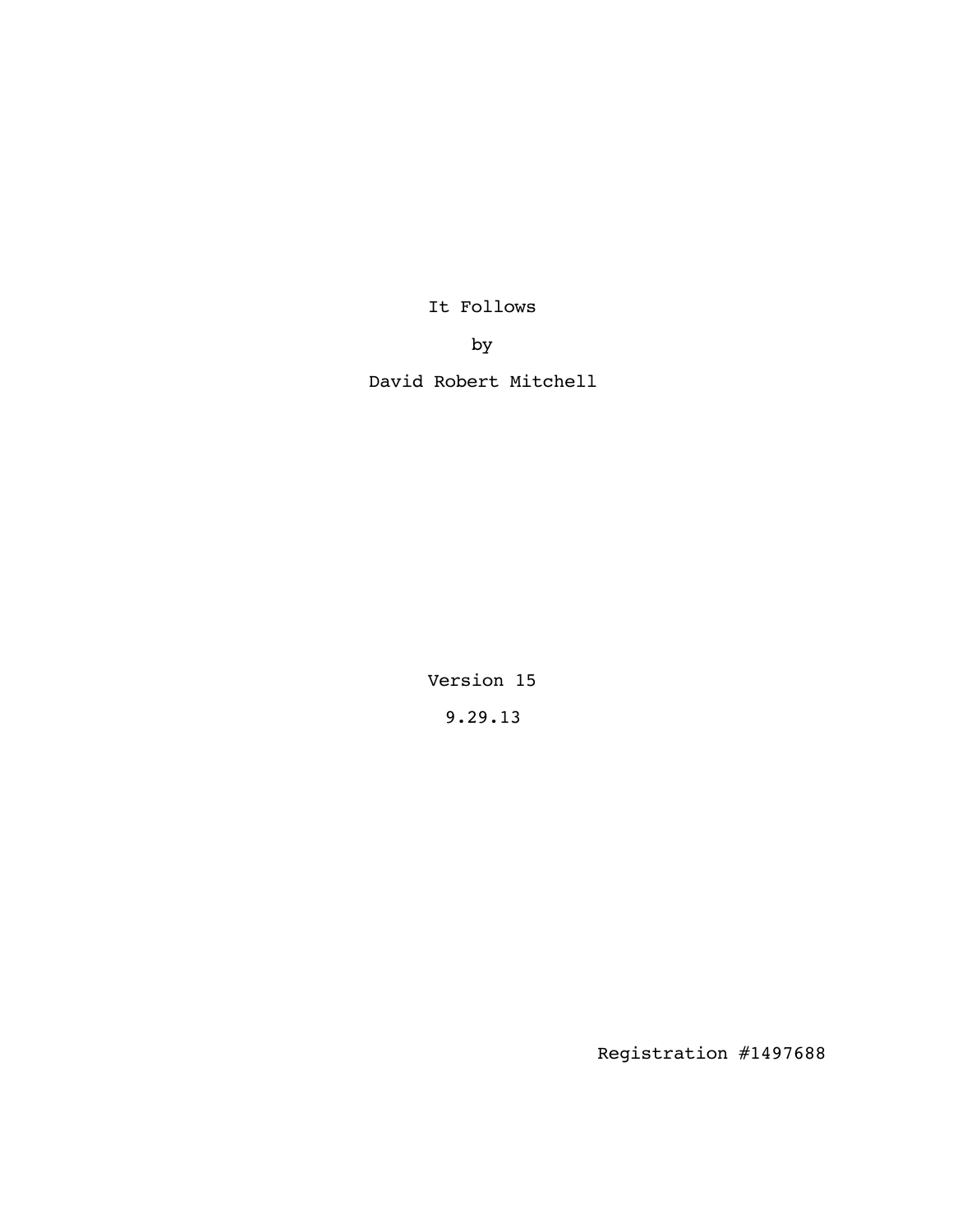#### 1 EXT. SUBURBAN STREET - NIGHT 1

ANNIE (20) stumbles out the front door of her parent's lakeside home. She's in her pajamas, - wearing red pumps. She moves with urgency and a primal fear.

She looks back as she runs, turning onto the street.

We hear the screen door open and close again.

Annie slows down, a few houses down. She stops and turns towards her home, standing in the center of the street.

Street lamps and oak trees line the block.

It's quiet. Annie stares ahead - seeing something - she starts to back up.

One step. Then another. Click of heels on concrete.

Slowly, tracking backwards, Annie remains focused on something - fearful. We see nothing.

Nearby, a young couple, pulling groceries from their car notice Annie walking in the street. The WOMAN steps towards the sidewalk - concerned.

#### WOMAN

# Hey, are you ok?

Annie nods to the woman, but remains focused on something else.

> WOMAN You need some help?

### ANNIE

No.

The woman shrugs to her husband and turns away.

Annie turns - aware of something closing in. She continues stepping backwards.

A door opens. ANNIE'S FATHER steps onto his front porch, frazzled. He looks around and sees Annie in the street.

> ANNIE'S FATHER Annie! What are you doing?

Annie looks to her dad, then back to the street - continuing to move away.

> ANNIE I'm fine, dad.

(CONTINUED)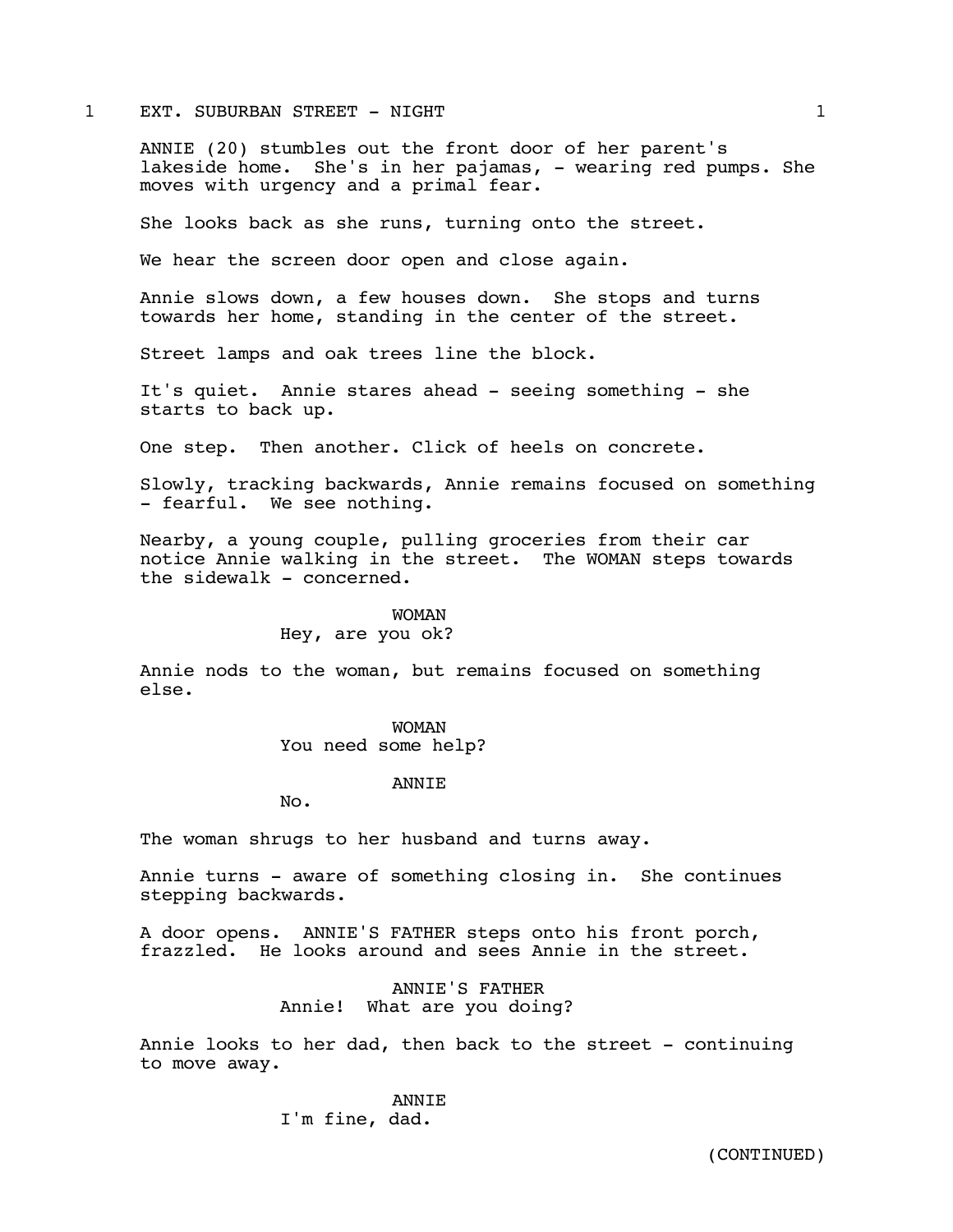ANNIE'S FATHER Where are you going?

### ANNIE

Nowhere.

Annie looks back to her dad and the open door. She sprints forward, rounding her imagined chaser.

Annie races across the lawn towards her father.

ANNIE'S FATHER What the hell, Annie?

She hops onto the porch, flashes a smile to her dad and runs into the house. Confused, her father follows her.

It's quiet again outside. The couple carry their groceries inside.

Moments later, Annie runs out the front door, keys in hand - a purse over her shoulder.

She sidesteps across the porch and climbs into her car. Starting the engine, Annie speeds away as her father runs outside once more.

2 INT. ANNIE'S CAR - NIGHT 2

Annie drives down a dark street - with wild abandon.

The radio is on.

Her cell phone rings from inside her purse on the passenger seat.

3 EXT. LAKE ST. CLAIRE - NIGHT 3

Annie's car is parked at the edge of a beach. The driver's side door is open. The headlights are on.

Near the water, Annie sits alone in the wet sand, facing the car.

A ring tone chimes - muffled through the cloth of her purse.

She stares. Focused. Terrified.

Annie looks ahead at the shadow-filled horizon of sand. Late night mist flows across the beams of her car headlights.

Reaching into her bag, Annie grabs her cell phone and presses a button. She's nearly crying as she holds the phone to her ear.

2.

(CONTINUED)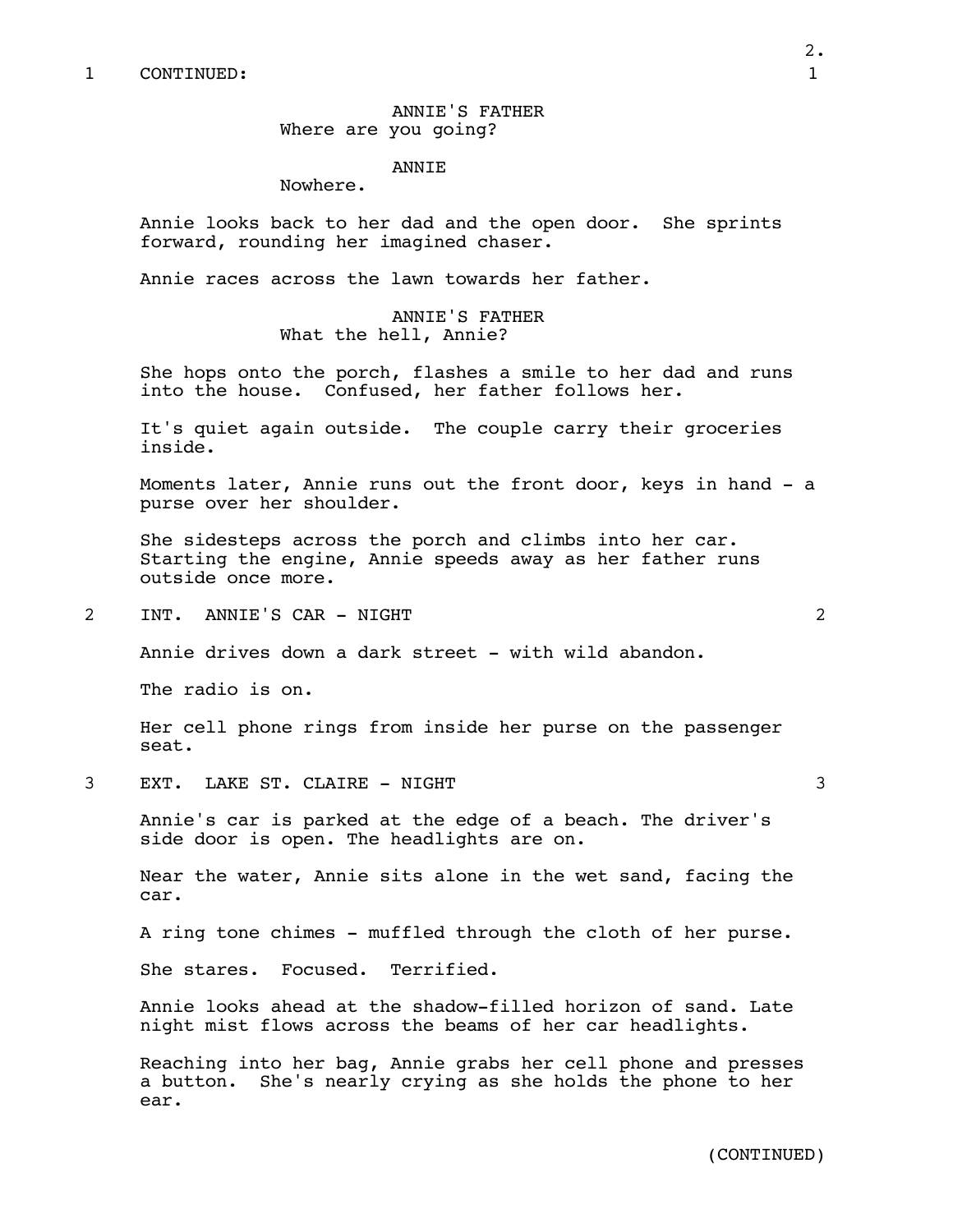ANNIE Dad? Hi. I love you...

She listens - watching her surroundings. The water continues to splash lightly behind her.

### ANNIE

I know. I know. I just wanted you and mom to know how much I love you.

Annie stares ahead. We see her point-of-view - headlights beaming down across the sand, illuminating her footprints. The dark trees shift and sway.

We hold on this frame, even as Annie continues to speak...

ANNIE

I'm sorry I can be such a shit to you sometimes. I don't know why I do that. Just know that I love you, ok? I just really... love you both...

3A EXT. LAKE ST CLAIRE - MORNING 3A

A hard-cut reveals...

Harsh morning sunlight on the sand and lake. Peaceful sounds.

Annie is laying along the shore. Her body is pale and still.

She's dead. Her jaw hangs open - head slumped to the side. Blue lips and face - covered with bug bites. Her leg is twisted back - violently rotated in its socket - a piece of bone visible near the knee's twisted skin. Her red pump dangles from her foot, over her chest. Legs open. Something awful and provocative.

Water or something viscous has soaked her pajama bottoms, creating a small wet circle in the sand near her waist.

A seagull pulls at a piece of skin near her toes.

Cutting back to the now familiar POV shot facing the car and the trees, we see two young kids looking at the body. A sister and her younger brother. They stand, looking down - almost frozen by the sight. The little boy holds a kite in his hands.

In the sunlight, it might be possible to distinguish Annie's footsteps leading down from her open car door, the children's footsteps leading up to their current position, and a third set of footprints at the far left of frame. This third set leads up to Annie and then recedes back into the treeline.

The waves continue to roll.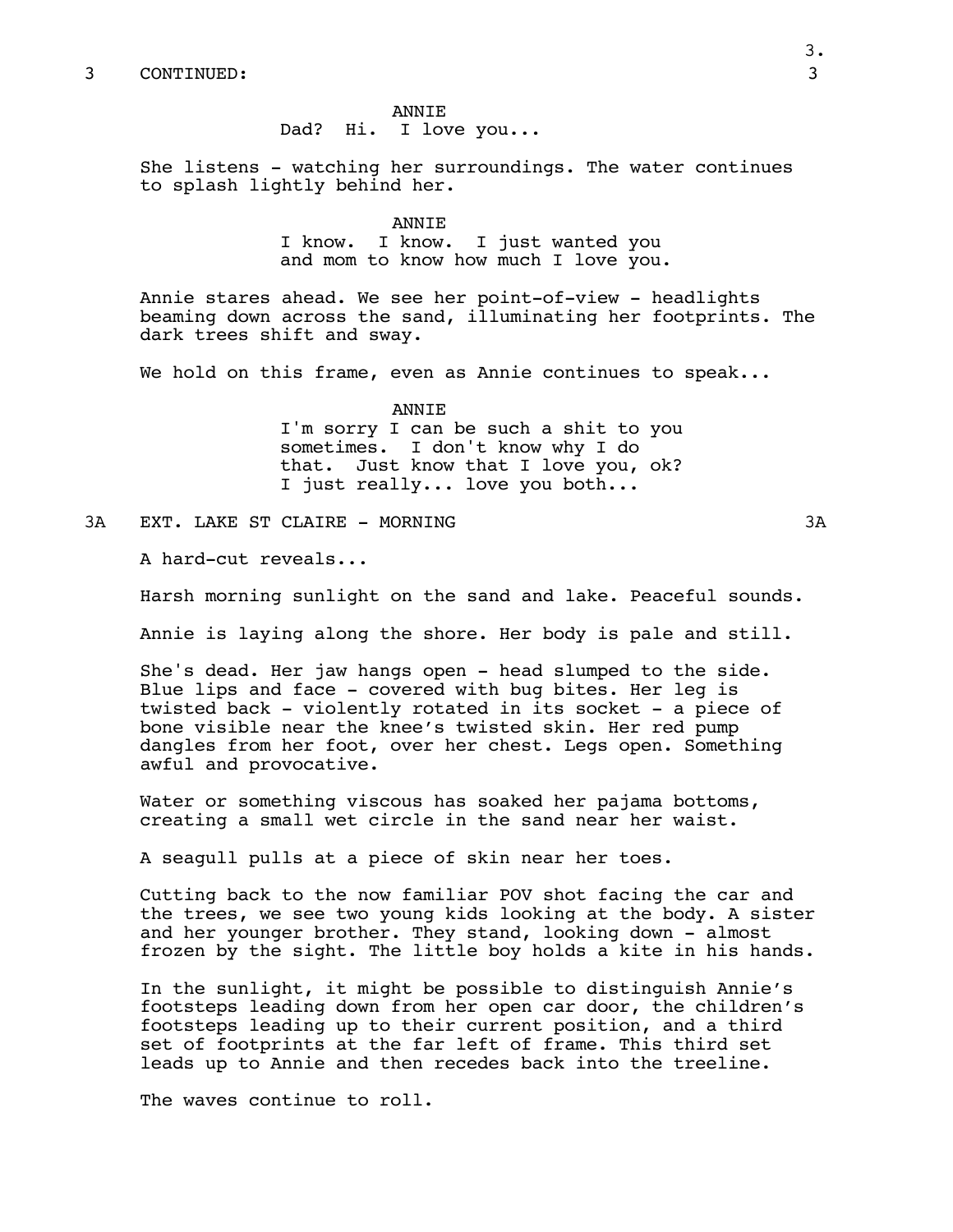### 4 EXT. JAY'S BACKYARD - DAY 4

JAIME "JAY" HEIGHT, a pretty 19 year old girl, relaxes in her hot tub - sipping a cola. Droplets of sweat dot her cheeks and forehead.

A breeze pushes a swarm of white dandelion seeds through the air, swirling past the young woman's face.

Jay stares up at a couple of birds hopping along the telephone wire overhead. She smiles as they hop and peck - sharing some food.

A squirrel races along the wire causing the birds to fly away.

Jay looks down - stretching her arms out in the hot water. She looks at her hands and legs immersed in bubbles. The bright sun reflects against the surface.

Something irritates her shoulder. Jay turns her head and looks at her upper arm just above the water. She sees a tiny red ant moving toward her elbow.

She watches it closely for a moment, then lowers her arm into the water, dispelling the tiny insect in a swirl.

The glass door slides open - KELLY, Jay's 17-year-old sister, leans out from the doorway in her summer clothes - it's an Indian Summer.

> KELLY Hey Jay.

JAY What's up?

KELLY Nothing. Paul and Yara are here. We're gonna watch a movie if you feel like it?

JAY Thanks, I'm going out actually.

KELLY

That guy?

### JAY

Yeah.

Kelly swings a bit - hanging onto the door handle. She flips her hair up with a goofy smile and looks to her sister.

KELLY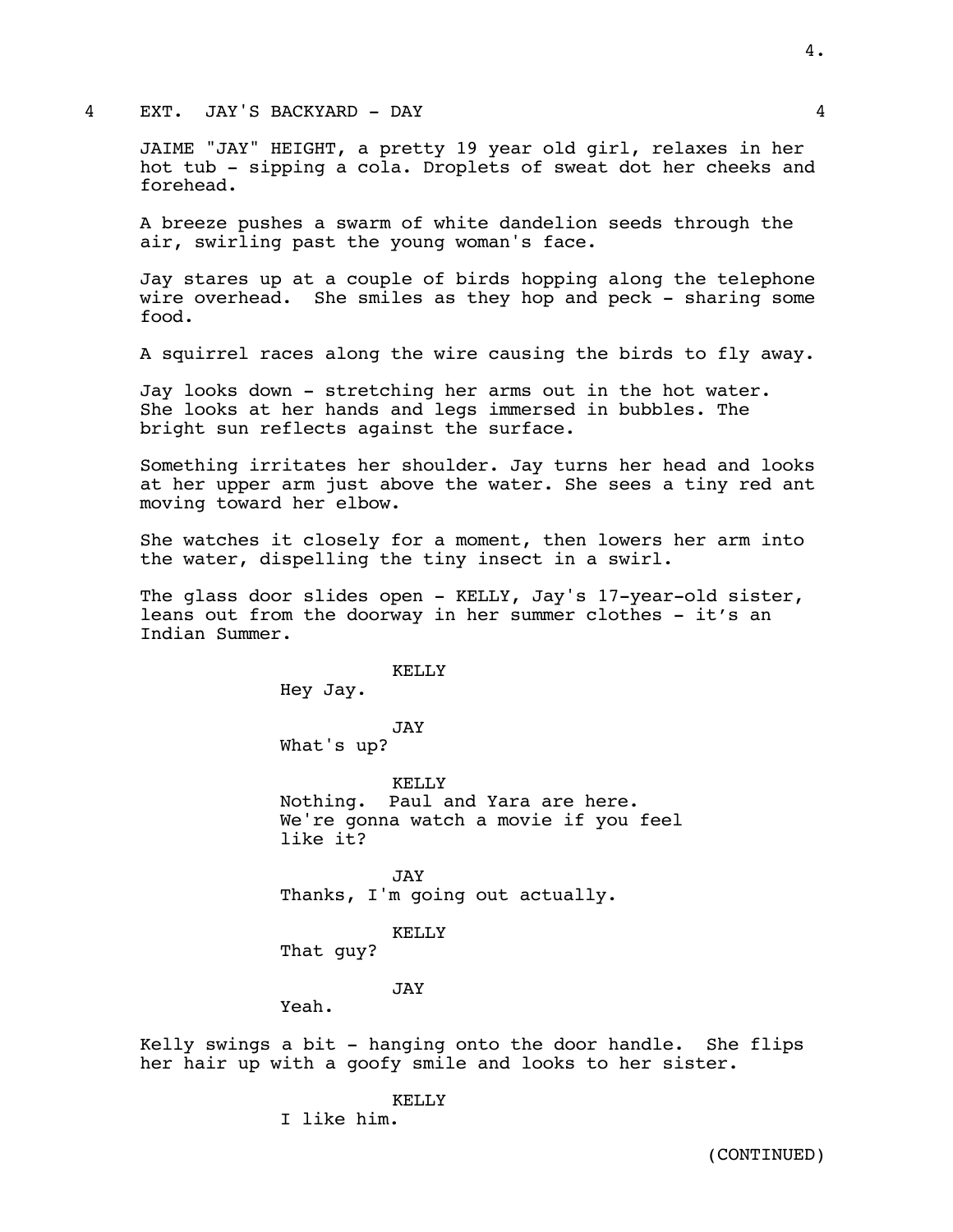JAY

Yeah me too.

Kelly steps inside and slides the door half-shut.

Across the backyard fence, Jay notices movement in the neighboring yard.

Looking closely, she sees two pairs of eyes peeking out from a pile of lumber. The NEIGHBOR BOYS spy on her through the chainlink fence. A couple dumb little kids - ages 8 and 11.

Jay gives them a dirty look and points.

### JAY

I see you.

The boys duck down out of view.

JAY Don't you have a video game to play or an animal to torture?

Jay slides deeper into the tub. She holds her mouth just above the surface of the water.

5 INT. JAY'S HOUSE - DAY 5

Jay walks inside, wrapped in a towel, her hair wet.

In the adjoining living room, Kelly sits with her friends watching a bad comedy. They're sprawled across the furniture.

On tv: a man talks with his English-speaking dog about the woman he loves. The dog offers bad romantic advice.

PAUL, 17, eats cheese curls on the lounge chair.

YARA, 17, is slumped into the couch cushions with her legs across the coffee table; a pair or glasses on her nose. She reads an ebook on her pink-shell-compact smartphone, still managing to laugh at the television.

Jay stops alongside Kelly and watches a moment of the movie.

Jay smiles and waves to Yara, who glances up just long enough to see who's around.

> JAY What are you reading?

YARA The Idiot.

5.

(CONTINUED)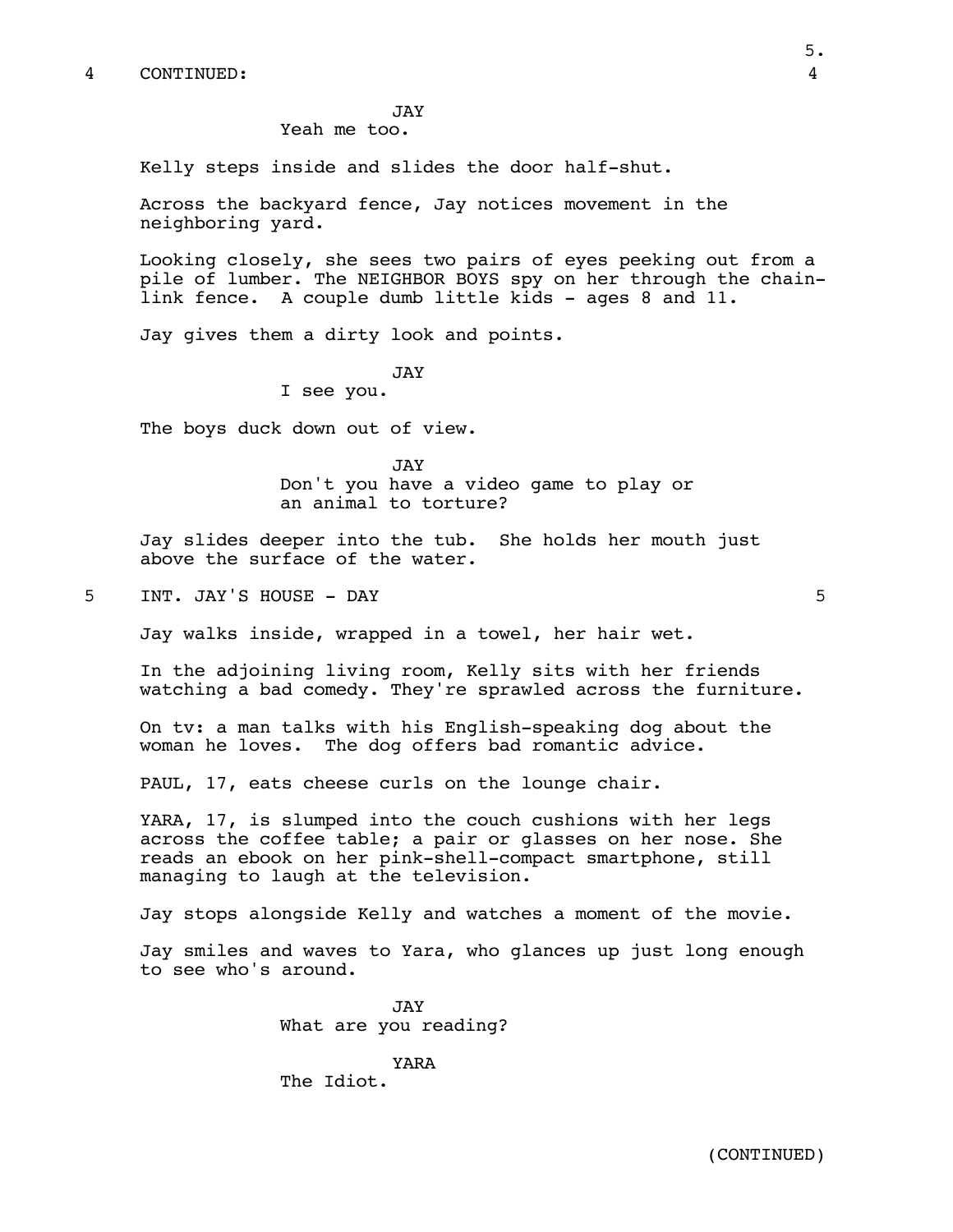JAY Is it good?

YARA I don't know yet. It's about Paul.

Paul makes a face toward Yara - irritated.

Jay leans over the couch, letting water drip onto her sister's face. Kelly swats her away.

PAUL

Hey Jay.

JAY (smiling at the bunch) Hey Paul.

MRS. HEIGHT, Jay's mom, drinks wine and smokes in the dining room - chatting on the telephone. Laughing.

> MRS HEIGHT (into phone) Oh no I'd love to. That sounds fun. I could come over and cook for you if you'd like. I make a really delicious quiche. Do you like quiche?

The woman continues to flirt and smile through the telephone receiver. For a mother, she is awkward and shy.

Without looking up, Yara mumbles a statement over the hokey music of the movie.

> YARA Hey, I have an idea...

> > PAUL

What?

Yara casually farts, staring down at her telephone screen.

YARA *Oh*... it got away.

Kelly and Paul laugh and grimace as Yara grins like a child. She scrolls and swipes, reading the novel on her phone.

Jay raises her brow and heads for the hallway.

Paul turns and glances at Jay as she walks away - eyeing the older girl.

Yara and Kelly notice him staring at Jay. They smile to each other - aware that he's love-struck and hopeless.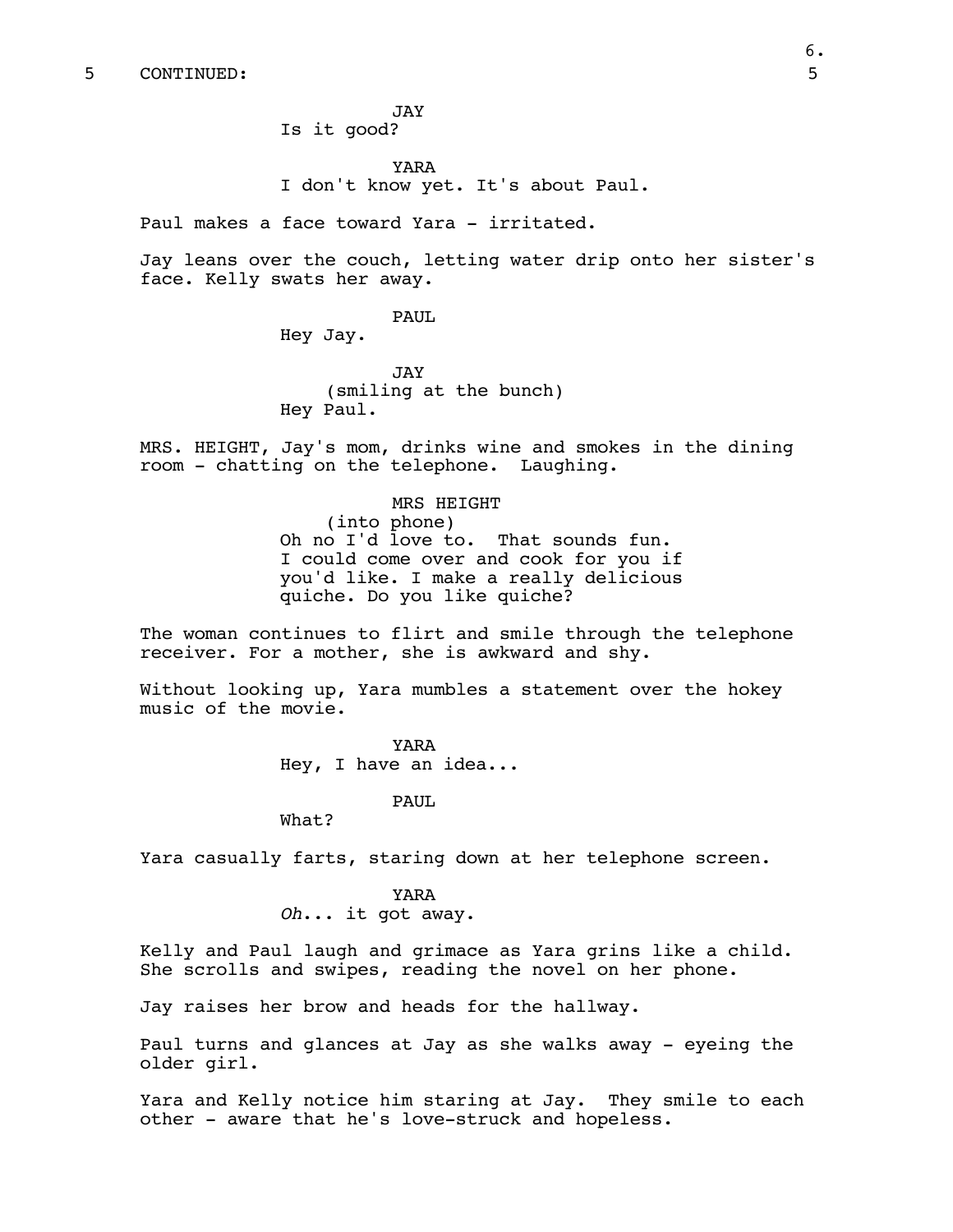## 6 INT. JAY'S BEDROOM - DAY 6

Jay adjusts her blouse in the mirror. She looks at herself admiring and critiquing.

Leaning close to her reflection, she puts on her make-up.

A polaroid on the mirror shows her drinking a beer with Paul at a dark indoor swimming pool - much younger.

Dirty clothes hang from chairs or sit in piles along the floor. Old dolls boxed in a corner. A scuffed and dirty yearbook. Things covered in dust - all bathed in the green & orange haze of summer light through curtains and a nearly imperceptible post-adolescent mist.

Jay moves a lock of hair across her forehead - finessing its placement - being picky.

She laughs at herself and blows a gust of air up - causing her bangs to flip.

From across the room we watch the rest of the scene:

Jay walks to her dresser and grabs a pill bottle from atop it. She opens the plastic container, pops out a pill and swallows it. No water necessary.

Jay sets the bottle down and re-examines her outfit and shoes in the mirror.

A pose - how does my ass look? Ok.

A coy glance at herself. A funny bug-eyed face. A raspberry from buzzed lips and exhaled air.

We hear a deep rumbling as the camera pushes in towards the mirror, moving tightly on Jay's lips as she covers them in dark pink lipstick.

7 EXT. MOVIE THEATER - DAY 7

Jay stands alongside her date, HUGH (21), waiting in a long line to buy tickets. They stand under the marquee, looking out at the street and the passing crowds.

Hugh has a look of contentment on his face. The couple kiss. A woman behind them glares and makes a face - jealous and irritated by their public affection. They don't notice - only us.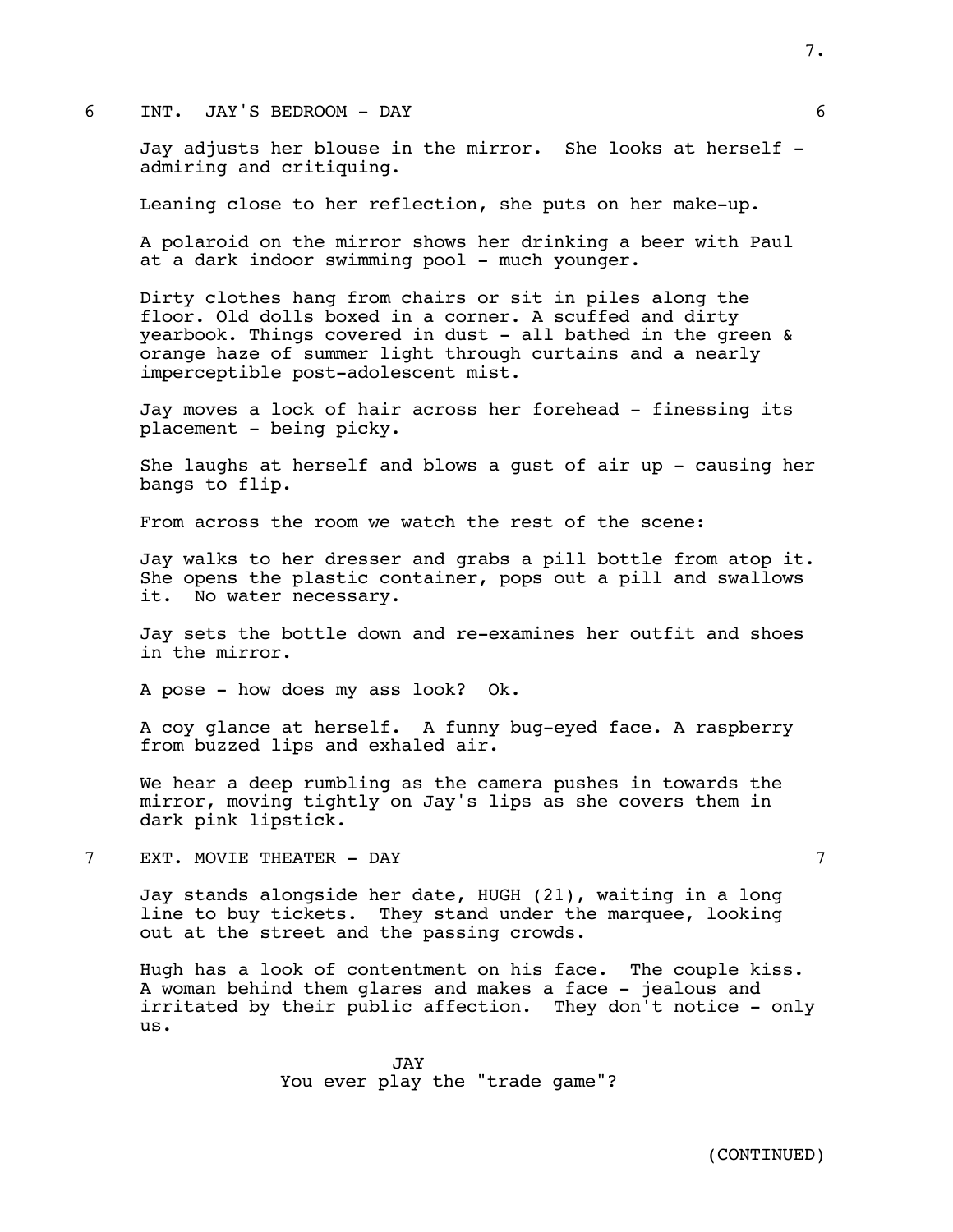# 7 CONTINUED: 7

No. What is it? JAY It's a people watching game. My sister and I used to play it when we were bored.

HUGH (teasing) You're bored right now?

HUGH

Jay smiles and shakes her head in playful frustration.

JAY (stern but loving) No. Shut up. Let me finish.

HUGH Alright, how do we play?

JAY OK. You start by watching the crowd casually scope out the people around us.

Hugh turns and looks at the people at the rear of the line then toward a group near the lobby.

HUGH

Ok.

JAY Now without telling me, pick one person that you'd like to trade places with. It could be anybody. For whatever reason.

Hugh nods and scans the crowd. Jay does the same.

HUGH

Ok. I got one.

JAY So now I get 2 guesses to figure out who you picked and why you want to trade places with 'em.

HUGH Alright. Good luck.

Jay looks around the crowds of people on the street. She zeroes in on a very large man with a long beard.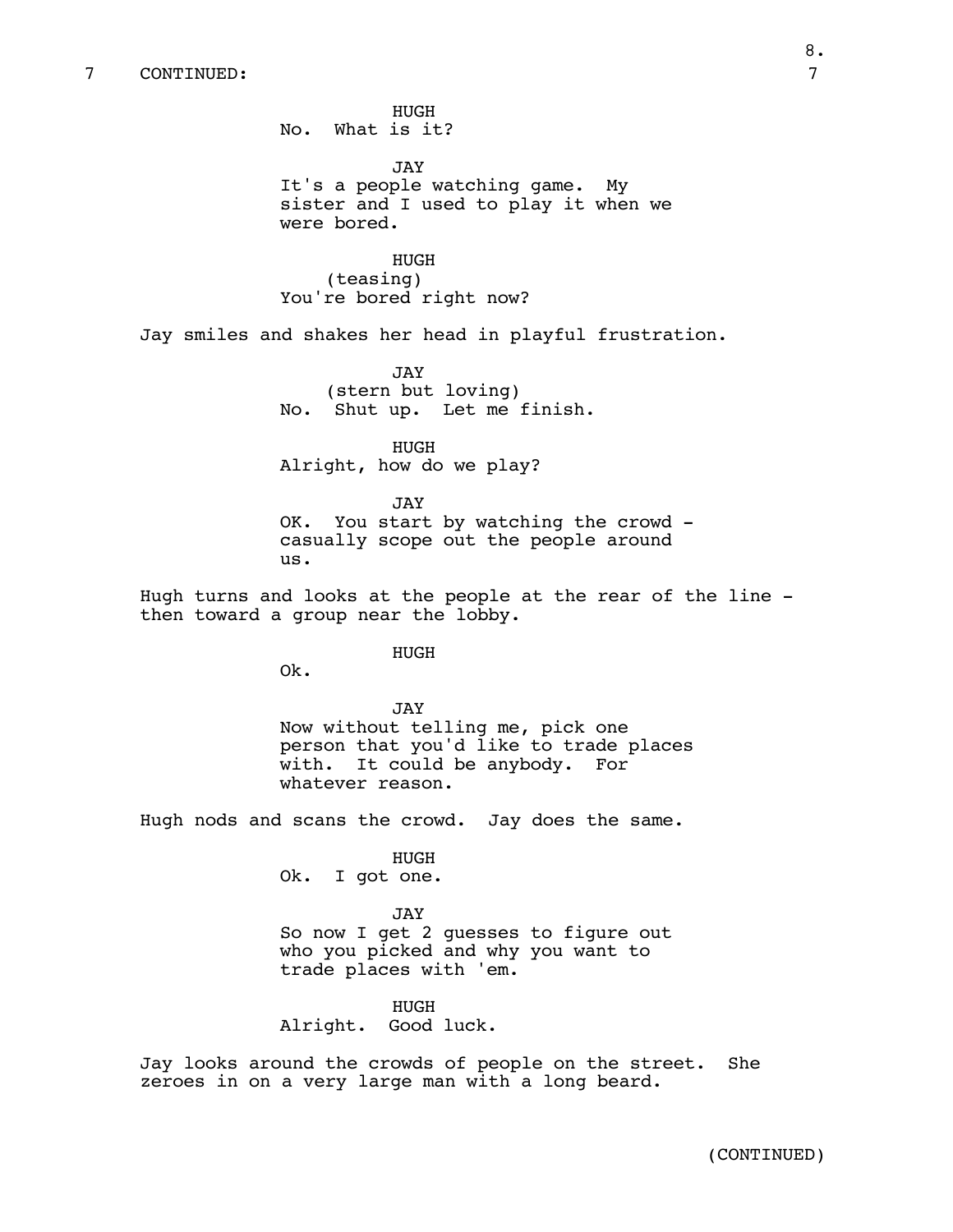JAY

Jay giggles and points casually at the big man. Hugh looks and laughs, shaking his head.

HUGH

No.

Him.

JAY You could pick up cars and throw them if you were that guy.

HUGH

Yeah, but he's not my pick.

7A INT. MOVIE THEATER LOBBY - DAY 7A

Waiting in line for popcorn with Hugh, Jay looks around the elegant lobby. She notices a well dressed, good looking guy talking to a hot blonde in a short dress.

JAY

That guy.

Hugh shakes his head - no.

JAY I figured you'd wanna sleep with the hot blonde.

HUGH Nope. She's not even cute.

Jay rolls her eyes. Hugh is clearly lying about the woman's attractiveness.

> JAY Ok. Who was your trade?

Hugh looks over at a couple standing by the stairs with their little boy - feeding him movie theater junk food.

HUGH

Him.

JAY

The dad?

HUGH No. The son. How cool would it be to have your whole life ahead of you?

Jay shrugs - thinking about it.

(CONTINUED)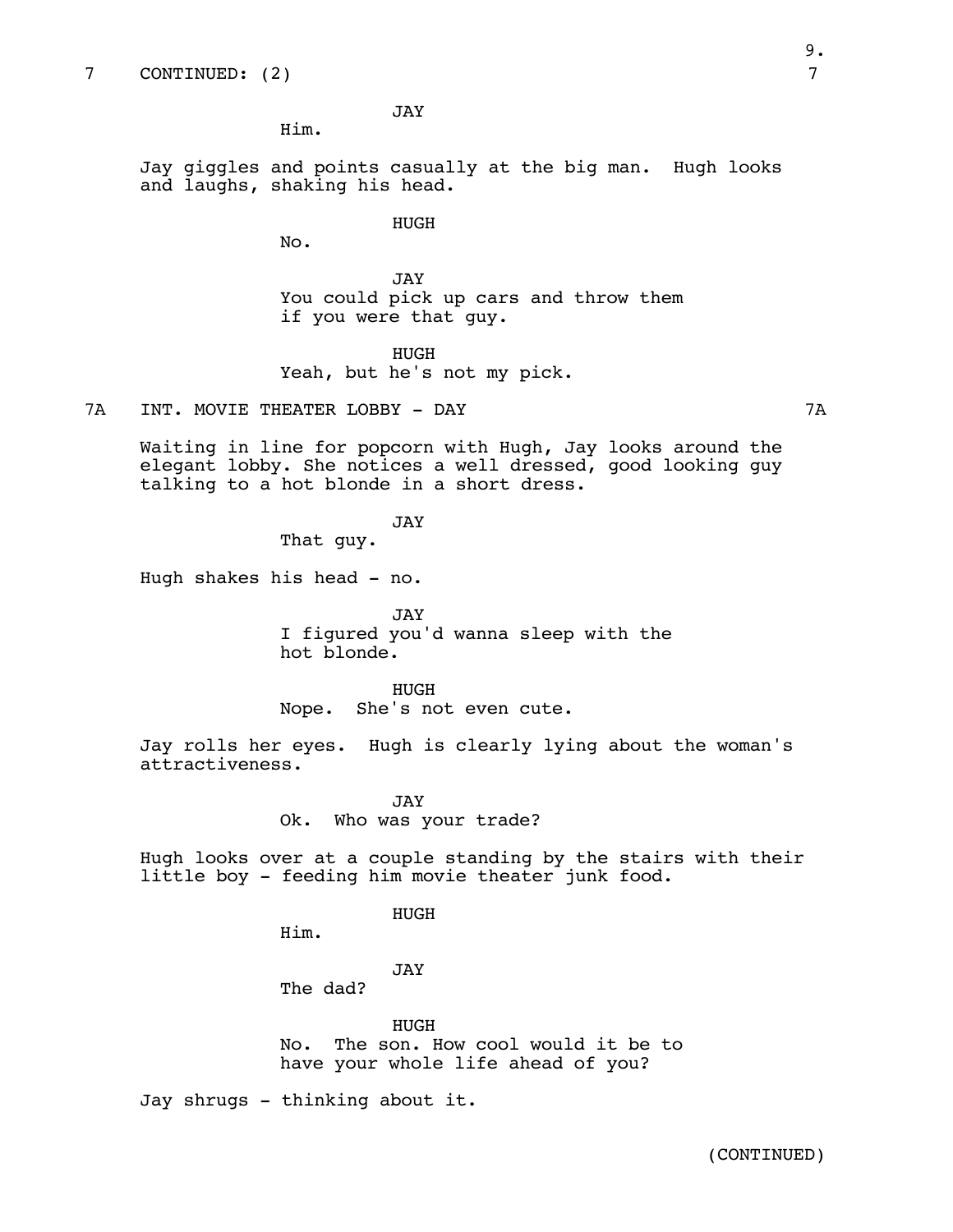JAY Come on. It's not like you're an old man. You're 21.

HUGH I know. But look how happy that kid is. Plus, at that age you can go to the bathroom anytime you want. Total freedom.

JAY Yes, he's probably taking a shit right now.

HUGH Exactly. I could never get away with that.

Jay shakes her head and smiles.

7B INT. MOVIE THEATER - DAY 7B

With popcorn and drinks in hand, Jay and Hugh take their seats. Jay starts to scope out the theater and nearby patrons. The organist plays an overture.

> JAY Ok. My turn.

Jay looks around, turning back to see the rear of the theater.

JAY I got mine.

Hugh smiles as he eyes the surrounding crowd - enjoying the game. Jay watches with anticipation.

> HUGH How about the girl in the yellow dress? JAY Where? HUGH There. JAY Uh... I don't see her. HUGH *Right there.*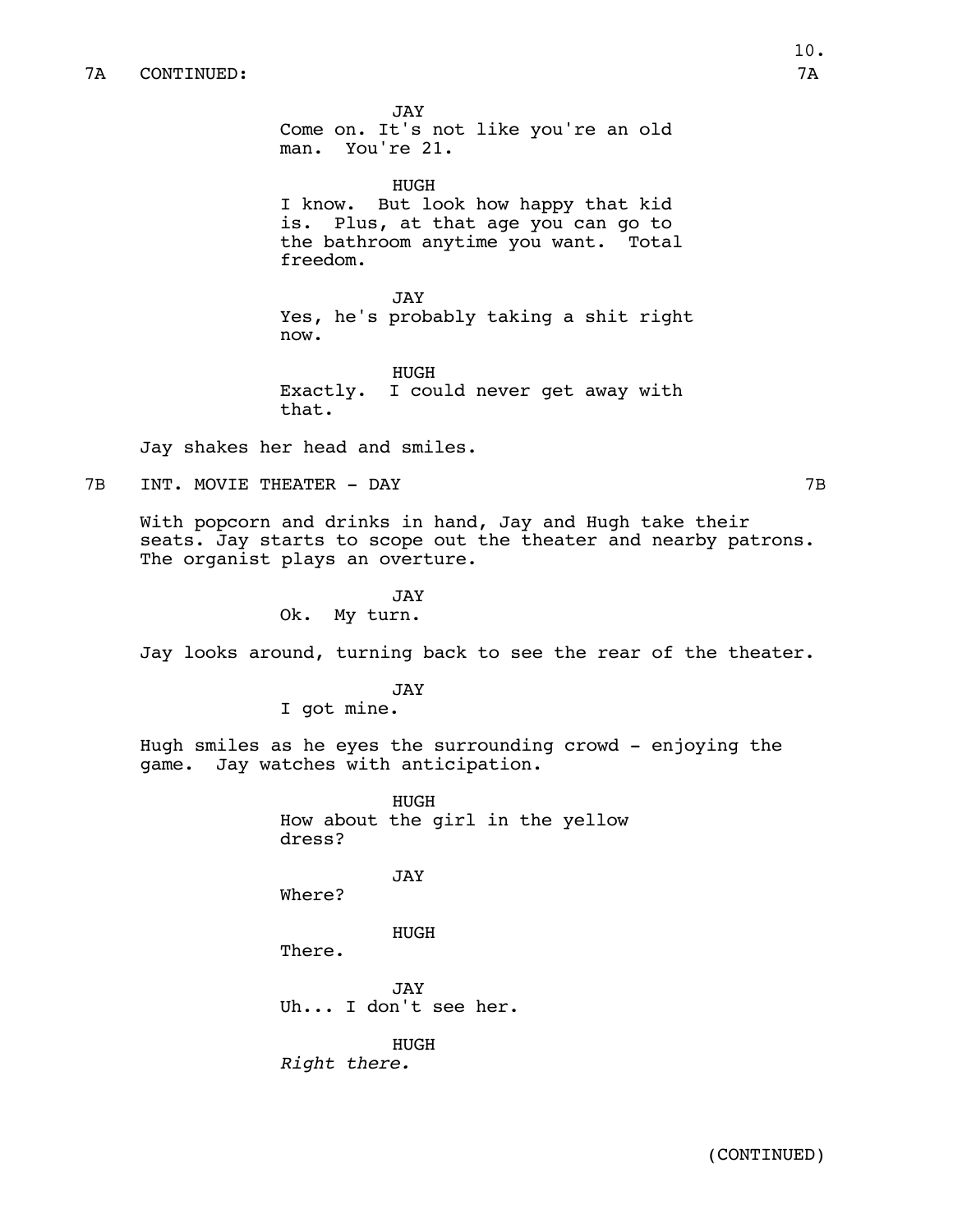### 7B CONTINUED: 7B

Jay stares - confused - she sees no one - same as the audience. Hugh points at an empty space near the curtained entrance.

There is NO girl in a yellow dress - anywhere.

JAY Are you teasing me?

Hugh looks at his date and begins to realize she's not kidding. His face changes. He stares back at the walkway focused on something or someone unseen by us.

> JAY Hugh, I'm sorry I just don't know who you're talking about, but that's not who I picked...

Jay's smile starts to fade.

HUGH

I'm sorry.

JAY No. What's wrong?

Hugh glances back quickly, starting to stand up.

HUGH I don't think I feel like watching a movie.

JAY Why? What's going on?

Hugh sets his drink down. Jay stares at him, looking for an explanation.

> HUGH I don't feel good all of a sudden.

Hugh is fidgeting - sweaty.

JAY Oh. Well we don't have to watch the movie. You need to go home?

Hugh turns his head and looks to the back of the theater. He stares. Jay notices but doesn't say anything.

> HUGH Um, let's just go to the car.

> > JAY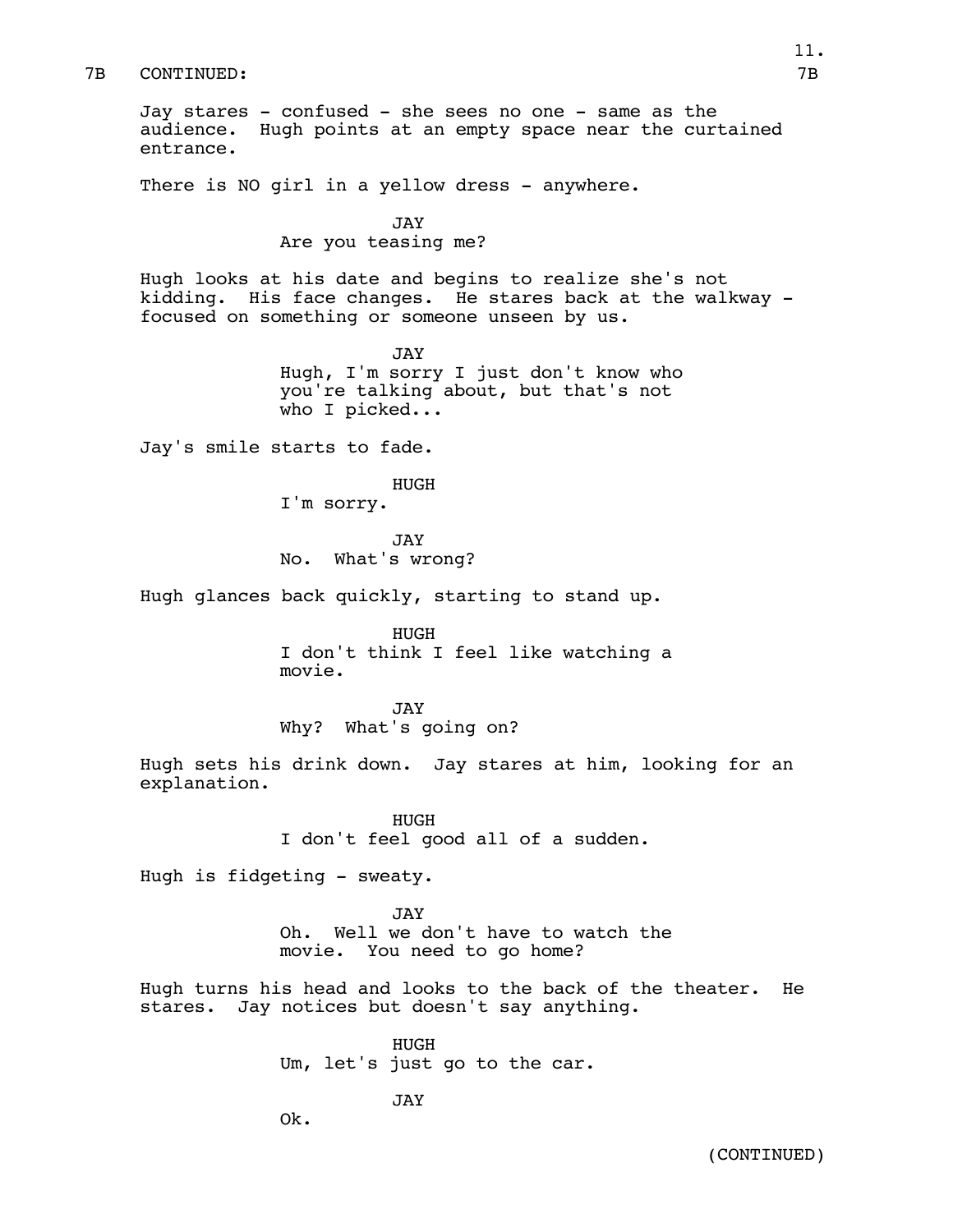7B CONTINUED: (2) 7B

Hugh takes Jay's hand and leads her to the side exit, shuffling past movie-goers as they step into the sunlight.

8 EXT. CITY STREET - DUSK 8

Jay walks with Hugh towards the parking lot. She notices him glancing back - looking for something. His demeanor has changed. Something is wrong.

> JAY Did you see somebody that made you wanna leave?

Hugh shakes his head.

JAY Like an ex-girlfriend or something? You said there was a girl in a yellow dress. Was it someone you knew?

HUGH No. I just felt sick. I feel better being outside.

9 INT. '67 FORD GALAXY - DUSK 9

Jay sits next to Hugh. He drives the car down the highway silent.

Jay turns from Hugh and stares ahead. She buckles her seat belt and watches the road - unsettled.

10 INT. RESTAURANT - EVENING 10 10

Jay sits across from Hugh in a cozy booth, looking out at the street through a large window.

They're eating Italian food.

Jay smiles and leans forward, cat-like, stealing a sip from Hugh's wide glass of beer.

Hugh glances outside. Jay touches his hand. A moment of flirting.

Through a slow zoom, we move past the couple, focusing on the distant intersection of pedestrians outside the window. Tiny, but visible, a poor working class family walk together along the sidewalk. The kids have ice cream. The parents smoke heavily. A tall and very thin man crosses the road, moving toward the restaurant - he coughs and hacks into his forearm.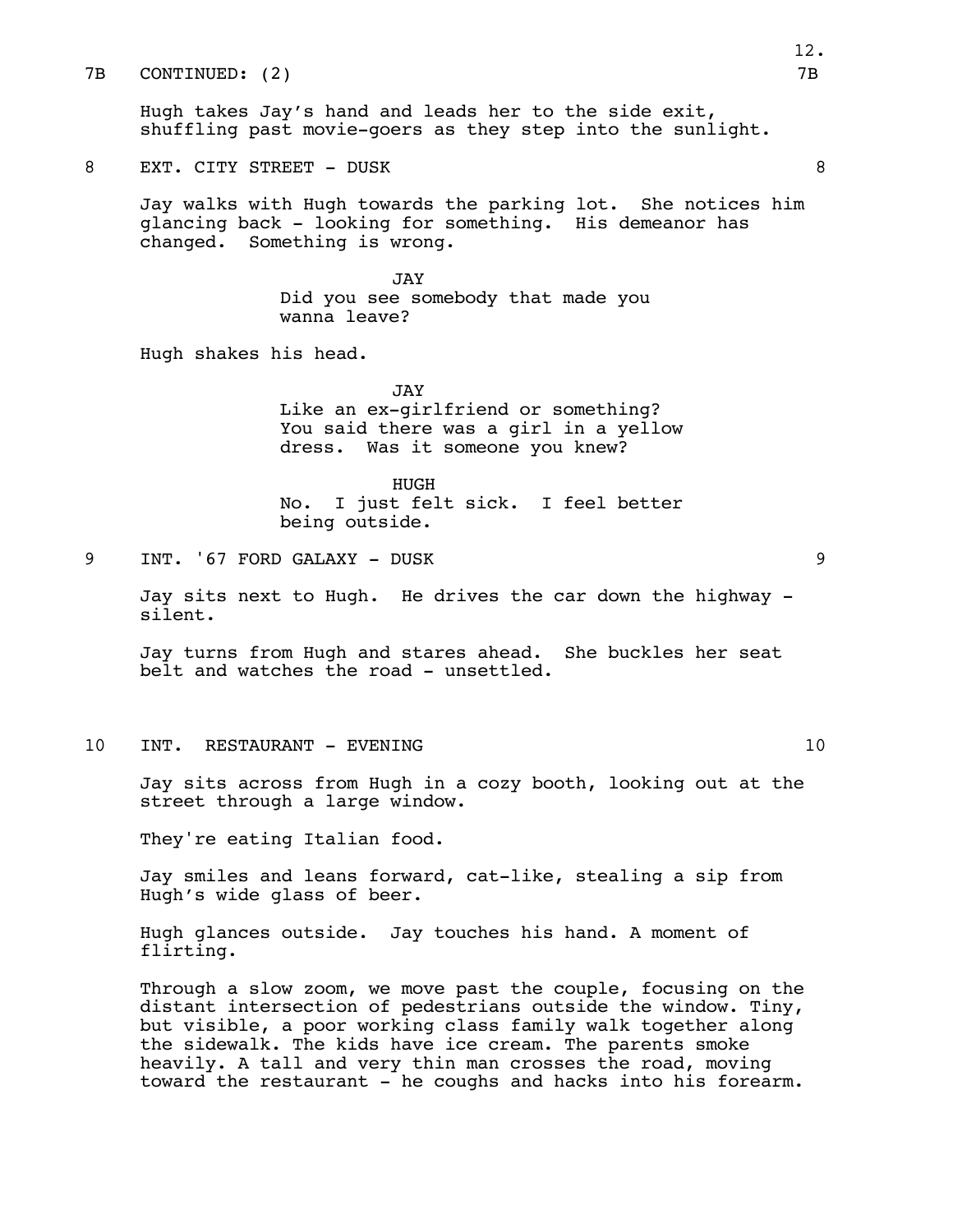11 INT. '67 FORD GALAXY - NIGHT 11 11

Hugh's car is parked on the street near Jay's house. The pair are making out passionately.

Mid-kiss, Hugh peeks out the window, looking into the dark night.

Jay pulls away from the kiss and reaches for Hugh's pants zipper. He gently guides her away.

> HUGH I want to, but...

Jay looks at Hugh - worried that she did something wrong.

HUGH My stomach... still...

Jay gets it. She smiles and nods.

JAY

Ok.

HUGH I'll see you soon?

JAY

Yeah.

HUGH

Bye.

JAY

Bye.

Jay climbs out and jogs up to her front porch, pulling out her keys. Hugh drives off with a wave.

12 INT. JAY'S CAR - MORNING 12

Jay drives her car along the crowded I-75 expressway - into the city. Detroit is grey and flat.

A radio DJ comments on the Indian Summer.

13 EXT. WAYNE STATE UNIVERSITY CAMPUS - MORNING 13

With backpack over shoulder, Jay walks along the half empty path. Campus buildings loom. Old architecture resting on broken sidewalks.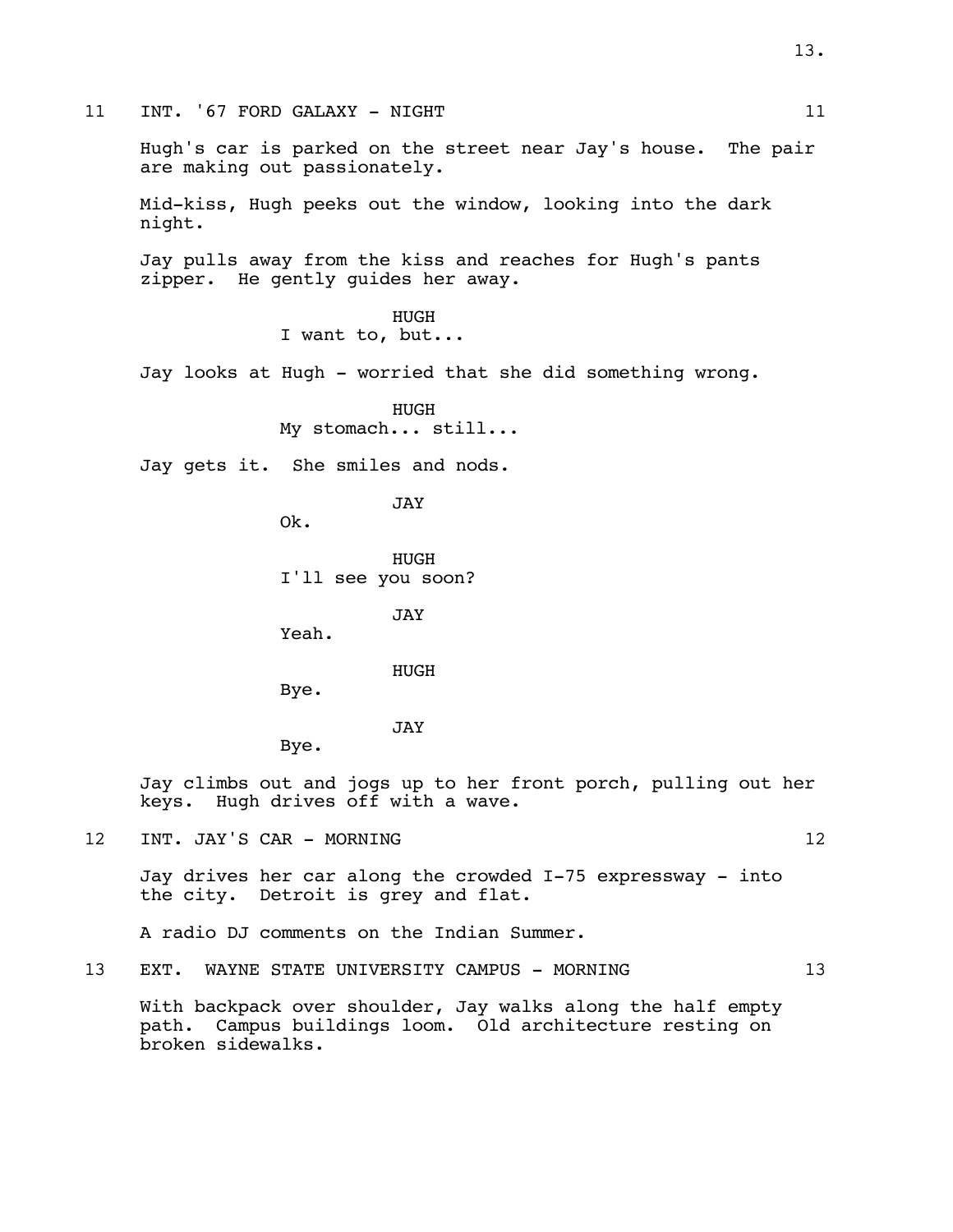### 14 INT. STUDENT CENTER - DAY 14

Jay eats fast food alone at a table. She watches other students pass through the large modern corridor.

Jay chews and looks down at her drink. A paper cup. A plastic lid. A straw.

The chatter mixes together into a blur of voices.

15 EXT. NEIGHBORHOOD STREET - DAY 15

A LITTLE GIRL on a distant porch covers her eyes and counts to 10. Her friends run and scatter behind bushes and garbage cans.

> LITTLE GIRL 7...8...9...10... here I come!

A bunch of LITTLE KIDS are playing FREEZE TAG on a distant front lawn. They scream and laugh as they run from each other. Once tagged, they stand frozen, until someone else crawls under their legs and frees them.

Jay walks with Kelly down the sidewalk, drinking Slurpees - They pass by the children's game in progress.

Kelly pulls out a pack of cigarettes and lights one. She takes a drag.

> KELLY Thanks for walking with me.

The two girls step leisurely down the block.

JAY Mom knows you smoke.

KELLY Yeah, but she'll cry if she actually sees it happening.

JAY Or she'll steal your cigarettes.

Kelly shakes her head.

Jay takes a sip from her drink. She looks out at the green lawns and clean suburban stretch ahead of her.

> KELLY How's it going with Hugh?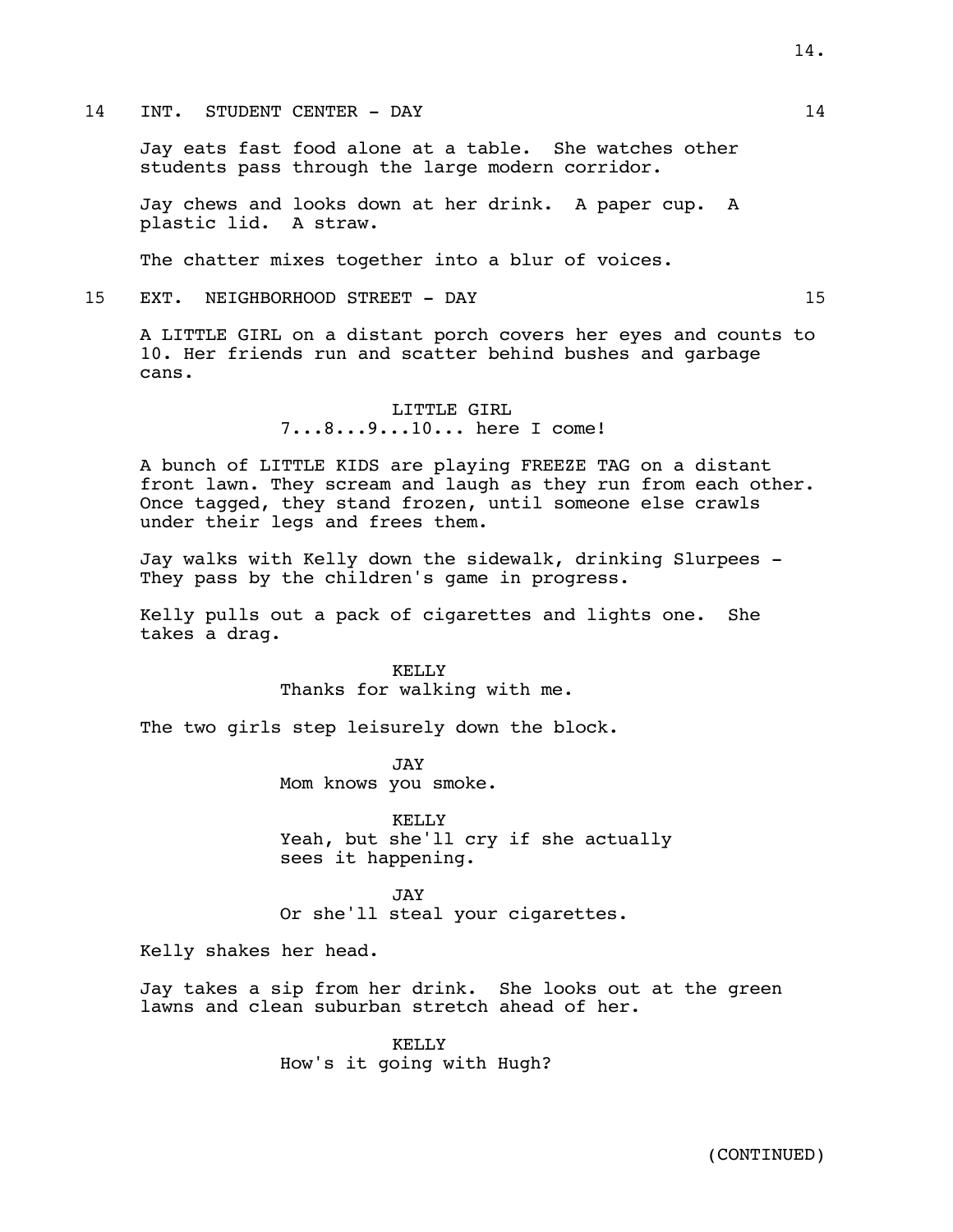JAY Good. Mostly. He was acting kind of weird last night. KELLY Why? JAY I don't know. He said he wasn't feeling good, but it seemed like something was on his mind. Kelly exhales - stepping down the street. KELLY Have you... um...? Jay looks at her sister. **JAY** No. I know he wants to... but last night... he seemed different. Kelly starts to laugh at her sister. KELLY (teasing dryly) Maybe he's a virgin? JAY He's not. I mean, I don't know for a fact, but... no. KELLY So what's the problem? JAY I don't know. An old woman approaches, walking her dog. The girls pet the animal as it passes. OLD WOMAN (looking at her dog) She loves the attention. JAY Yeah. The woman walks on and the girls resume their journey home.

> JAY You're still... ?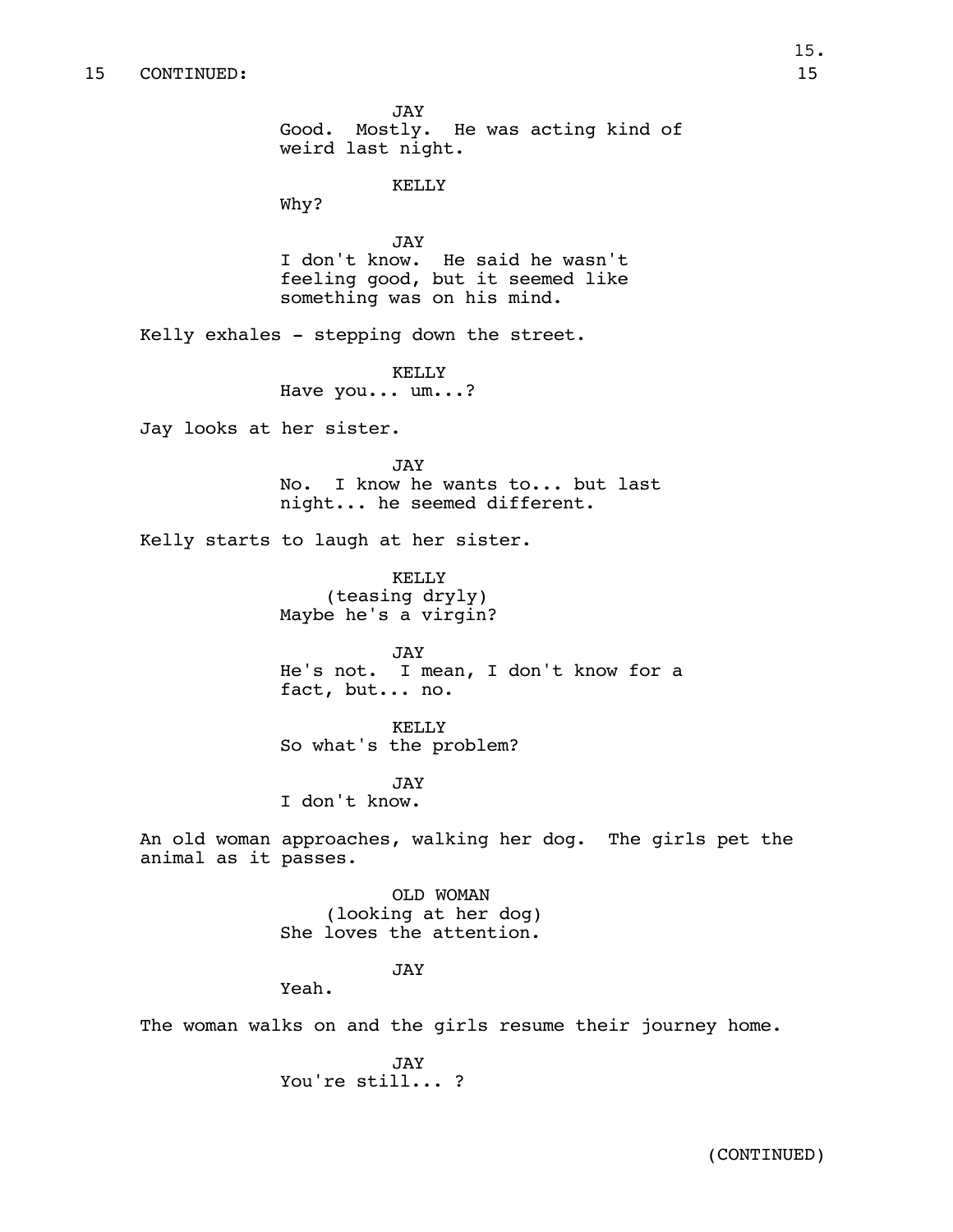KELLY

Me?

Jay nods.

## JAY You haven't... ?

Kelly looks at Jay - then finally understands what she's getting at.

> KELLY I haven't slept with anybody. Not for any real big reason or anything. I will... eventually. Maybe soon. Any minute now.

> > JAY

Whenever.

KELLY

Yeah.

JAY What about Paul?

KELLY Ehhh. We kissed once and it didn't feel right. He's more like a brother... although he's kind of in love with you. So I don't know what that means.

Jay smiles and thinks about it for a moment.

JAY It'd be like fucking my step-brother.

Kelly starts to laugh.

### KELLY

Gross.

The two sisters smile and share a laugh.

They pass before a modest house with a pristine lawn. A fighting couple - possibly a girl mid-tantrum - can be heard inside. We see Jay's POV as she stares at the brick ranch home, passing it slowly. She shakes it off and continues down the suburban block. The yelling fades.

Kelly takes a final drag, then tosses her cigarette into the street.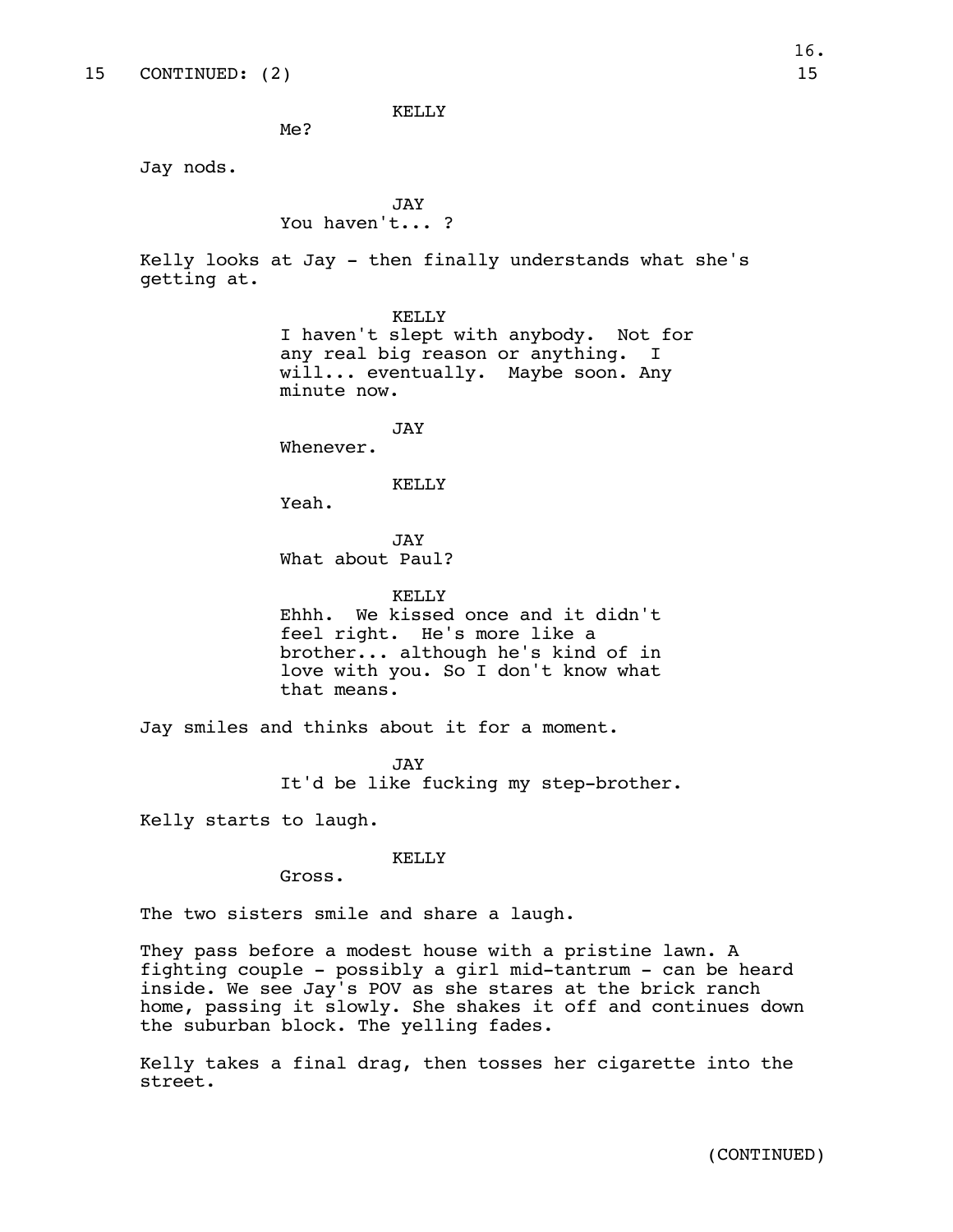KELLY Do I smell bad?

Jay leans over and smells her younger sister.

JAY You smell like cherry coke, banana nicotine.

KELLY That's my favorite flavor.

JAY Mom's gonna love it.

Kelly slurps her drink - making a funny sound through the straw. Jay smiles - walking through her sunny neighborhood looking around at the street she grew up on.

> JAY It's weird still being here. It's like... everybody else went away to school, but me.

KELLY Dad said he'd pay for you to go away.

JAY

I'm not sure I even want to. It's all kind of useless isn't it? I mean, degrees don't get people jobs. At least not good ones. Look at mom.

KELLY Then why are you even taking classes, dumb-ass?

Nearing their own house, Jay notices a very HANDSOME young man washing his car in a driveway across the street. GREG HANNIGAN,  $21$ , sees them. He waves casually - without a smile.

> JAY She won't let me stay here if I don't.

Kelly waves back. Jay simply nods to him - walking along avoiding too much eye contact.

> KELLY When I graduate, I'm getting the hell outta here. I wanna go to college somewhere that doesn't have *shitty*  weather.

JAY Ok. I'll visit.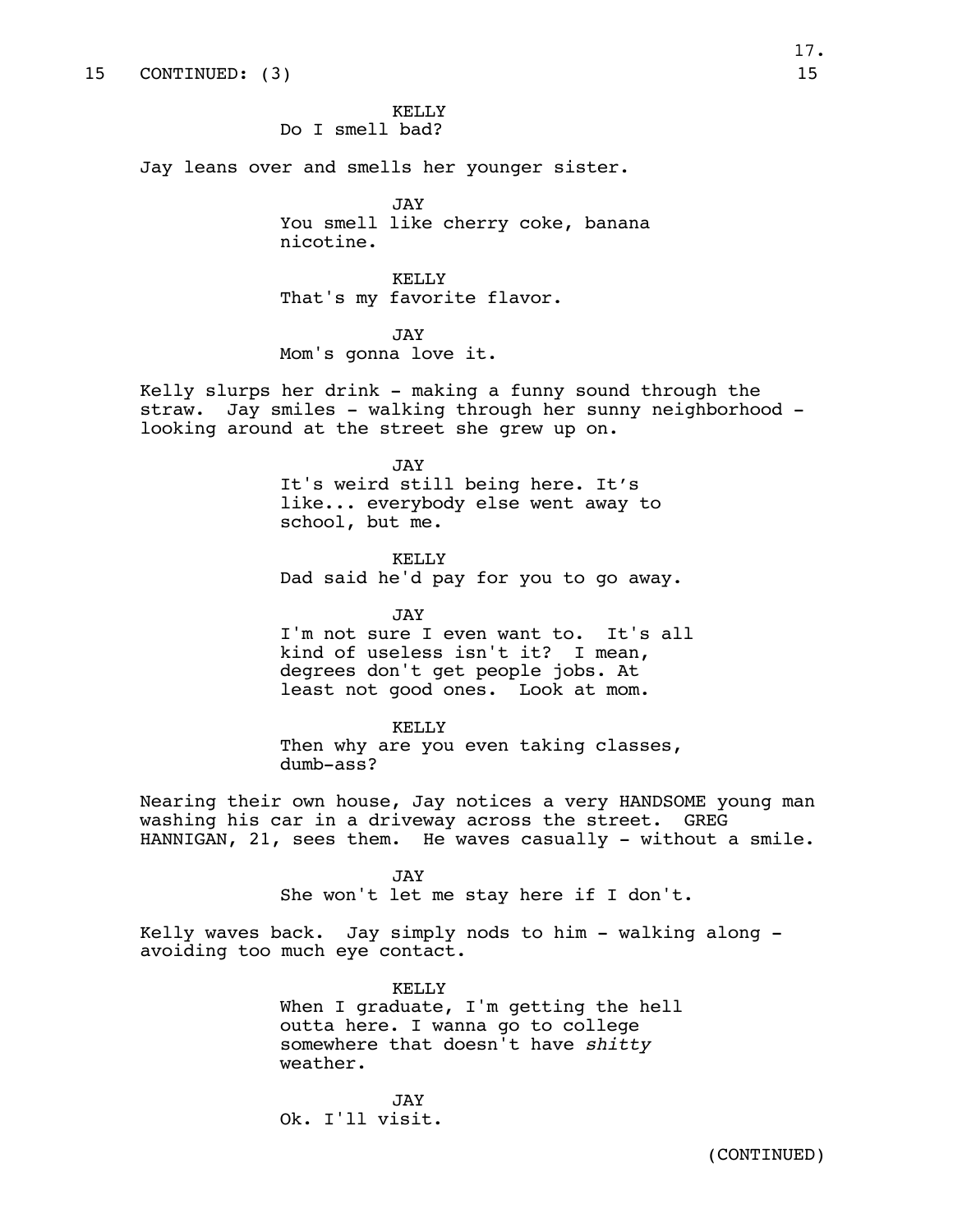15 CONTINUED: (4) 15

Greg resumes his car washing, watching Jay as she nears her front porch. He seems very focused on the young woman.

16 EXT. WOODS - NIGHT 16

Hugh holds Jay's hand, leading her down a dark path into the woods. A six pack dangles from his thumb. Still visible, the car headlights shine through the trees. Moonlight casts a soft glow over the area.

Hugh carries a small bag over his shoulder.

JAY Where are you leading me?

Hugh turns and shushes her nicely - a finger to his lips.

Jay smiles and keeps walking, sticking close to her date.

They move deeper and deeper into the dark and foreboding forest.

A bird calls from a craggy and deadened tree. Jay peers into the dark as something scampers by.

Hugh looks around as he walks - always turning and watching.

17 EXT. WOODS AND LAKE - NIGHT 17

Towels hang from an old log near a small lake - black and calm in the night - surrounded by trees.

Hugh kicks off his boxers and wades into the water, gulping his beer. He smiles looking back at Jay. She steps to the edge of the lake, happy and excited, though shyly covering her chest as she takes off her clothes.

Jay grabs her beer from the mud and walks into the water, joining Hugh. She laughs as she steps deeper.

> JAY The bottom feels gross.

HUGH It's better over here.

Jay reaches Hugh and he pulls her closer, kissing her.

Hugh watches the woods, while making out with the girl. His eyes are focused.

> HUGH Maybe we shouldn't.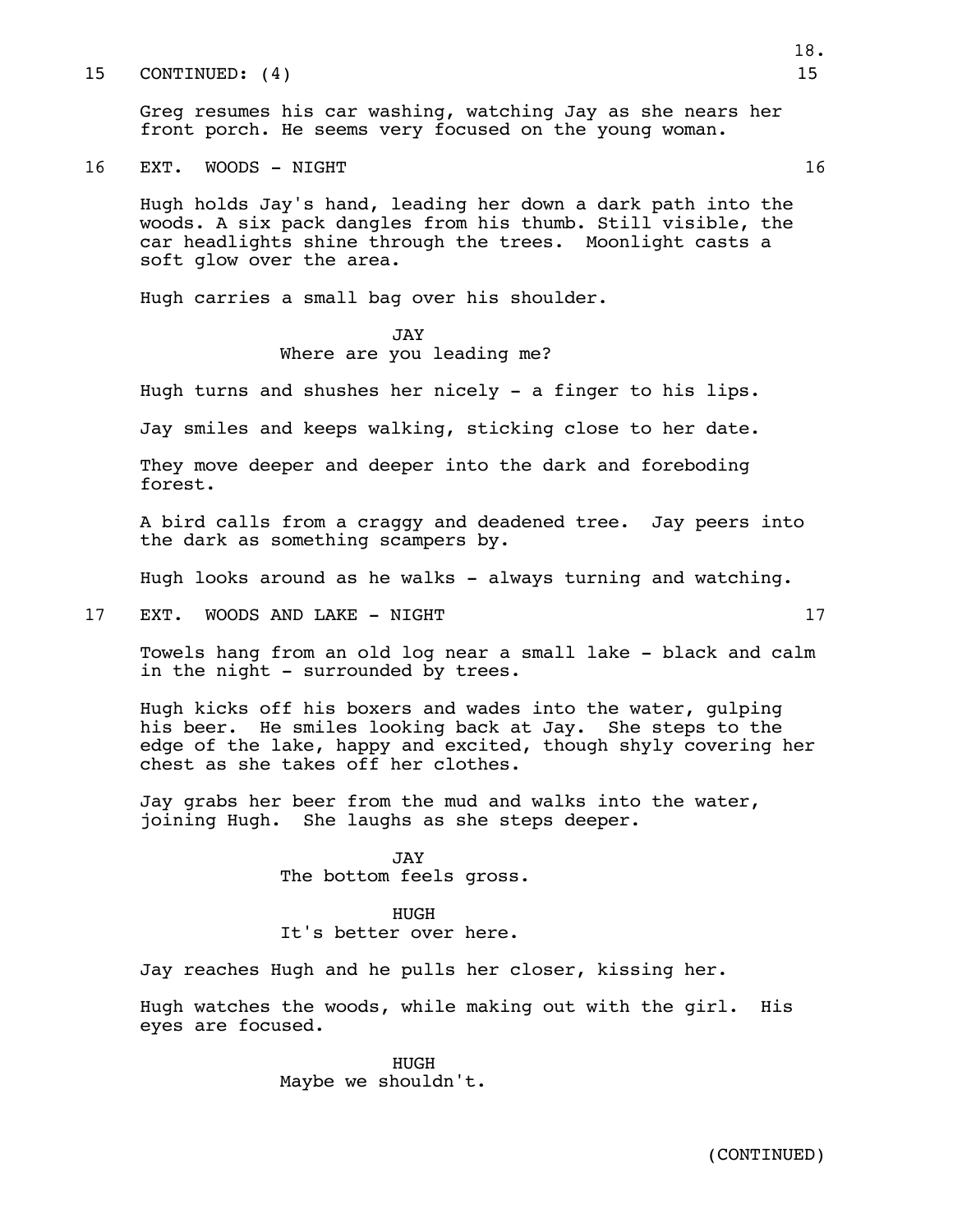JAY I want to. HUGH Me too, I just... JAY You like me?

HUGH

I do.

Jay kisses him harder, pressing closer - it's getting heavy.

Hugh pulls back and looks around, watching the trees and the clearing.

> JAY What? Nobody's here.

Hugh nods. She's right, but he keeps scanning the woods. Peeking around. Jay watches him - puzzled and ready - she raises her brow.

> JAY Let's go to the car.

More kissing.

HUGH

Yeah?

JAY

Yeah.

Hugh nods as he rubs his hands over Jay's back. She moves with him - their energy and tension increasing.

18 INT. '67 FORD GALAXY - NIGHT 18

Jay has a bead of sweat along her forehead. She holds her arms tightly around Hugh in the back seat of the car.

Jay breathes heavily, her body pulsing from very recent semiaerobic activity. Their clothes sit in a pile along the floor of the car.

A tiny smile crosses her face as she sits resting on Hugh's lap. They breath in unison. Rising and falling together. Jay grins as she kisses Hugh's ear.

Hugh looks ahead with cold and frightened eyes. Something is on his mind. Something isn't right. He hides his face amongst Jay's post-coital affection.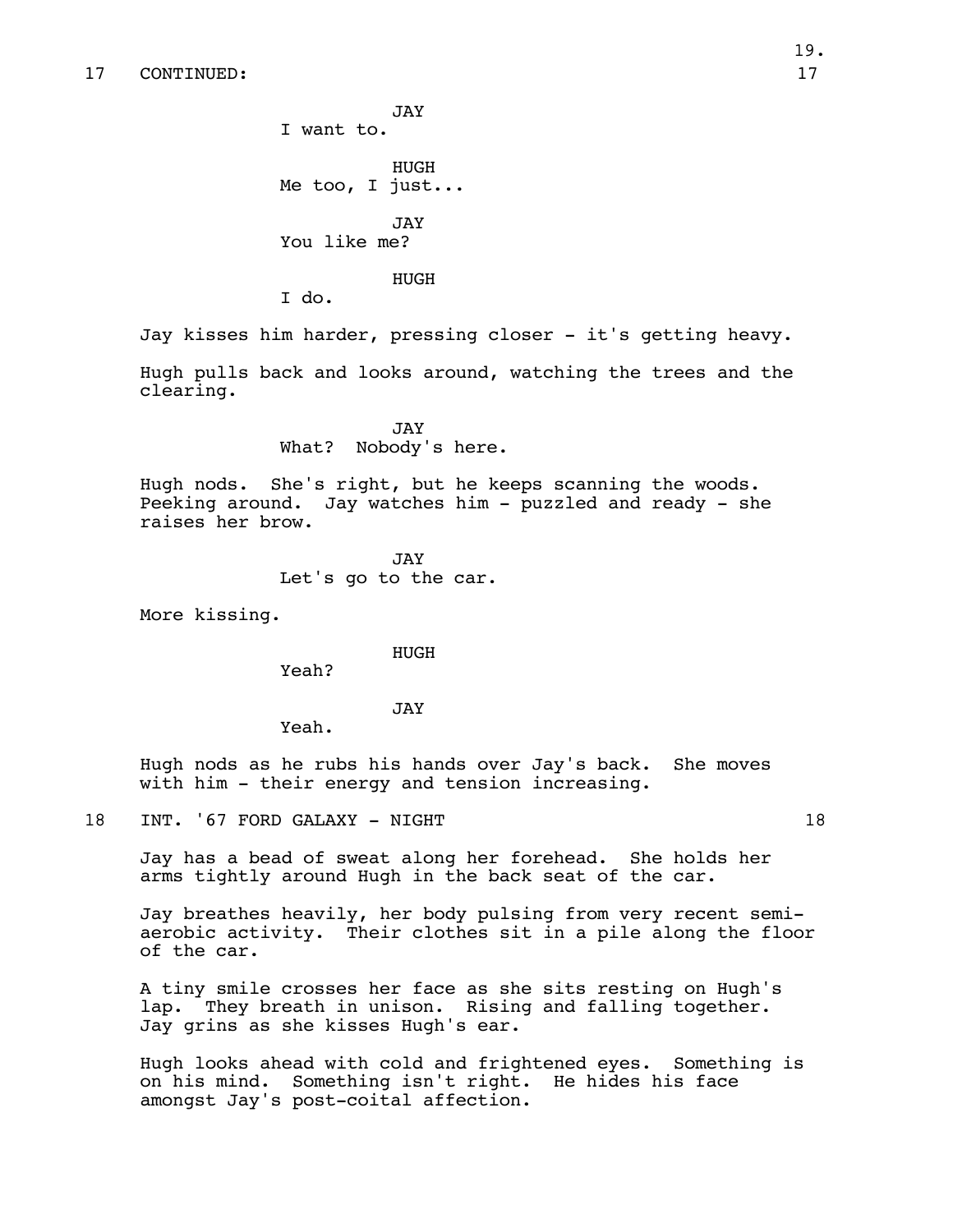19 EXT. DARK LOT - NIGHT 19

The old Ford sits at the back of a dark, dirt lot. Woods and an old factory surround the car. We watch from a distance as faint silhouettes move within the vehicle.

One of the back doors opens and Hugh climbs out, pulling up his boxers. He walks around the car and opens the trunk. Partially obscured, we wait as he attends to something at the back of the car.

The clinking of bottles and junk. The sound of a beer can opening.

> JAY It's funny, I used to daydream about being old enough to go on dates and drive around with friends in their cars.

Some viewers might notice the absence of a license plate.

20 INT. '67 FORD GALAXY - NIGHT 20

Jay lays across the length of the back seat, resting on her stomach. She kicks her heels up playfully as she pokes her head out the open door.

We hear the trunk close. The sound of footsteps.

JAY I had this image of myself holding hands with a really cute guy, listening to music on the radio and driving along a pretty road... maybe somewhere up north... after the trees started to change color.

Opening the opposite rear door, Hugh crawls inside the car, laying across Jay. He kisses the back of her neck. Caresses the side of her bare waist.

Jay grins as Hugh kisses her. She rests her cheek on the leather seat. Deep and slow breaths.

> JAY It was never about going anywhere... just having some kind of freedom I guess. Now we're old enough, but where the hell do we go right?

Then with force and quickness -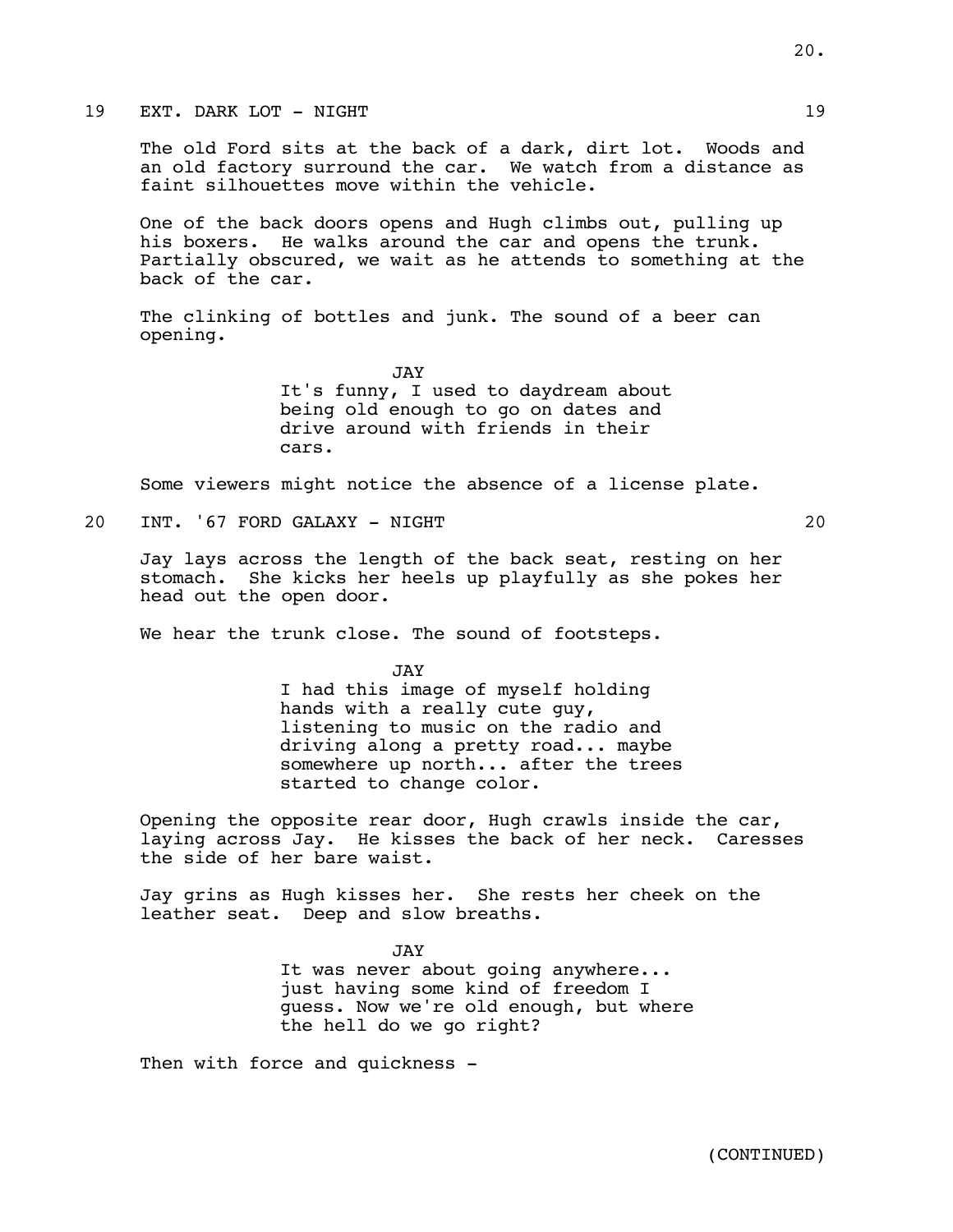#### 20 CONTINUED: 20

Hugh pushes a small cloth over Jay's mouth. She tries to move away, but he holds her head down until her eyes close. She stops struggling.

Jay rests quietly again - a cheek on the leather seat. A half open mouth. A drop of drool. A long and deep breath.

Darkness.

The sound of wood being dragged across a concrete floor.

A metal door closes.

Footsteps. Breathing.

Jay slowly opens her eyes.

21 INT. ABANDONED FACTORY - NIGHT 21

Jay looks around the old factory floor. A giant open space lit dimly by moonlight and distant street-lamps. Several stories up, treetops line the windows.

Hugh walks along the far edge of the space, waving a flashlight out windows and down long running hallways.

Jay half-focuses her eyes. She takes a few deep breaths.

The girl is drowsy - still under the chemical spell of an inhaled narcotic.

Looking down, Jay sees her arms and legs tied tightly to a wheelchair. She squirms and pulls but she can't move. Her body isn't fully responsive.

Hugh looks back from across the warehouse floor.

HUGH Jay? Are you awake?

Jay stares across the darkness at Hugh as he slowly walks over. She tugs lightly against the rope and cloth bonds. Her eyes sag within their sockets.

Hugh stops in front of her. He leans down and looks at her face. He looks frightened. His eyes are watery. His face is red - like he's been crying.

> HUGH I'm sorry.

Jay tries to talk. Drool edges out the crease of her mouth.

JAY Whuuuttt aarrhhh youuhhh doingggggg?

(CONTINUED)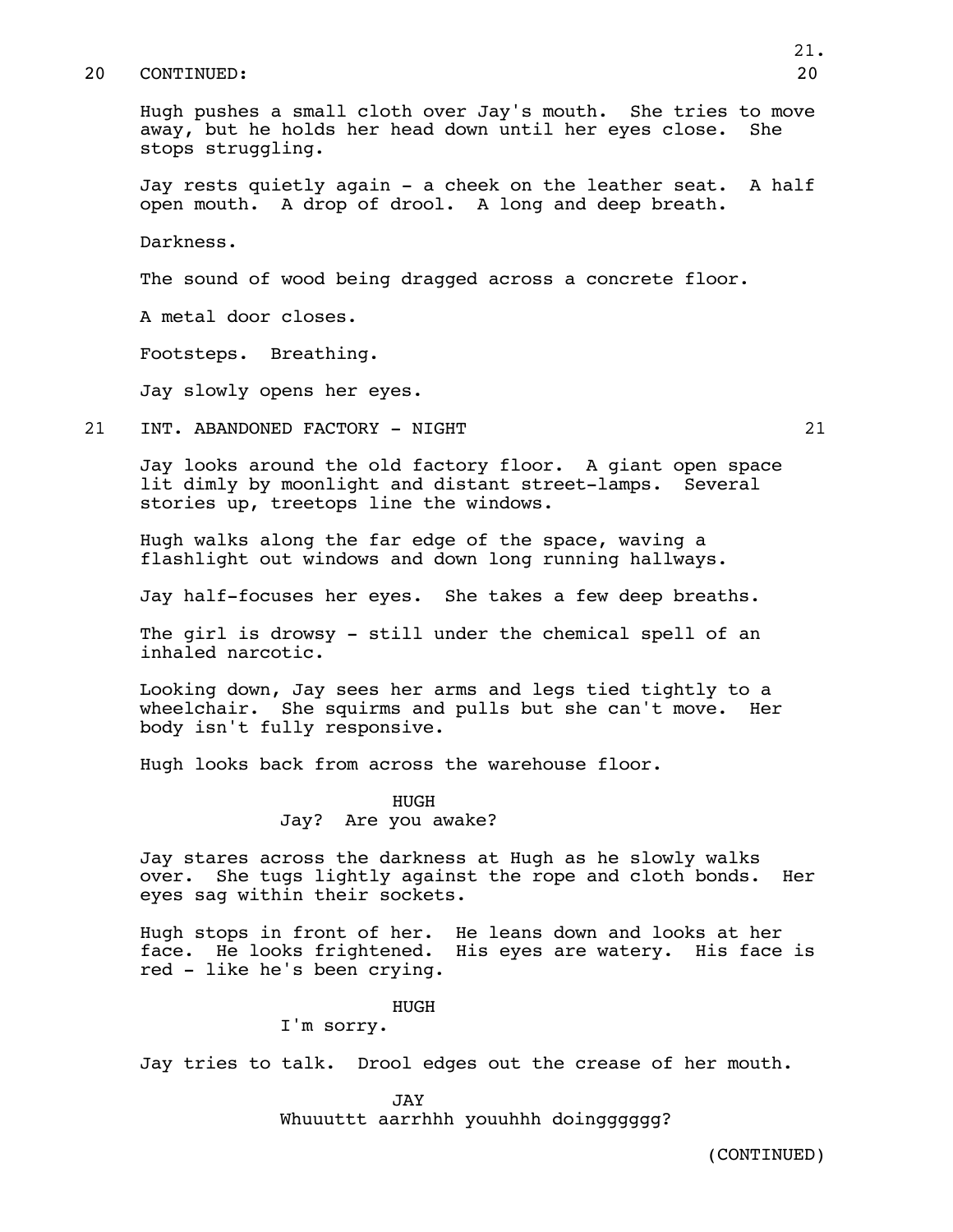HUGH I'm not gonna hurt you. Don't worry.

Jay stares at him with deep fear.

Hugh turns and shines his flashlight into the darkness. He scans the room. Jay watches.

She opens her mouth as if to yell, but it's nothing but a hollow gasp - a mimic of a dry heave.

Hugh shushes her with a gesture and continues waving the beam of light around the warehouse.

> HUGH You won't believe me, but I need you to remember what I'm saying.

Jay stares in fright.

HUGH

OK?

Jay nods her head - ok.

HUGH

This thing...

Hugh looks around the room slowly.

HUGH ...It's gonna follow you.

Jay eyes Hugh with growing concern. This is getting worse. Hugh points his light towards a distant doorway. It's empty. Jay pulls against her ties - trying to get free.

> JAY (with a gasp) Hellllppppppp.

Hugh turns and looks at Jay's pretty face.

HUGH Somebody gave it to me. I passed it to you... back in the car.

Jay's eyes widen - terrified.

HUGH It can look like people you know... or it can be a stranger in a crowd... whatever helps it get close to you. (MORE)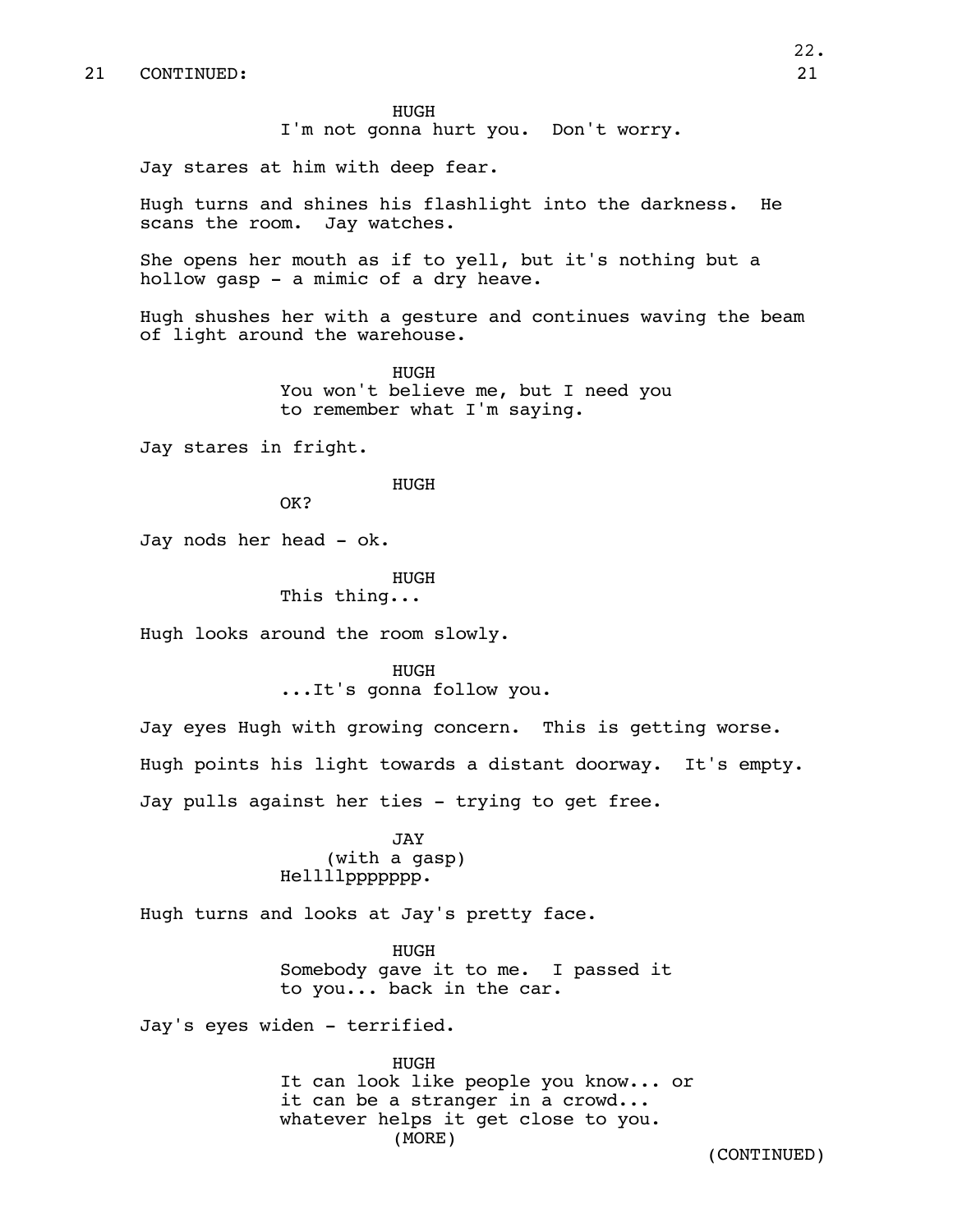Sometimes I think it looks like people you love just to hurt you... scare you... make fun of you. HUGH (cont'd)

Hugh stands up and rushes to a nearby window. He aims his light outside towards the ground.

HUGH

I see it.

Jay cranes her neck up trying to look out the far-off window. She sees nothing.

Hugh runs over and wheels Jay's chair towards the window. Jay looks out and down towards the adjacent field. It's dark, but she catches a glimpse of a middle-aged, naked woman slowly walking around the corner of the building.

Jay's eyes show fear and shock.

JAY Whhhoooo isss??

Hugh wheels Jay back to the center of the room.

HUGH You can get rid of it. Sleep with someone else as soon as you can. Just pass it on. If it gets you, it'll come after me... you understand?

JAY

No.

Jay starts to cry.

Hugh shushes her.

The room is quiet.

Hugh looks around - listening.

They wait - longer still.

We see Jay's eyes in close-up as she watches. We see her point-of-view: empty halls and dark doorways.

Nothing still.

Then...

There's a shuffling sound from a distant hallway. Hugh points his light into the darkness.

(CONTINUED)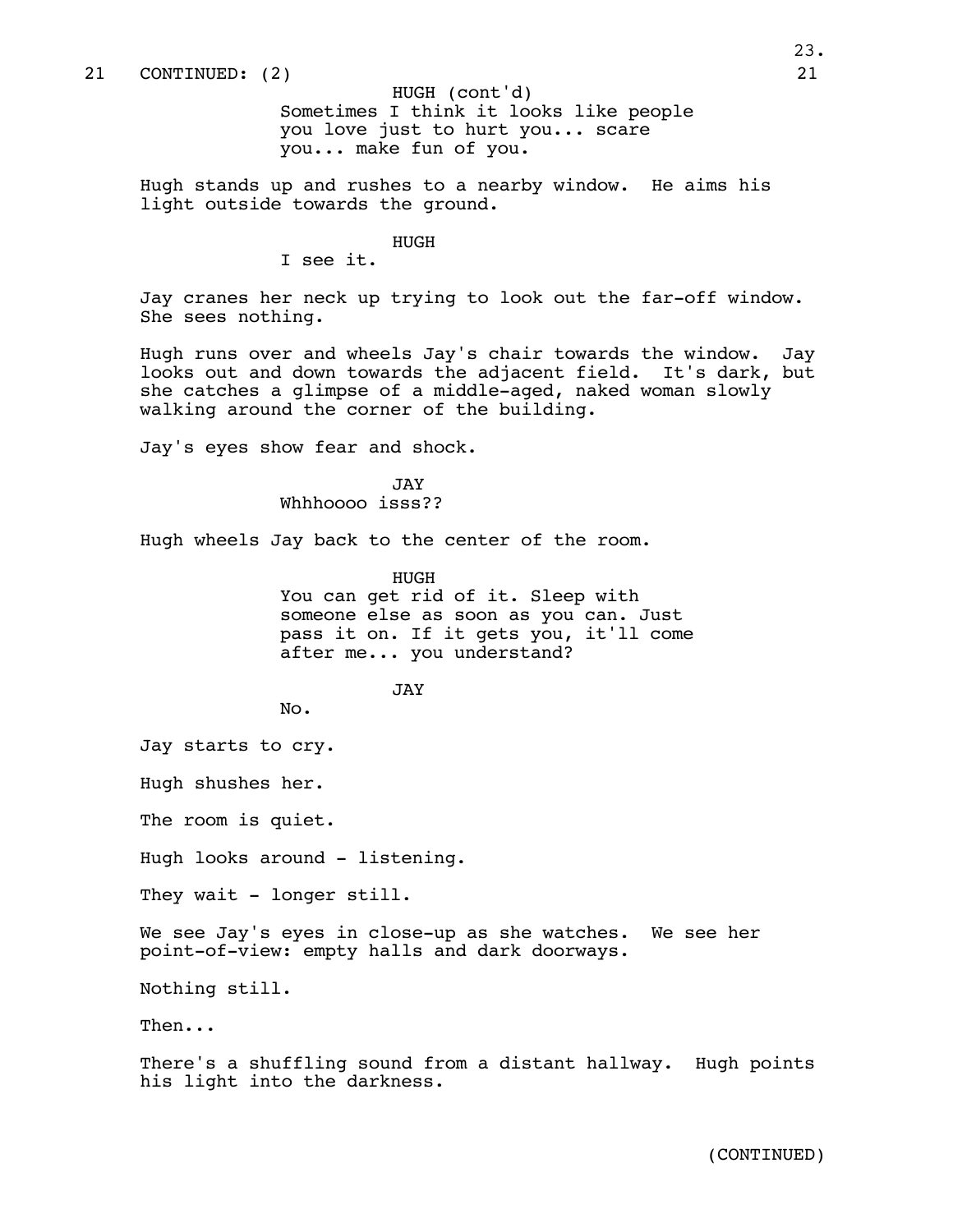## 21 CONTINUED: (3) 21

Jay cries in silence, looking towards the beam of light at the far end of the warehouse.

Finally...

A naked middle-aged woman emerges from the very distant shadows - slowly walking.

Jay watches - puzzled and scared.

JAY Whooo isszzz atttehh?

The naked woman, still far away, creeps along staring at Jay.

JAY Whudddda fucckk d'youu wannnttt???

The woman contorts the muscles in her mouth  $-$  oddly  $$ revealing teeth and tongue. She continues walking forward. Jay cringes and looks to Hugh.

> HUGH Jay, I'm doing this to help you... so you know it's real.

Hugh points his flashlight at the woman as he circles closer to her.

Hugh stands along the edge of the woman's path, waving slightly in her direction. She doesn't look at him - only at Jay.

Jay shakes in her chair, pulling at her restraints. She stares up at the naked woman - still over 50 feet away.

> JAY Ehhhhh. Noooo...

The middle-aged woman opens her mouth again, straining the muscles in her throat.

## JAY

Huuughhhhh!

Another step closer. And another.

Hugh runs across the room and spins the wheelchair around. He pushes Jay down the darkened hall as the nude woman follows behind.

Jay stares ahead in shock - passing rotting walls and rusted industrial equipment.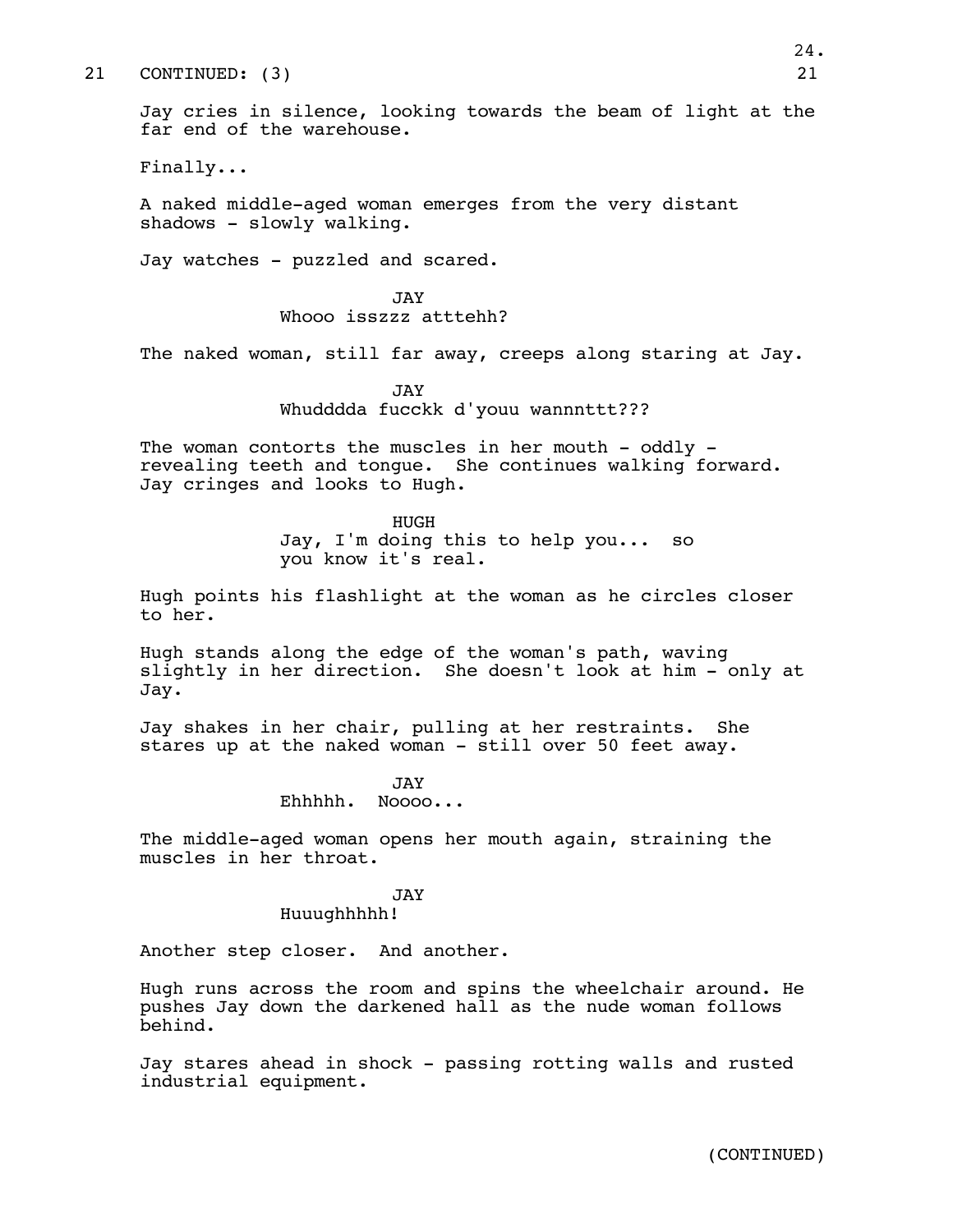HUGH Never go anywhere that doesn't have more than one way out. It's very slow, but it's not dumb.

Jay looks down at her bare legs and the passing floor. Her eyes are heavy.

22 EXT. DARK LOT - NIGHT 22

Tires kick up dirt.

From a distance, we watch as the old Ford swerves around the corner and drives off down the road - racing away from the abandoned building.

23 EXT. JAY'S HOUSE - NIGHT 23

Kelly sits on the stoop of her front porch with her neighborhood friends. They're playing 'Old Maid'. Paul pours liquor from his flask into a Coke can. Yara reads from her pink-shell-compact cell phone while sorting her hand of cards.

> KELLY Can I have some?

> > PAUL.

Yeah.

Paul hands Kelly the can of pop. She takes a sip and cringes from the taste. Gross.

Kelly shakes off the sting of cheap booze and examines her cards. She holds the old maid card - unfortunately.

She tries to maintain her poker face while looking back at Paul.

> YARA (reading from her cell phone) Listen to this... "I think that if one is faced by inevitable destruction - if a house is falling upon you, for instance -- one must feel a great longing to sit down, close one's eyes and wait, come what may . . ."

KELLY That's why we're drinking on the porch.

Paul grins and looks over at Kelly. Yara mutters a fake laugh.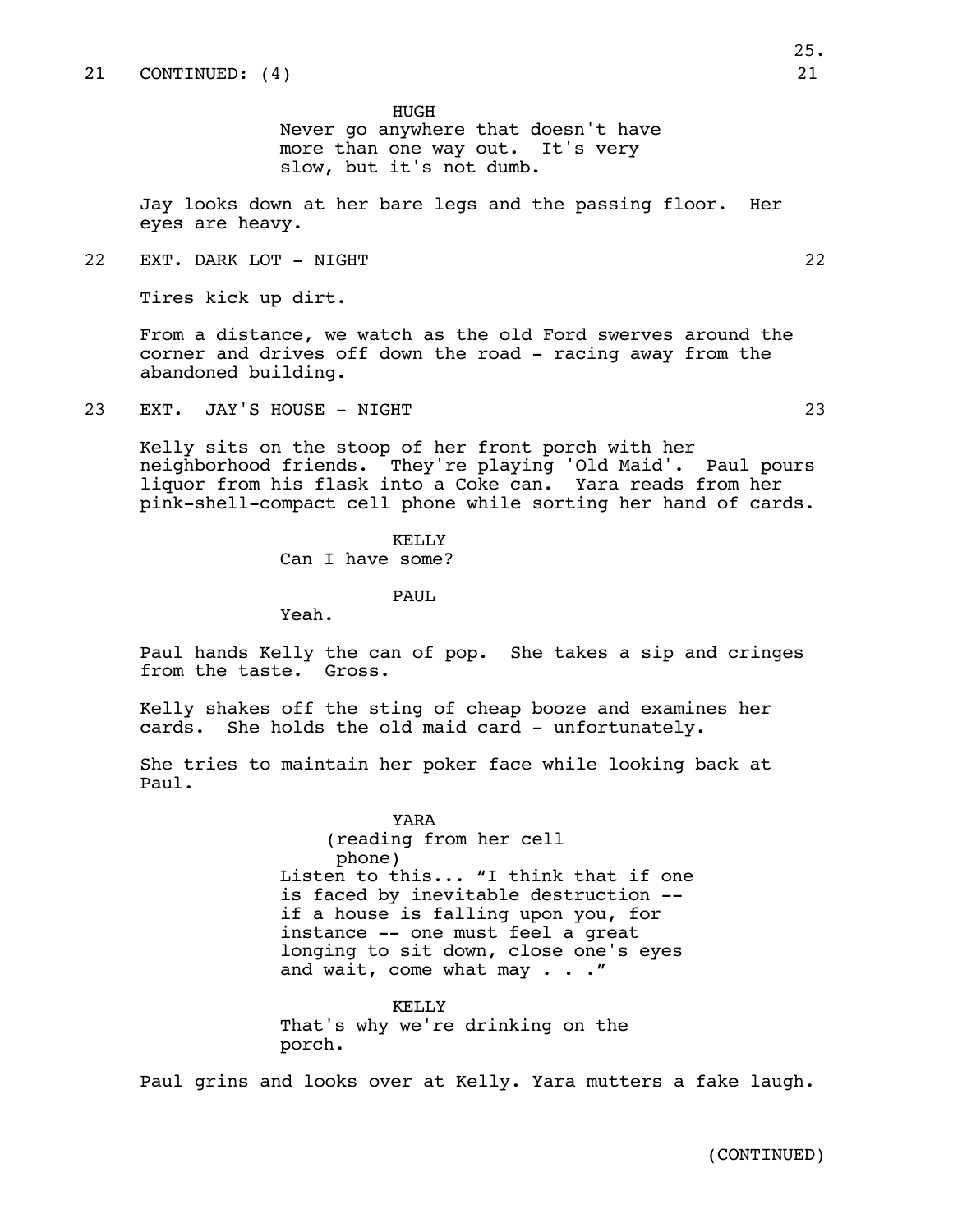PAUL Your mom asleep already?

KELLY Almost for sure. Yeah. She wakes up at 5:15. I think that would kill me.

We push in slowly towards Kelly's hand of cards - centered on the Old Maid - an ugly caricature of a spinster.

PAUL

Yeah that's rough.

YARA

I never wanna have a job.

Yara's eyes dart excitedly over her cell phone screen. She smiles and nods to herself - enjoying some undisclosed prose.

> KELLY I wish I didn't.

> > PAUL

You love serving hot dogs and ice cream to weird old people and crying children.

KELLY Ok. That's true. It brings me joy.

Yara rolls her eyes at Kelly's goofiness.

YARA Where's Jay at?

KELLY Oh. On a date

This bit of information seems to sting Paul. He covers it as much as possible. Kelly looks to him, holding up her hand of cards.

KELLY

Your turn.

YARA Who is he?

KELLY Somebody new.

PAUL Of course.

(CONTINUED)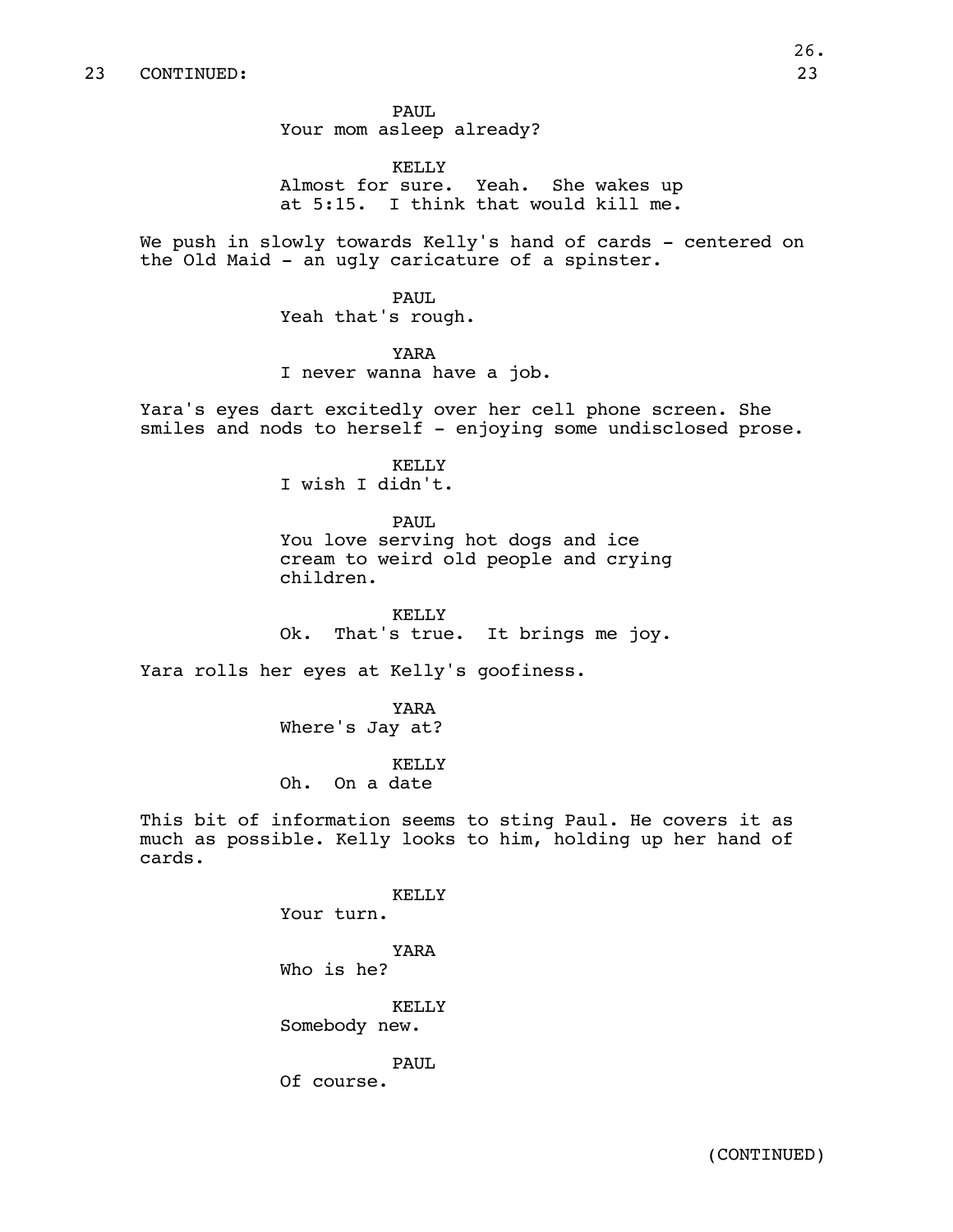## 23 CONTINUED: (2) 23

Kelly gives Paul a dirty look as he grabs a card - the old maid remains in her hand.

> YARA Your sister is so pretty. It's annoying.

KELLY It is annoying.

PAUL. At least she's nice.

Yara gives Paul a dirty look. He smirks back and she kicks him in the leg.

The old Ford Galaxy races up the street and stops in front of the house. Kelly and her friends turn and watch as Hugh runs out and opens the back door on the far side of the car. The engine is still running.

Kelly and her friends watch as Hugh pulls something from the backseat. Kelly begins to stand.

## KELLY Is everything ok?!

Hugh closes the rear door, stepping over something as he runs back toward the driver's seat.

> HUGH (pointing back at the ground) Don't let it touch you!

Slamming his door shut, Hugh drives off, revealing Jay in the middle of the road. Still tied and bound in her underwear, she crawls toward the curb - trying to walk.

## KELLY

Jay!

Kelly drops her cards and jumps from the porch - confused.

Jay tries to stand up and move closer to the outer sidewalk she fails - falling in the grass.

Kelly rushes across the front lawn toward her sister. Paul and Yara follow behind.

24 INT. HANNIGAN'S KITCHEN - NIGHT 24

GREG, Jay's handsome neighbor, pulls a beer from the fridge and rounds the hallway.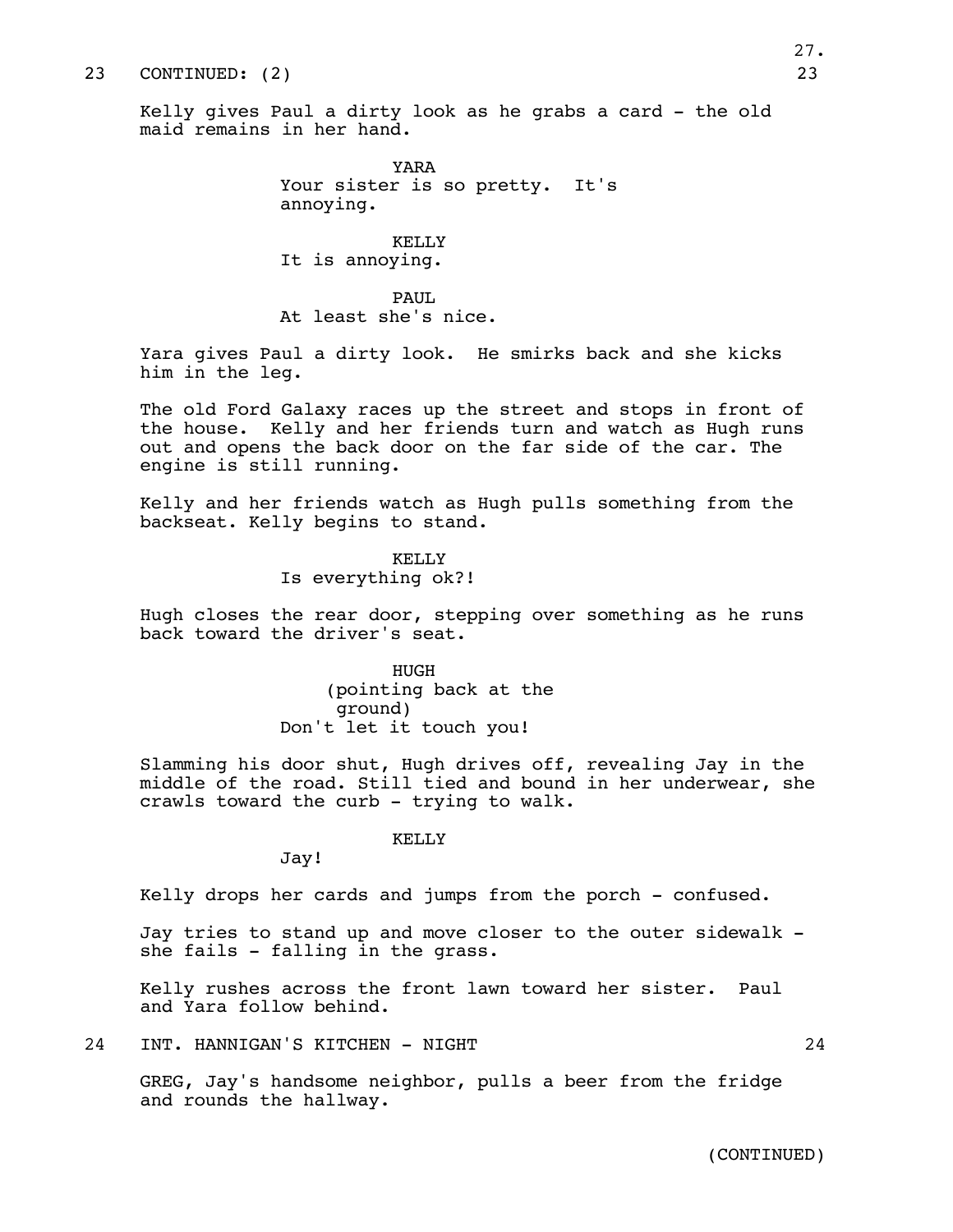### 24 CONTINUED: 24

Wearing sweat pants and a ragged t-shirt, he takes a sip as he approaches the front door. His hair is a mess - styled by pillow.

His mother, MRS. HANNIGAN, peeks through the screen door flashing police lights shine through the front curtains of her home. Greg joins her, looking out at the street scene: a series of police cars, an ambulance and an assortment of people.

Jay sits on her porch, covered in a blanket, surrounded by emergency workers. Her mother, in a robe, talks with a police officer near the garage.

The other kids mill about the property as neighbors peek and pass by. There's a mist in the night air, covering the suburban lawn.

Greg and his mother watch. The young man sips his beer.

Through the screen, Greg sees Jay talking with the cops.

## GREG What happened?

## MRS. HANNIGAN

I don't know.

Greg watches the scene - the glare of ambulance lights. His face shows concern.

> MRS. HANNIGAN Those people are such a mess.

Greg stares ahead - ignoring his mother.

25 EXT. JAY'S HOUSE - CONTINUOUS 25

Jay is mid-conversation with a police officer. She sits, covered in her blanket, looking across at the man.

> POLICE OFFICER It was consentual?

Jay nods her head.

JAY

Yeah.

Jay looks back at the policeman - her eyes are tired and sad.

POLICE OFFICER And you'd never seen the woman before?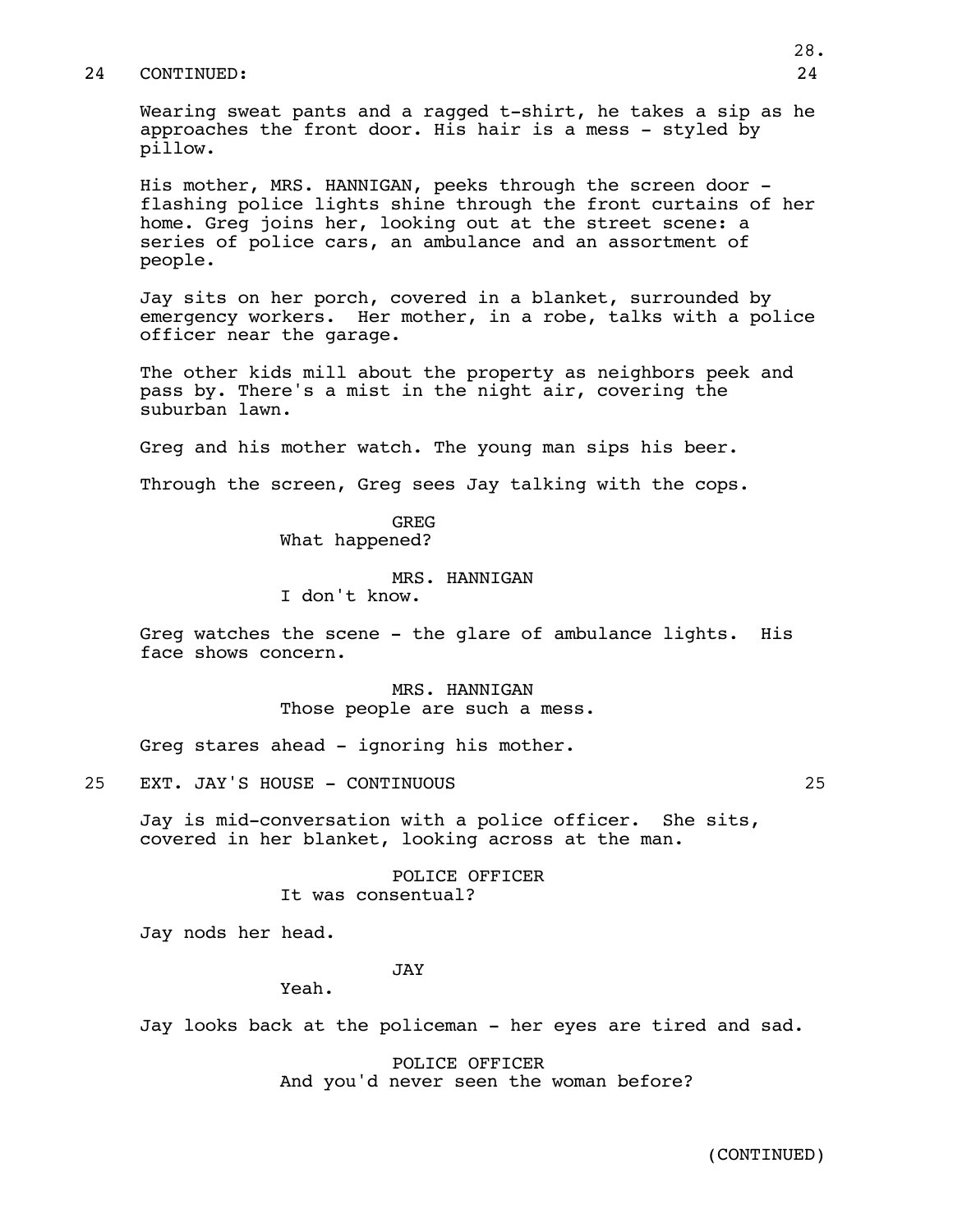JAY

No.

Jay shakes her head and touches her legs - focusing on her fingers stretched across her bare knees - losing herself in thought.

> POLICE OFFICER Ok. Have you ever been to his home?

JAY Not inside, but I know where it is. I waited in the car for him once. He didn't want me to come in. He said he was embarrassed about where he lived.

The cop nods as he writes in his notebook.

26 INT. HOSPITAL - NIGHT 26

Jay is in an emergency room partition.

A doctor examines her - performing a test for STDs.

Jay lays there - sad and still. Her breathing is loud and deep - each inhalation shown in labored slow-motion. Pronounced anxiety through Jay's eyes.

The camera begins to shake as it pushes towards the bed. A hollow rumble fills the soundscape...

27 INT. JAY'S DINING ROOM - MORNING 27

Mrs. Hannigan drinks coffee at the table across from Jay's mom. Mrs. Height takes her time pouring some sugar into her own coffee. She mixes in some Irish liquor and takes a sip. There's a long sigh after the drink.

> MRS. HANNIGAN She didn't catch anything did she?

MRS HEIGHT They don't think so.

MRS. HANNIGAN Poor Jaime.

MRS. HEIGHT Apparently he used a fake name to rent a house in the city. The police searched the place, but they can't find him.

MRS. HANNIGAN

My god.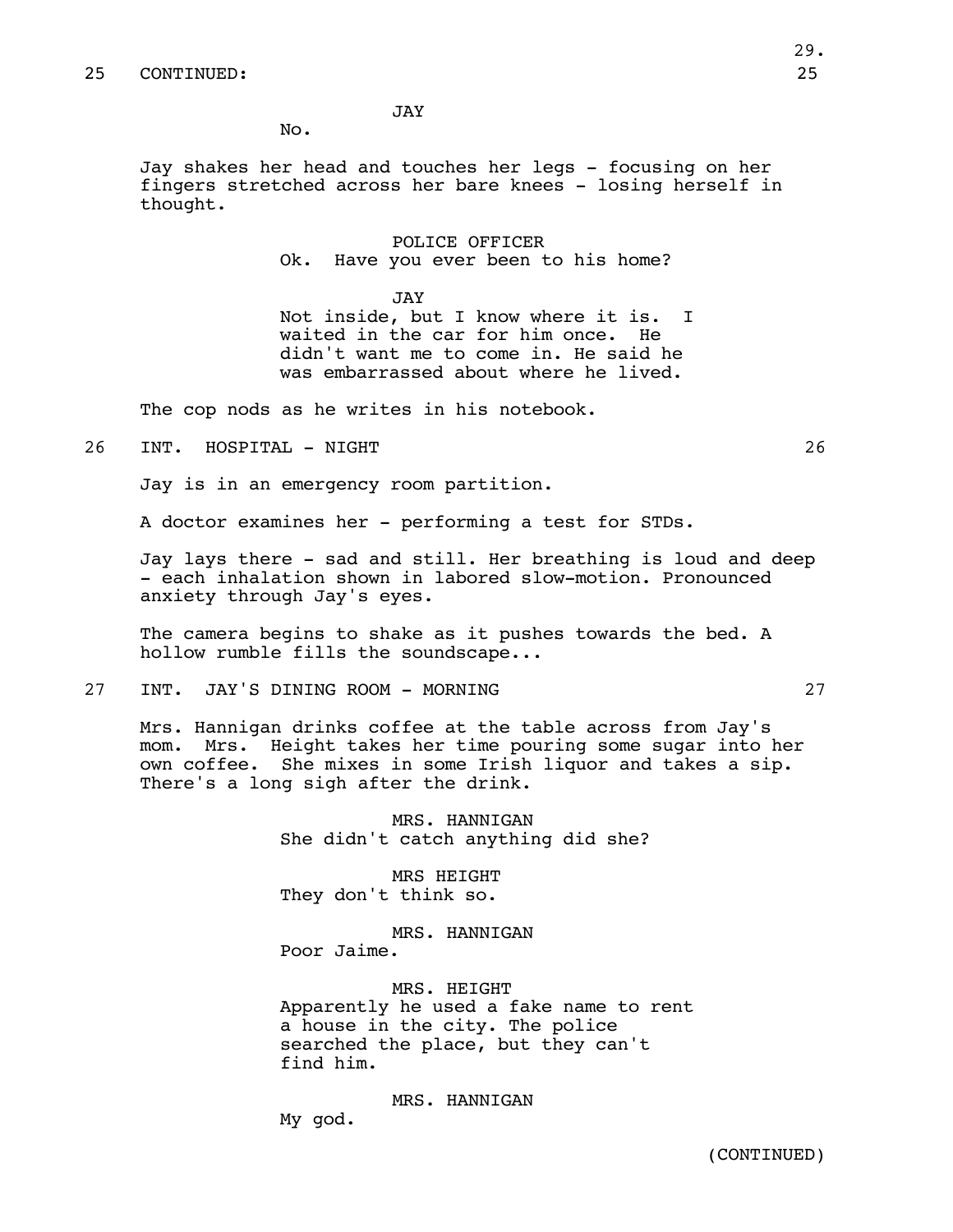## MRS HEIGHT It breaks my heart. The things he said to her. So weird and sick.

Mrs. Hannigan shakes her head in sadness as she drinks more coffee - looking around the room at the wall of family photos: Jay and Kelly smile brightly in front of wooded backdrops in childhood portraits.

In one faded picture, young Jay smiles awkwardly, leaning on her grandfather's shoulder - peaking at camera. The old redhaired man grins alongside Jay's mother and father.

- 28 EXT. JAY'S HOUSE MORNING 28 The storm door is open. The wind rustles the trees.
- 29 EXT. JAY'S SUBURBAN STREET MORNING 29 29

The neighborhood is quiet and mostly empty. Birds chirp. A car passes near the main road.

30 EXT. SUBURBAN STREET - MORNING 30

Beyond the trees of the middle-class suburban neighborhood, the concrete towers of a nuclear power plant are visible in the distance.

31 EXT. SUBURBAN PARK - MORNING 31 STATES AND THE SUBJECTED ASSESSED.

A few kids laugh and play near a jungle-gym. A small boy sits on the swings.

32 EXT. ICE CREAM STAND - MORNING 32

The ice cream stand appears empty.

33 EXT. ABANDONED FACTORY - MORNING 33

A police car is parked in the dirt lot. The abandoned building sits within the quiet field. Two police officers walk calmly along the grounds. One examines the discarded wheel chair lying sideways in the grass.

34 EXT. JAY'S HOUSE – DUSK 34

The sky is a dark purple. The house is closed up and quiet. The trees sway.

35 INT. JAY'S BEDROOM - DUSK 35

Jay rests in her bed. The wind blows steadily against the window.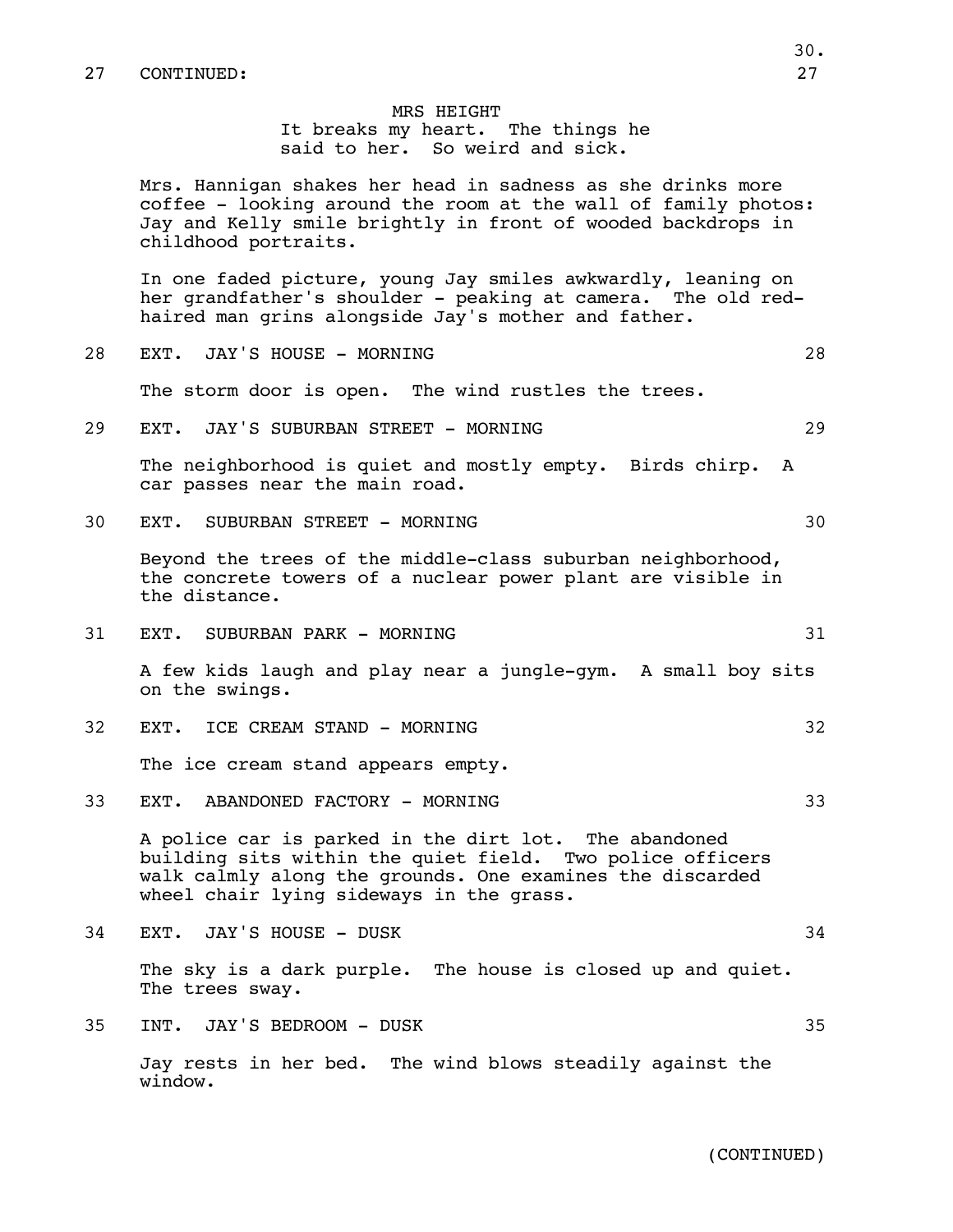#### 35 CONTINUED: 35

A glass of juice and a plate of untouched food sit on her side table - a pickle, Doritos and a white bread, crust-cut sandwich. There's a pill in the center of the napkin.

Jay stares at her body in the mirror - looking down as she lifts the top edge of her underwear. She inspects herself.

Did I catch something?

Shallow breathing - from fear. Examining under the bright light.

A terrible rumbling begins. The bass and reverberations fill the room... Jay looks down.

Dirty clothes hang from chairs and shower bars.

The sun shines through the bathroom window. A large patch of negative space sits between Jay and the glass.

Is something outside?

The open bathroom door looks into the bedroom. Mirrors suggest empty space and shadows - things out of view.

We wait for something to emerge.

Smash!!!

Jay jumps from fear as a ball thumps against the bathroom window.

Taking a moment, she walks slowly towards the window.

Jay peeks outside and sees a ball sitting in the grass below.

No one is visible outside.

37 EXT. JAY'S HOUSE - CONTINUOUS 37

We see a reverse shot of the neighbor boy hiding beneath the window sill. He peeks back inside - covertly staring at Jay as she walks to the sink and drinks straight from the faucet. She's stooped and shaken, lapping at the water.

The rumbling resumes - growing and doubling - feeding back on itself.

38 EXT. WAYNE STATE UNIVERSITY CAMPUS - MORNING 38

Jay walks along the main path with her backpack - staring at the edges for something unknown.

(CONTINUED)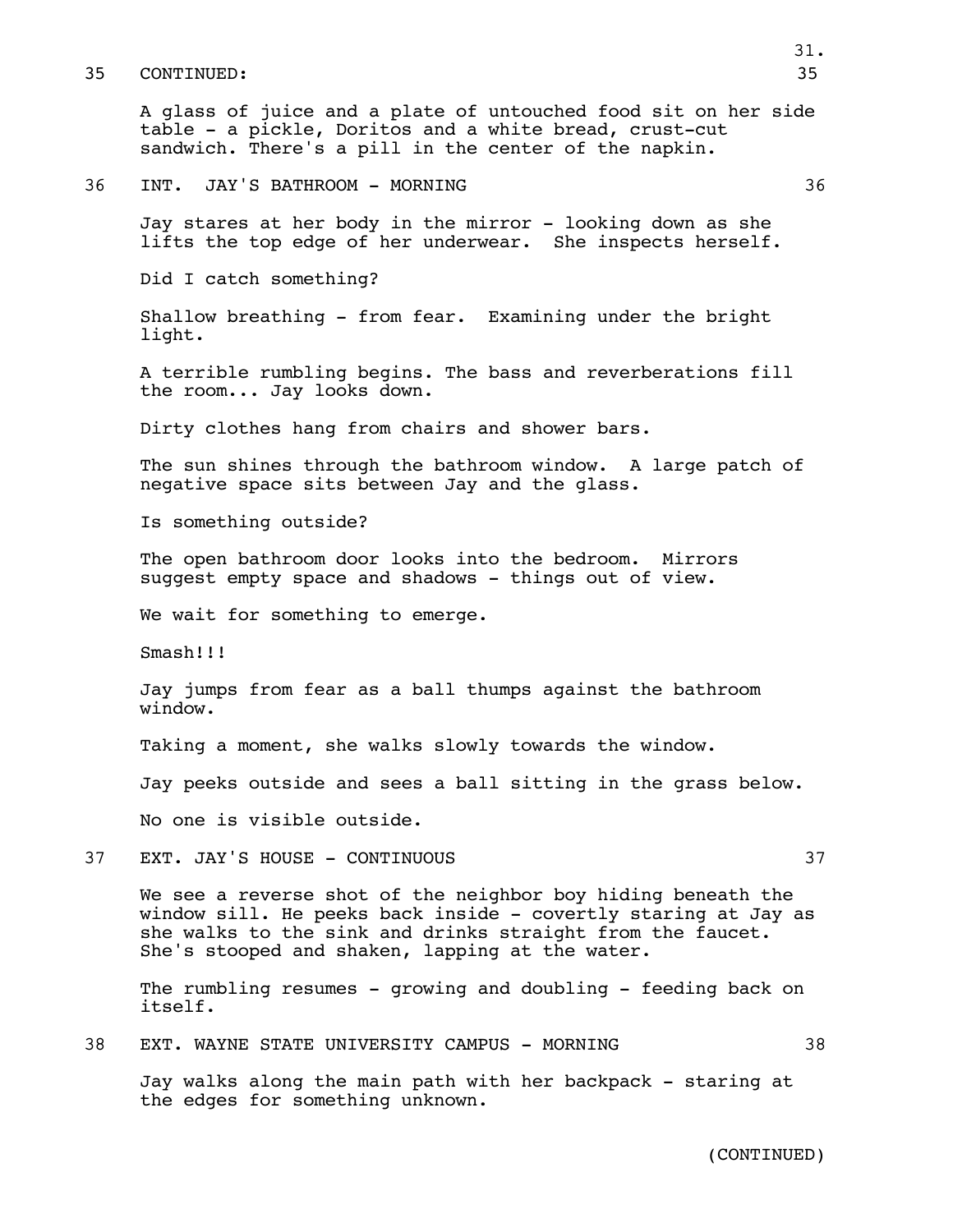#### 38 CONTINUED: 38

Her POV tracking forward - a half-barren campus.

Jay steps ahead. Nervous and cautious.

The old buildings cast shadows overhead. A homeless man lays quietly on the ground - peeking at the pretty girl.

Jay sees a woman walking towards her on the path. Slow possibly handicapped or a survivor of a stroke.

Jay watches her out of the corner of her eye - the female student passes.

39 INT. COLLEGE CLASSROOM - MORNING 39

A man lectures at the front of the class. Chalk marks fill the board, along with the printed notation of "Fall Semester Sociology".

20 or so young adults sit throughout the room at desks and chairs - shorts and t-shirts fail to fend off the humidity. Jay writes notes by pencil at the far edge of the classroom. The large windows to her right show the adjacent square.

Jay bites on the edge of her pencil as she stares out at the campus. The heat is visible.

Sweat forms on her skin. She fans herself with a book.

Greg sits on the opposite side of the classroom - near the back. He glances over at Jay - watching her with concern and curiosity.

Students walk lazily along the pathways near the square. Jay watches them walk. The teacher's voice fades from her ears.

A few people relax on blankets in the grass - sharing food and talking.

Jay sees an OLD WOMAN IN PAJAMAS walking very slowly emerging from behind a row of trees. She focuses on the woman as she hobbles along.

The old lady steps directly across the blankets of studying students, passing between couples without notice. She stares with her mouth open, looking directly at Jay.

Jay takes a breath and watches with frightened eyes.

The old woman walks closer and closer to the building, moving past some shrubs - approaching the windows.

Jay tenses up. She stands awkwardly, grabs her bag and walks out of the classroom.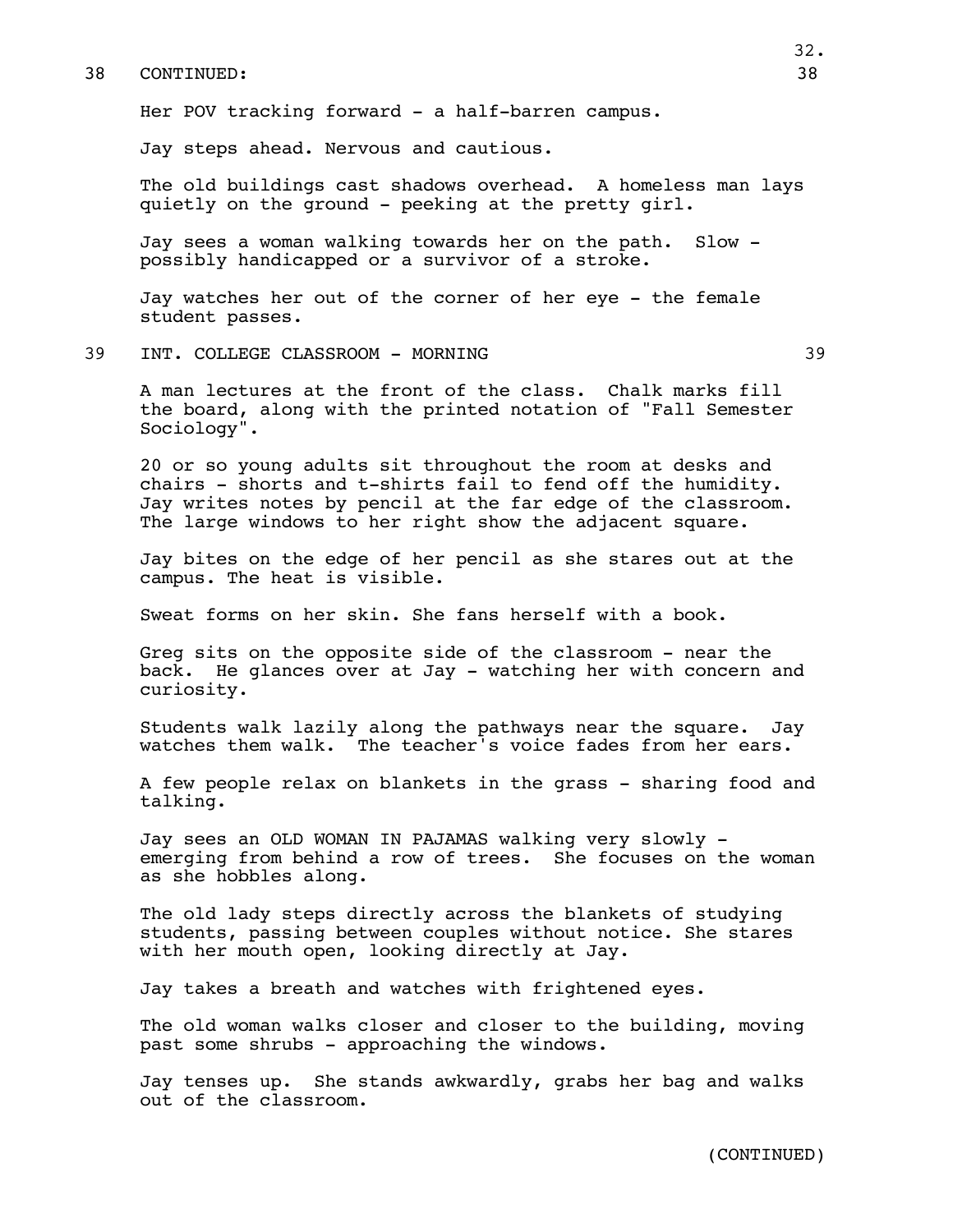# TEACHER Uh, Jay, are you...?

Jay closes the door without a word. Greg looks out to the hallway with concern.

## **TEACHER**

OK. Well...

## 40 INT. MAIN COLLEGE HALLWAY - CONTINUOUS 40

The heavy door opens a crack. Jay peeks out - just an eye. She sees a few college students chatting together near the end of the hall. An administrator pushes an AV cart out of a nearby classroom.

Jay opens the door the rest of the way and steps into the hall. She looks around as she makes her way down the long She looks around as she makes her way down the long passage.

She eyes classes in session.

Jay runs her hand along the wall. A few more steps onward.

Far off - at the opposite end of the hall - Jay sees the old woman walk very slowly into view.

Jay swallows hard as her breathing quickens. She watches with curiosity and fear as the old woman stares ahead and moves closer.

Jay stops and waits.

The CHATTING STUDENTS, a few girls laughing and gossiping in the middle of the hall, fail to notice as the old woman walks straight through their semi-circle.

Jay stares, puzzled over the lack of attention to the old woman in pajamas.

Though still far off, the old woman keeps coming closer.

# JAY

Hello?

The old woman doesn't respond.

One of the chatting girls turns back and looks at Jay - giving her a funny look. *Do I know you?*

## CHATTING GIRL

*Hello?*

Jay says nothing in reply. She fixates on the old woman.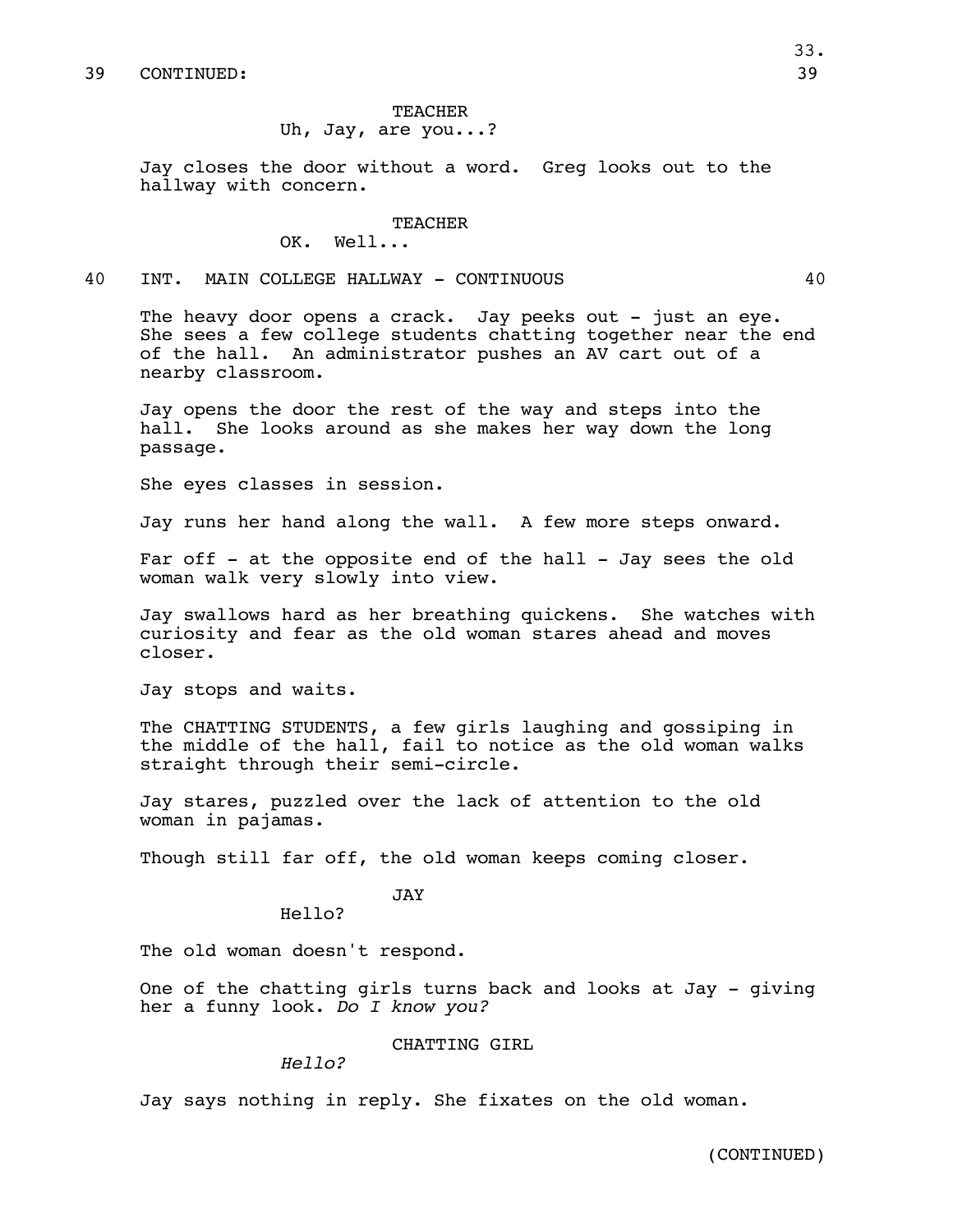### 40 CONTINUED: 40

The chatting girl shrugs and laughs, turning back to her friends.

The old woman moves closer with crippled steps - mouth agape.

Scared, Jay turns and runs out the nearby exit doors.

41 INT. JAY'S CAR - MORNING 41

Jay drives her tiny economy car through levels of the parking structure. Descending, the camera reveals row after row of cars - students with backpacks - empty spaces - shadows.

Jay appears tense and on-guard as she steers.

42 EXT. DETROIT ZOO - DAY 42

Jay walks past the Rackham "Bear" Fountain - kids throw pennies into the copper water. We follow behind her. She appears nervous - keeping her distance from others - scanning the crowds.

To her right, lions sprawl across the floor of their den.

Giraffes step through the Egyptian exhibit as Jay crosses the nearby walkway.

42A EXT. CONCESSION STAND - DAY 42A

Jay walks up to a large concession stand where Kelly and Paul are working.

In uniform, Kelly serves cups of cola and hotdogs to zoogoers. Near the counter with supplies in hand, Paul notices Jay, and stops.

> PAUL Hey, what are you doing here?

JAY I need to talk to my sister.

Paul rests the food package against the counter. He sees the look of anxiety on Jay's face.

PAUL

You ok?

## JAY

Uh huh.

Jay nods but she doesn't convince him.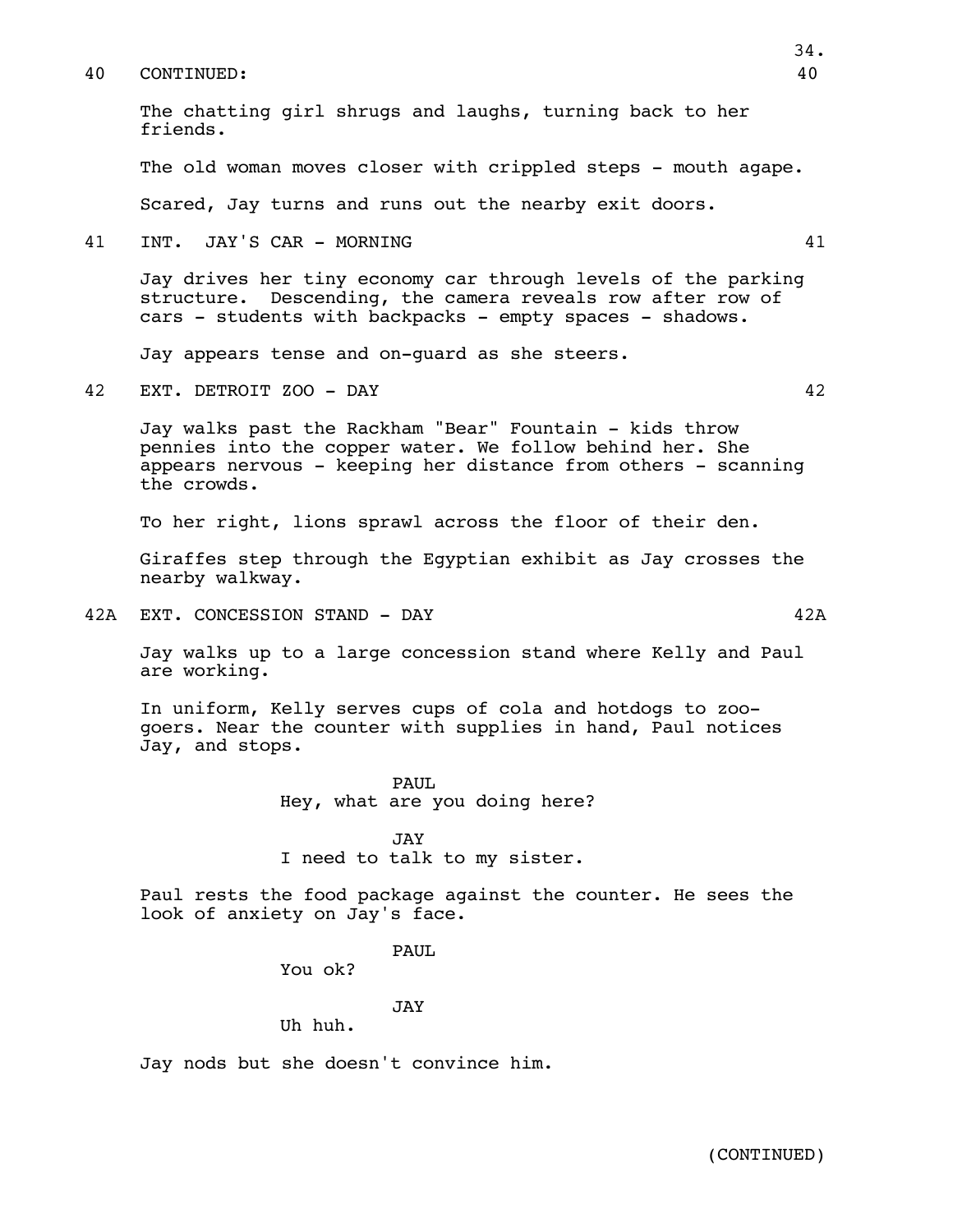PAUL We're both taking a break in a few minutes. If you want to sit down and wait...

Kelly works feverishly in the background.

JAY

Ok.

Jay looks around at the passers-by. Her neck and eyes betray her nervous energy and bird-like jitters.

Paul pulls his damp uniform away from his chest in an attempt to feel some sort of breeze.

> PAUL So hot out, isn't it?

> > JAY

Yeah.

Jay has sweat on her forehead and arms, but she seems unaffected.

## PAUL

Want some ice cream?

Jay looks back at the young man and nods. She really would.

## JAY

Thank you.

43 INT. POLAR BEAR AQUARIUM - DAY 43

Sitting in the underwater tunnel, Jay leans against the glass, rubs her temples and holds her face as she tries to relax. Paul and Kelly watch alongside her.

> KELLY Jay, what's going on?

### JAY

There was an old woman at school today. She was staring at me... it seemed like she was following me.

Jay stares down the tunnel at a group of strangers. Eyeing them carefully.

Kelly tries to hide her worried face.

PAUL. Did you know her?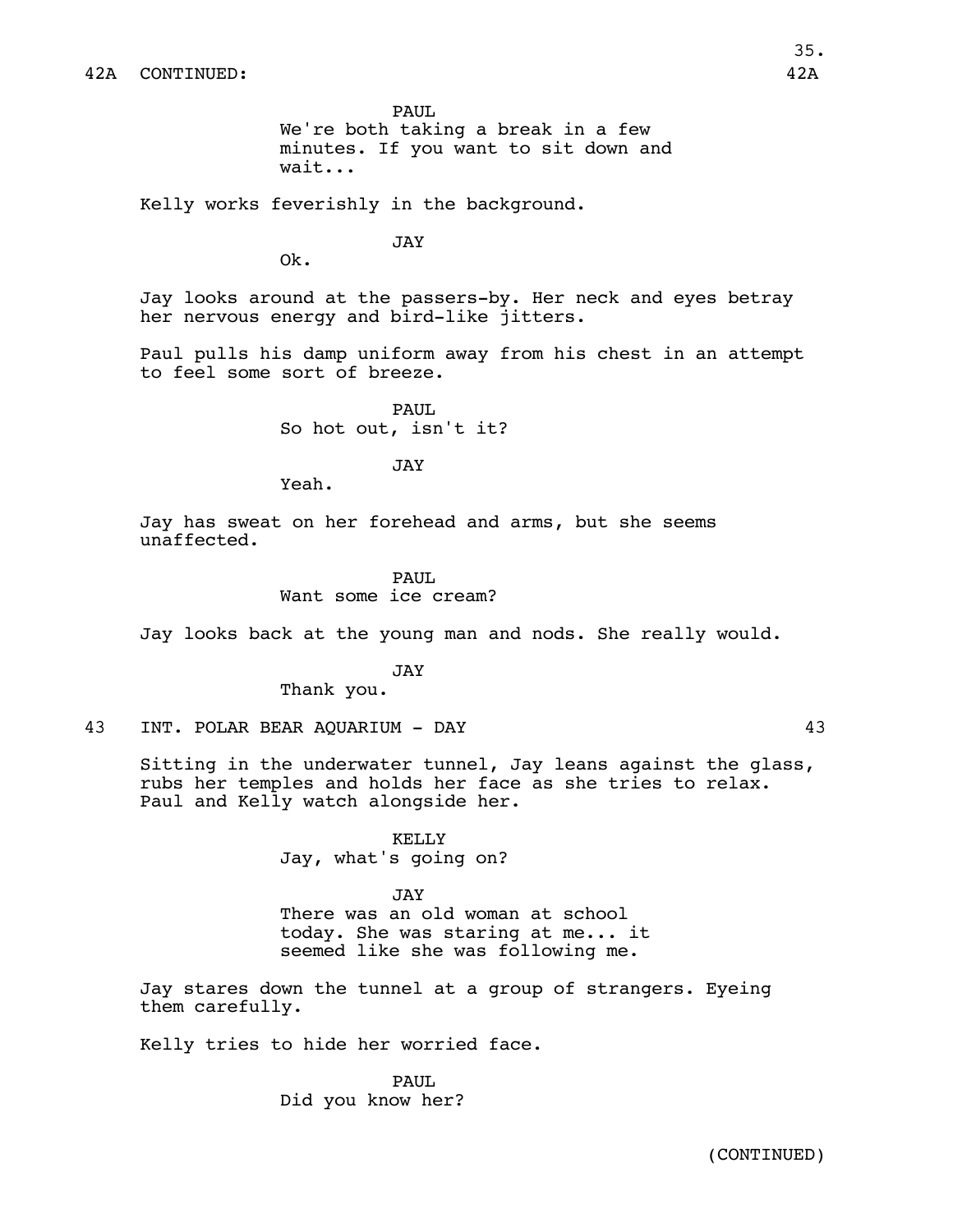JAY No, but she freaked me out. I didn't even go back to class.

A few children in silhouette stare through the glass at the swimming polar bears. They shuffle along in awe.

#### KELLY

Did she say something to you?

Jay shakes her head. She looks down at the ice cream in her lap. She nibbles on the dessert as her sister and friend watch with quiet concern. They exchange a look between one another.

> JAY Hugh told me that he passed it onto me. That something was gonna follow me.

The light from the water adds a pulsing shimmer to her face.

KELLY That's all bullshit, Jaime.

Jay looks up at her sister and stares back with wide eyes.

JAY Yeah, I know.

An enormous polar bear swims overhead - a passing shadow.

PAUL What exactly is supposed to be following you?

Kelly glares at Paul - don't encourage this.

JAY I don't know.

KELLY You should tell mom what you saw.

## JAY

No.

KELLY Well, Jay, I'm worried about you.

Jay focuses on her ice cream. Small delicate bites. Kelly watches her older sister pick at the dessert with a spoon, like a young child - shoulders pointing inward.

We see the trio together from outside the tunnel, through the blue icy water.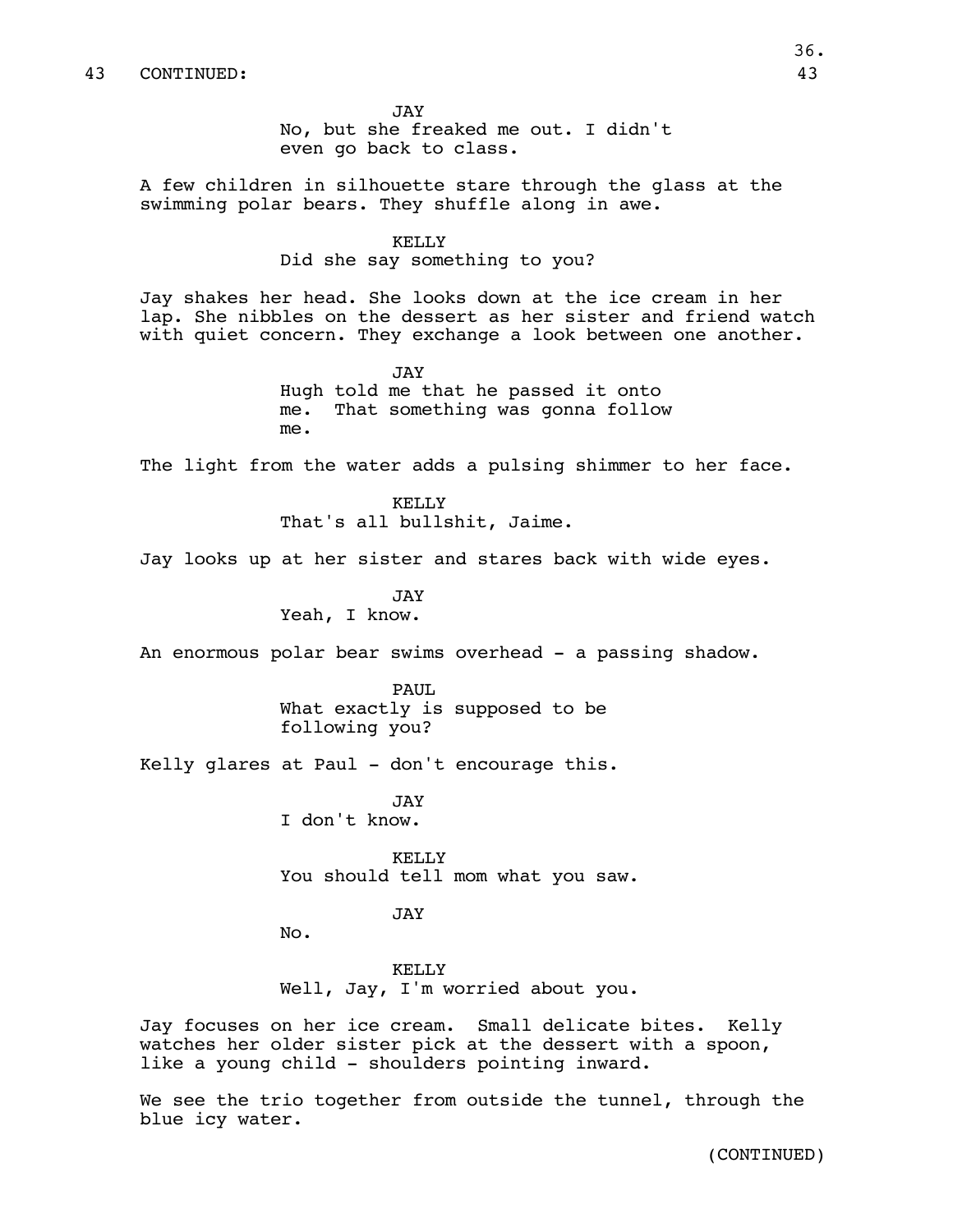## 43 CONTINUED: (2) 43

The surface is visible just above, with pristine white glacial walls behind them. Jay's figure appears stretched and distorted through the calm water.

For this moment we hear only the pulsing of water within a reverberating tank.

## KELLY

We gotta get back.

Paul nods and Jay begins to rise from her stooped and sheltered position.

> PAUL I could stay over tonight if it would make you feel better.

Jay and Kelly simultaneously glance in Paul's direction.

JAY & KELLY (together)

Paul shrugs.

PAUL Like on the couch or something.

KELLY

No.

No.

Jay considers for a moment.

JAY Maybe on the couch.

Kelly rolls her eyes as Paul grins from a minor victory.

KELLY

You should be more worried about waking up and finding Paul humping your leg.

**JAY** That's true.

PAUL

Um...

The girls laugh.

PAUL I'm choosing to ignore these insults to my character...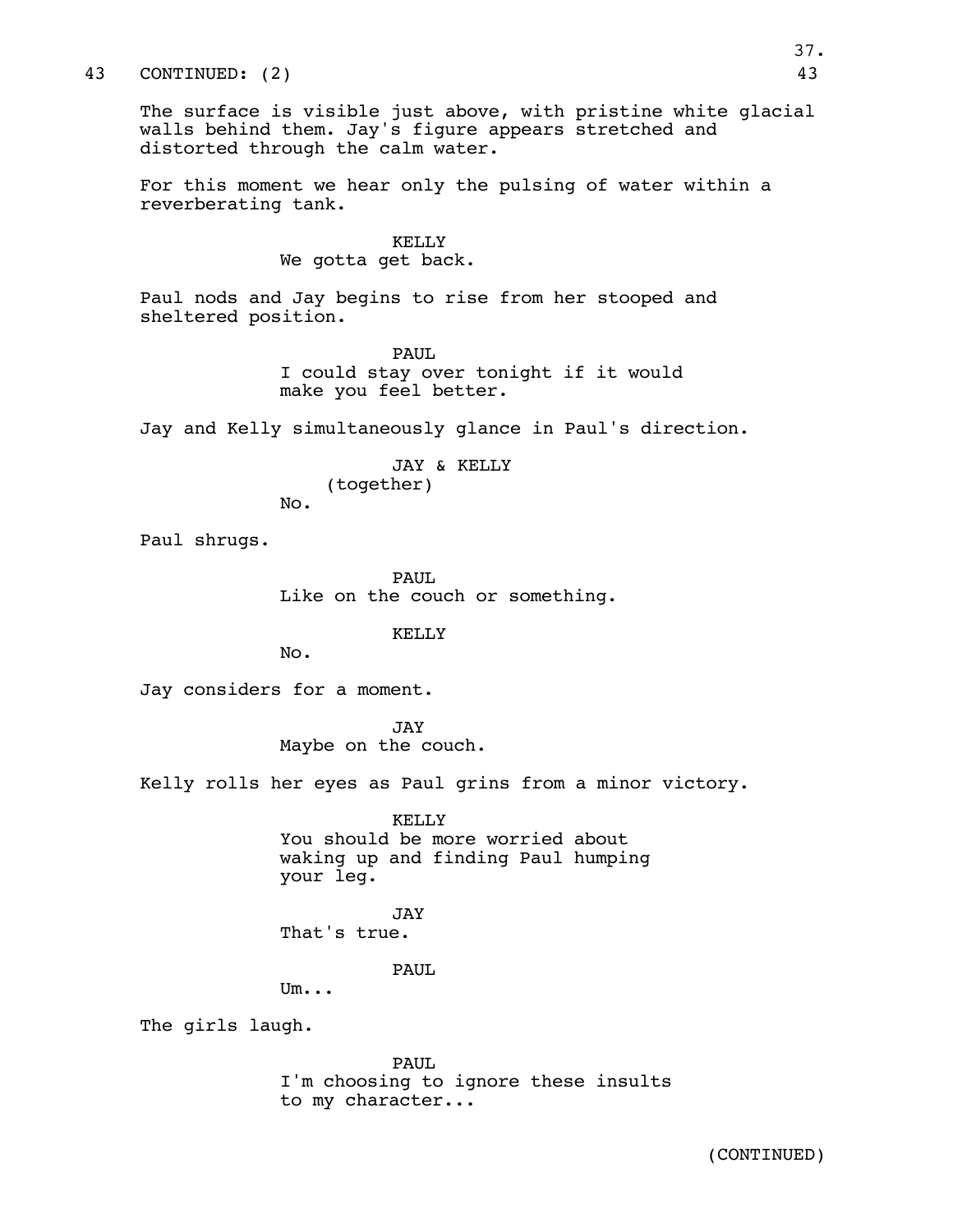KELLY (to Jay) Just keep your door locked.

Jay nods, finishing her ice cream with a small grin.

PAUL. I will stay up all night and keep an eye out for anything weird. Nothing's gonna happen. OK?

Jay looks up at Paul and her sister - exhaling a light breath.

44 INT. JAY'S BATHROOM - NIGHT 44

Yara sits on the toilet in her pajamas clipping her toenails while chewing on a red vine. She appears focused.

Jay and Kelly brush their teeth in front of the sink, laughing to each other in the mirror. Kelly wears her old and tattered Amanda B's Dance Team shirt.

With toothpaste filled mouths...

KELLY Mom just went to bed.

JAY Did she say anything?

#### KELLY

No. She saw Paul on the couch. don't think she cared. She had her bottle of merlot.

Jay nods - understanding the subtext. More tooth-brushing...

JAY I keep thinking that something must be wrong with me. Even right now, it feels like I'm ten feet away from myself. The walls seem far away. I don't even like looking across the room. I feel... overwhelmed.

Yara continues clipping, tapping her nail-tool against the rim of a tiny waste basket.

> YARA (matter of fact) It's probably anxiety.

JAY Will it go away?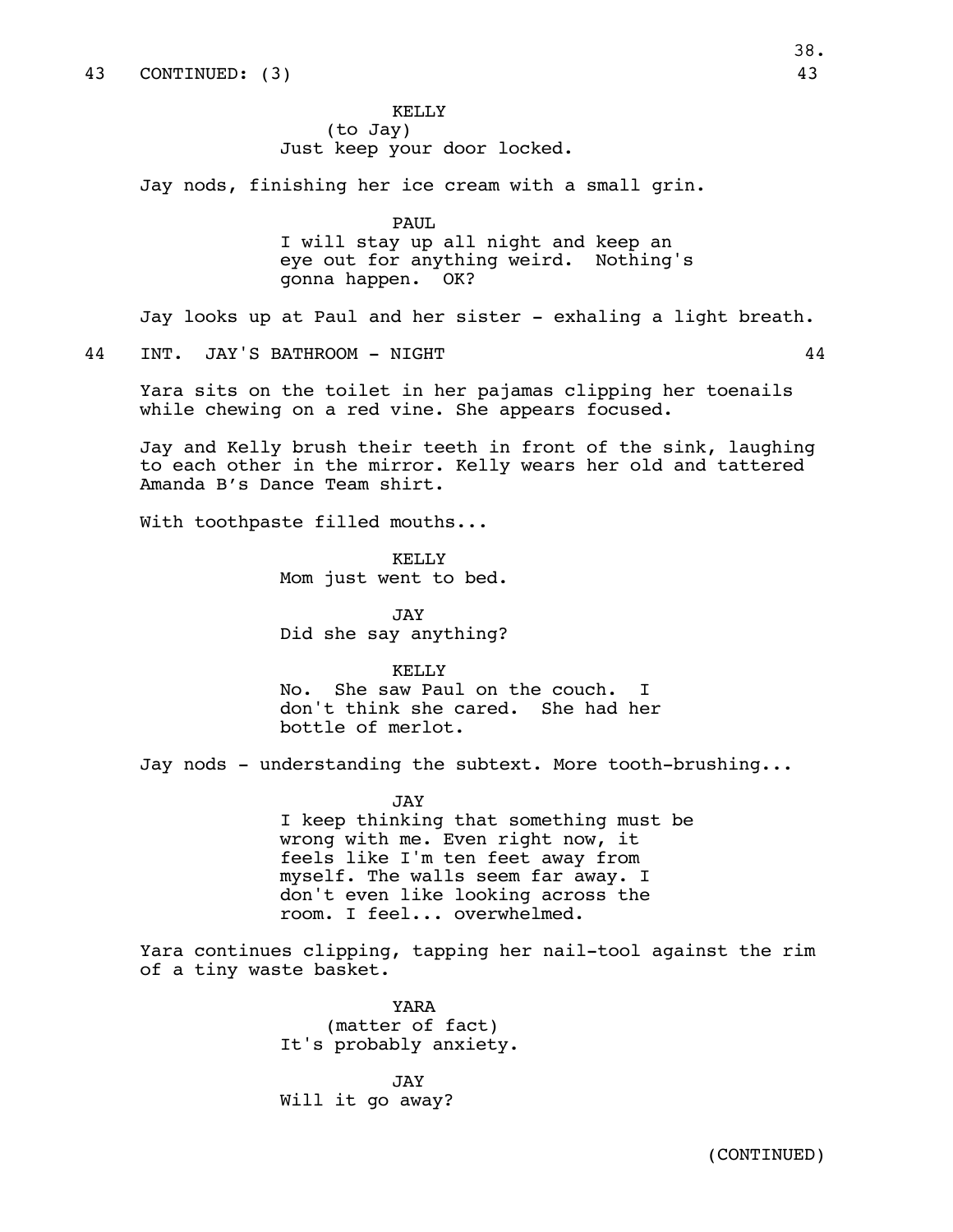Yara nods - chewing more licorice.

KELLY But it can really fuck with you if you let it. So... don't.

Jay spits into the sink.

45 EXT. JAY'S HOUSE - NIGHT 45

The night is quiet. A few lights remain on inside the house.

46 EXT. SUBURBAN STREET - NIGHT 46

An empty and dark street. No cars pass. Most households are asleep.

Static shots of dark alleys, sickly oak trees, backyards illuminated by security lights.

Rusted chain link fences.

A dirty above-ground pool. Water sloshes gently through an intermittent filter.

47 INT. LIVING ROOM - NIGHT 47

On the television, a monster roars and a woman screams.

Paul sits on the couch watching a black and white horror film. Blankets and pillows cover the couch. He eats popcorn and candy in the dim room.

There's tinny gunfire from the television. Alien sounds reverberate.

Paul tosses some more popcorn in his mouth as the on-screen hero embraces the damsel in distress.  $*$ 

The woman on the tv cries and kisses the hero. Paul slumps  $*$ into his pillow with a sigh.

48 INT. KELLY'S ROOM - NIGHT 48

Kelly sleeps soundly in her bed. Yara is awake in her sleeping bag, reading Dostoyevsky via cell phone.

The monster movie can be heard faintly.

Through Kelly's window, we see the outer yard. It's mostly dark and very still. We hold on the window - moving closer to it - watching - waiting...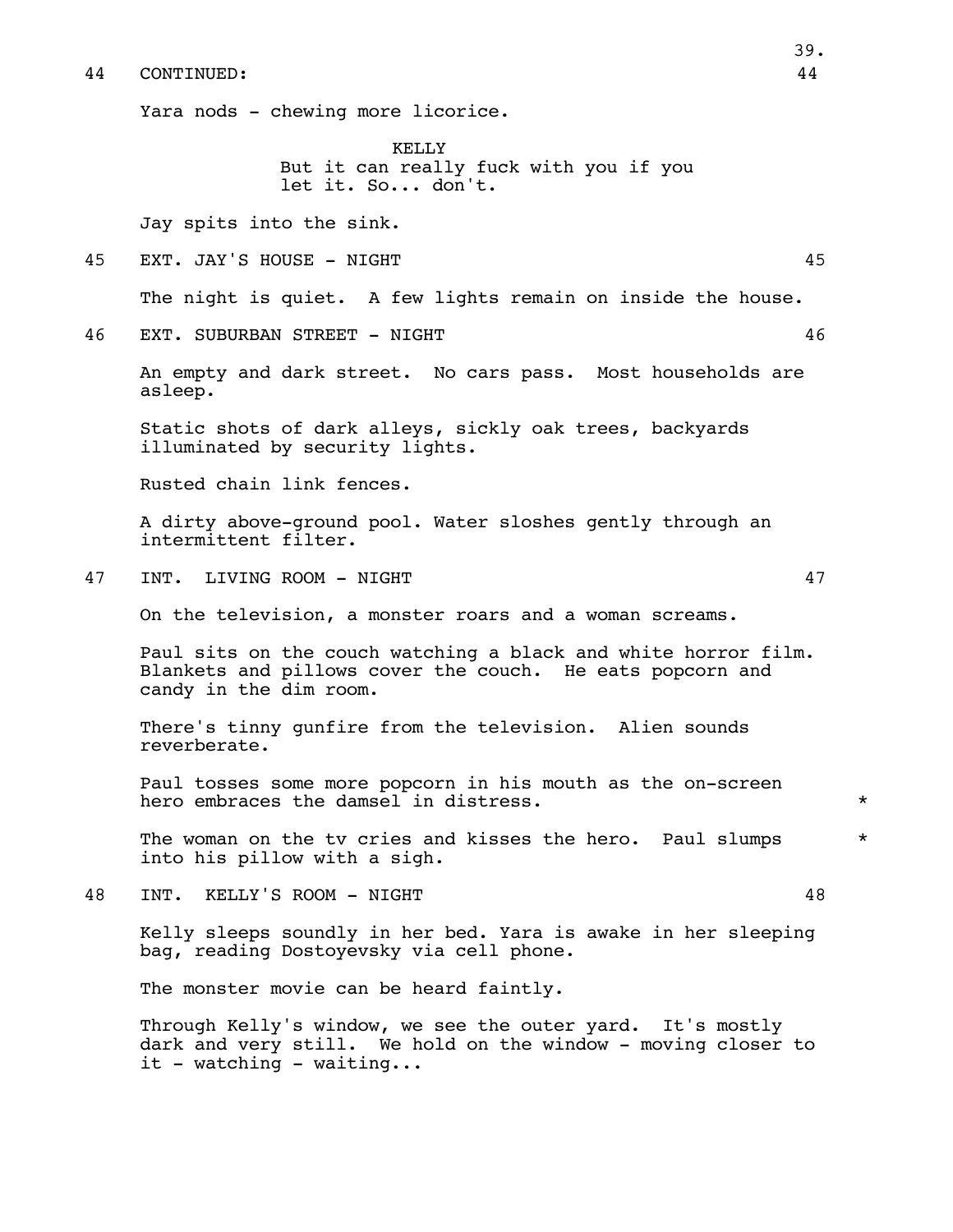49 INT. MRS. HEIGHT'S BEDROOM - NIGHT 49

Jay's mom is asleep on her bed. She's sprawled across the crumpled comforter in her night robe.

A bottle of wine and empty glass sit on the dresser.

50 INT. JAY'S ROOM - NIGHT 50

Changing into bedtime clothes, Jay glances out her window.

Across the alley, she sees the 11 year old neighbor boy spying on her from his bedroom window.

Jay jumps out of surprise. She covers herself and pulls the blinds down as the neighbor boy hides behind his own curtains.

Bothered and momentarily frightened, Jay sits on the floor next to the window, listening to the television echo from the hallway.

51 INT. LIVING ROOM – NIGHT STRANGER STRANGER STRANGER STRANGER STRANGER STRANGER STRANGER STRANGER STRANGER STR

We follow behind Jay as she carries her blanket and pillow down the hallway into the living room.

Still awake and watching a midnight movie, Paul sits up and  $*$ fixes his hair as the pretty girl plops down on the smaller love-seat across from him.

> JAY I can't sleep - not in there.

PAUL That's ok. Sleep here.

Jay smiles and pulls the covers over herself.

They sit together - quiet - watching the television.

# PAUL

You really ok?

Jay pauses - then looks at Paul. She shrugs her shoulders.

PAUL Everything's gonna be cool.

Jay nods her head. On the television, several soldiers lure a \* giant monster into an electrical trap. \*

> PAUL It's funny, I haven't spent the night over here since we were kids.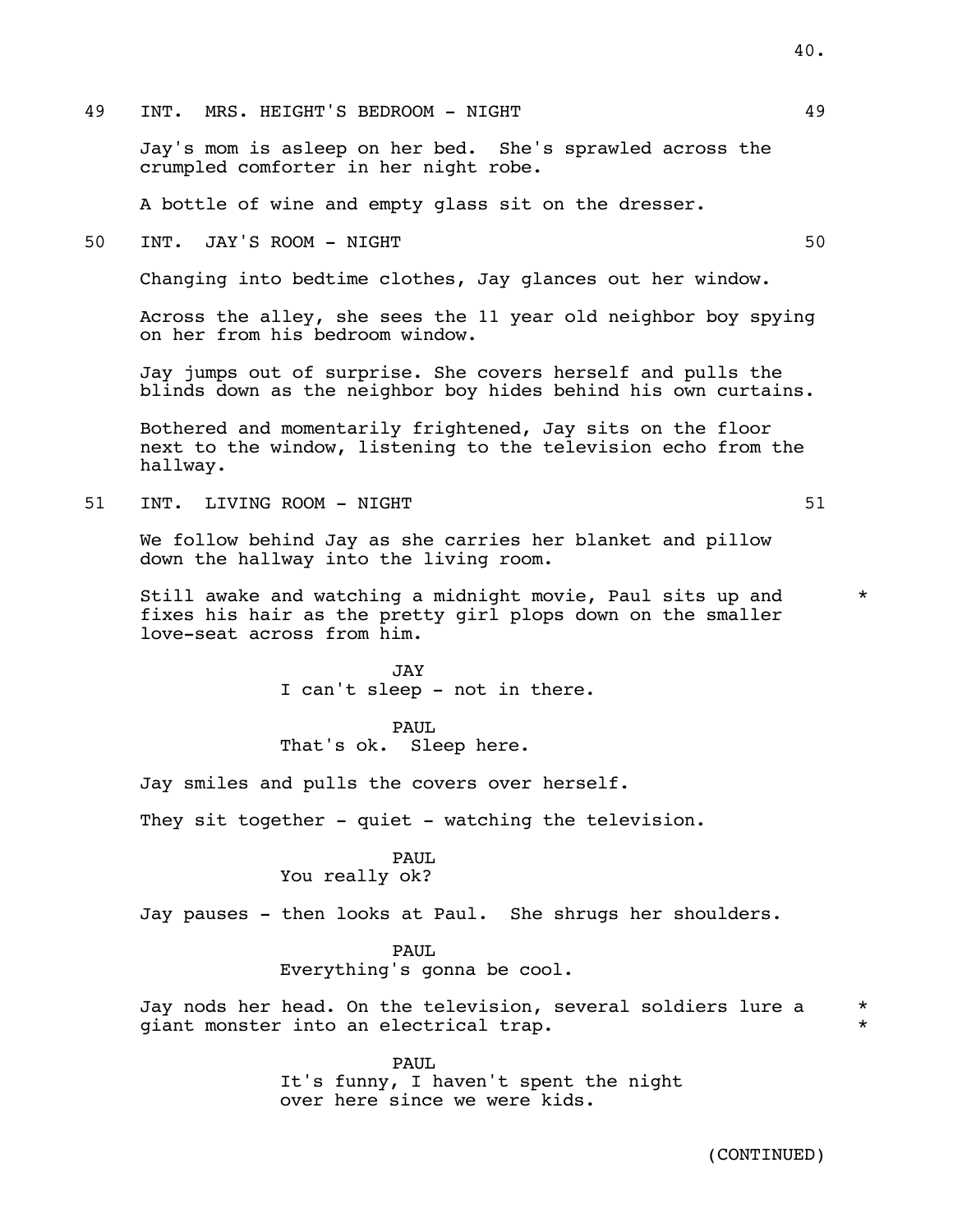JAY There's a reason for that.

The pair crack smiles.

PAUL Shut up. I'm serious. It's cool to spend time with you.

JAY

Yeah.

PAUL We used to hang out all the time. Remember?

Jay nods. \*

PAUL At some point, it must've been weird for you having a guy friend that was younger than you.

#### JAY

I don't know. I think we just grew apart, right? Or you and Kelly got close. It's not a big deal, is it?

PAUL

No. Not a big deal.  $\star$ 

On the tv, a soldier flips a switch and sends a giant arc of  $*$ electricity into the towering monster.  $*$ 

> JAY You were my first kiss, you know.

> > PAUL

I know.

JAY Was I not yours?

PAUL

No. You were.  $\star$ 

JAY

And you kissed Kelly. She told me. You kissed two sisters... that's kind of gross.

Paul grins.  $\star$ 

The monster in the movie shrinks and disappears under the  $\qquad$  \* electrical charge.  $\qquad \qquad \star$ 

(CONTINUED)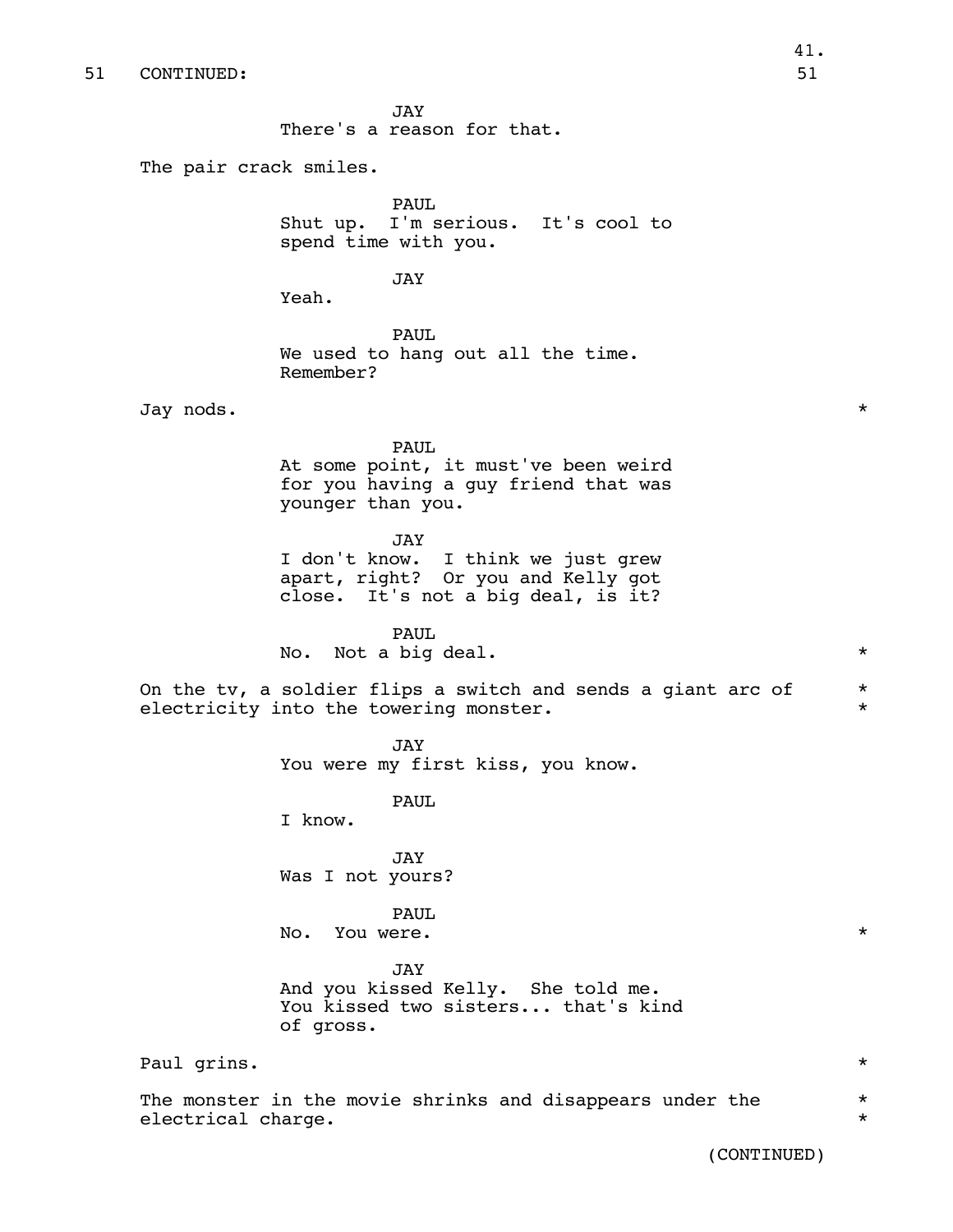PAUL Do you remember that time we found all

the porno magazines in the alley by Barry's Pizza?

JAY

Yes.

Jay shakes her head with a smile - silly memories. \*

PAUL

We were such stupid kids.

## JAY

Ridiculous.  $\star$ 

# PAUL

We're all sitting on Greg's front lawn with a dozen dirty magazines sprawled everywhere and we're laughing...

Jay chuckles at the memory.

JAY We had no idea how terrible it was.

Paul starts to laugh.  $\star$ 

#### PAUL

And Greg's mom?! Remember her face when she came outside and saw us all sitting around reading that shit?

Jay laughs along with Paul. \*

JAY She scooped them up so fast. Called my mom too. Me and Kelly got a sex ed lecture the next day.

PAUL

I got one too.  $*$ 

Jay and Paul smile to each other from across the room. \*

They hear the sound of glass breaking.

# PAUL What the fuck?

Paul stares at Jay - worried.

JAY

Go look.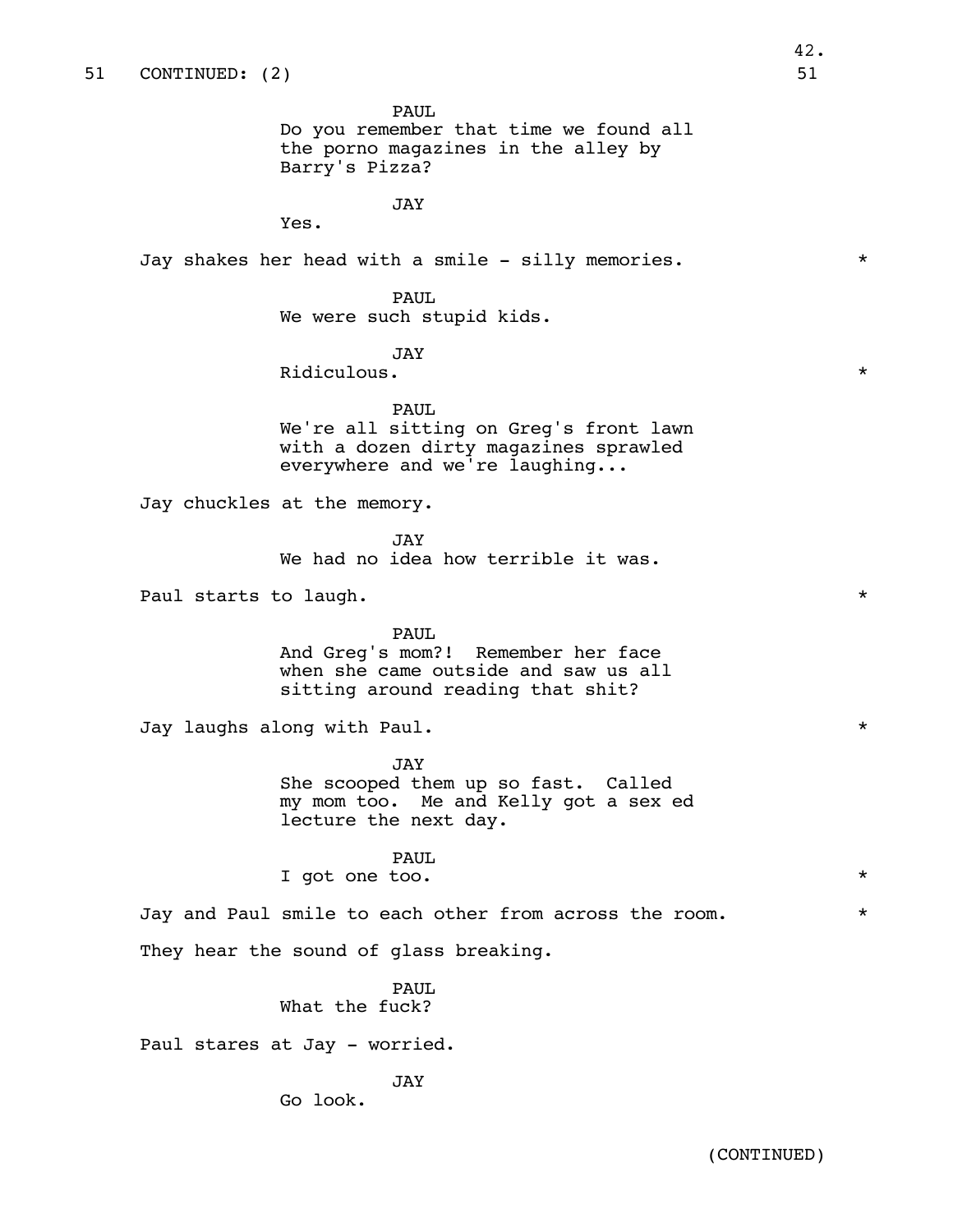| 51 | 51<br>CONTINUED: (3)                                                                                       |                    |
|----|------------------------------------------------------------------------------------------------------------|--------------------|
|    | Paul hesitates. He jumps up and steps to the edge of the room<br>- trying to determine where it came from. |                    |
|    | Jay watches, scared, behind the covers on the love-seat.                                                   |                    |
|    | Paul turns the corner, exiting the living room.                                                            |                    |
|    | Jay waits.                                                                                                 |                    |
|    | Heroic and celebratory music pours from the tv as the credits<br>roll.                                     | $\star$<br>$\star$ |
|    | Jay scans the room - the windows.                                                                          |                    |
|    | A moment later, Paul returns. He stands at the corner of the<br>large room.                                |                    |
|    | PAUL<br>There's a broken window in the<br>kitchen, but nobody's there.                                     |                    |
|    | JAY<br>Are you sure? You looked around?                                                                    |                    |
|    | PAUL<br>Yes.                                                                                               |                    |
|    | Jay doesn't appear comforted.                                                                              |                    |
|    | PAUL<br>Whoever broke it ran away.                                                                         |                    |
|    | JAY<br>We should call the police.                                                                          |                    |
|    | PAUL<br>I'm gonna wake up your sister. She<br>should probably call.                                        |                    |
|    | <b>JAY</b><br>OK.                                                                                          |                    |
|    | Paul steps out of view - heading for Kelly's room.                                                         |                    |
|    | <b>PAUL</b><br>(0.S.)<br>I'm surprised they slept through that.                                            |                    |
|    | JAY<br>(speaking to no one)<br>Yeah.                                                                       |                    |
|    | Jay sits alone on the couch. She pulls the blanket from her<br>legs - adjusting on the small couch.        |                    |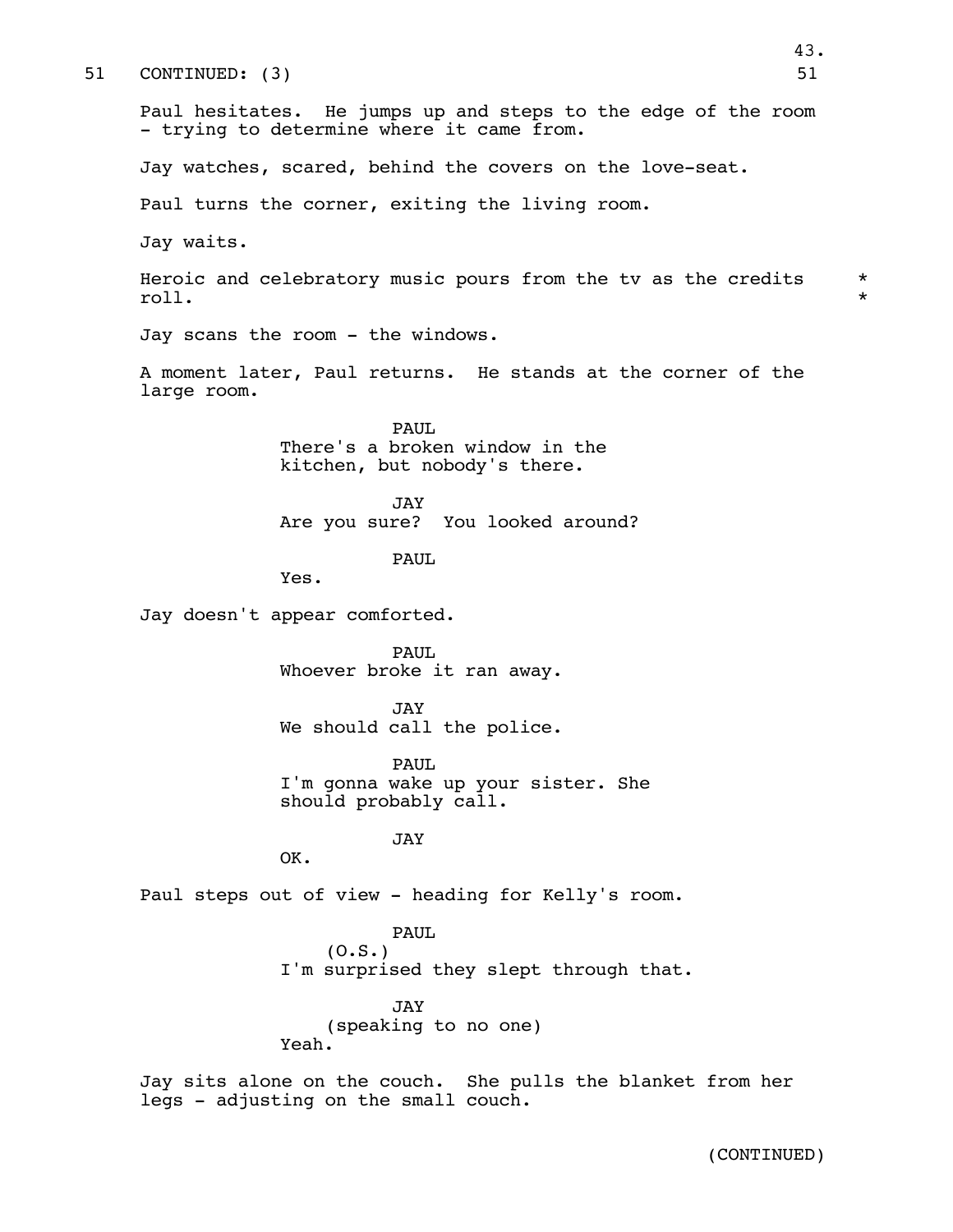## 51 CONTINUED: (4) 51

Silence.

Jay stands up and walks slowly towards the edge of the room. She rounds the corner - stepping closer and closer to the kitchen.

52 INT. KITCHEN - CONTINUOUS 52

Jay hesitantly peeks inside the kitchen doorway.

A HALF-NAKED YOUNG WOMAN, with a slight resemblance to Jay, walks very slowly towards her. Small steps.

She's missing her two front teeth, while urinating through her brown suede skirt.

Dark circles around her eyes. A tube sock on one foot. The other bare. Immodest and vulgar.

Jay chokes on a scream and backs away.

She knocks over some household nick-knacks as she crosses the dining room.

Rushing towards the stairwell - Jay runs up to the home's second floor. A mad dash.

53 INT. JAY'S UPSTAIRS - CONTINUOUS 53

Jay reaches the top landing and races towards the large rec room. Inside, she slams the door shut, locks it and backs up towards the far wall.

She breathes and listens.

Footsteps.

A knock on the door.

KELLY (behind door) Jay?

Jay doesn't say a word. She sits still. Waiting.

PAUL (behind door) Jay, can you open the door?

Jay shakes her head.

KELLY (behind door) What's going on?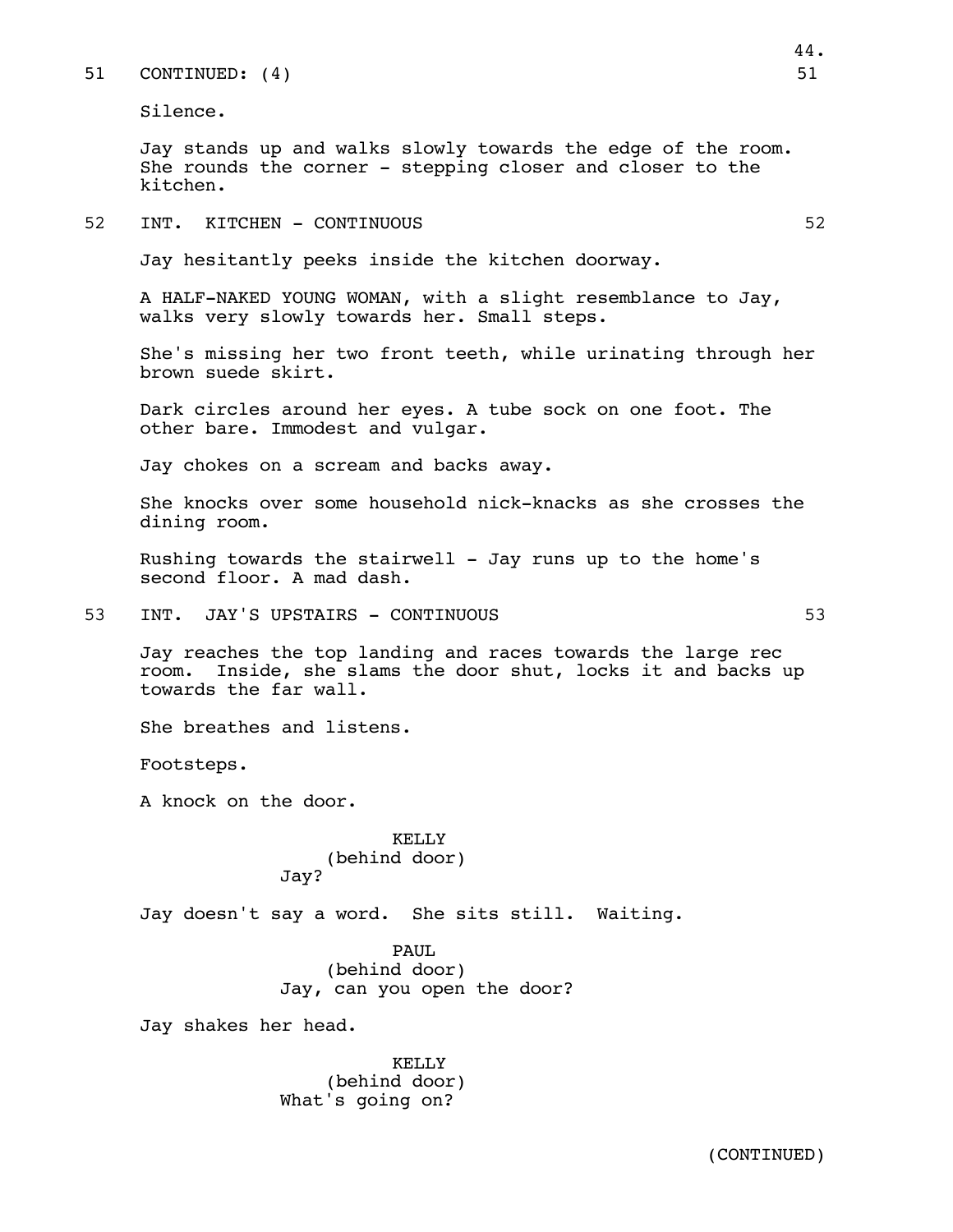JAY It's in the house.

PAUL (behind door) There's nothing in the house, Jay.

JAY

I saw it.

KELLY (behind door) Just open the door, OK?

Jay watches as the door-knob rattles - then stops.

JAY It's in the kitchen.

# PAUL

(behind door) I'm not gonna let anything happen to you. Open the door and we'll figure it out.

Jay doesn't move.

PAUL (behind door) There's nothing here.

Jay gets up and slowly walks to the door. She reaches for the handle and turns it.

Peeking out, she sees Paul and Kelly standing alone.

JAY

Get in here.

Jay waves them into the room. Once inside, she closes and relocks the door.

Kelly stands with arms crossed, while Paul sits on the edge of a chair.

## KELLY

Jay, why don't you sit down?

Jay paces and looks from the door to the second-story window. She crumbles down onto the floor.

Kelly and Paul are silent.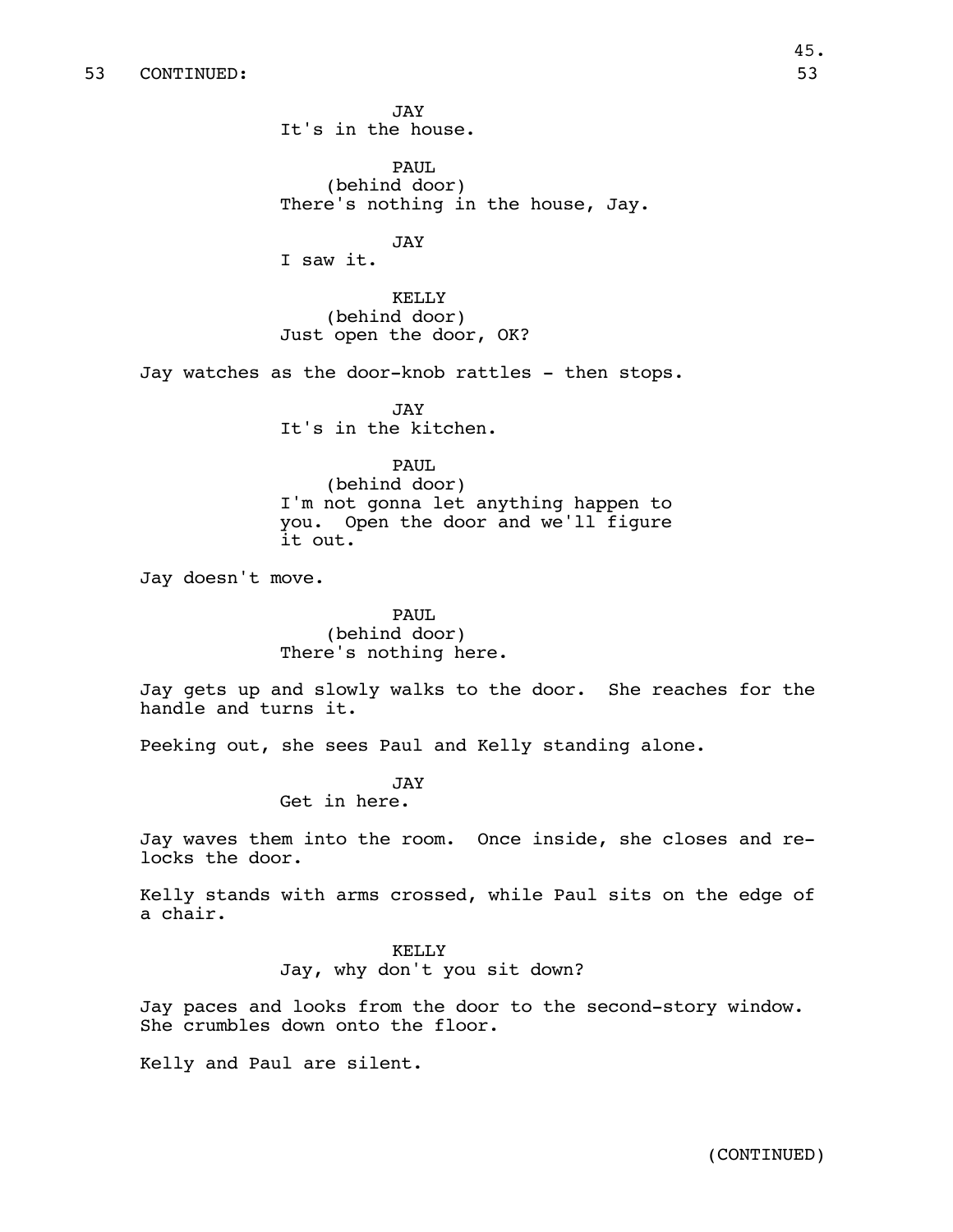JAY I need water. Oh my god I need some water.

KELLY I'll get you some.

JAY *No. Stay here.*

Jay shivers and holds herself.

JAY Is something wrong with me?

PAUL. Somebody broke the window. That really happened.

JAY Yeah, but I saw a girl in the kitchen.

Jay pushes herself against the wall - almost in shock. Kelly comes over and rubs her shoulder.

> KELLY I love you. You're ok. It's gonna be alright.

JAY You don't believe me.

KELLY Not all of it... no. But some of it.

There's a tapping sound at the door. All three kids turn and stare. The doorknob shakes a bit. Almost turns - but stops.

KELLY

Mom?

Knock. Knock. Knock. Three soft taps on the door.

Jay crawls across the floor towards the window, shushing her sister with a panicked gesture.

Worried, Paul picks up a broom from the corner of the room and stands near the door - wooden stick raised.

KELLY

Mom, is that you?

Jay shakes her head.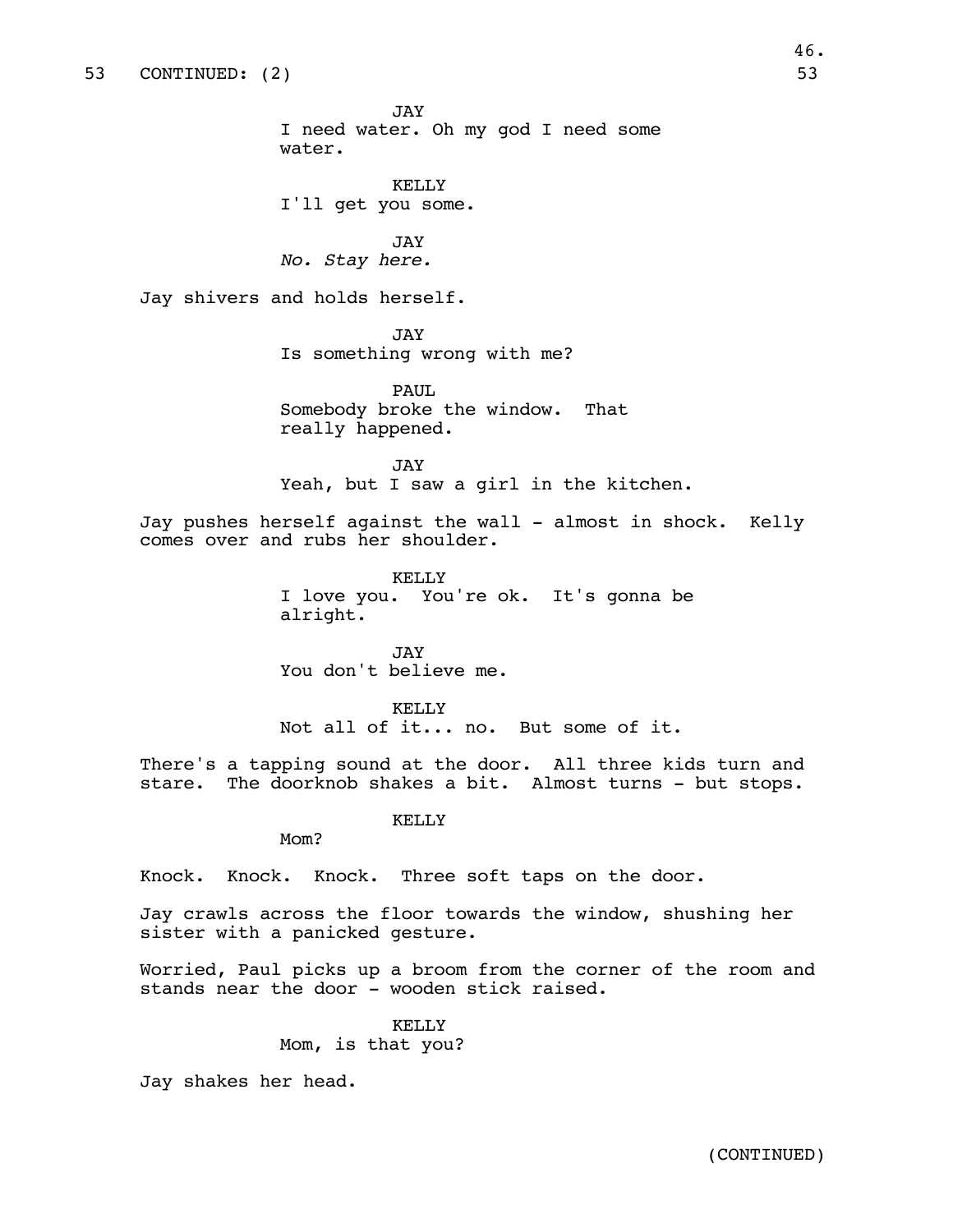YARA (behind door) No. It's me.

Yara?

### YARA

KELLY

*Yup.*

Kelly stands and approaches the door. She unlocks it, grabs the doorknob and turns...

#### JAY

*Don't open the door.*

Kelly opens the door revealing...

Yara, sleepy-eyed and bored, stands in the doorway, holding her glasses. She rubs the sleep from her eyes, while chewing on a red vine dangling from her mouth.

> KELLY See? Everything's ok.

Suddenly -

A VERY LARGE MAN peeks out from behind Yara's shoulder bending his head down into the door frame like some kind of giant. He stares at Jay.

Jay screams as the large man follows Yara into the room remaining just inches behind the petite young woman.

Paul looks at Jay - confused. No one but Jay sees the longlimbed giant moving closer.

Jay rushes to the back window, opens it, pushes out the screen and crawls through.

Kelly, Paul and Yara run towards her, trying to hold her arms.

KELLY Jay, be careful!

# PAUL

Hey, wait!

Jay pulls her arm away and steps onto the edge of the roof.

She stands, looking down.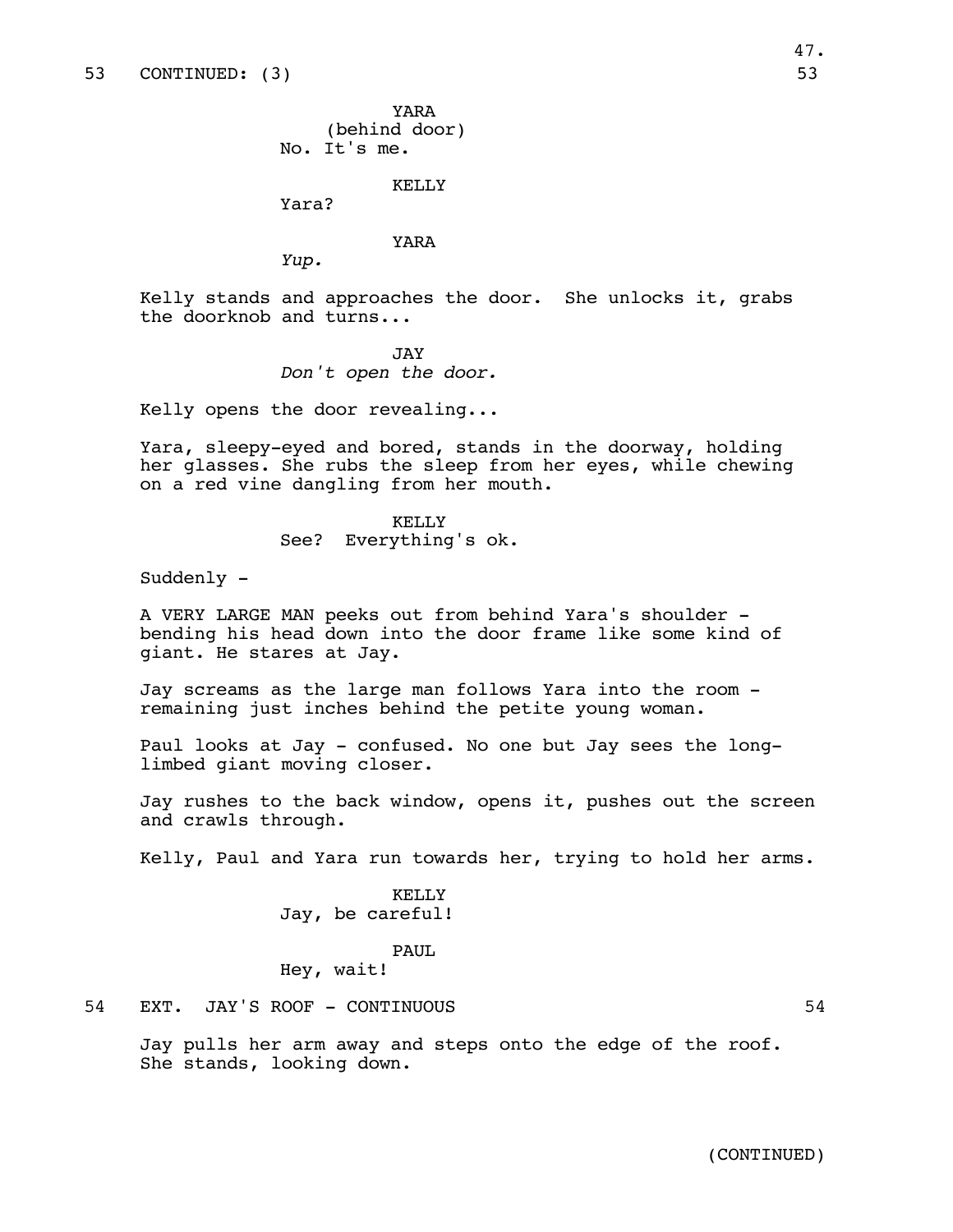The large man walks very slowly towards her, visible through the frame of the window - over Paul, Yara and Kelly's shoulders.

Jay turns and steps along the edge of the roof towards the side of the house.

Kelly looks out the window as Jay moves from view.

KELLY Jay! What are you doing?!

PAUL (to Kelly) I'll get her.

Paul runs into the hallway - disappearing down the stairwell.

Jay lowers herself to the fence and hops into the alleyway.

A boy's bicycle leans against the neighbor's house. Jay grabs it, jumps on and rides off into the street.

55 INT. GREG'S GARAGE - CONTINUOUS 55

Greg sits with a pretty girl in his open garage, smoking a joint. They're flirting - his hand on her leg.

Greg notices Jay pedaling the kid's bike into the street. He watches, puzzled, as she rides off. Paul emerges from the front door.

56 EXT. PARK - NIGHT 56

Jay rides the bike into the middle of the park. She stops in an open area near the swings and an old spider-web jungle gym.

Rusted cartoon faces hover over the play area on the tops of the gym's posts.

The chains of the swings rattle in the wind.

Jay steps off the bike and lays it down on the sandy ground. She looks around at the open park. Large elm trees and dirt paths spread out around the grassy patches of the block.

Jay watches for movement. It's quiet and still.

She walks across the lot towards the swings and sits down nearly in shock - trying to calm herself - looking for something grounded and real.

She starts to swing - very lightly. A young woman in pajamas alone in the night.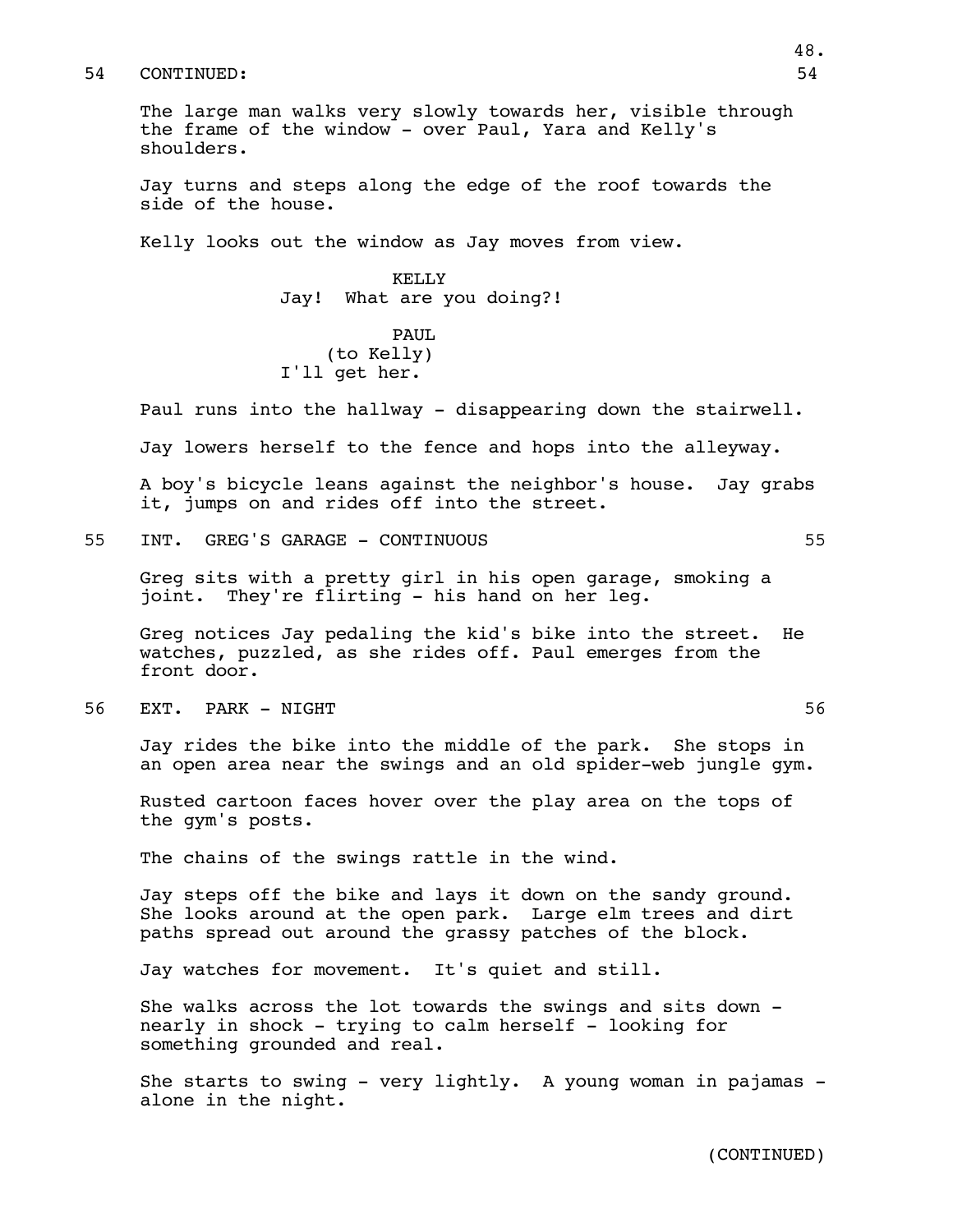Her feet slide across the sand and she holds them higher.

Jay watches the park. Swinging.

Forward. Back. A dog barks in the distance. Crickets chirp. The dog stops barking. It's quiet again.

The swing creaks quietly - the sound echoes across the trees.

Jay sees a figure approaching through the trees - partially hidden by the darkness.

She stops the swing and watches  $-$  afraid  $-$  ready to run.

PAUL

Jay!

Kelly, Paul and Yara emerge from the darkness of the park. Meeting in the open lot, Kelly runs up to Jay.

> KELLY You could've hurt yourself! What are you doing?

The sisters hug. Amid their embrace, they whisper...

JAY (whispers) I'm really scared, Kel.

KELLY

(whispers) Me too, but we'll figure it out.

JAY (whispers) You can't tell mom. She'll freak out and she won't believe me.

KELLY (whispers) I know. It's ok.

YARA What were you running away from?

Jay sees something. A silhouette moves through the street. All eyes turn towards the approaching shape.

> JAY Do you see that?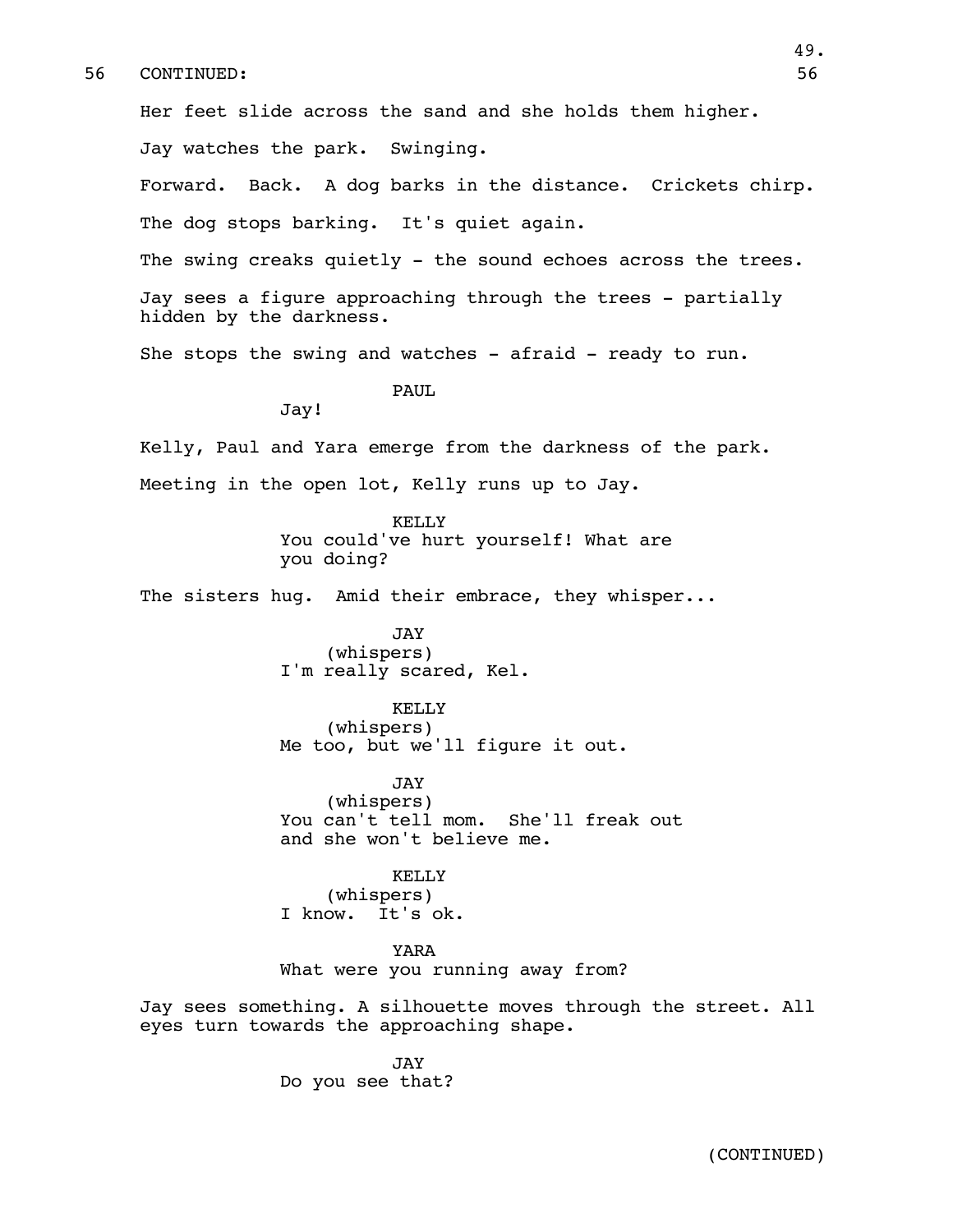KELLY

I do.

YARA It's... *a person.*

Stepping into the light from nearby street lamps - Greg emerges from the darkness.

JAY

*Greg?*

GREG What the hell's going on?

Jay struggles to find a response.

# GREG

Are you ok?

Jay nods. Paul glares at Greg - unnoticed.

PAUL

Somebody broke into their house.

GREG Shit. Did you call the police?

Jay shakes her head no.

JAY *I don't want to go home.*

GREG Where do you wanna go?

Jay exhales - looking up at Kelly.

JAY I need to find him.

GREG The person who broke into your house?

JAY

No.

# KELLY

*Hugh?*

Jay nods. It's a small and meek response from a normally strong young woman.

> GREG What did he really do to you?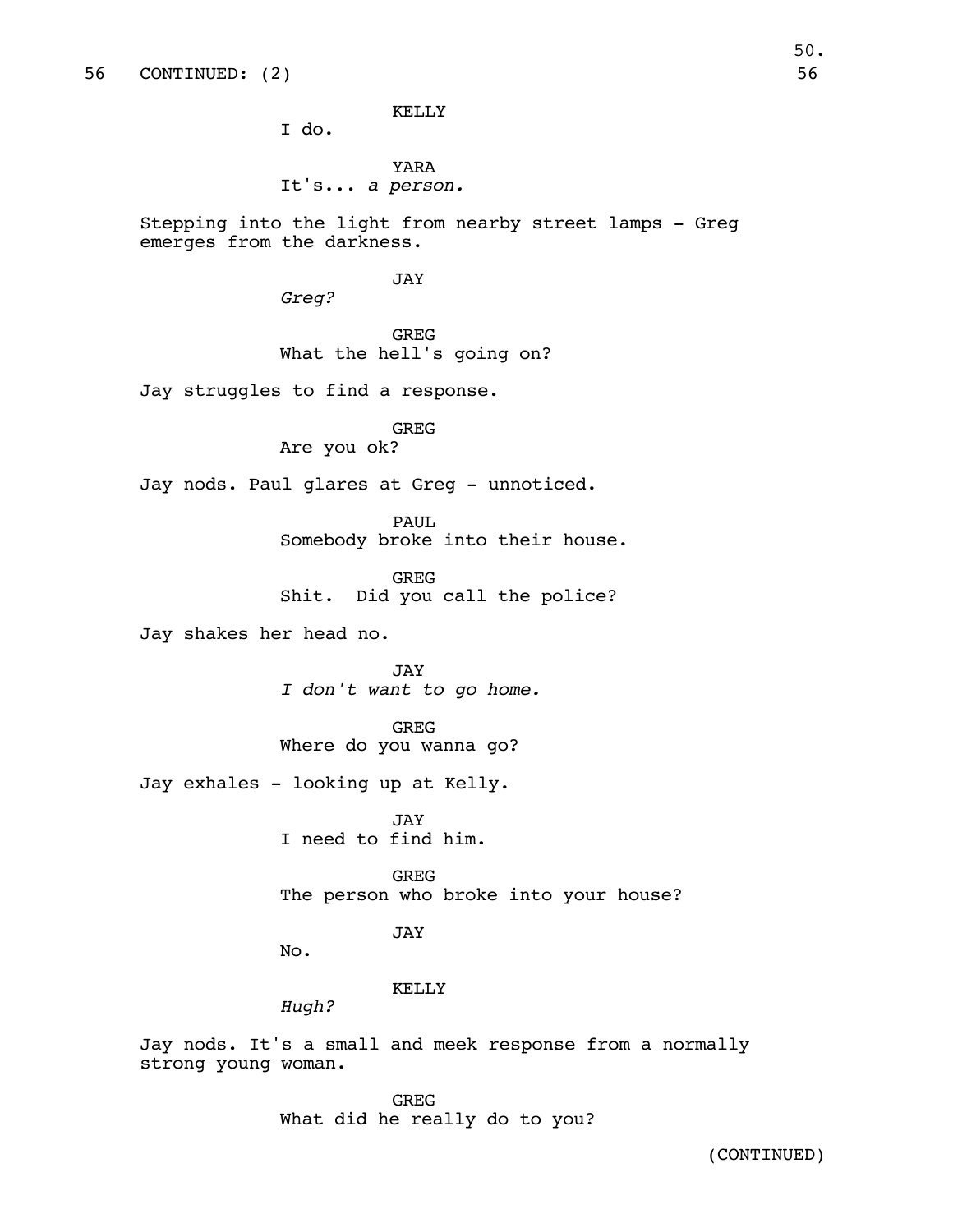Jay shakes her head and shrugs, looking down at the ground rubbing her eyes with her hand.

Kelly offers Greg a look - let Jay be.

# GREG (quiet)

*Ok.*

The gang stands around in silence - amidst the quiet park.

Greg turns and starts to walk away. Jay notices him walking off.

## JAY Are you leaving?

GREG No, I'm getting my car. Somebody's gotta drive, right?

Greg jogs off. Kelly and Jay sit down on the edge of the merry-go-round looking out at the shadowy park. The sky has nearly achieved its pre-dawn blue.

57 INT. GREG'S CAR - DAWN 57

Jay sits in the passenger seat while Greg drives. Paul, Yara and Kelly sit in the back. Yara snacks on a large donut, while reading from her phone. Chocolate on her fingers.

The car drives into the inner city. The neighborhoods become poorer - more decayed and urban.

Jay sees a pair of middle-aged women walking carts down the street. A third and older woman trails behind them. Jay notices her watching their car as they pass. The sound of Greg's engine grows louder - feeding back on itself unnaturally.

Further on, Jay sees a homeless man standing behind a telephone pole on the side of the road. The man is perfectly divided by, and almost hiding behind the pole.

They pass him and continue on.

58 EXT. HUGH'S DETROIT HOME - DAWN 58

Greg's car pulls up and stops in front of an old inner-city house. It sits alongside an overgrown field with a distant view of the towering Renaissance Center.

Early morning fog drifts across the face of the brick building.

(CONTINUED)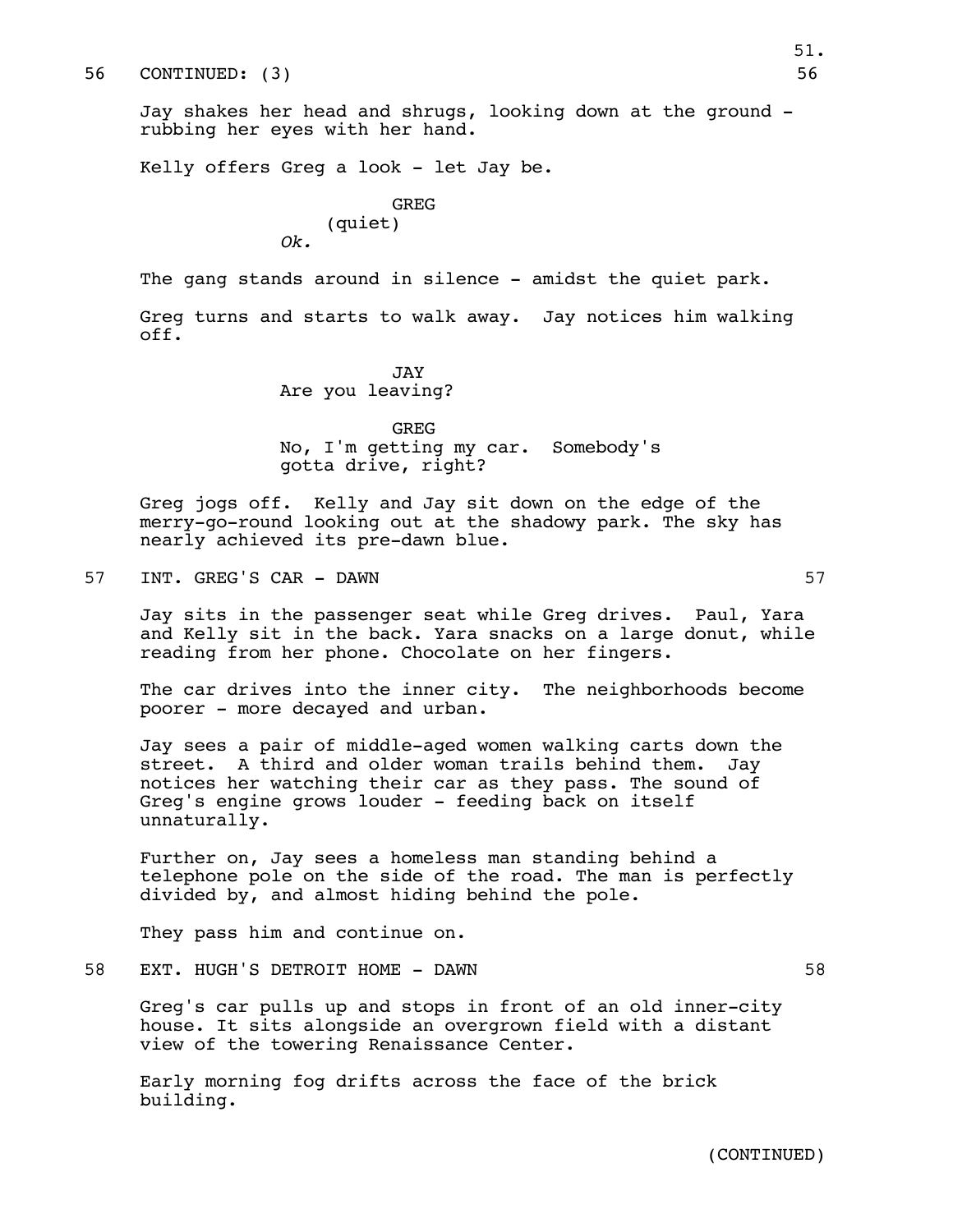A patch of police tape is strung across the front door. A sign on the lawn reads: FOR RENT.

## 59 EXT. BACKYARD OF HUGH'S DETROIT HOME - DAWN 59

Paul stands on the gas meter pulling a window open. Jay, Greg, Kelly and Yara stand along the back wall of the house, looking around at the weed-filled lawn and adjoining backyards.

As Paul crawls inside, we hear the jingle of clinking cans and a bell rattle.

A dog begins to bark loudly from a distant yard.

Jay notices an old woman peeking out from behind a neighboring house. The woman stares suspiciously, then disappears.

Paul opens the back door, gesturing for the gang to enter.

# 60 INT. LIVING/DINING ROOM OF HUGH'S DETROIT HOME - DAWN 60

The camera pushes forward through a dark hall.

Tiny beams of morning light shine through the covered windows. Large swathes of shadow obscure the details of the dim space. A dusty mist fills the air.

Piles of debris rest on the coffee table. Couch cushions are flipped. The television is face down on the floor.

Jay and Greg walk cautiously into the dark living room.

Moving to the curtain-covered bay window, Jay stares at an odd collection of cans, bottles and bells that hang from string across the entire length. She runs her hand over the primitive alarm.

Clink Clink jingle jingle.

Greg discovers a similar string of cans and bells across the smaller side window.

61 INT. BATHROOM OF HUGH'S DETROIT HOME - DAWN 61

Kelly rifles through drawers and checks the medicine cabinet. She finds several bottles of pills. The labels have been torn off.

Bits of daylight shine through a tiny window above the shower.

Kelly sees a bloody razor blade on the floor near a stack of towels.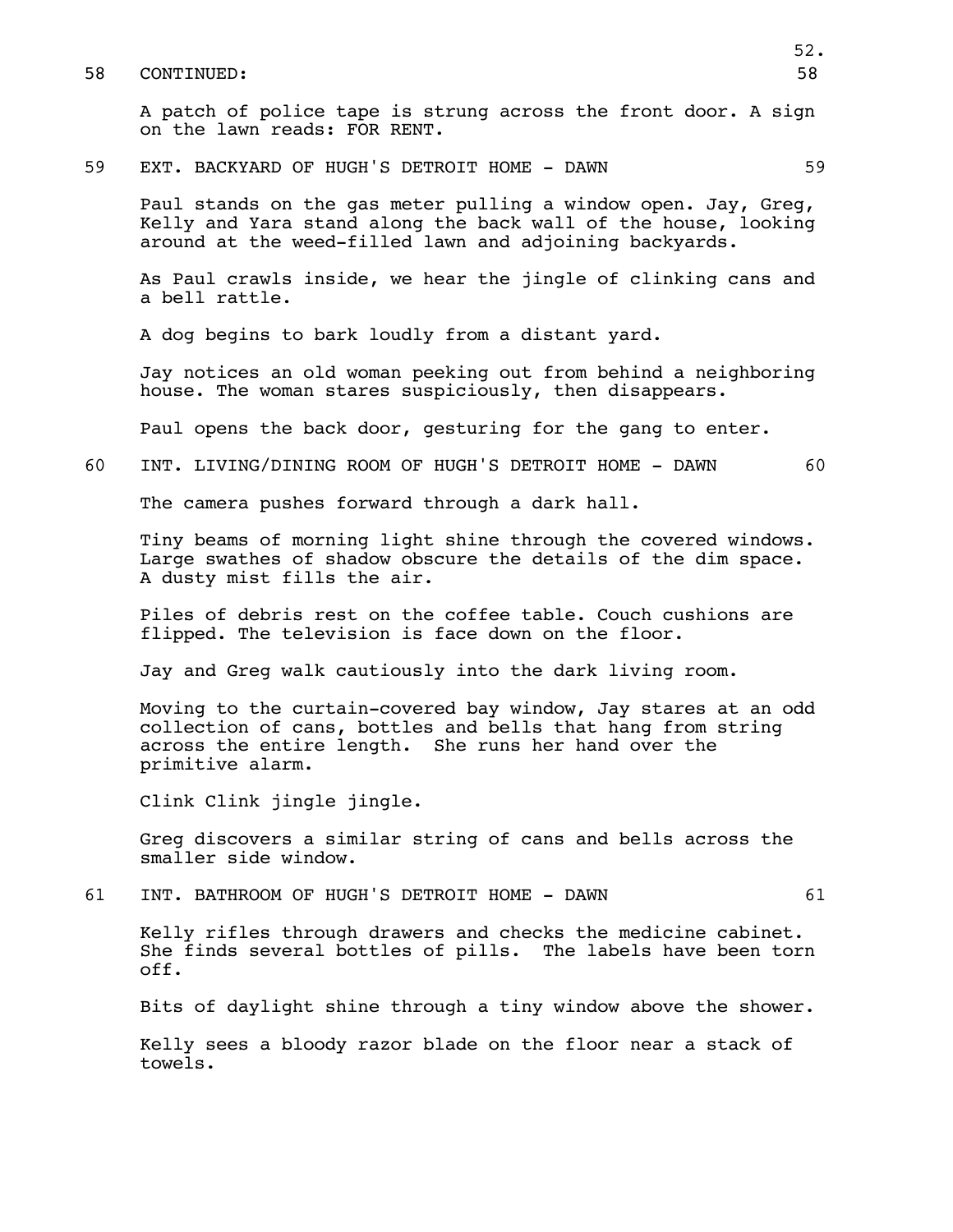Yara opens the fridge and makes a funny face at the sight of open leftovers and rotten fruit.

> YARA I don't think he spent a lot of time here.

63 INT. BATHROOM OF HUGH'S DETROIT HOME - DAWN 63

Kelly notices a crack in the wall of the bathroom. She runs her hand along the split in the dry-wall. Kelly applies some pressure and a large piece of wall falls away - revealing a hole leading to the adjoining room.

Jay peeks through the hole to her sister.

JAY He told me never to go into a room that didn't have more than one way out.

Kelly shakes her head - surprised by the oddness of the situation.

64 INT. BEDROOM OF HUGH'S DETROIT HOME - DAWN 64

Paul enters the upstairs bedroom. Water-stains line the wall. An old mattress sits on the floor. Debris and clothes boxes fill the space.

Paul digs carefully through the cardboard boxes - sorting through a few remaining articles of clothes. A couple pairs of socks. Some underwear.

65 INT. KITCHEN OF HUGH'S DETROIT HOME - DAWN 65

Standing on the counter, Yara digs through the upper cabinets, using her cell phone to illuminate the junk inside. Greg stops nearby, looking up at her legs. Admiring.

Yara peeks into the cabinet. Pushing aside a dusty row of mugs...

A cockroach runs out and scampers across her hand.

#### YARA *Ehhh!! Fuck!*

Yara shakes her hand in disgust. Greg chuckles.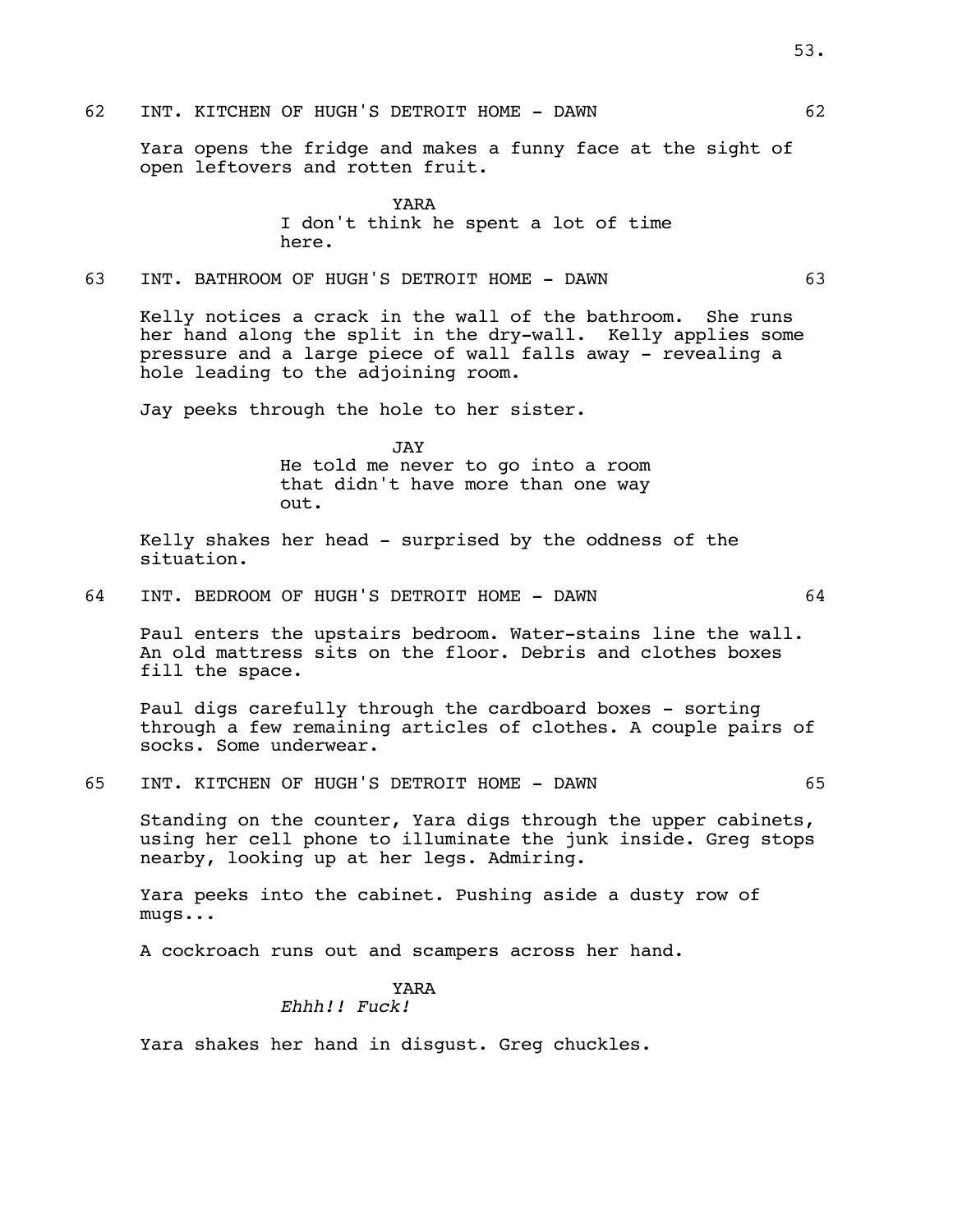## 66 INT. BASEMENT OF HUGH'S DETROIT HOME - DAWN 66

Kelly walks alone through the garbage filled cellar. The camera pushes slowly through the dusty shadows toward a ground level window. There's tension as we near the sun-misted glass.

Nothing passes.

# 67 INT. BEDROOM OF HUGH'S DETROIT HOME - DAWN 67

Under some crumpled and stained tissue paper, Paul discovers a small stack of porn magazines.

He lifts them and sits on the edge of the bed, sifting through the various covers.

He selects one and casually flips through the magazine perusing a nude woman's pictorial.

Jay enters the bedroom and sees him. She shakes her head and moves to the bedroom's far window. It's taped over with newspapers and comic book pages. A few tears allow some morning light into Hugh's grim-looking sleep quarters.

Jay peeks through a hole in the comic book page, looking down at the nearby field. She sees a homeless man walking through the tall grass. He disappears behind a tree. Jay backs away quickly, bumping the string of cans with her arm.

Paul turns another page and finds a loose photo wedged inside. He pulls the picture out and examines it.

> PAUL Hey, look at this.

> > JAY

What?

## PAUL Is this him?

Jay moves to the bed and looks down at the photo in Paul's hand. She sees a younger, teenage-version of Hugh with some old girlfriend. They both have bad haircuts. The girl, a cheerleader, is wearing a boy's oversized high school letterman jacket. It reads: Lawson Vikings.

PAUL.

Do you recognize the letterman jacket?

JAY

*Lawson High School.*

Paul nods in agreement.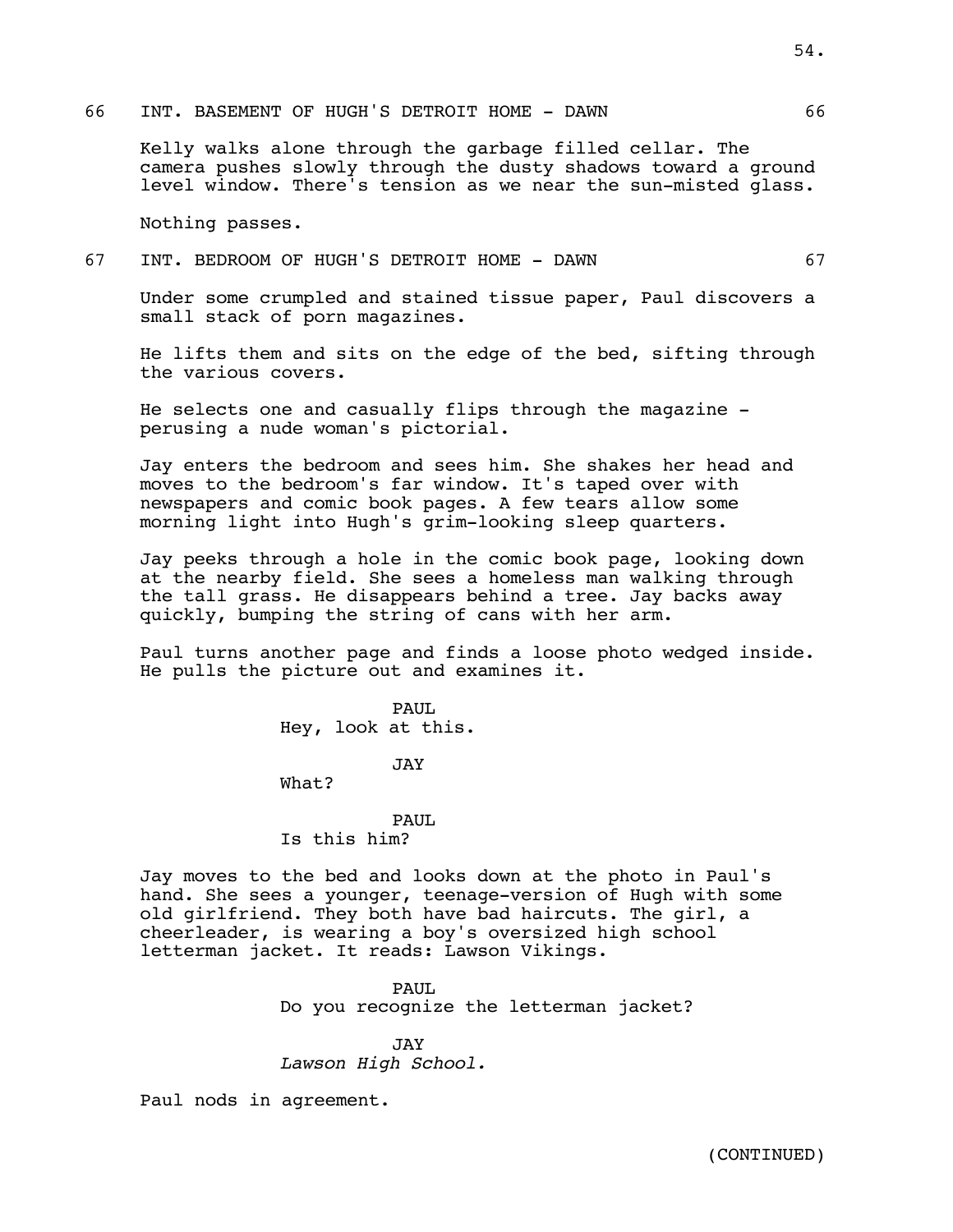PAUL

Somebody's gonna know his real name.

Jay looks closely at Hugh's smiling face.

68 INT. LAWSON HIGH SCHOOL HALL - DAY 68

Down a long, locker-filled hallway, Greg and Jay walk together towards the main office.

A few kids pass them, walking to class - dodging work.

69 INT. LAWSON HIGH SCHOOL HALL - DAY 69

Through a medium-sized window in the hall, we see a couple high school kids making out behind a tree - only pieces of the action from a distance. A teen boy in ugly clothes walks by eating an apple.

The camera pans, crossing the hall and focusing on the nearby main office.

70 INT. LAWSON HIGH SCHOOL OFFICE - DAY 70

Through the glass we watch as Jay and Greg speak with a couple of school employees. The photo sits on the counter between them.

One woman grabs a large book from a shelf, opens it and flips through pages as a man types slowly on his old computer. Greg watches.

Jay stops and turns, looking out past us and the camera, scanning the area - she is constantly on guard.

Jay turns back and listens as the woman talks.

The camera pans again, back towards the window.

Outside, the couple are still kissing behind the tree.

A YOUNG WOMAN WITH RED HAIR is walking towards the building, carrying a backpack.

A few teen girlfriends cross the window, laughing and chatting.

71 INT. GREG'S CAR – DAY 71

Paul and Kelly sit in the back seat of the car like kids waiting for their parents. Yara sleeps on Kelly's shoulder. Greg and Jay open their doors and hop into the front.

The high school building is visible through the front window.

(CONTINUED)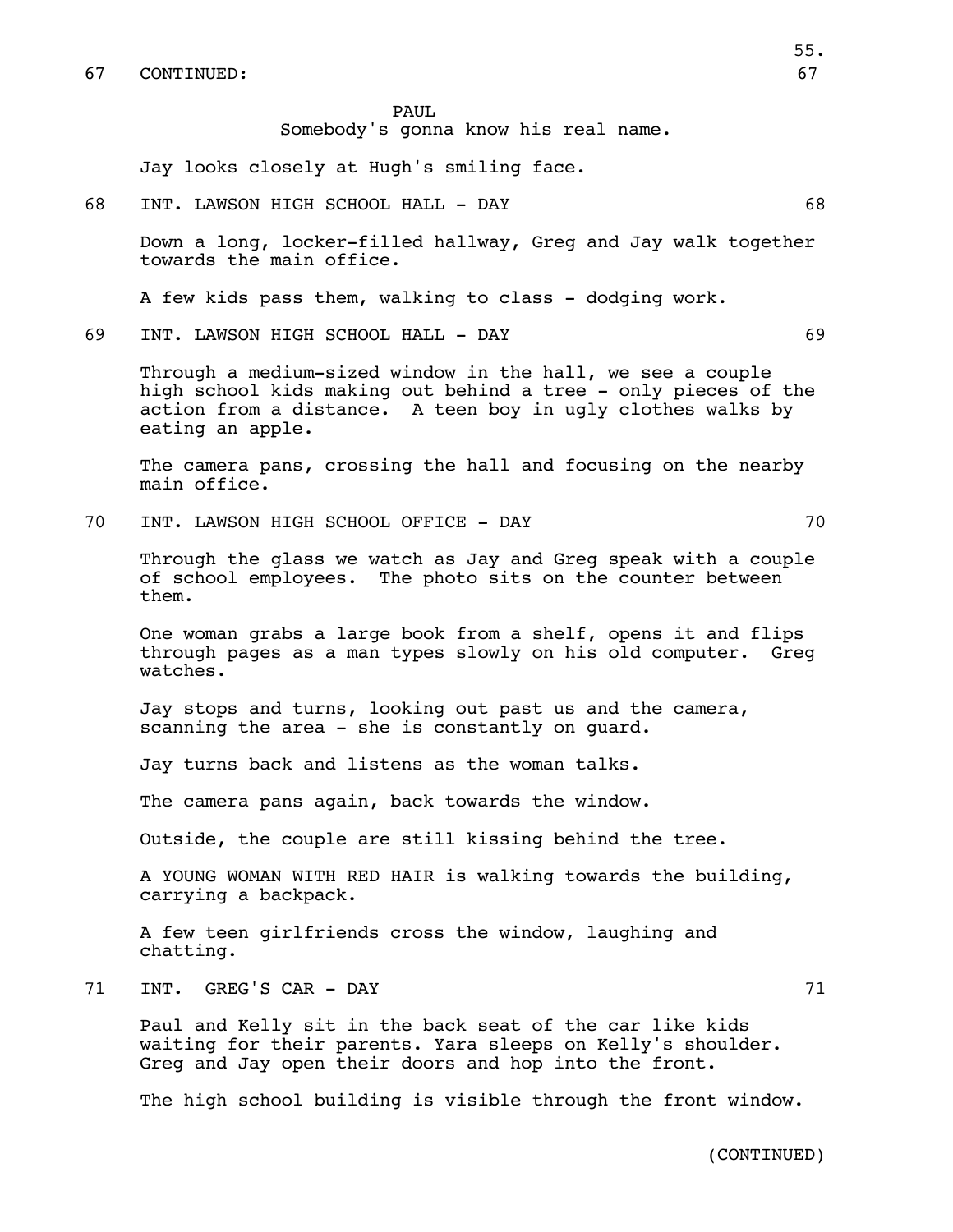PAUL Did they know?

GREG

Yup.

**JAY** His real name's *Jeff*.

In the distance, the young redhead with a backpack is visible walking towards the car. She's quite far away. No one sees her.

PAUL.

Not Hugh?

GREG (shaking his head) Jeff Redmond.

KELLY Do we tell the police?

Greg starts the car. The radio comes on - quiet. A seat-belt alarm dings repeatedly. Greg buckles up - Jay doesn't.

JAY

No.

The redhead walks closer as Greg backs the car up and pulls out of the school lot. No one sees her, except us (and probably only some of us).

Paul sees Jay and Greg share a moment of eye contact. Greg rubs Jay's shoulder for comfort.

Paul makes a face - slightly irritated.

72 EXT. HILLY SUBURBAN ROAD - DAY 72

Greg's car pulls up in front of a large upper-middle-class house on the more rural edge of the county. Well manicured lawns enhance the neighborhood's stature.

Jay climbs out of the car and walks up to the front door. Her friends pile out of the car and stand around it, like a ragged gang from a B-picture version of "West Side Story".

Jay rings the bell and waits. She looks down the street watching the empty road.

The door opens and a friendly middle-aged woman in a rumpled tshirt and "mom jeans" greets Jay. MRS. REDMOND smiles and looks to her.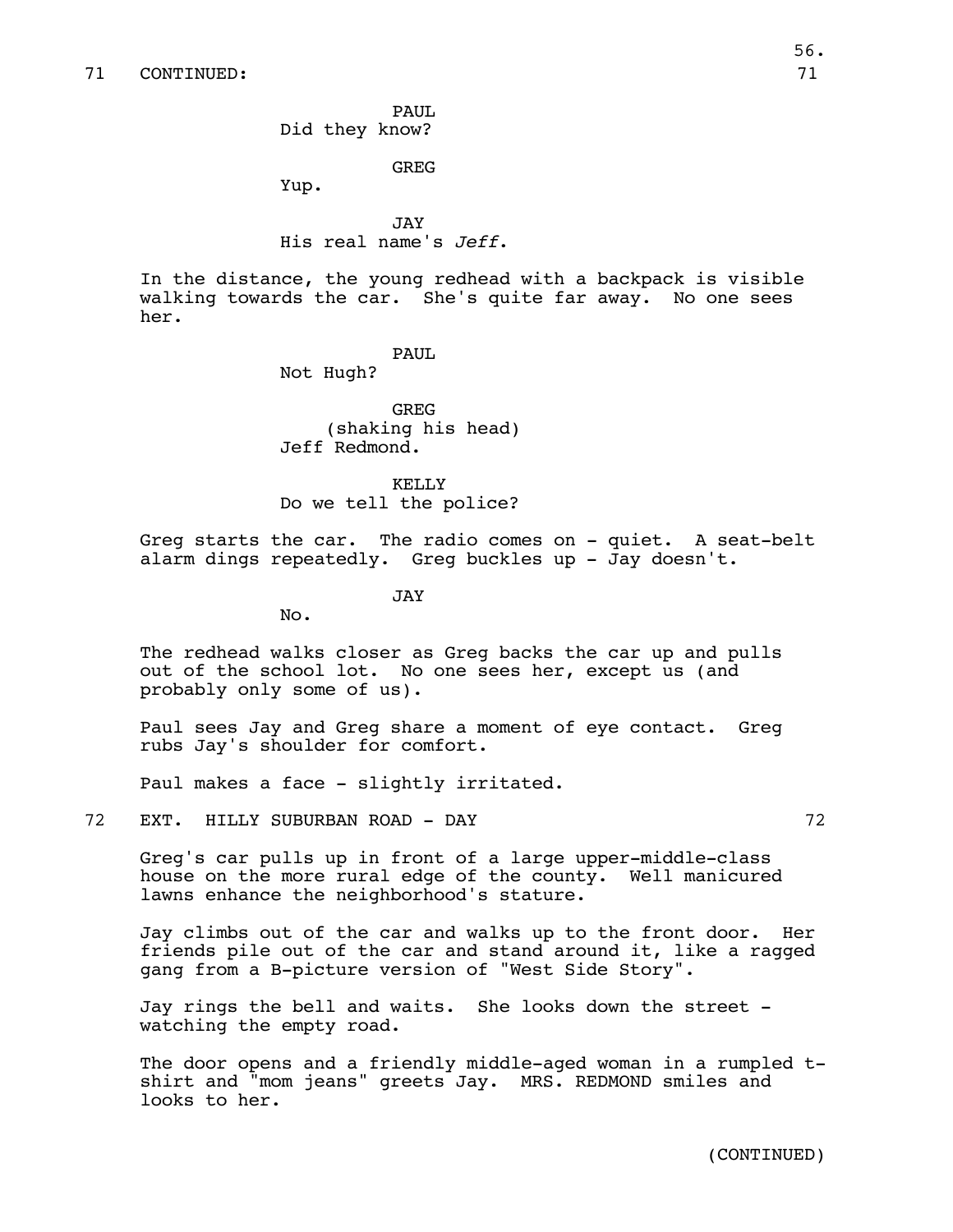## MRS. REDMOND

Hello.

Jay stares at the woman - taken aback. Mrs. Redmond is a deadringer for the naked woman seen earlier at the abandoned warehouse.

> JAY Hi. Um. Is Jeff here?

MRS. REDMOND Yeah. He is. Um... Do you wanna come in?

## JAY

Yeah.

Mrs. Redmond glances back at Jay's friends by the car.

MRS. REDMOND Your friends?

JAY That'd be great.

Jay waves her sister and friends over.

73 INT. UPSTAIRS HALLWAY - DAY 73

Mrs. Redmond leads Jay and her friends down a long hallway to the back of the house.

They reach a doorway. Mrs. Redmond knocks.

MRS. REDMOND Hey Jeff, you got friends here.

Silence.

MRS. REDMOND

Jeff.

JEFF Yeah mom. I'm coming.

The door unlocks and opens. Jeff looks out past his mom to Jay and her gang. His face reveals the awkwardness and stress of the moment. He tries to hide it from his mother.

JEFF

Hey.

Jay looks back at him - waiting for something.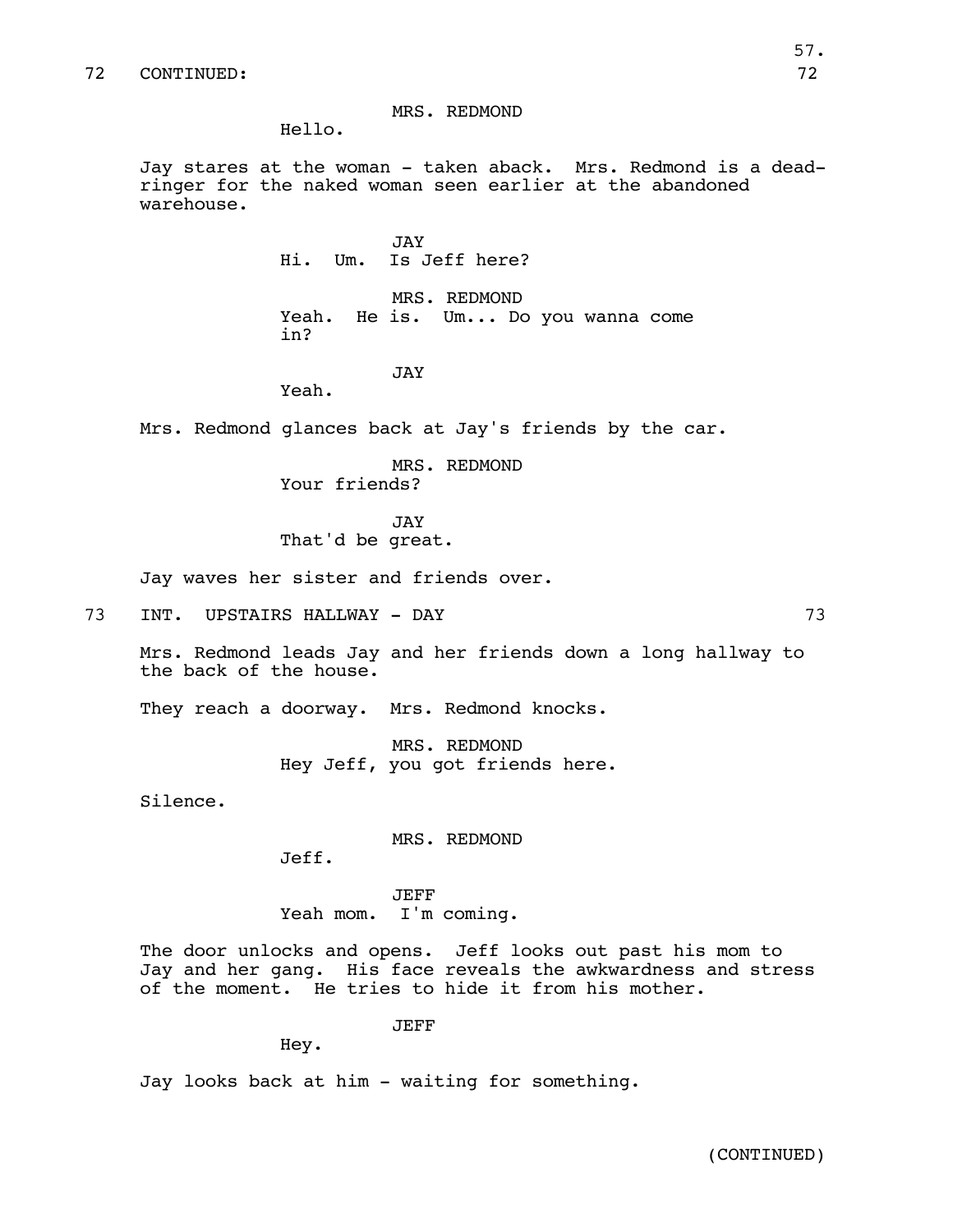JAY

Hey.

# MRS. REDMOND Well I'll leave you kids alone.

Mrs. Redmond walks back down the hall. Jeff looks at Jay. She stares him down.

No one notices, but on Jeff's left wrist, the edge of a bandage peeks out from under his long sleeve shirt.

# JEFF You wanna come in?

Jay shrugs and steps into Jeff's bedroom. Paul, Kelly, Yara and Greg follow. Jeff appears uneasy.

Jay looks around the room. It's a very typical boy's bedroom probably too immature for Jeff.

Tired, Yara lays across the bed and watches the scene unfold.

Greg closes the door, blocking Jeff in. He hovers near the young man as though he's about to punch him.

Seeing that he's trapped, Jeff looks over at Jay.

# JEFF

I'm sorry.

Jay ignores him - looking at a small, candid photograph on Jeff's dresser.

In the photo-booth strip: Jeff smiles alongside a laughing and happy young woman: Annie.

> JEFF You don't know how horrible I feel.

Greg smacks Jeff in the face.

GREG

*Fuck you.*

Jeff does nothing in return. He has tears in his eyes.

JEFF Are you gonna call the police?

JAY I'm not sure yet.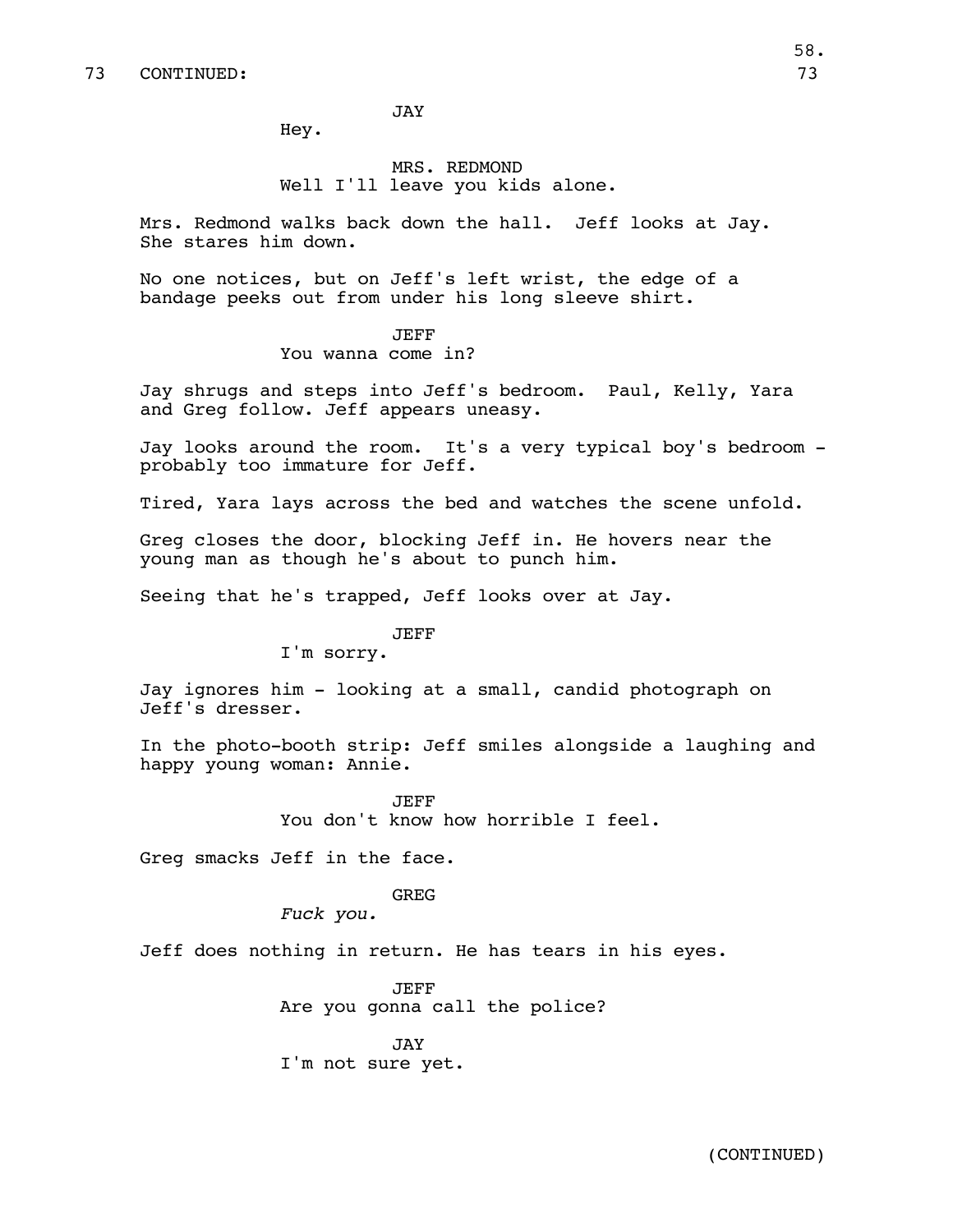JEFF (his voice is weepy and weak) Please don't tell my family. *Ok?* 

JAY I just want to know what's going on.

JEFF Ok, but can we talk outside? It's not safe in here. It's really not safe.

74 EXT. JEFF'S BACKYARD - DAY 74

Jeff sits before an open expanse of lawns and landscaped backyards. There are no fences here.

On the grass at the edge of the patio, Jay and her friends sit around the host - like a teenage mob. They're drinking soda pop from straws.

Mrs. Redmond steps outside - smiling. She sets out a tray of baked snacks for the group.

> MRS. REDMOND Ok. I hope you like puffed crispy treats.

> > PAUL

Thank you.

Yara grabs a crispy treat and begins to eat.

MRS. REDMOND Of course. You're welcome.

The kids nod awkwardly as they sip their cola beverages. The mother smiles and walks inside, carefully sliding the glass door closed.

Once gone, all expressions change. Jeff maintains a low whisper, trying to conceal the situation from his mother. His eyes are red from crying.

JEFF

(looking at Jay) Even though it's following you, I can still see it... it's not done with me either. It just wants you first. Like I told you, all you can do pass it to someone else.

Jay picks at the ground, pulling up a blade of grass and tearing it into smaller strips, placing them on her leg.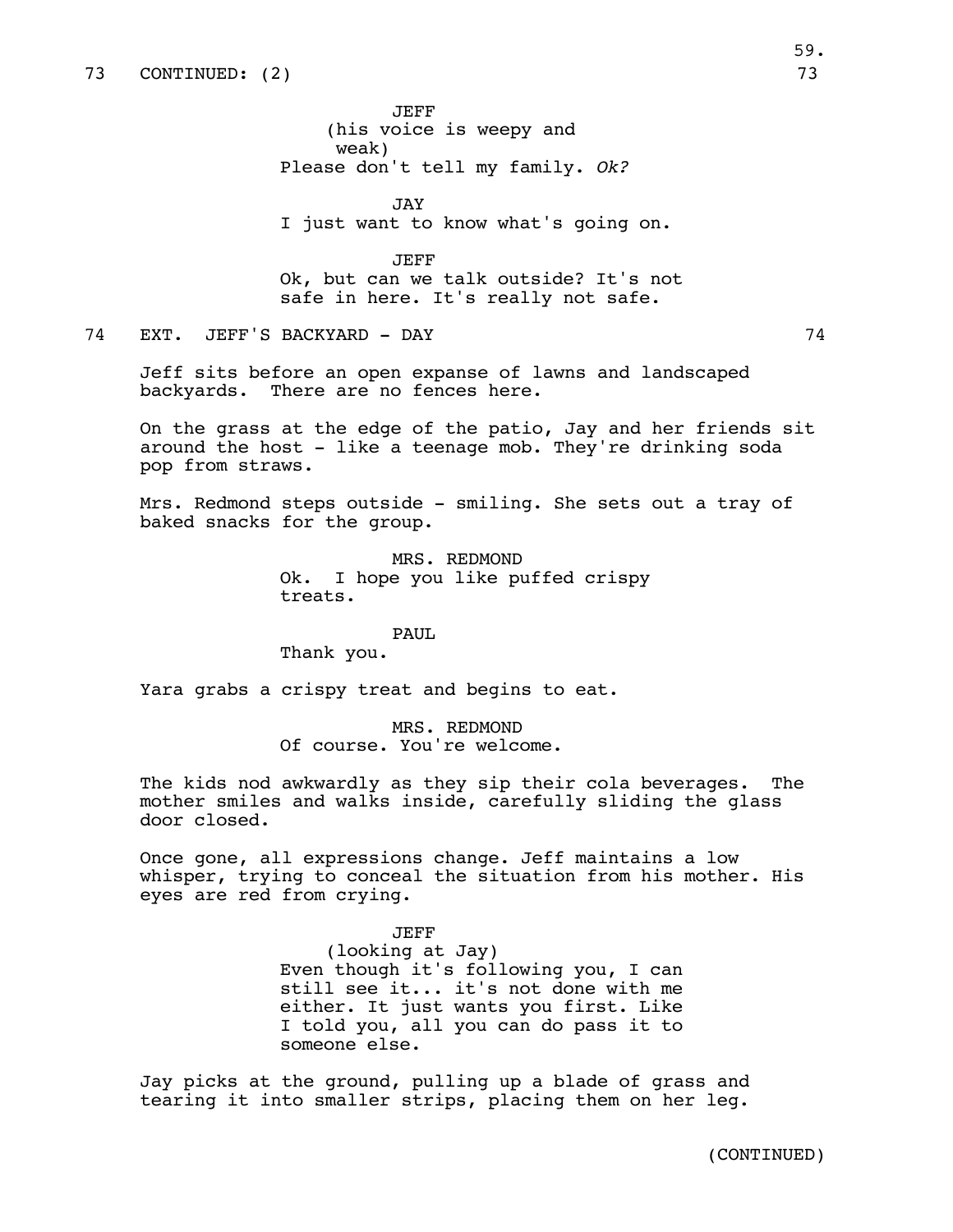KELLY What the fuck are you talking about?

Further down the block, a TEENAGE GIRL IN A SOCCER JERSEY appears, cutting across the neighbor's back lawns on her way home. For now, she appears as a dot on the horizon - too distant to be seen by anyone.

> JEFF She can do the same thing I did. It should be easier for her. She's a girl.

Jeff turns and looks straight at Jay.

JEFF Any guy would be with you. Just sleep with somebody and tell them to do the same. Maybe it'll never come back.

Paul stares longingly at Jay from behind his can of soda. We see the figure of the soccer girl begin to take shape in the distance. A casual stroll - a backpack slung over shoulder.

> PAUL. Is that really possible?

GREG Bullshit. Total fucking bullshit.

Jay pulls apart the blades of grass within her palm - fixating on the tiny details of the plant.

> KELLY (looking at Jeff) *You* should take it back.

Jeff looks at Kelly - making a face.

KELLY (to Jeff) *You know what I mean.*

JEFF It doesn't work that way.

JAY (almost to herself) I would never sleep with him again.

Greg exhales - growing frustrated with the nature of the conversation.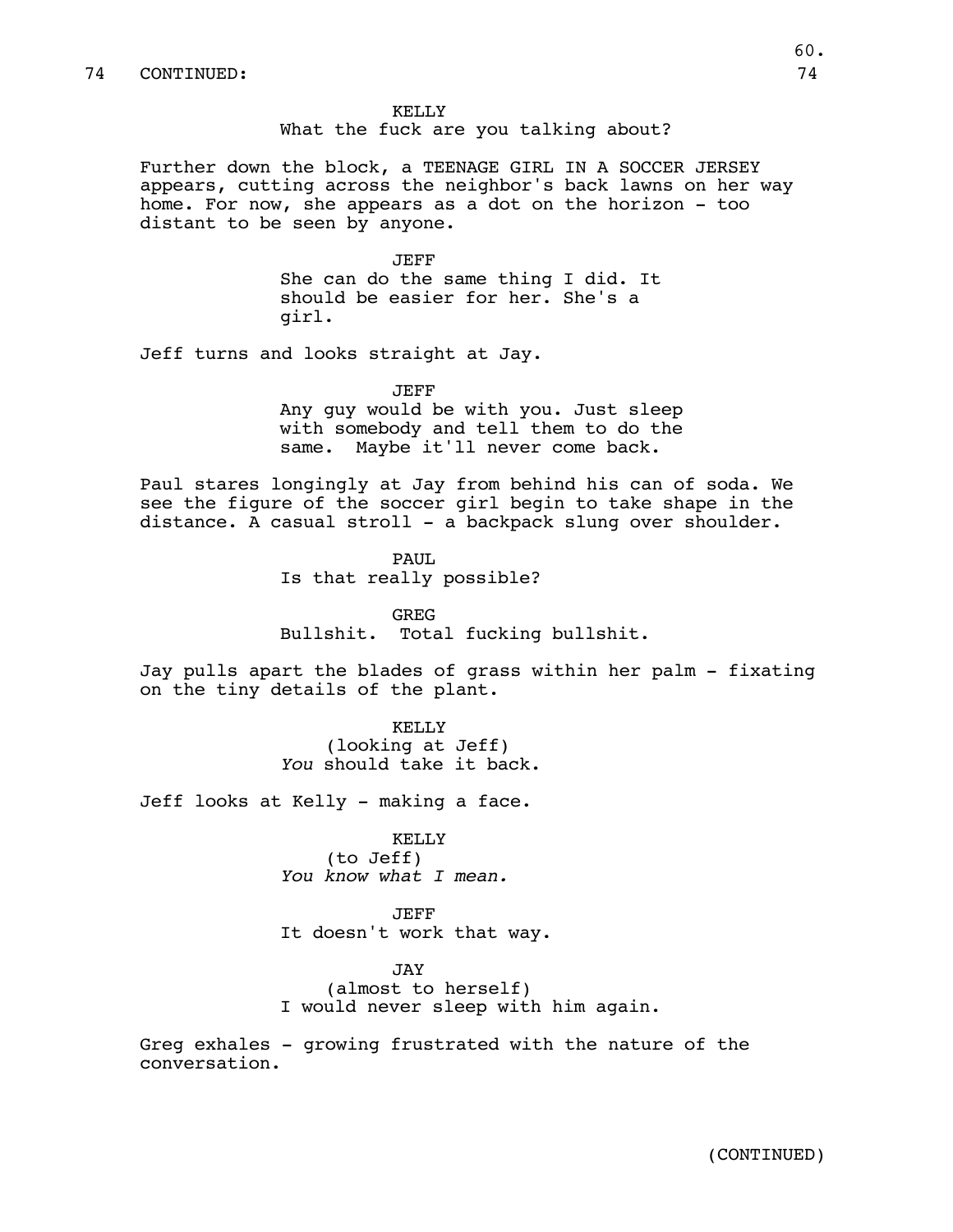GREG

This isn't real. I promise you the whole thing is some fucked up game.

Jeff looks at Jay - her melancholy profile - down-turned. Over her shoulder, he finally notices the teenage soccer girl walking in his direction - still far away. The camera zooms in on the girl. Jeff is clearly distracted and frightened.

JEFF

I'm not safe either. OK? We shouldn't be in the same place. You need to get the fuck out of here.

GREG

Watch it.

Jeff glances back to the soccer girl. She strolls lazily across the lawns. A bit closer.

JEFF

(getting nervous) If it kills you, it comes back to me and then all the way down the line to whoever the hell started it.

Jay stares down at her hand - losing herself in the slight movement of her flesh and fingers - something grounded and real. Paul watches her with sadness and longing.

JEFF

(nervous and quick) Jay, I'm sorry. I wasn't trying to hurt you. Somebody did this to me too, ya know.

Greg is sweating now. He steals another look at the soccer girl. She looks back at him - then looks down.

> KELLY *Who* did it to you?

> > JEFF

(nervous) I met a girl at a bar... it was a one night stand... I don't even know her name. I think that's where it came from.

Greg rolls his eyes in frustration.

GREG Jeff? I don't believe you...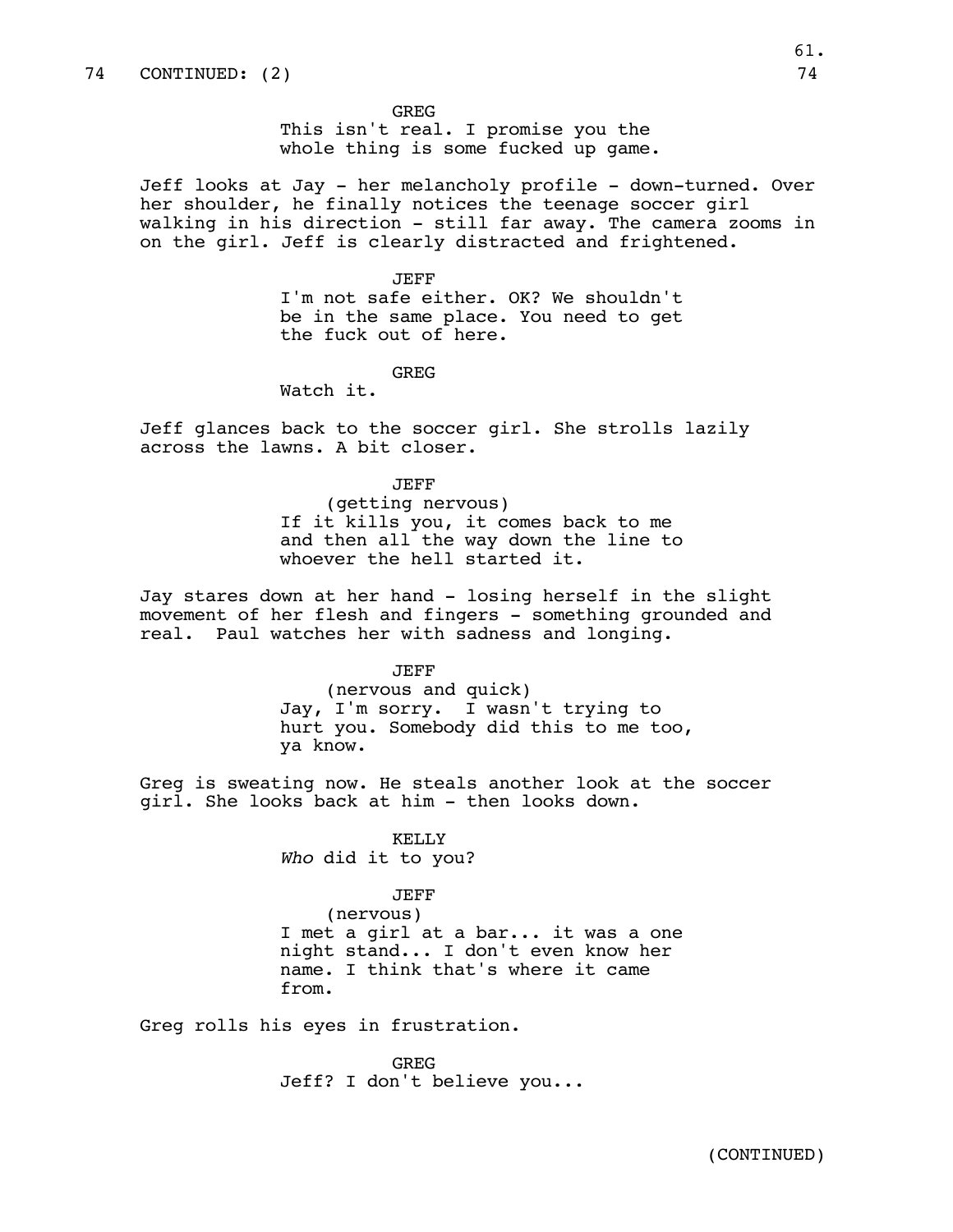Jeff focuses completely on the approaching girl. He's fidgeting - ready to stand and run.

> GREG *She* might, but I think you're a liar. This is some fucked up shit you're -(doing to her).

Jeff interrupts -

JEFF Do you guys see that girl right there?!?

Jeff points and stares in the direction of the passing soccer girl. Everyone turns around and looks at the shy teenager, bobbing her head to the music. She notices and makes a worried face, shifting her path away from Jeff and the group.

| KELLY, PAUL, JAY | GREG. | YARA      |
|------------------|-------|-----------|
| (simultaneous)   |       | (nodding) |
| Yes              | Yeah  | Uh huh    |

Jeff regains his composure. He tries to adjust.

JEFF *Ok. Good*. Um... listen... Jay...

Jeff faces Jay directly.

JEFF

Wherever you are, it's somewhere walking straight for you... but it is *walking*. If you drive far enough, you can buy yourself some time to think... decide if you wanna give it to someone else.

Jay glances down at the ground, as Greg and Paul sit silently. Paul steals a look toward Jay.

| 75 | OMITTED                 | 75  |
|----|-------------------------|-----|
| 76 | OMITTED                 | 76  |
| 77 | OMITTED                 | 77  |
|    | 77A OMITTED             | 77A |
| 78 | INT. GREG'S CAR - NIGHT | 78  |

Greg drives - staring at the dark road ahead. Yara snores in the passenger seat - an open bag of potato snacks on her lap.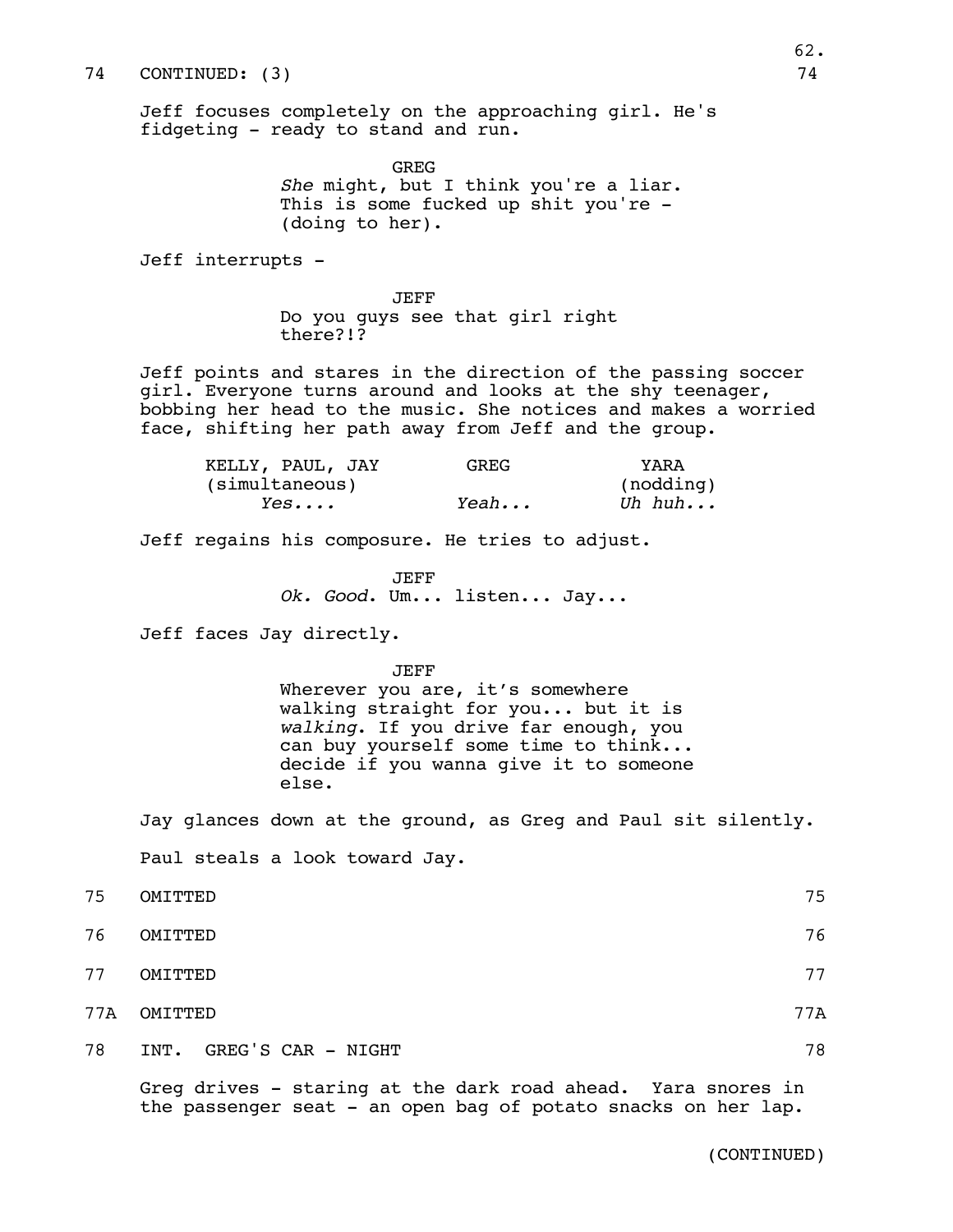Paul, Kelly and Jay are crammed in the back, along with their luggage.

> KELLY (to Greg) Um... Greg?

#### GREG

Yeah?

KELLY Your mom's not gonna freak out?

GREG She won't even know.

KELLY It's really nice of you.

GREG

I love coming up here. My dad used to take me hunting a couple times a year. It's not like super nice, but it's cool.

Kelly nods and smiles, leaning closer to Jay.

KELLY (whispering) Have you thought about what he said?

Jay takes a pill from her purse.

JAY (whispering) What?

KELLY (whispering) Maybe passing it on?

Jay shakes her head as she swallows the pill with some water.

JAY (whispering) I don't know.

Kelly shrugs a bit. Paul peeks at Jay out of the corner of his eye - under the cover of sleep.

Highway signs pass by.

Miles of road.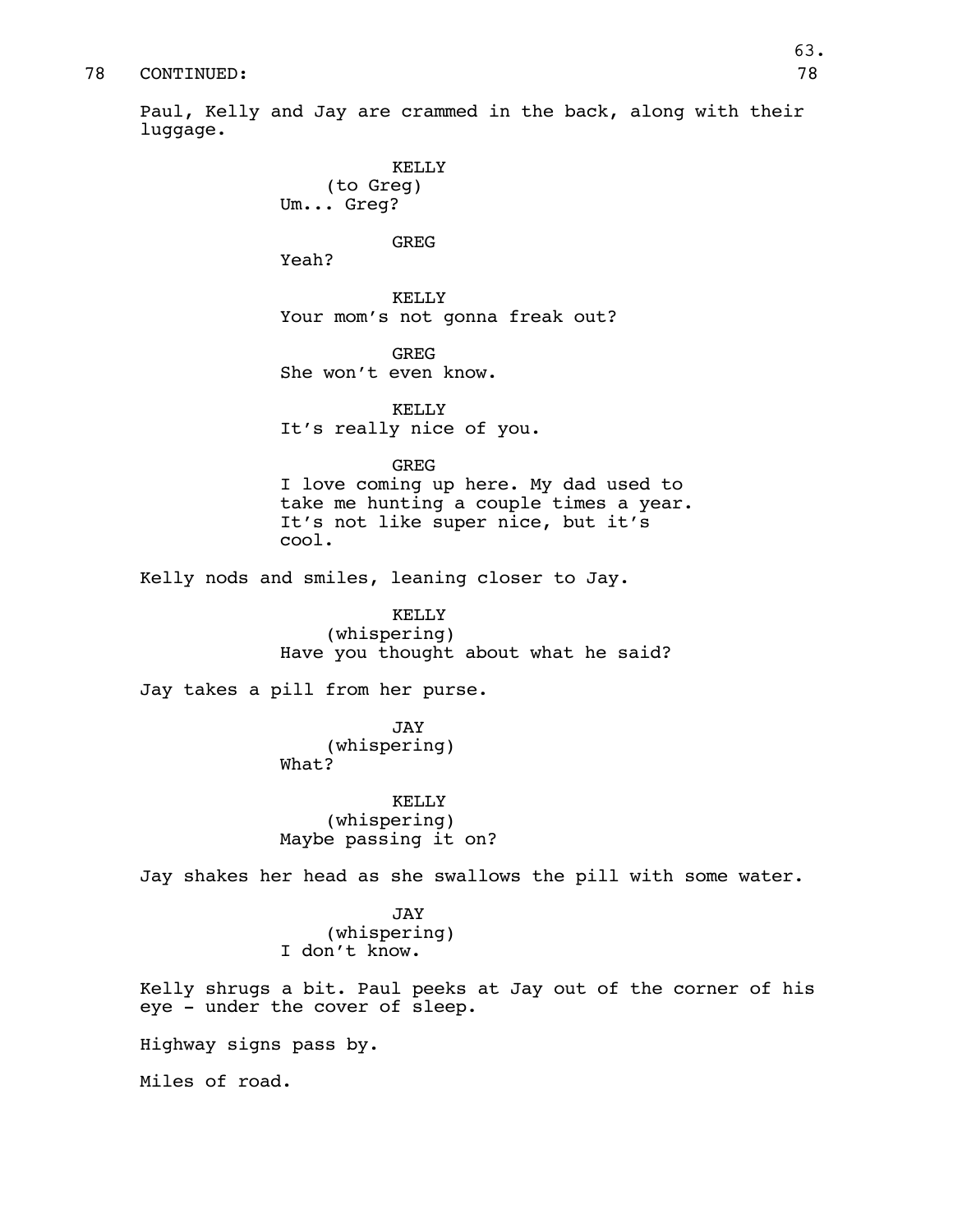79 EXT. HIGHWAY - MORNING 79

Greg's car drives up the scenic, northern stretch of I-75. Giant stretches of forest and clear lakes line the road.

The sun rises higher over the trees.

- 80 OMITTED 80 81 OMITTED 81 82 OMITTED 82 83 EXT. GREG'S LAKE HOUSE - MORNING 83
	- Greg's car arrives in front of a lake house surrounded by open fields.

Beyond the house is a medium-sized lake.

The gang start to climb out, stretching in the morning sun.

Greg unlocks the door and steps inside.

84 INT. LAKE HOUSE LIVING ROOM - MORNING 84

Jay and Paul string bells and bottles over the windows and doors. Sitting on the floor - threading old soup cans with string, Jay speaks into an old 70's-style phone receiver.

JAY

(into phone) Hello, yes, um, this is Mrs. *Height*. I'm calling to let you know that my daughter Kelly is sick with the flu and she's gonna be out for a few days *uh* maybe longer. (beat) Uh huh. *Yeah.* I know. It's the season change I guess. (beat) Ok well, thank you. Bye.

Kelly fries bacon at the stove, while making pancakes for the group. She watches her sister from across the room.

A radio on the counter plays an old AM rock tune.

Yara dances by herself to the music, snacking on bacon as she reads her ebook. Swaying and stepping - her moves are intentionally silly.

Greg drinks a beer on the couch, staring at Yara's ass whenever possible.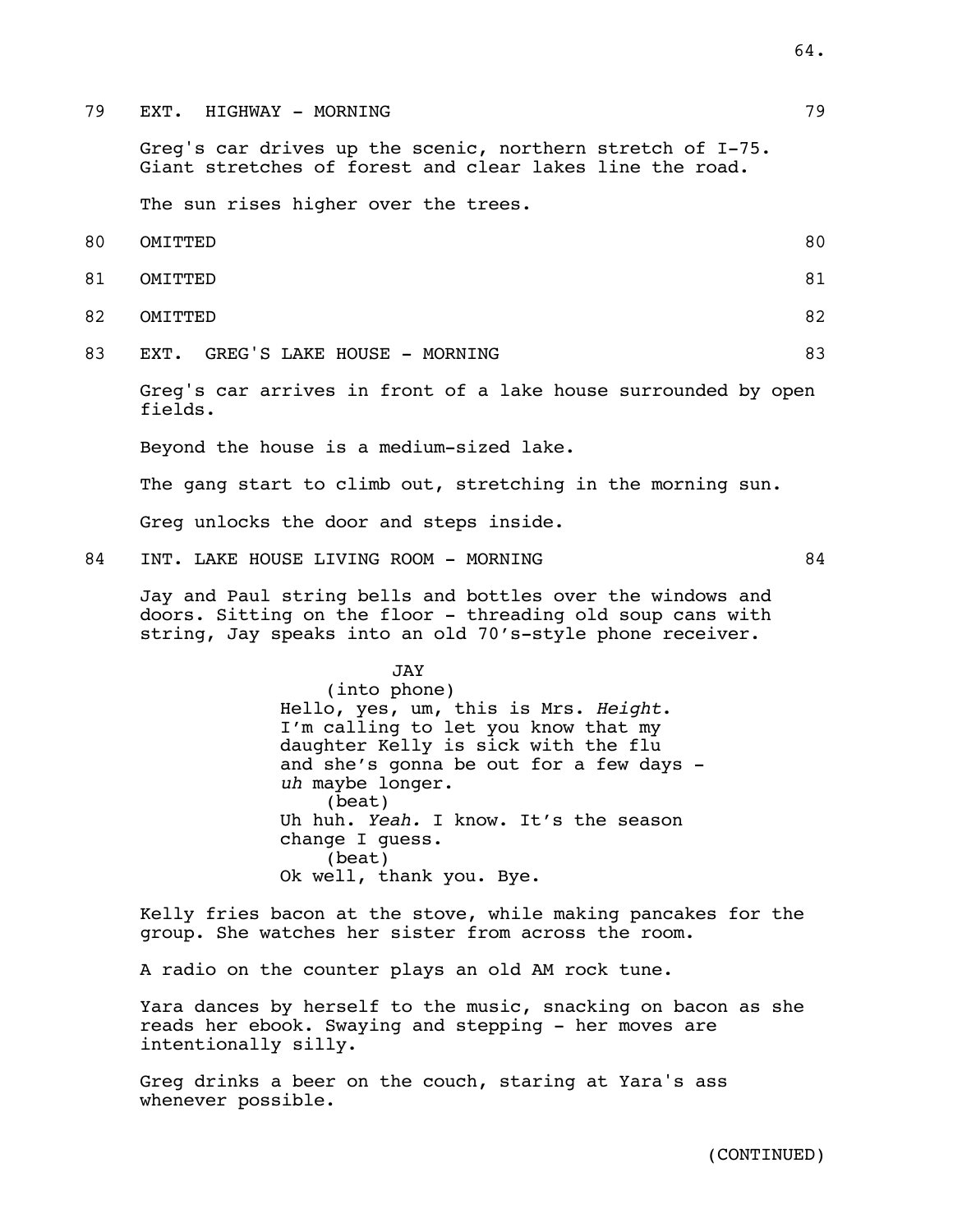Family photos of Greg and his parents line the walls. Old remnants of joyful times litter the room.

Hanging up the phone, Jay stands at the edge of the kitchen, looking out the window. She watches the empty field, driveway and lake.

Birds chirp happily in the distance.

85 EXT. OLD SHED – MORNING REDUCED AND RESERVE ASSESSED ASSESSED AND RESERVE ASSESSED ASSESSED ASSESSED AND RESERVE ASSESSED ASSESSED AND RESERVE ASSESSED AND RESERVE A LOCAL AND RESERVE A LOCAL AND RELATION AND RELATION A

Greg unlocks the door to a shed behind the house. He pulls a metal case from the dusty shelf.

Inside, he finds a small HANDGUN and some bullets.

Greg closes the case, and tucks it under his arm.

86 EXT. FIELD - DAY 86

Greg stands next to Jay as she fires the handgun at a far-off row of canned goods and mini cereal boxes.

He helps to adjust her aim.

Kelly and Paul watch from the distant grass - as shots ring out and echo. Yara reads from her phone.

Paul seems irritated.

GREG It sucks sticking around after everyone's gone, huh?

JAY It's a bit lonely.

GREG I'm right across the street you know.

#### JAY

I remember.

BANG! A full size box of Fruity Fun Cereal is hit, causing a trickle of colorful rice to pour from the bullet hole.

87 EXT. BOAT & LAKE – DAY 87 SERVED AT A STRING AT 87

The boat is anchored in the center of the lake. The water is calm.

The breeze passes like a whisper across Jay's bangs. She turns onto her back and lays out across the front of the boat feeling the warm sun.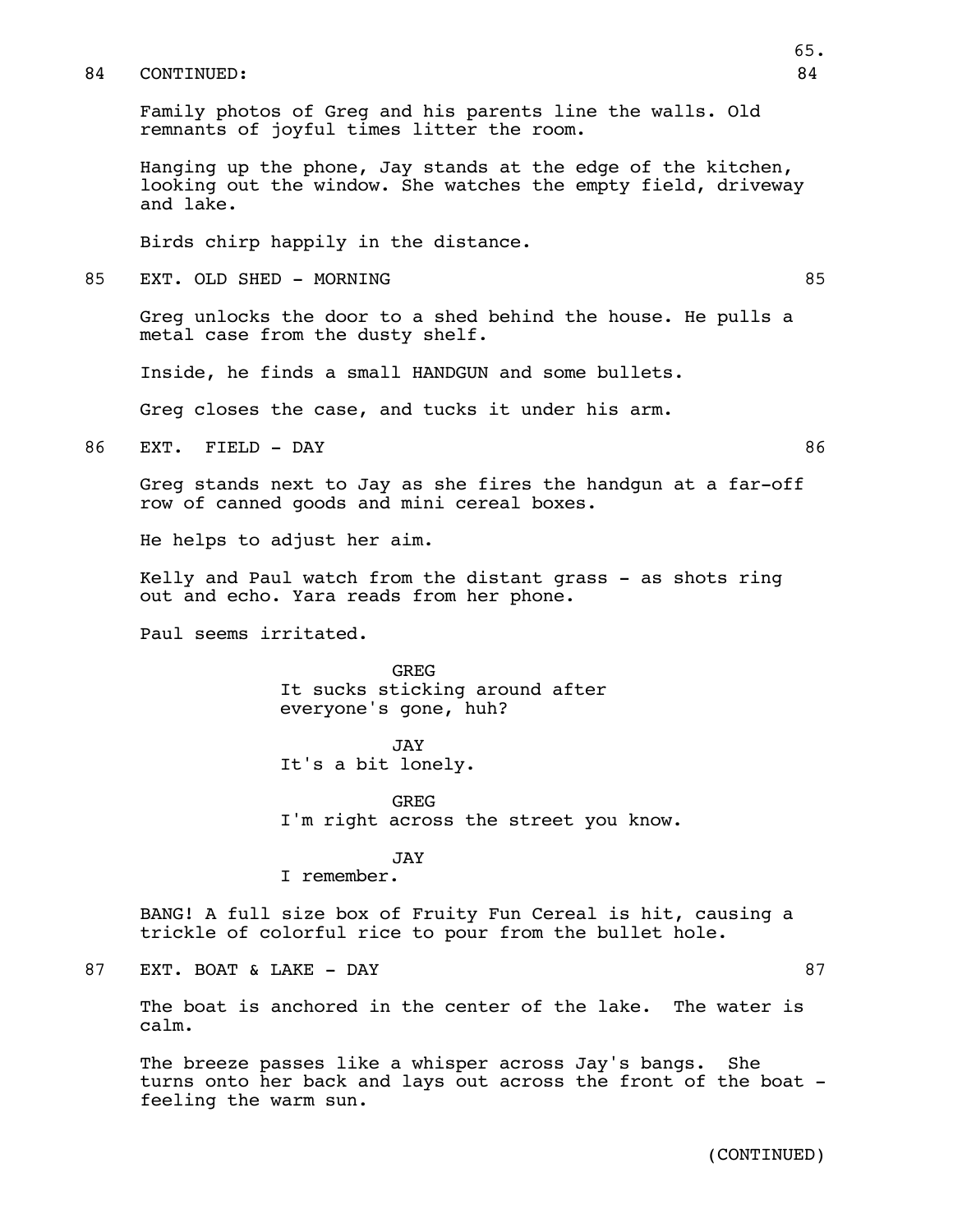Greg dives into the water, while Paul cannonballs in.

Kelly sits near her sister, while Yara dips a toe in the lake from the safety of the rear ladder - sipping a beer and eating snack chips.

> JAY I feel safe out here.

KELLY We'll stay as long as we can. Mom doesn't care.

JAY I wonder how long it'll take before it gets here.

KELLY Jay, there's nothing coming, ok?

Jay looks back towards the shore and watches the tree-line and the open field. She stares deeply at the land. Nothing moves.

88 EXT. BOAT & LAKE - DAY 88

Yara dives underwater, kicking her feet above the surface. Loud splashes.

Kelly holds on to the anchor-rope, floating calmly on her back.

We notice Greg glancing over at Kelly, treading water with beer in hand.

Jay swims alone.

Drying his face with a towel, Paul watches her from the boat.

89 EXT. HIGHWAY – DAY 89

We slowly push forward - moving up along the expressway. Cars race towards us - passing on either side. We creep along, unfazed by their proximity.

Closer and closer.

- 90 OMITTED 90
- 91 OMITTED 91
- 92 EXT. WOODS NIGHT 2000 SAME 2000 SAME 2000 SAME 2000 SAME 2000 SAME 32

The trees pass as we move very slowly but steadily through the forest.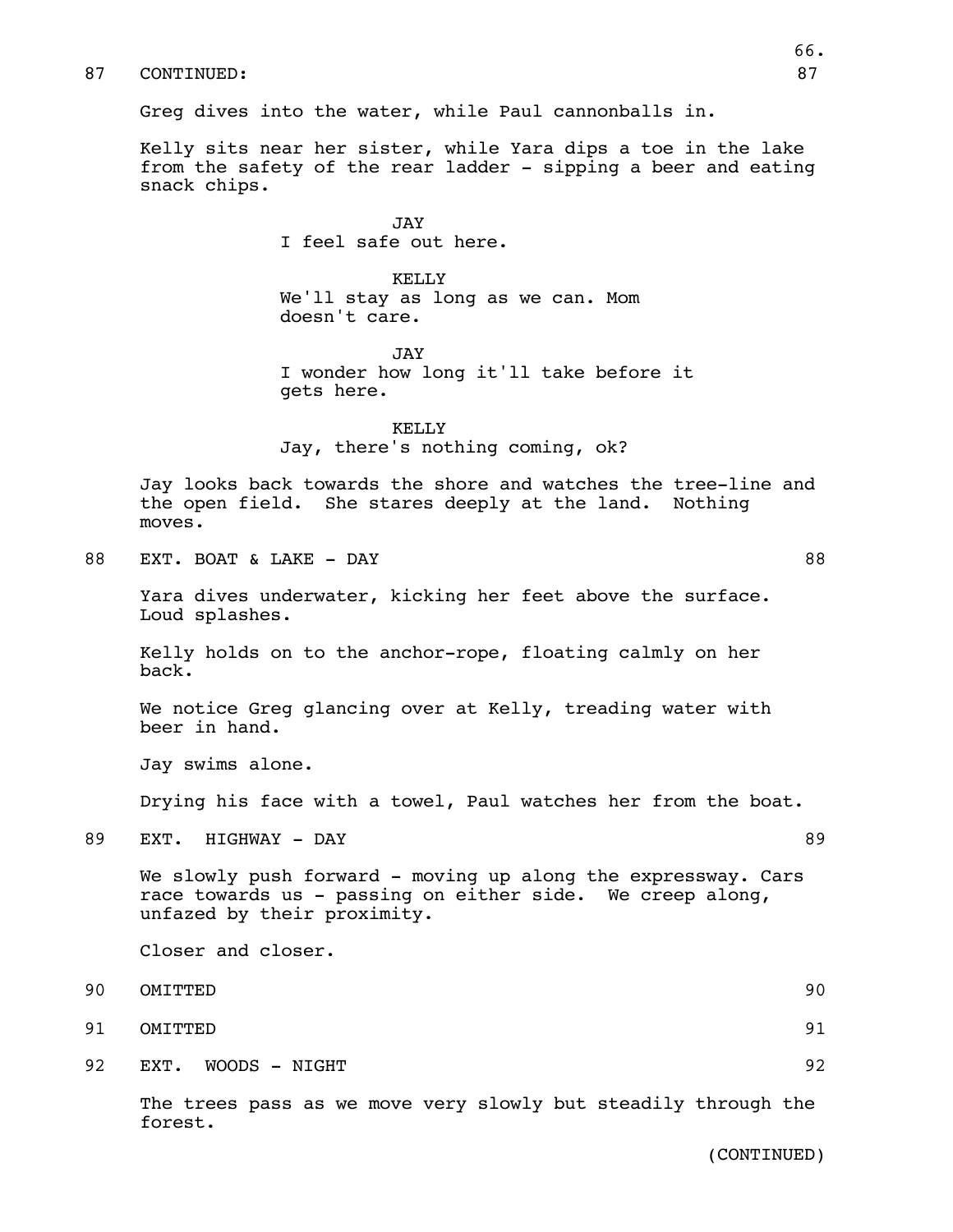The wind howls.

A bird flutters past us.

Distant lightning illuminates the woods. Thunder rumbles.

We move closer...

93 INT. LAKE HOUSE - NIGHT 93

A bell rings. Jay turns and sees Paul step through her doorway. He closes the door with a final rattle and ring.

Jay stares up at him from her bed. Rain pours against the window.

JAY

Hey.

PAUL. Hi. How are you?

JAY Um... I don't know.

PAUL

Yeah.

Paul sits down on the side of her bed. He looks over and eyes her. She glances back.

There's a silence in the room. Jay shifts under her covers.

Paul reaches over and holds Jay's hand. They sit in silence. Jay stares down at their hands - intertwined. She appears a bit uneasy.

Paul leans down and tries to kiss Jay. She pulls her head away.

> JAY No, Paul.

> > PAUL

What?

Jay doesn't know what to say.

PAUL I know you feel kind of alone and I just wanted to tell you that... I'm here for you.

JAY I know.

(CONTINUED)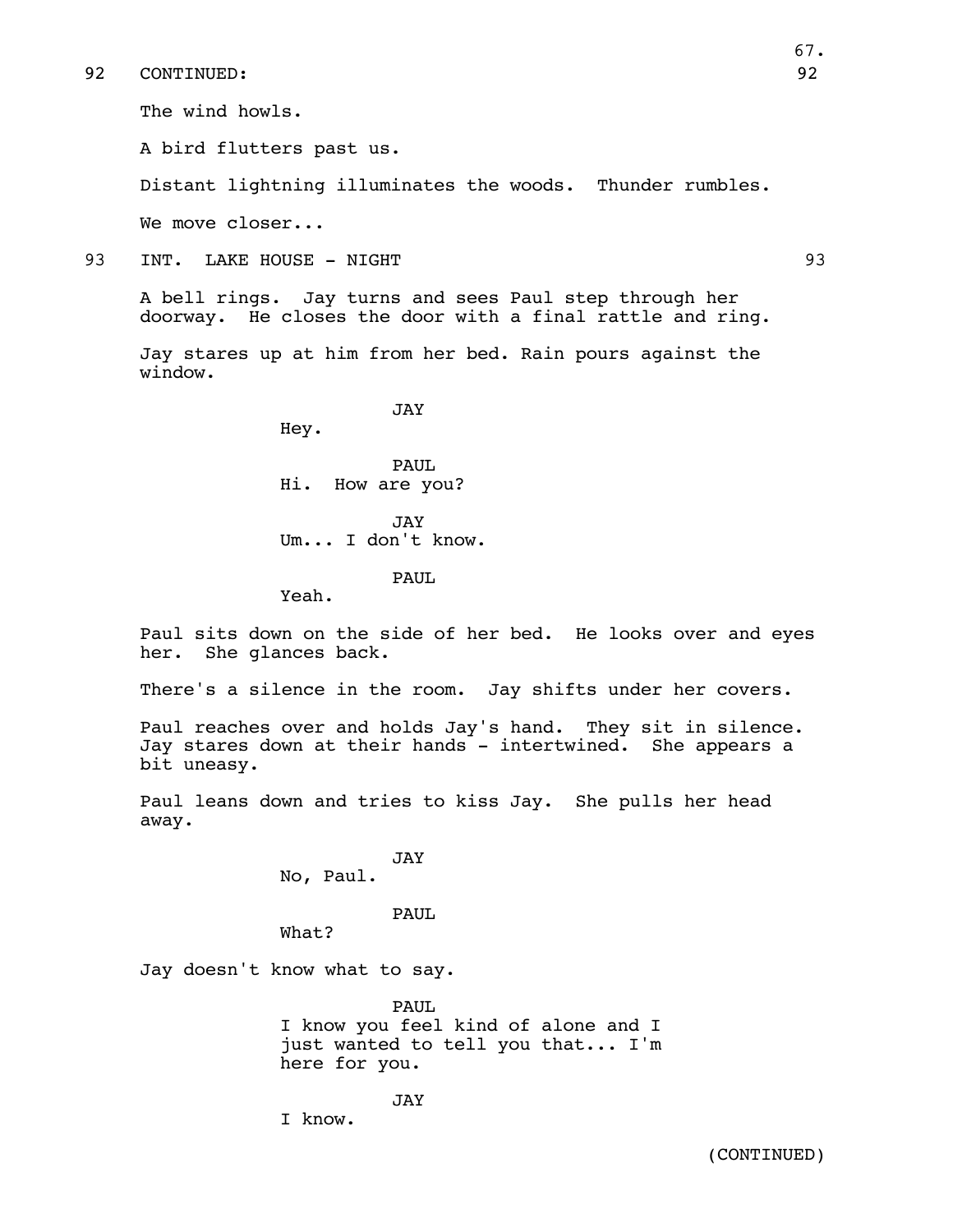Paul takes a breath. It's getting awkward.

PAUL No, I mean... I'm *here for you.*

Paul places his hand on Jay's leg. Finally understanding what he's saying, she politely moves his hand away.

> JAY Oh... um... Paul, I...

Paul swallows hard as Kelly knocks on the door. The bell rings as she walks into the room.

She's in a towel. Seeing Paul, she rolls her eyes and gives him a shake of her head.

#### KELLY

Out.

Jay smirks as Paul leaves the bedroom.

94 EXT. LAKE HOUSE - NIGHT 94

Rain pours from the gutters on the ground.

Drops ping off the side of the awning.

The lake dances with volatile drops of water.

Rain falls across the windows of the lake house.

95 EXT. FIELD – MORNING 25

A grey mist has settled over the area.

Jay relaxes on one of the lawn chairs in the center of the field - near the lake. A breeze tussles her hair. She appears calm, but sad.

Kelly, Greg and Paul lounge around her - some on the wet grass - others in chairs.

Paul stares lovingly at Jay. She watches the horizon.

Behind Jay - over her shoulder - we watch as Yara steps from the forest into view - far off - by the dirt road.

Yara walks closer. Paul looks off - into her direction.

Greg notices Kelly's leg - stretched across the grass. She sees him checking her out. His warm eyes cause her to look away - more from shyness than anything else.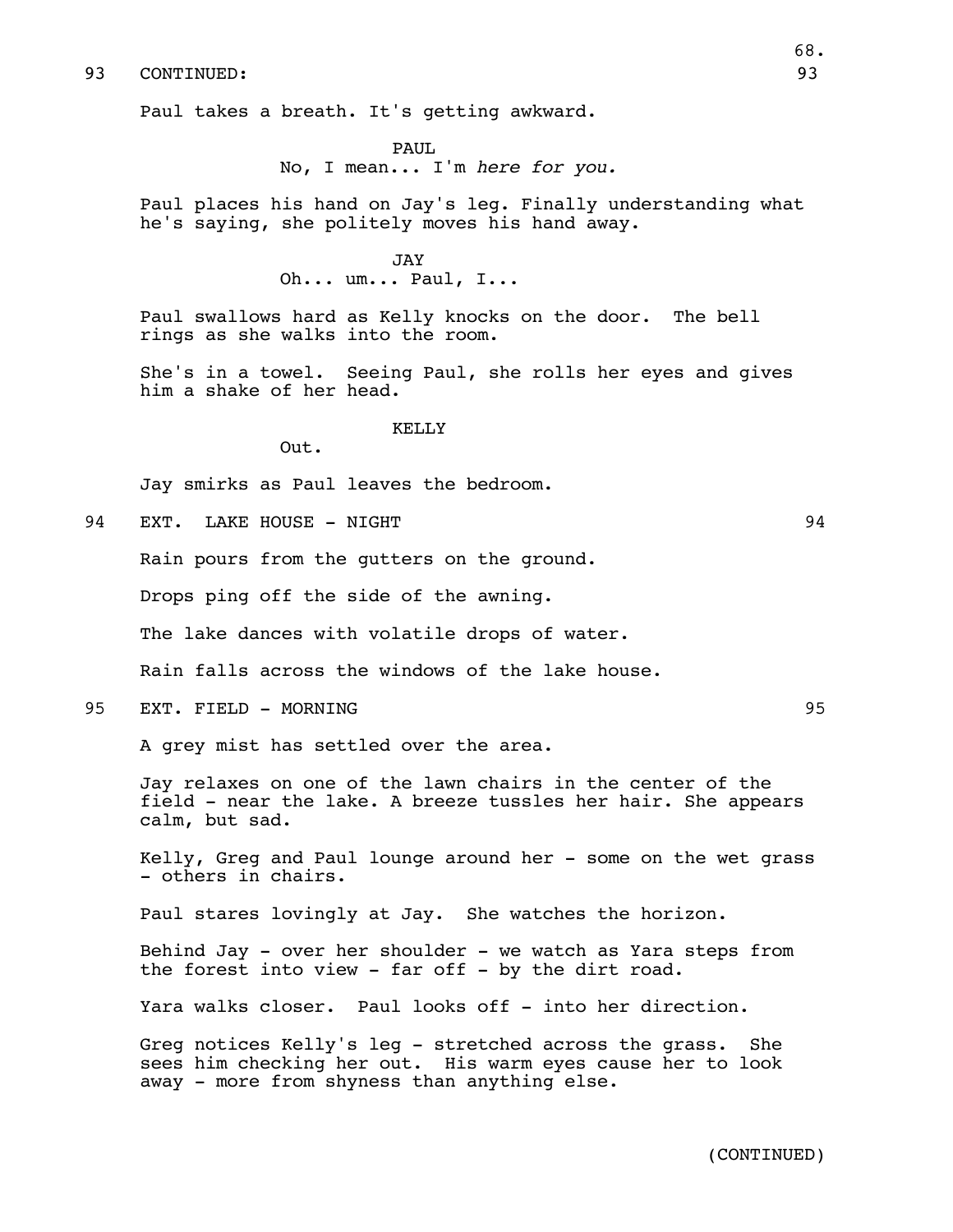Greg gulps and finishes his beer as he stands - dropping the can into the grass. He walks off - trudging towards the distant trees.

Paul looks up at the sky - raising his hand up to feel the sun. Behind him, we see Yara in her bathing suit floating across the shallow edge of the lake on a circular inner-tube. She floats lazily by - a small but visible shape in the background.

There are clearly two Yaras. One is in the water. One is approaching behind Jay.

Paul looks back to Jay. She turns to her side and looks back towards the lake house. Behind her, Yara is now much closer continuing to approach.

> YARA You should get in the water!

From her inner-tube, Yara looks back to her friends. Kelly glances over to her sister. Jay yawns and stretches.

KELLY

You want to?

JAY No. You go ahead.

We see Greg - very far away - step into the trees, drop his shorts and start to pee.

#### KELLY

Come on.

JAY

Eh.

KELLY Get up. It'll be nice.

Kelly starts to get up. We see the group, lounging together in the field.

> JAY Maybe in a little bit.

## KELLY Don't be so lazy.

As Jay sits in her chair, her long hair rises into the air without cause or explanation - like a Michaël Borremans' painting.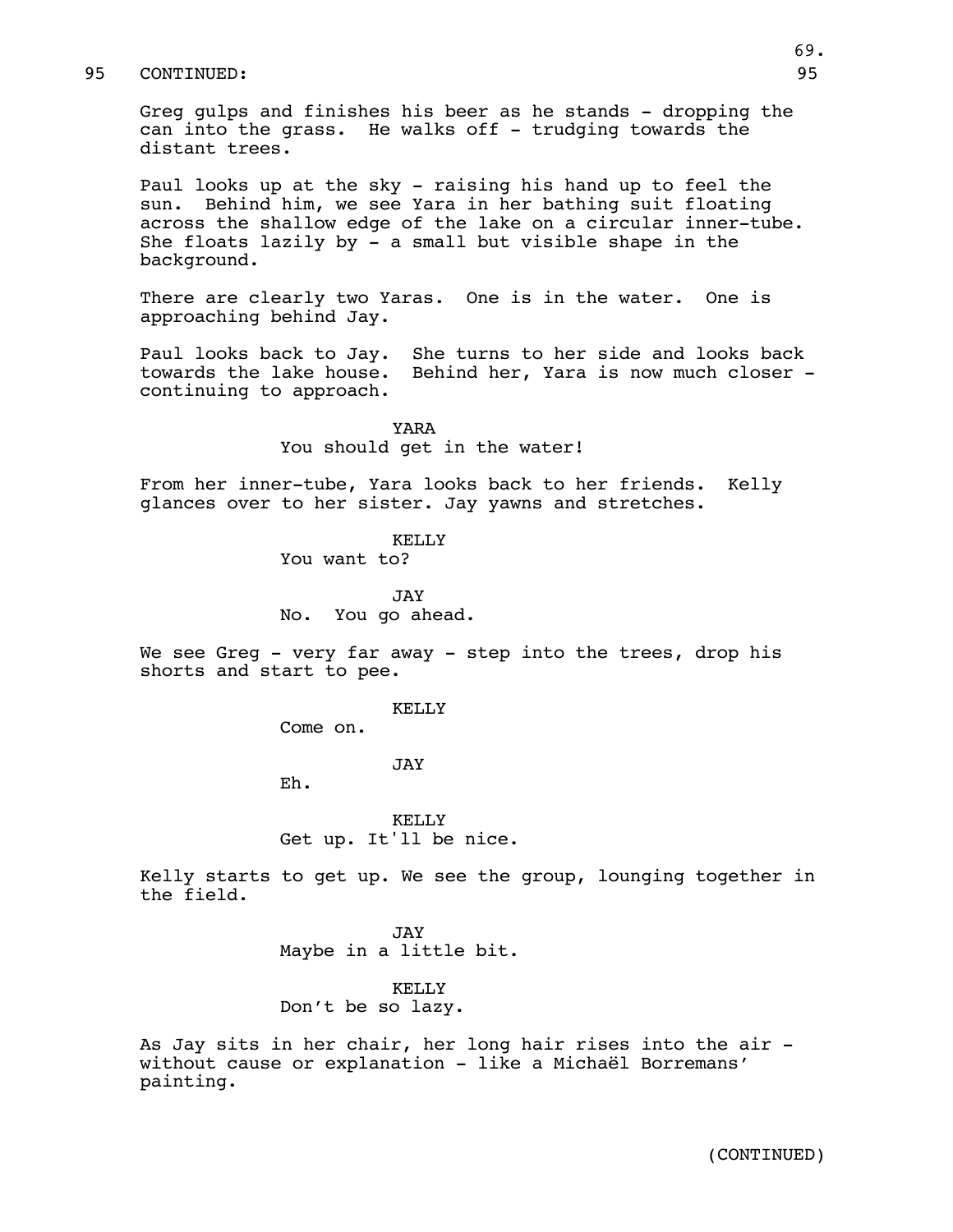# 95 CONTINUED: (2) 95

Kelly and Paul see this occur. Jay immediately realizes something is behind her. She jumps from her chair, screams and steps backwards. The chair topples. An invisible force pulls her head down and prevents her from moving more than a few feet. She pulls backwards - a tug of war - her hair is the rope.

#### JAY

Help me!

Kelly takes a step closer - tentative with confusion.

# KELLY *Jay?! What is it?!*

Paul jumps up and grabs the fallen chair. He swings it down into the air.

We watch as the chair smashes into an invisible object cracking - hurting Paul's hand.

Jay's hair is released - dropping back to her shoulders. She tumbles away, tripping over a cooler and falling to the ground. Kelly rushes to help her.

Paul steps closer - suddenly he's pushed violently across the grass - landing on his shoulder.

Jay crawls and stumbles away from the advancing thing. The fake Yara follows her - bloodied but unfazed.

In the distance, Greg quickly pulls up his shorts and starts to walk back - a cautious, hyper-aware gait.

> GREG Will you guys tell me what's goin' on?!

The real Yara rushes through the shallow water and helps Jay up. She pulls her towards the lake house as Paul manages to stand, backing away from the center of the field - terrified and unsure how to help.

Kelly runs after her sister. Jay keeps moving - glancing back and pointing.

Yara, or something that looks like her, follows. The gap widens, but the thing keeps coming. Slowly of course.

Jay's friends and sister pass right by the thing as they rush to her aid. They see nothing.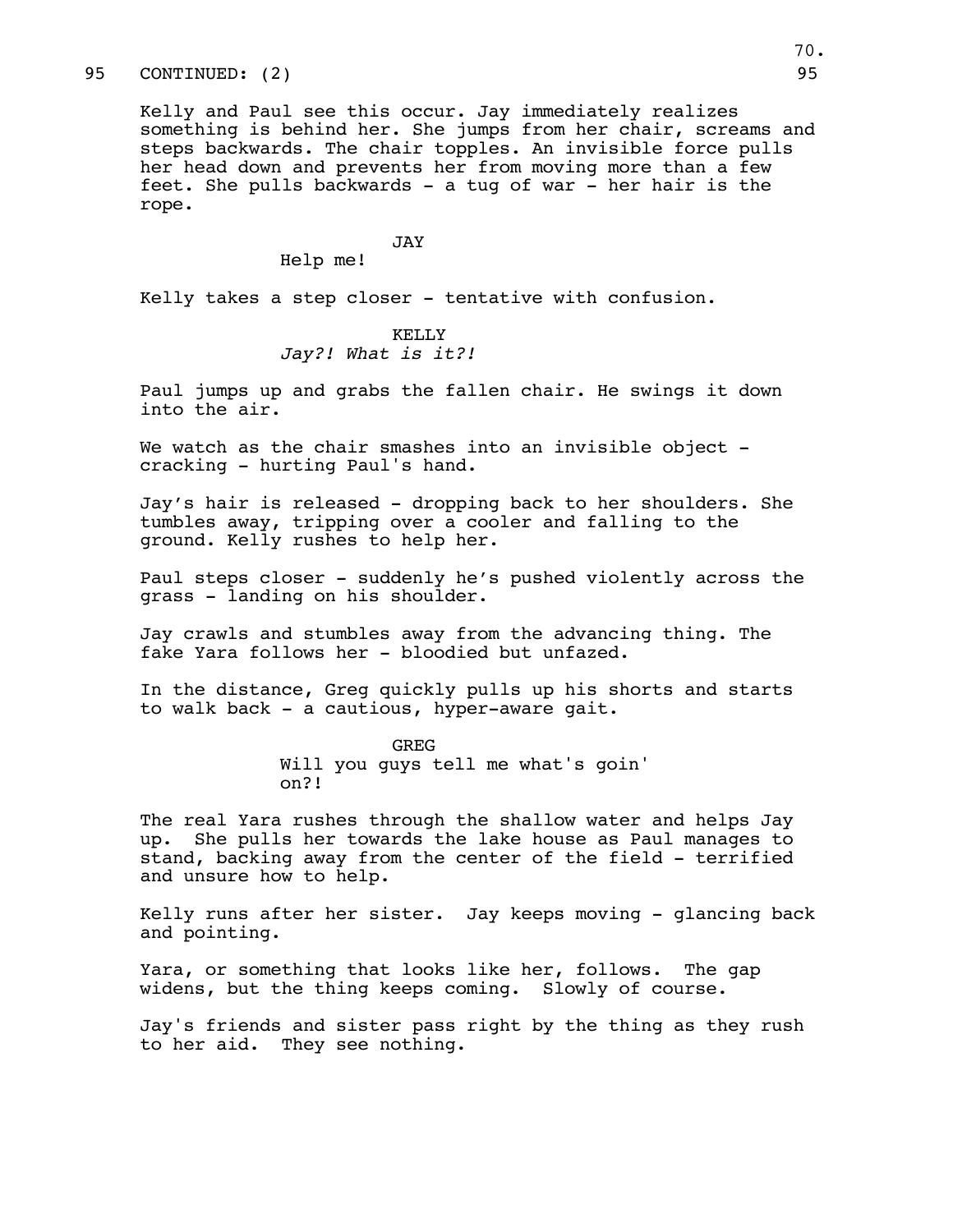#### 95A EXT. EDGE OF FIELD - CONTINUOUS 95A

Greg is still far off - approaching along the edge of the clearing. We track behind him as he watches the odd sight: Jay is backing away - screaming, pointing and staring at nothingness.

#### 96 INT. LAKE HOUSE - CONTINUOUS 96

Jay picks up the hand gun and runs to the door.

# KELLY What're you doing?!

Jay raises the gun up. She aims at the thing. Yara stares back at her. Mouth open.

Paul is almost hyper-ventilating at the edge of the room. He sees nothing but a frightened and hurt young woman aiming a gun into the air. He hides behind the couch.

Jay waits until it gets near. She aims at its face - Jay pulls the trigger.

Bang!!!

Greg dives down - taking cover in the grass.

#### PAUL

Fuck!

The bullet slices through Yara's forehead and ricochets out her temple. Blood pours from her skull as she slumps to the ground.

## GREG (in distance) *Stop shooting!!*

Greg jumps up, arms in the air. He starts to come closer.

## KELLY

# *Jay, please!!*

The bloody Yara rises and continues walking towards Jay as though nothing happened.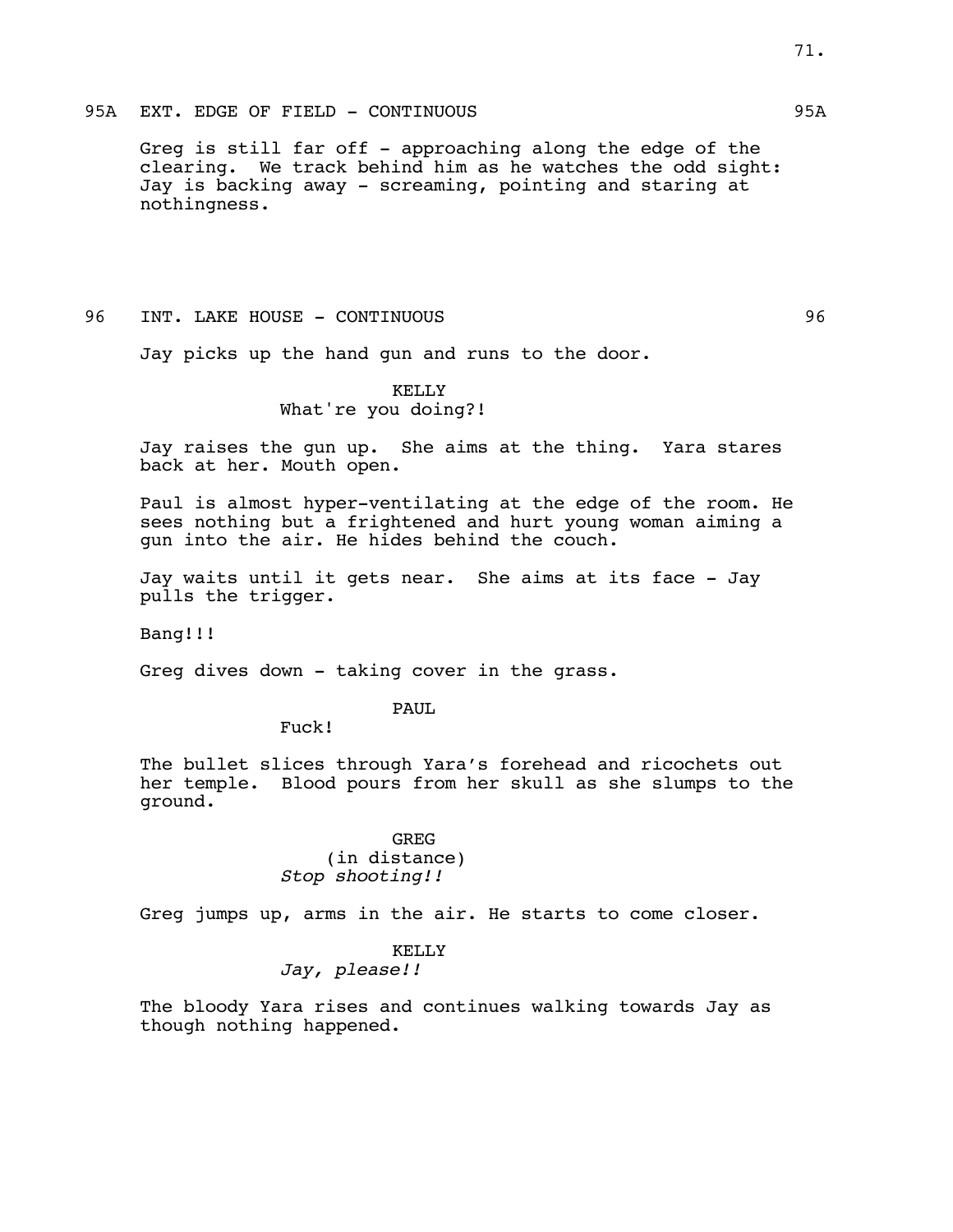96A EXT. FIELD - CONTINUOUS 96A

As Greg moves toward Jay with his arms in the air, she raises her pistol once again. She fires several times - the bullets coming right at us. Greg dives for cover.

Jay steps back and pulls the front door closed.

96B INT. LAKE HOUSE LIVING ROOM - CONTINUOUS 96B

Jay locks the front door and slumps onto the ground. She starts to cry. Kelly tries to hold her but she can't be consoled.

Paul lifts his shirt and sees a swollen red welt across his abdomen.

Jay peeks up toward the front window. She sees a large man looking in through the glass. He shuffles slowly to the side out of sight.

Smash!!!

There's a loud pounding from the front door. The wood shakes.

It hits again. The banging gets louder.

A foot breaks through the bottom of the door.

The women scream. Paul jumps in fear.

Yara watches as wood splinters from the center - seemingly without cause.

Jay watches as the foot kicks out a medium chunk of paneling from the bottom of the door. The foot retracts and disappears.

Silence - except for the soft crying within the room.

The friends and siblings look to the door - waiting.

Slowly... we push in... closer on the hole...

Greg appears, looking in through the broken door - his head tilted at an angle.

> GREG What the hell are you guys doing?!

JAY Greg, it's outside! YARA Don't open the door!

(CONTINUED)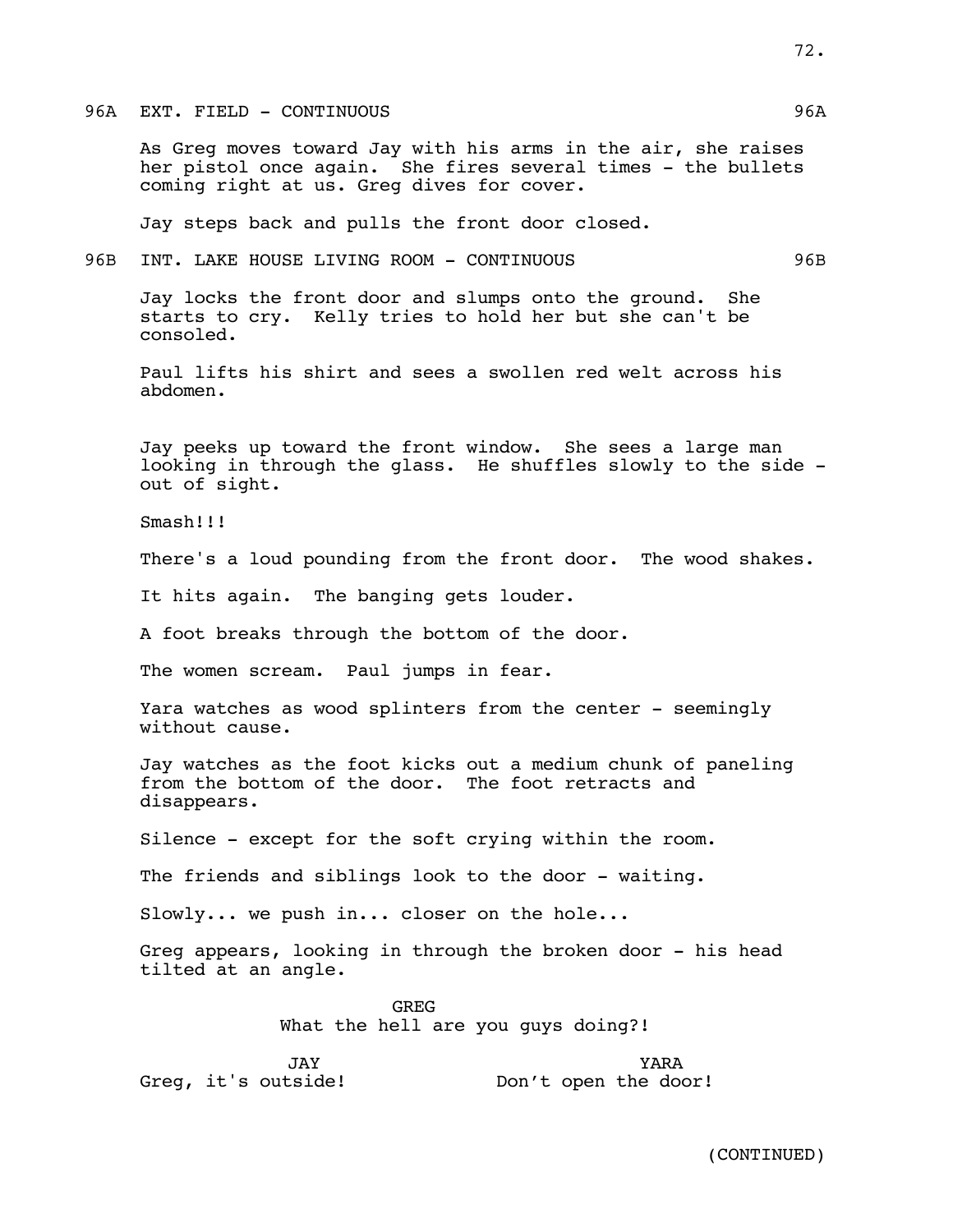GREG What did you do to the door?! JAY It's trying to get in! PAUL We didn't do it! GREG There's nothing out here! JAY Yes there is! Greg pounds his fist into the door. He pulls away and disappears from view. GREG  $(0.S.)$ What the fuck... son-of-a... KELLY Greg, did you kick the door? Was it you? Silence. We hear only Jay, Kelly, Yara and Paul, breathing deeply. Frightened and labored breaths. Outside... it's quiet. JAY *Greg?* He doesn't respond. JAY Greg, are you ok? Jay leans closer to the door, peeking into the hole. Suddenly... A very LITTLE BOY WITH A STRANGE FACE pokes his head into the opening. Jay screams and jumps as the little kid crawls through the hole in the door. KELLY Jay, what do you see?! The innocent looking boy stares at Jay and screams loudly like an elderly woman. Jay flinches and covers her ears. She pulls herself up and scrambles away, grabbing the car keys from the table. There's a pounding from the other side of the house.

Jay runs toward the rear door.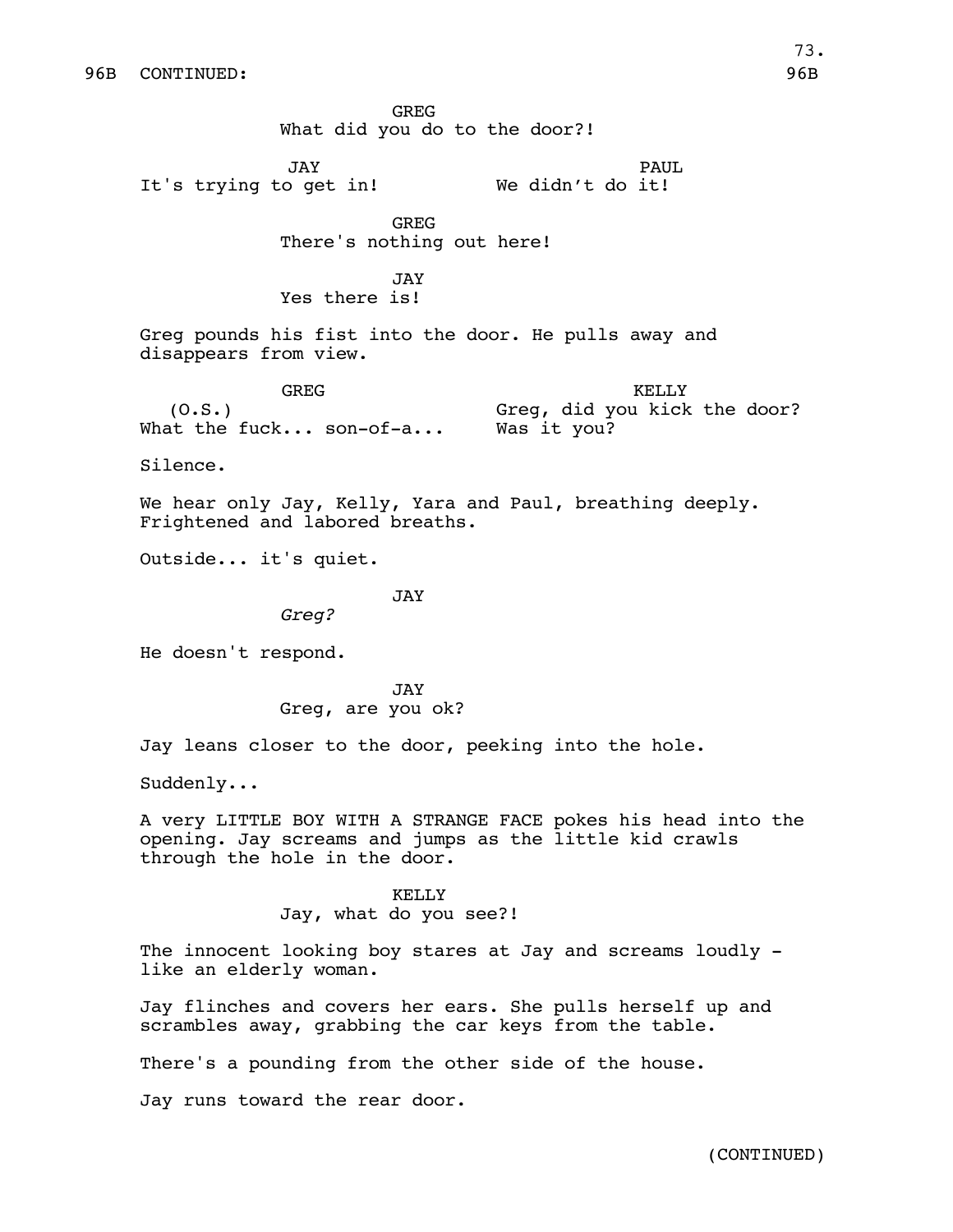Now inside, the little boy steps across the room.

Paul follows Jay as she unlocks the back door, revealing Greg pounding on it.

> GREG *What is going on?!!*

Jay pushes past him, moving outside.

## PAUL.

I don't know!

Greg stares into the lake house with anger and confusion - we don't see anything other than hysterical teenagers.

> GREG (muttering to himself) What the fuck...

Yara is crying on the floor, while Kelly stands shaking - in shock. Greg marches past them.

97 EXT. LAKE HOUSE - CONTINUOUS 897 1997

Jay runs to the car, fumbling with the key fob, unlocking the door.

As Jay climbs into the driver's seat, Greg emerges from the front door of the lake house. He inspects the crack in the door.

98 INT. GREG'S CAR - CONTINUOUS 98

Starting the car, Jay sees a young woman, Annie, walk past Greg and the others - staring at her from a distance.

Greg is shouting - trying to calm everyone down.

Jay continues to cry - not loudly - just streams of involuntary tears. She throws the car into gear.

Kelly runs from the side of the house, spotting her sister in the car.

## KELLY (distant) Jay! Wait!

We back up at a mad speed, turning and racing up the dirt road towards the highway.

The engine roars - and whines.

Kelly, Yara, Paul and Greg watch as Jay drives off.

(CONTINUED)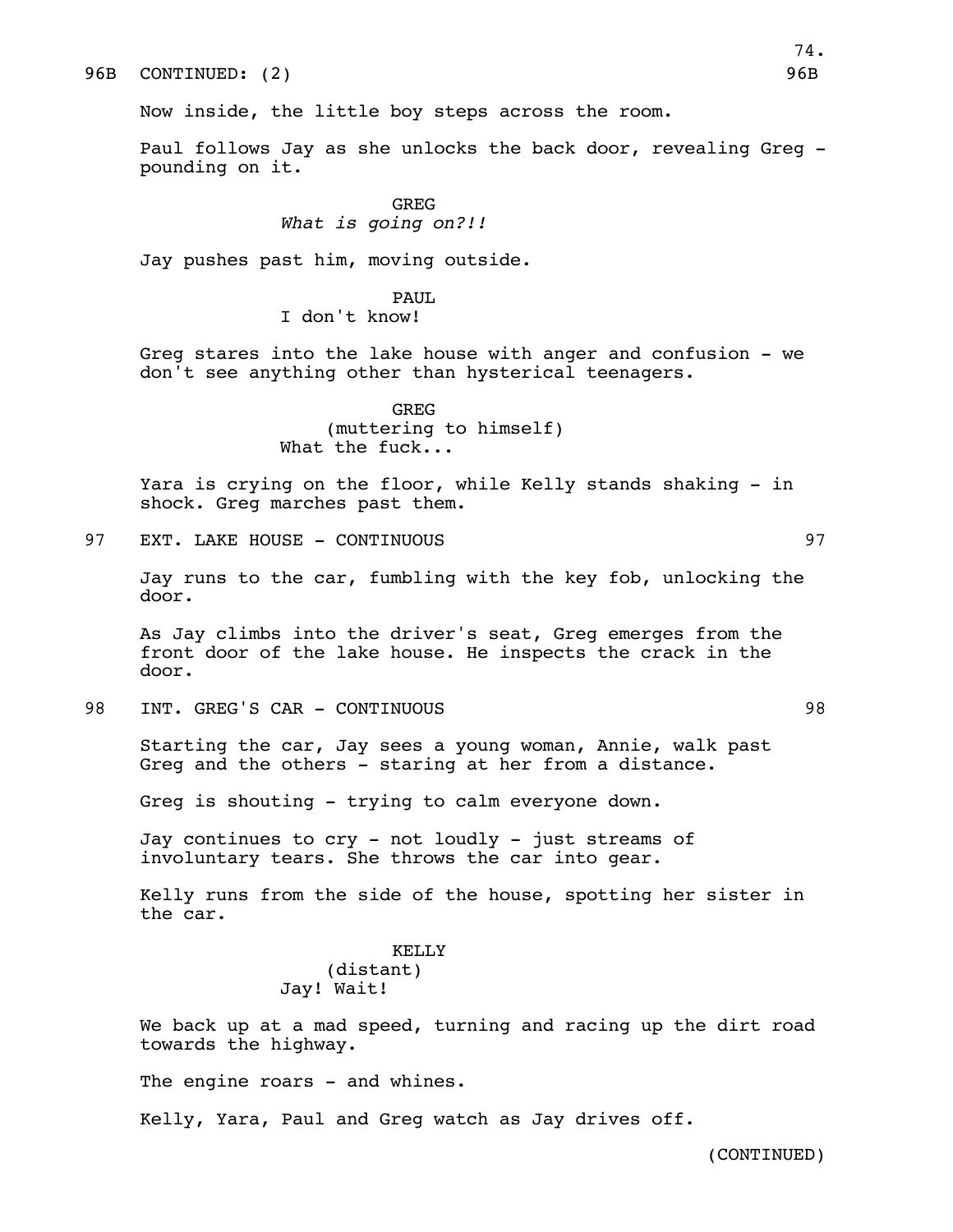GREG Where are you going?! That's my fucking car!!

The house, the friends and Annie recede into the background.

Jay stares ahead in shock. Her hands are shaking on the steering wheel.

The teenage girl presses down on the gas. She steers wide turning a corner in the road.

Jay looks back over her shoulder. Panicked.

Up ahead, a pickup truck begins to pull out from the intersection. Protected by a stop sign - nothing more.

Jay is going too fast. Unable to stop. The truck tries to swerve.

She pulls at the wheel, hitting the brake and cutting left. Losing control.

She crashes hard into a bank of trees.

99 INT. HOSPITAL - DAY 99

Jay opens her eyes. Her head is slightly bandaged around her forehead. A small circle of dried blood rests on the cotton wrap - an IV in her left arm.

Her right arm is covered in a cast - extending from her fingers to her bicep.

Jay sees the foot of her hospital bed. A monitor and the open doorway leading to a hallway.

She stares into the hall. An empty waiting room is visible beyond another door.

A NOSY WOMAN passes by - peeking over at Jay.

An unseen MAN screams in pain from a distant room.

OLD MAN

 $(0.S.)$ 

Somebody come and help me! I need some *helppp!* Somebody please! I just need some *helppp!!*

Jay watches the door - she begins to frighten herself. Her breathing grows shallow.

She looks down and presses the call button. It rings, but no one responds.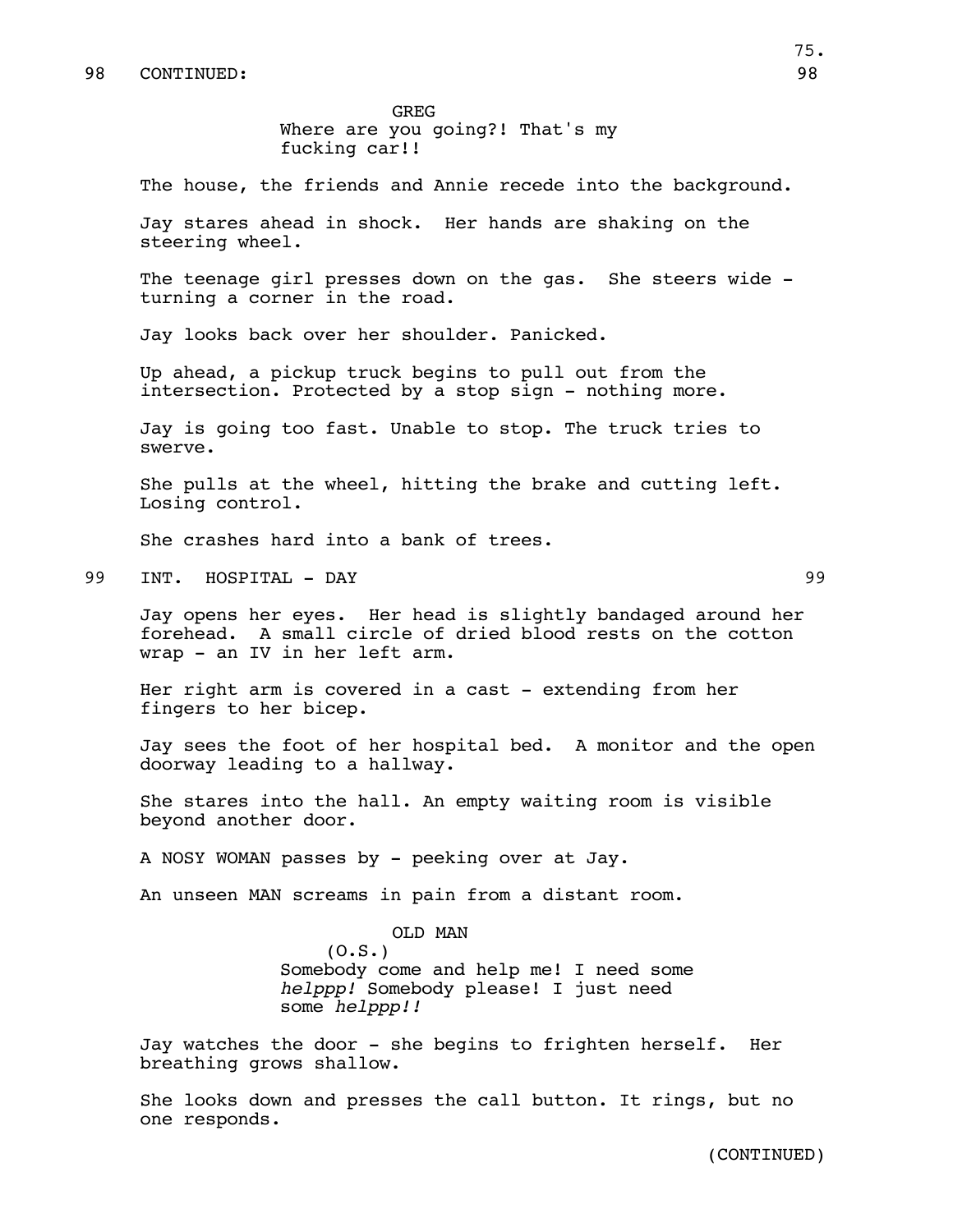#### 99 CONTINUED: 99

The hallway appears empty. The man's cries are silenced. The call button beeps intermittently.

JAY

Hello?

Jay stares into the doorway.

JAY

*Helloooo?*

The camera moves closer and closer to the open space.

Kelly steps into frame, walking from the waiting room around the corner. She crosses the hall - an expression of sadness on her face.

Jay sees her coming. She stares - fearful and suspicious. Her breathing is heavy.

JAY

*Kelly?*

Kelly simply nods and smiles reassuringly, shrugging her shoulders. Of course it's her.

Jay doesn't believe it.

JAY (still afraid) *Is it really you?!*

KELLY (nodding once again) *Yeah.* It's me.

JAY (relieved) *Ok.*

Jay tries to stop herself from crying. She sobs as her sister comes closer and holds her - leaning down over the bed.

> **JAY** Does mom know?

KELLY Yeah. She came earlier.

JAY How long am I gonna be here?

KELLY I don't know.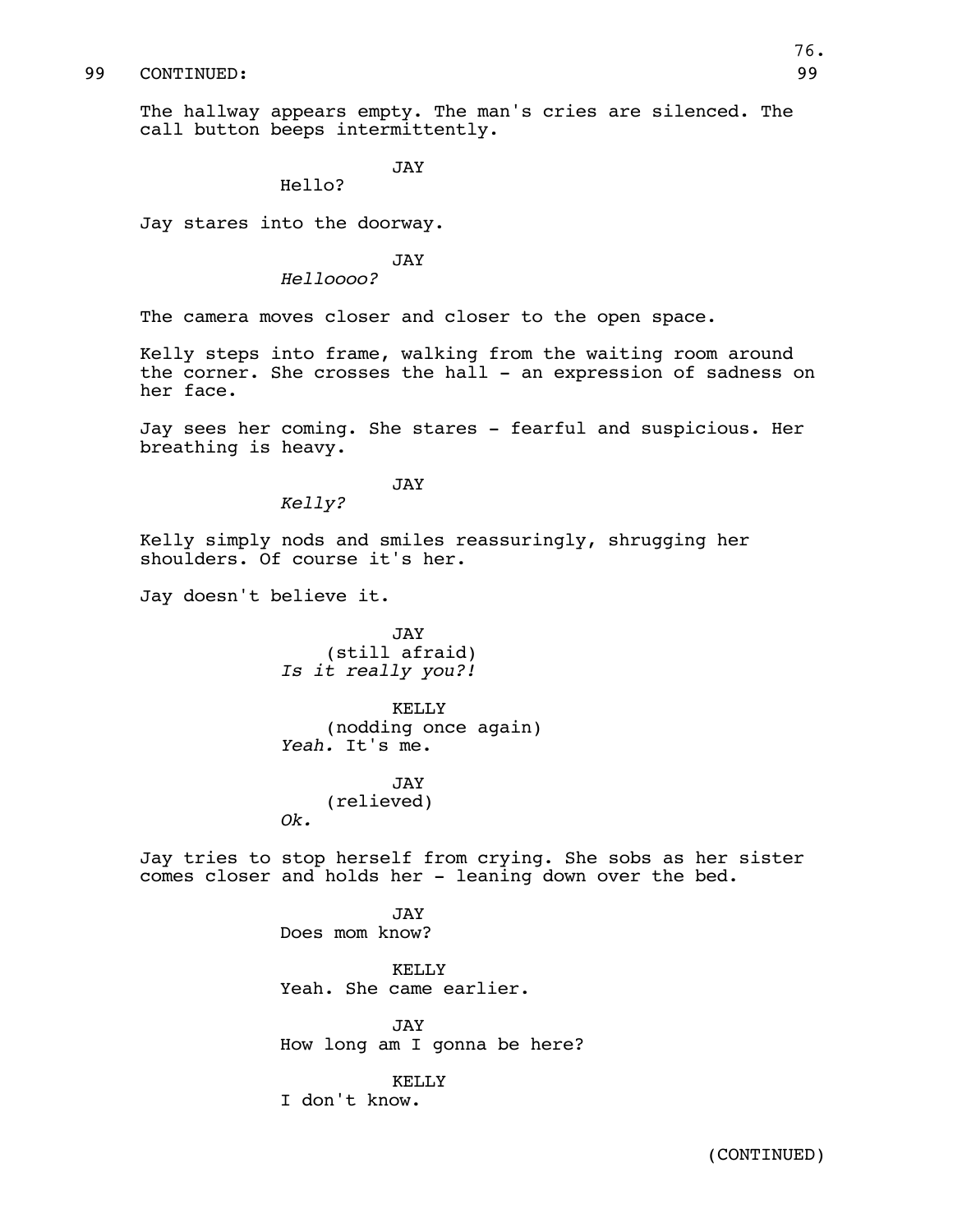JAY It's gonna come here. What am I gonna do?

KELLY We're gonna figure it out. Just relax. Ok.

JAY How far are we from the lake house?

KELLY

Far.

Kelly sits up and yawns, pulling away from the hug. She leans back revealing -

An OLD NURSE staring down at Jay, a tray of food in her hands.

Jay sees the pale woman and is startled. She immediately freaks out, pulling away and kicking her food tray to the floor.

> JAY No! Get her away from me! Can you see her?! She's right there!

Jay points at the nurse. Kelly tries to calm her sister, grabbing her arms.

> KELLY I see her! It's just a nurse. She's bringing you food. (looking to the nurse) I'm so sorry... she's really scared.

Jay turns her face toward the pillow. She takes deep breaths.

NURSE We'll get her something to help her relax.

JAY (mumbling) I don't want anything.

Jay gasps for air.

Everything goes dark... the noises of the hospital warp and distort...

We hear the sound of Jay breathing.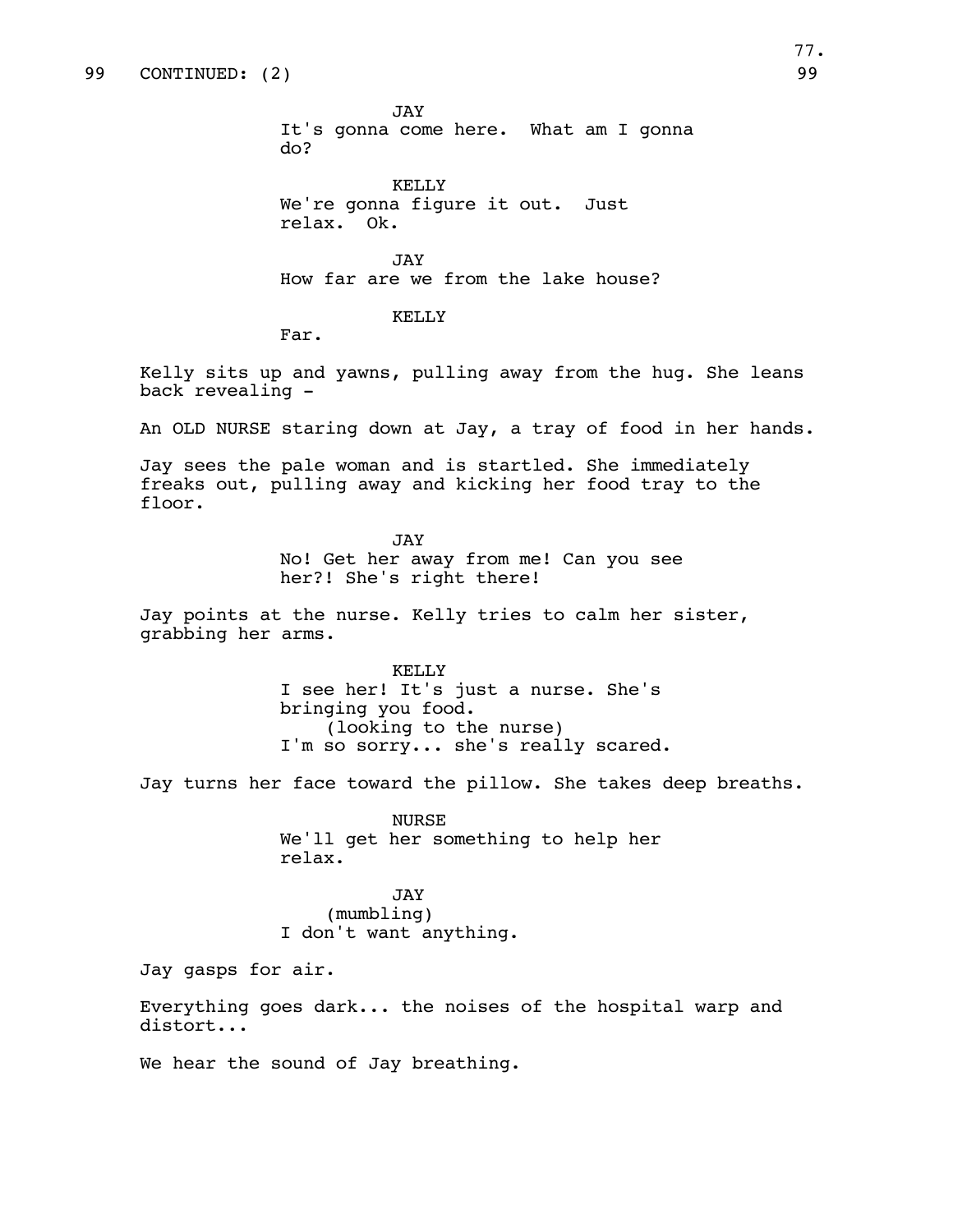100 INT. HOSPITAL ROOM - DUSK 100

Jay opens her eyes again...

She sees her mother sitting in a nearby chair. The door is closed.

Paul, Greg, Kelly and Yara lay around the room - scattered in odd places: chairs, the end of the bed, the window sill.

The television is on, but no one is watching it. It's nothing but a half-muted light source in an otherwise dim room.

We hear voices - whispering around us. Nothing sounds right.

MRS HEIGHT (muted) Was she taking her medicine?

KELLY (muted) I don't know. I think so.

Jay begins to cry.

Mrs. Height moves close, holding her hand against her daughter's forehead.

> MRS HEIGHT Jay, you ok?

Jay's face shows exhaustion and fear. Her crying intensifies.

The young woman sobs and wails like a hurt child. Her mother holds her, while Kelly wipes tears away from her cheek.

> JAY (whispers) I don't wanna die.

MRS HEIGHT You're not gonna die. You're ok. It was a bad accident. That's all. You'll be home in a few days.

Jay continues to cry. Greg stares from his seat.

JAY (whispers) It's gonna catch me.

Jay sees Greg. She looks to him for help.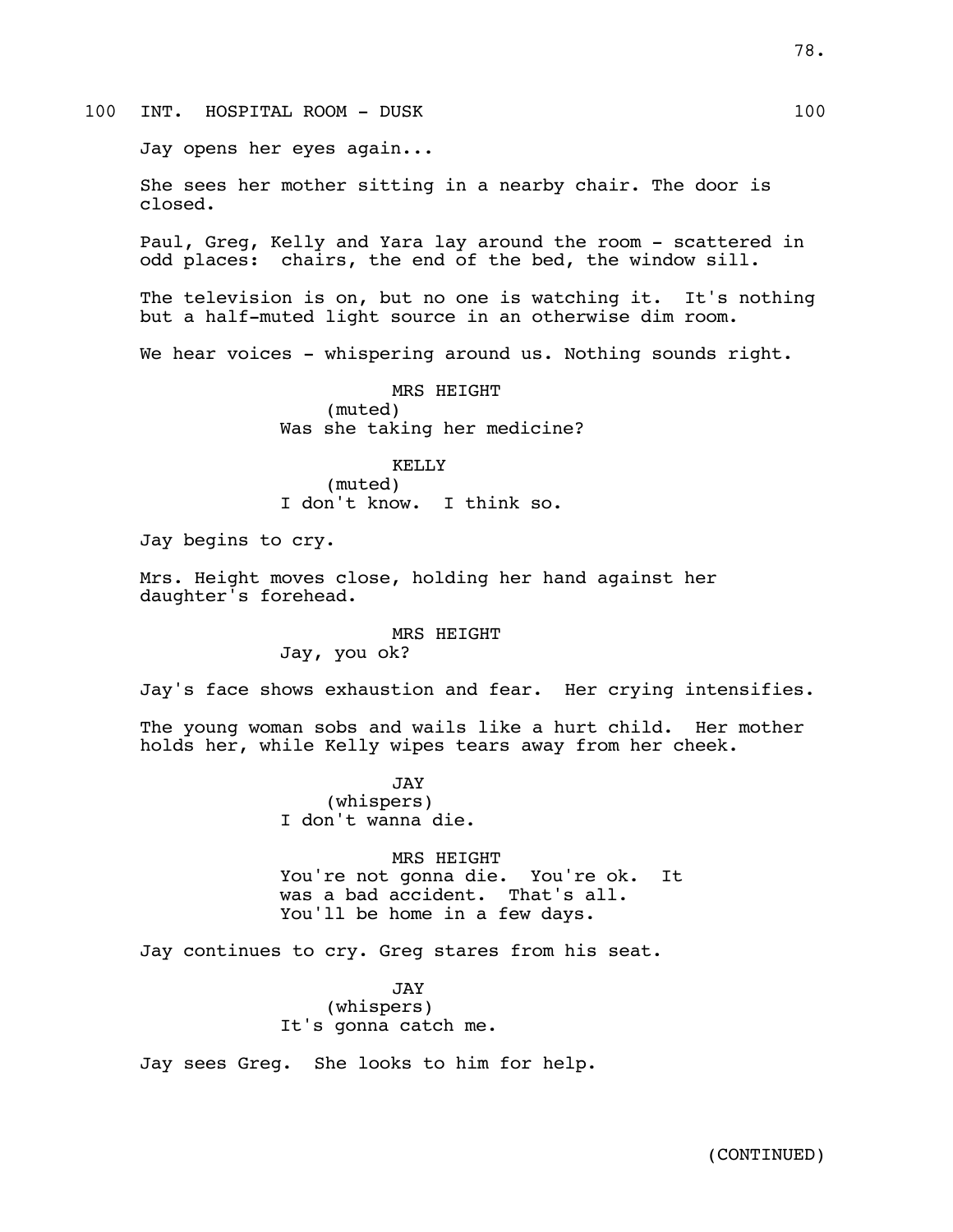JAY (whispers) It'll be here soon...

Jay lays against her pillow, sobbing lightly, staring at Greg.

101 EXT. HOSPITAL - NIGHT 101

We watch from outside.

The camera tracks along the exterior of the hospital windows past the sleeping and the sick. A man on his deathbed. women hobbling to the bathroom. A family laughing silently behind glass. A child eating over a tray.

We settle on Jay's hospital room - looking in - through the window from a distance.

Greg leans over the bed, as Jay whispers something into his ear. A private moment. He nods and says something in reply.

We slowly move closer. A tiny, creeping dolly forward.

They are alone. The room's door is closed.

Greg takes her left hand and holds it.

He kisses her and moves closer. Greg undoes his pants and pulls them down. Jay lifts the blanket up and pulls her underwear off.

Greg climbs into the bed with her, touching her body. She pulls his boxers off and holds him with one arm - keeping her cast off to the side..

Greg moves on top of Jay. She looks up at him as he positions himself inside her. Greg stares down at Jay's beautiful face.

102 INT. HOSPITAL ROOM - CONTINUOUS 102

Jay looks over Greg's shoulder to the closed door. She watches - waiting - as Greg makes love to her.

Her head and face shake - rising and falling as the young man moves faster - fucking her harder.

Jay stays focused on the closed door - holding Greg in her arms.

103 INT. HOSPITAL ROOM - NIGHT 103

Jay sits alone in her hospital bed. The room is very quiet. She stares out - lost in thought.

Is it gone?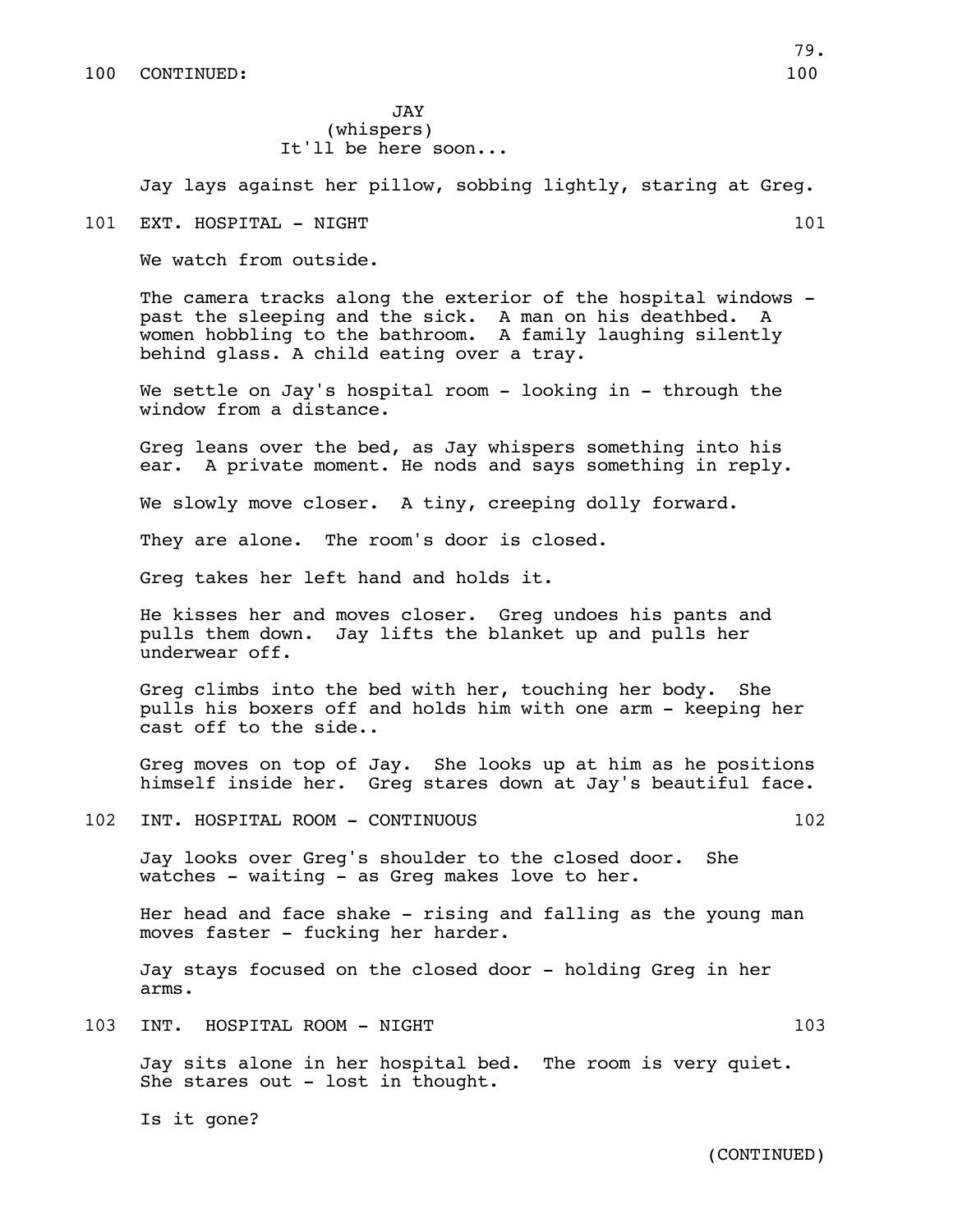#### 103 CONTINUED: 103

We sit with Jay for a few moments as she takes a sip of water and then looks down at her hospital gown. Her legs. The cast on her arm.

Jay waits for something to happen. She watches the empty doorway.

104 INT. COLLEGE FOOD COURT - DAY 104

Greg eats a sandwich, fries and coke while chatting with some girls at a table. Many people cross by.

Greg laughs with his mouth half-full.

105 INT. HOSPITAL WAITING ROOM - DAY 105

Kelly rests on a small couch - magazines on her lap.

Paul sits in a chair - watching across the hallway - looking into Jay's room. He watches Greg smile and chat with her casually eating applesauce from Jay's food tray.

Jay's face is partially hidden by the edge of the doorway.

Paul stares with obvious envy.

106 INT. JAY'S HOSPITAL ROOM - CONTINUOUS 106

Flowers line the window sill - the sun shines brightly inside.

JAY You haven't seen it?

#### GREG

Nothing.

Greg takes another bite of applesauce.

JAY

Really?

GREG (eating) Yeah. I'm waiting. Looking. It's been 3 days...

Jay nods her head - unsure.

GREG I don't think it's coming.

Jay rests in her hospital bed.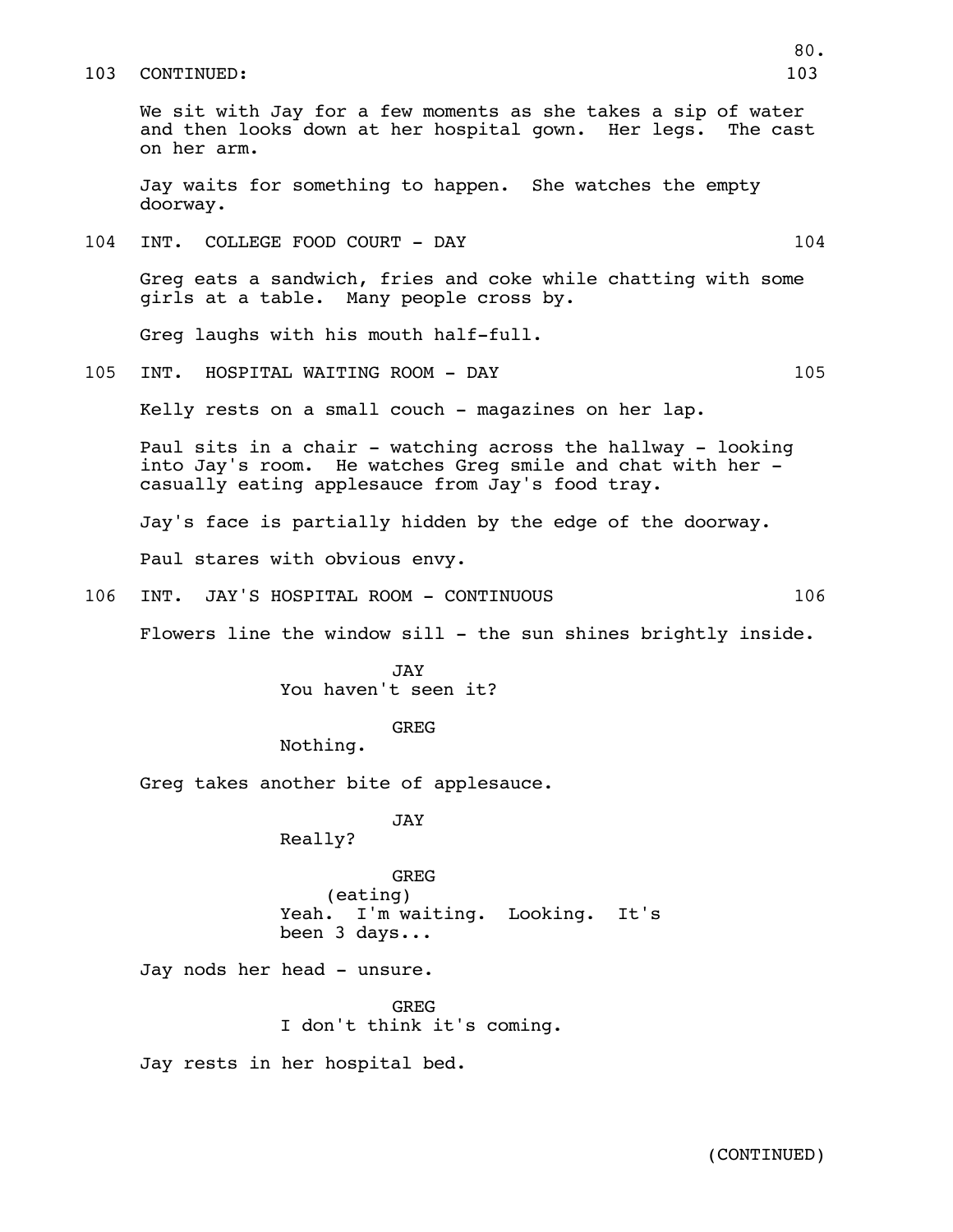JAY You believe me right? You're not just playing along?

GREG No. I believe you.

Jay nods.

GREG I just don't think it's... following me.

Jay stares at Greg. Worried.

GREG Isn't that good?

JAY

Yeah.

Jay's face doesn't seem relaxed. She takes no comfort in Greg's words.

> JAY I'm sorry about your car.

GREG It's just a car.

He smiles and takes one more bite of applesauce - licking the spoon.

107 EXT. JAY'S BACKYARD - DAY 107

Jay sits in the hot tub, with her cast hanging over the side looking out at the neighboring yards. A dullness in her eyes.

The back door is half-open.

A small television rests on the deck - playing the local news.

On the tv: Bodies are carried from a collapsed building. The news announcer chatters away about the incident.

Jay stares out at her backyard lawn - and the lawns of her neighbor's - yards stretching into infinity.

108 INT. JAY'S HOUSE - DAY 108

Jay steps inside her house - drying off with a towel.

It's quiet.

She walks slowly down the hallway to her room.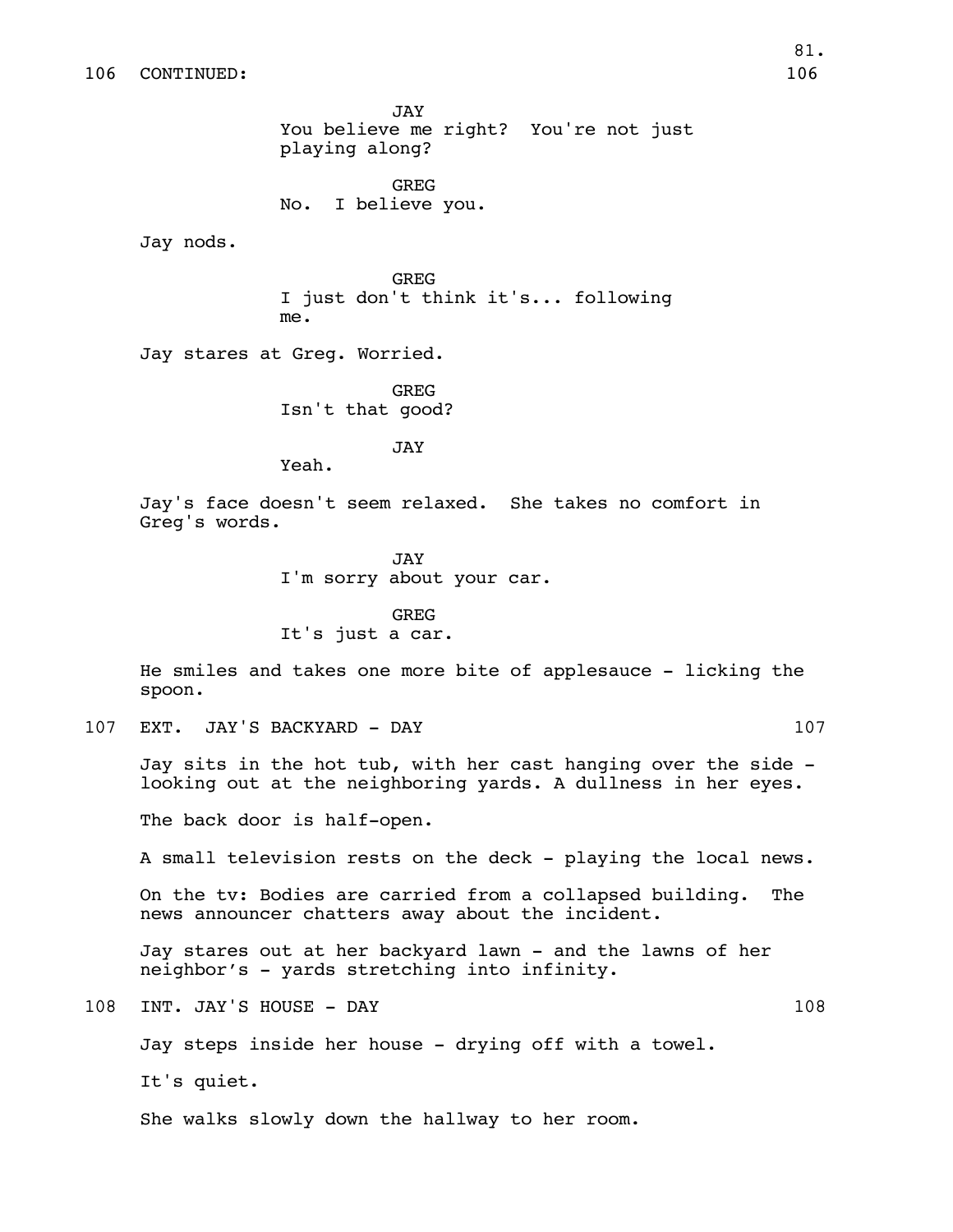#### 109 INT. JAY'S ROOM - DAY 109

Opening the bedroom door, Jay notices that her dresser drawer is open. The underwear drawer.

Looking across the room, she sees her bra, underwear and a pair of socks laid out across her bed - as though mimicking a body.

Fear crosses her face.

#### JAY Kelly!? Mom!?

No one answers. Jay looks around for an intruder.

Walking towards the bed, Jay passes a dresser, a mirror and various posters on the wall.

She reaches the bed and picks up her bra. She leans down and peers out the window.

Nothing.

Standing up, Jay sees a BOY reflected in the mirror. Startled, she screams - spinning around - falling back against the bed.

It's the 11 year old neighbor boy - hiding against the wall panties in his hand. He takes a step forward - arm extending worry on his face.

> NEIGHBOR BOY *I just wanted to see you. I'm sorry.*

JAY Get out of here!!

The boy drops her underwear on the floor and runs out of the room - into the hallway.

Jay sits there. Catching her breath.

110 EXT. JAY'S HOUSE - DUSK 110

Kelly and Paul sit on the porch talking, drinking and listening to music. Near the garage - Yara is chatting with someone on her pink cell phone.

Greg walks out from his front door. He crosses the street and approaches the gang on the porch.

> GREG How are you guys?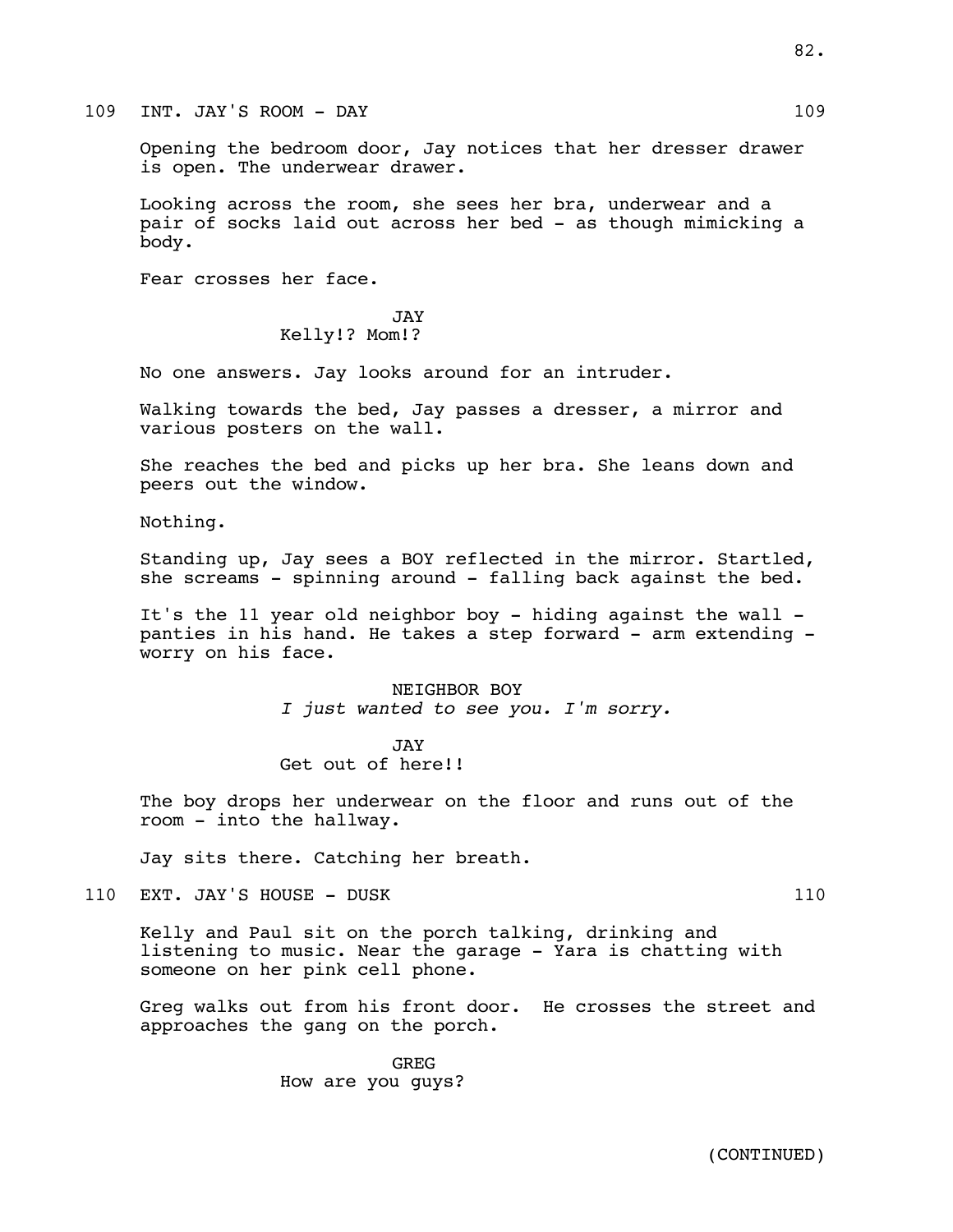OK.

Paul nods - choosing not to speak.

Yara closes her phone and joins her friends - sitting down near Paul.

# GREG

How's Jay?

Greg looks in the direction of the house - where Jay is. Kelly shrugs her shoulders.

#### KELLY

Not great.

# PAUL

# Have you seen anything?

Paul stares Greg down - letting him know that he knows.

Yara covers her tiny grin - they're all in on it.

Greg silently shakes his head. Nope.

The group is quiet for a moment as they consider this.

GREG Is it cool if I go in?

#### KELLY

I don't think so. She doesn't want to open her door. She's just hiding in there.

GREG I thought she'd be doing better.

Greg looks towards the closed doorway. Kelly stares at him waiting for something back.

> KELLY I can have her call you later.

> > GREG

Yeah ok.

Paul watches silently - a brooding stare from the corner of the porch.

> YARA You really haven't seen anything?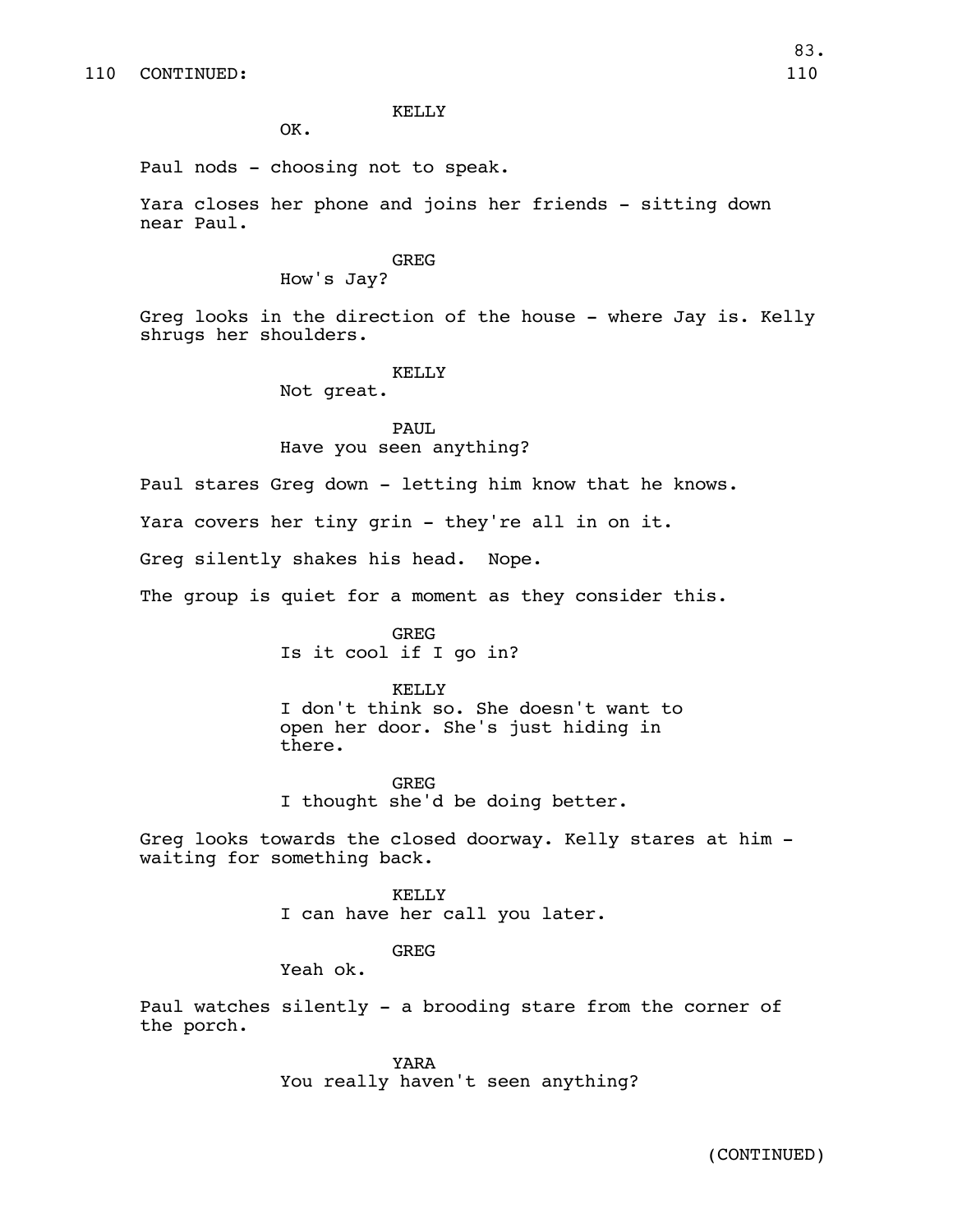GREG

Nope.

PAUL She didn't make it up.

GREG We'll know sooner or later, right?

Greg looks around - thinking about the possibility. He scans the empty street and the rows of manicured lawns extending into infinity.

PAUL

That chair cracked in mid-air, something knocked me over, and the door... it didn't break on its own.

GREG Something happened, but... it's not what she thinks.

KELLY What do you think it was then?

Greg shrugs his shoulders and steps off the porch.

GREG I'll see you guys.

KELLY Bye, Greg.

#### YARA

Bye.

Greg walks across the street. Paul watches him go - happy to see him leave.

111 EXT. SUBURBAN PARK - NIGHT 111 111 111

The dark trees of the park sway in the night breeze.

112 EXT. SUBURBAN STREET - NIGHT 112

A dog barks from behind a fence. The houses sleep. The street is quiet.

113 EXT. NEIGHBORHOOD - NIGHT 113 and 113

We see the full neighborhood from above.

Scattered house lights and street-lamps form pools of illumination across the flat Michigan suburbs.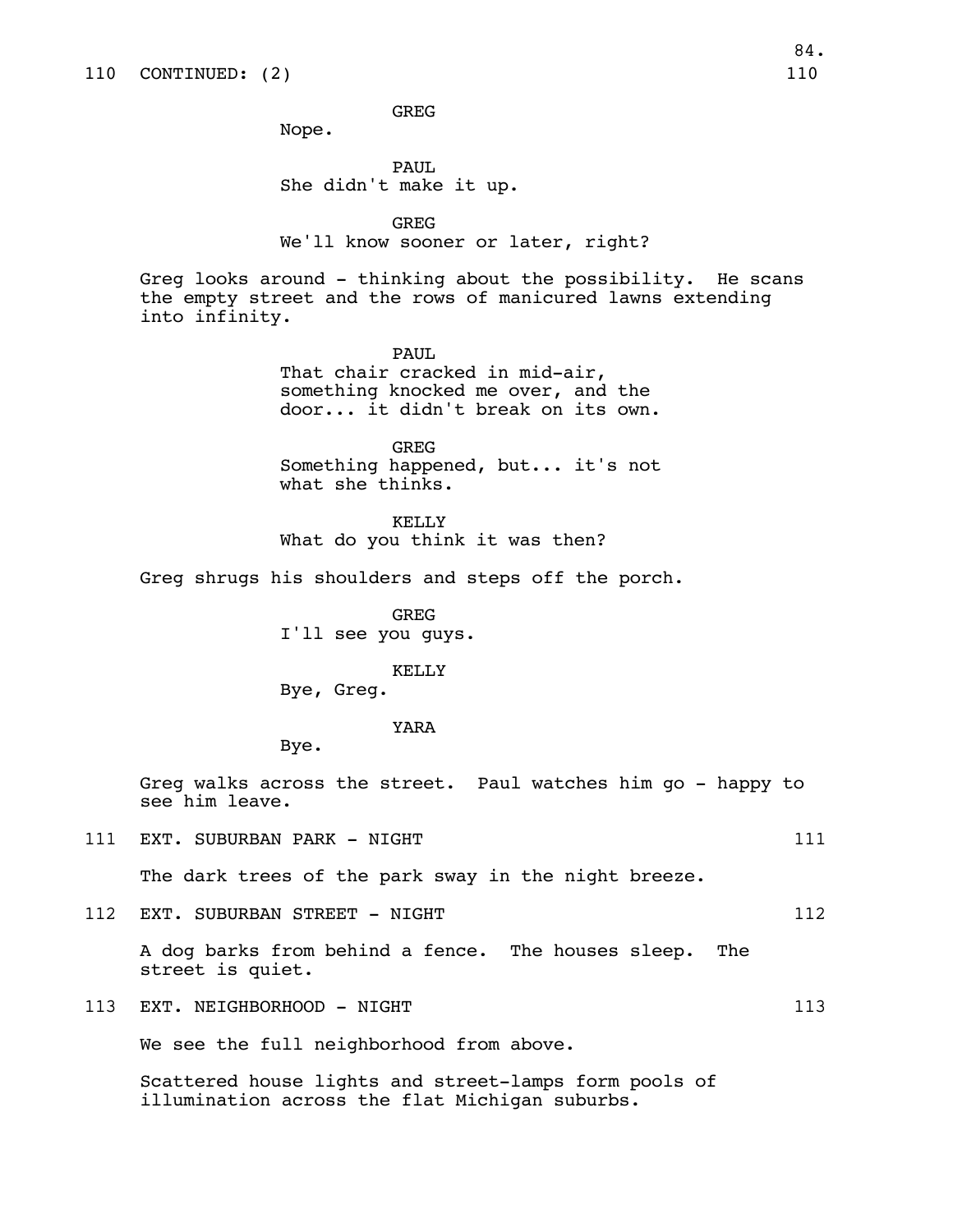114 INT. JAY'S ROOM – NIGHT 114 114

Jay sits by her window in pajamas, watching the dark neighborhood.

Empty yards.

A car passes.

Jay yawns - a hand over her mouth.

Near silence. Some crickets.

Jay sees Greg walking slowly down the sidewalk. He turns and heads up the path to his house.

Jay knocks on her window, trying to get his attention.

Greg reaches the front door, but it won't open for him.

Jay watches - a bit confused.

Greg picks up a large stone and walks towards the front window of his house.

Jay realizes something is wrong. She grabs her 80's handset phone and dials Greg's number. It goes straight to voicemail.

Greg breaks the glass and begins to crawl into his home through the opening.

Jay leaps up and stumbles out her bedroom door.

115 EXT. GREG'S HOUSE - NIGHT 115

Sprinting to Greg's front yard, Jay pounds on the door - pulls at the handle.

> **JAY** Greg! Open the door! Greg!

There's no sound from within. Jay looks to the broken front window - she runs to it and begins to crawl through.

116 INT. GREG'S HOUSE LIVING ROOM - CONTINUOUS 116

Falling to the carpet, Jay clutches her cast-covered arm and looks around the dark room. She stands up and moves through the house.

> JAY (running) Greg! It's in the house!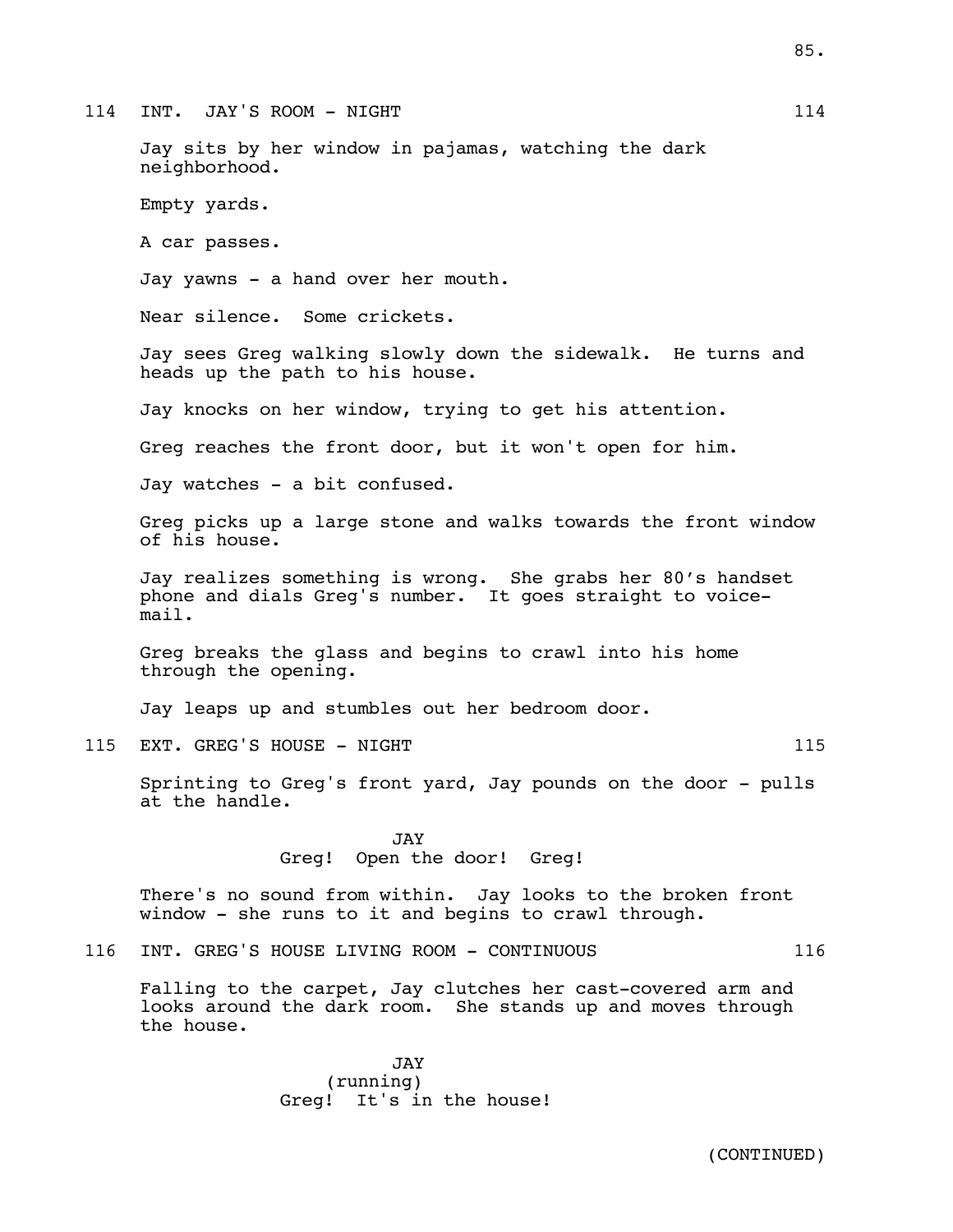#### 116 CONTINUED: 116

We hear a soft and distant tapping from above. A clock chimes.

GREG  $(0.S. -$ distant) Jesus, mom! I'm sleeping!

Jay runs through a dark hallway reaching the base of the stairs. She goes up.

116A INT. GREG'S HOUSE UPSTAIRS - CONTINUOUS 116A

Running up the stairs, Jay hears the sound of knocking louder. A "tap tap tap" on wood.

> JAY Greg! Watch out!

Reaching the top of the stairwell, Jay stops. Ahead of her, at Greg's door is his mother, Mrs. Hannigan.

Mrs. Hannigan is knocking on the door. She looks over at Jay as she continues to knock.

Jay stares - suddenly understanding what's happening.

GREG (from inside - groggy) What the fuck is going on? Fucking sonof-a...

JAY Greg, it's outside your...!

Greg opens his bedroom door - wearing only boxers. He sees his mother standing before him in her open bathrobe - breasts half-exposed.

> GREG (groggy) *What the fuck, mom?*

Mrs. Hannigan puts her arms around Greg. Her legs climb up feet clawing - wrapping herself around him. He falls backwards disappearing into the bedroom.

Jay circles the doorway, looking in. She sees the woman straddling Greg, holding tightly as he convulses - his eyes rolled back - revealing white and veins. A fallen lamp flickers and strobes. The room appears to shake.

The mother pushes herself against Greg - bare legs - a loose robe - indecent. His hand struggles against hers - their fingers intertwined.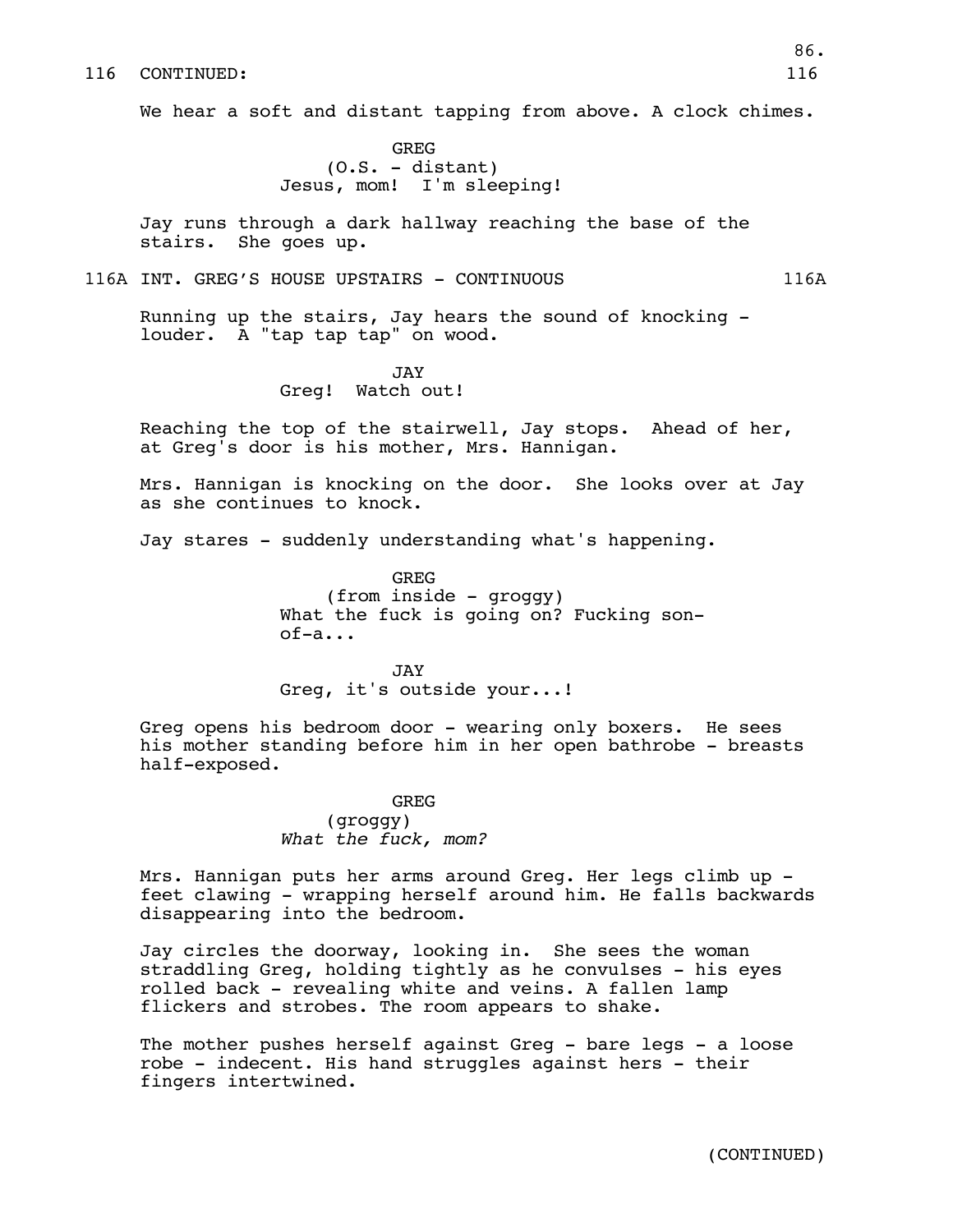#### 116A CONTINUED: 116A

A heavy rush of fluid pours down onto Greg's boxers - soaking the carpet. The young man stops moving. He's dead and pale - his tongue edging out the side of his mouth. The thing looks back at Jay and stands. It begins to follow her as she backs up along the hall landing - down the stairs. Jay runs to the front door - fleeing the house. 117 INT. JAY'S CAR - NIGHT 117 Jay pulls out of her driveway wildly. She drives down the street as Greg walks out of his front door - staring at her. 118 INT. JAY'S CAR - NIGHT 118 118 Jay cruises along the expressway. She tries to slow her breathing. She wipes some tears from her face. 119 INT. JAY'S CAR - NIGHT 119 The radio is on. A beautiful pop song plays from the speakers. Jay is tired as she steers along the near empty expressway. 120 INT. JAY'S CAR - NIGHT 120 120 Quiet now. Heading down a rural highway. Jay pulls her car into a long dirt drive. She follows the tree-lined path deeper. 121 EXT. WOODS - NIGHT 121 AND 121 Jay parks and gets out of her car along the edge of some light woods. She moves around the car and climbs over the front fender, sitting on the hood. Jay lays back and stares up at the night sky. She turns her head and watches the empty road - illuminated by a lone street lamp. She waits. 122 EXT. WOODS - DAWN 122 Jay sits on the roof of her car, facing the road. She stares out at the empty path. She hears something. A sputtering engine. Voices in the distance. Jay climbs down and follows the sound through the trees toward the rising sun.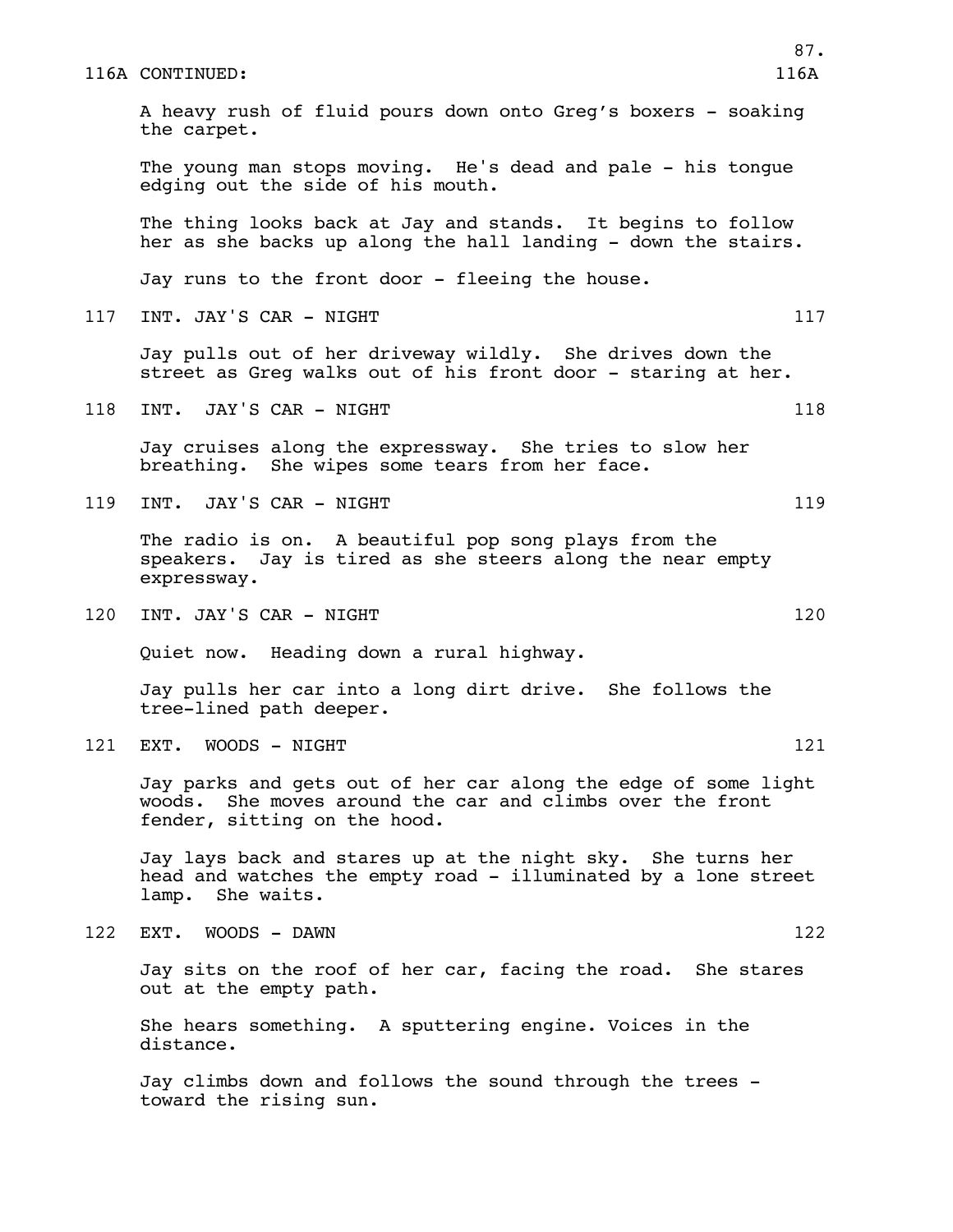#### 123 EXT. CLEARING AT LAKE - DAWN 123

Stepping out of the woods, Jay finds herself along the edge of Lake St. Claire. She looks out at the deep waters as a motorboat slows in the distance.

A few shirtless YOUNG MEN drink beer in the boat as it rocks and sways. Listening to music, they don't notice the young woman on shore.

Jay focuses on the men. A thought crosses her eyes.

Jay takes off her pants and shirt as she steps into the lake. She moves out, bracing herself against the cold - letting her cast drop carelessly into the water.

She swims further. The boat is ahead. The young men grow closer and closer.

Jay slows and stops. She's near the boat now. The music and laughter is louder. She looks up at the figures of men considering. She starts to call out, but stops. Her eyes show melancholy as she paddles in place.

I can't do this.

Jay exhales and drops down into the water.

She's gone.

We sit on the surface of the lake watching the young men on the boat drink and laugh. Eventually, they start the engine and cruise off along the horizon.

A flock of birds fly overhead.

The water is still.

Jay pops up several yards away - nearly out of frame - gasping for air. She fights to swim back.

124 EXT. JAY'S HOUSE - MORNING 124

Jay drives the car down her street - her hair still damp - the cast soaking wet. As she pulls into her driveway, she sees Kelly and Yara sitting on the porch - haggard and sad.

125 INT. JAY'S BEDROOM - DAY 125

Jay is resting on the floor of the darkened room. A towel is wrapped around her cast. Some light peeks in through the halfdrawn shades. Kelly and Yara are sleeping on the bed - passed out - a space of mourning.

Yara snores a little.

(CONTINUED)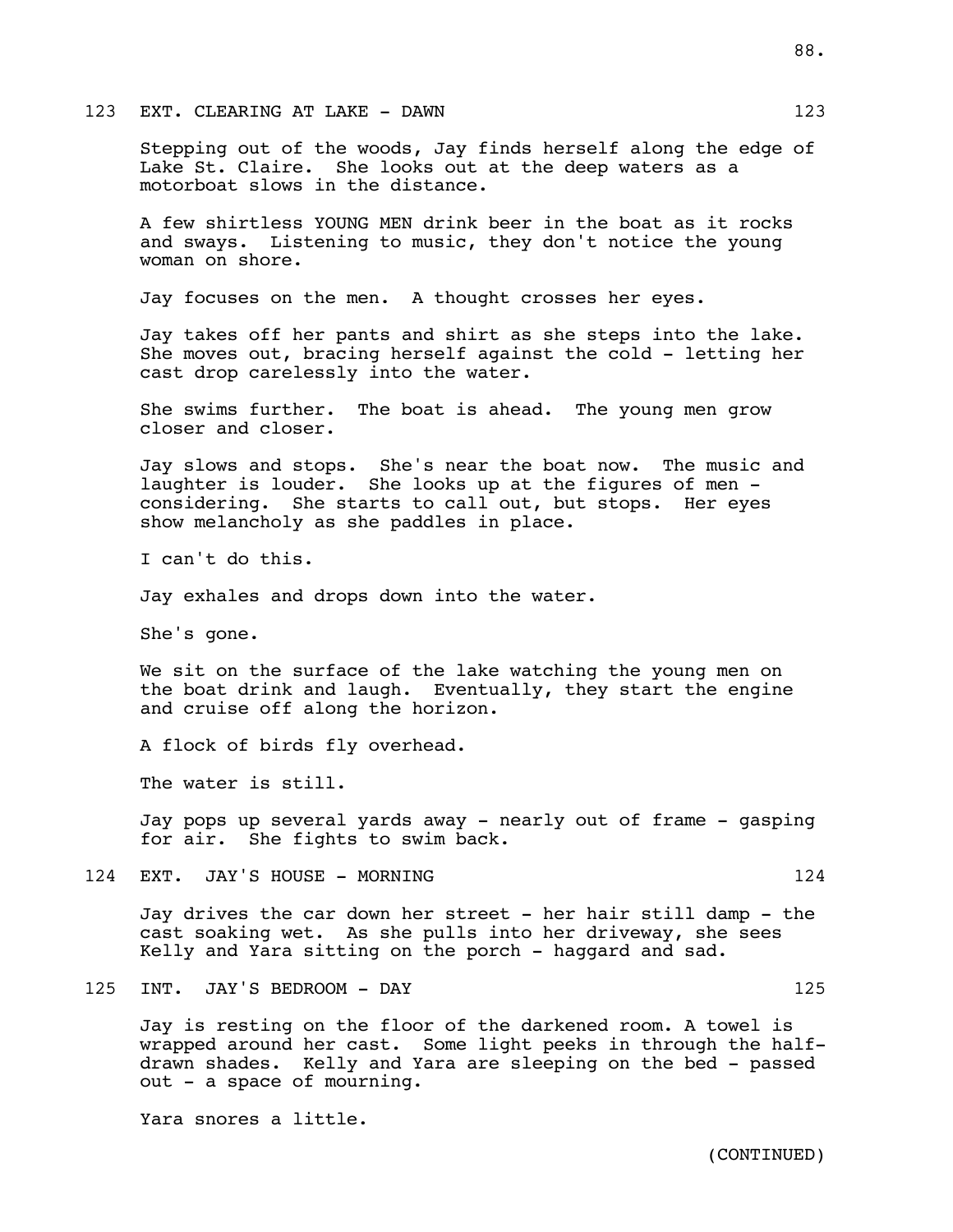#### 125 CONTINUED: 125

The old sandwich sits untouched on its plate. The bread has grown moldy. The pickle is dry. The Doritos remain orange and unchanged.

The television is on. Old commercials sell products.  $*$ 

There's a knock at the door. Jay opens her eyes.

JAY Who is it?

PAUL

Paul.

#### JAY

Hang on.

Jay gets up and pulls the chair away from the door, she cautiously opens it, peeking out into the hallway. She sees Paul - alone.

He steps into the room. Jay quickly closes the door and barricades it.

Paul sits down on the floor next to Jay's nest of blankets and clothes. She sits alongside him, pulling her t-shirt down as she stretches her legs across the blanket with little regard for modesty. Her focus is singular - a melancholy has settled in her eyes.

They sit in silence together for a moment. Yara's snoring quietly rattles from the mattress.

> JAY It's gonna be here sooner or later.

Paul takes a breath - he's thought about it. He speaks in whispers.

> PAUL You could pass it on.

Jay shakes her head. She won't. Not again.

## PAUL

You did once.

JAY

I shouldn't have.

Jay looks ahead at the black dress slung over her chair.

## PAUL.

I could...

(CONTINUED)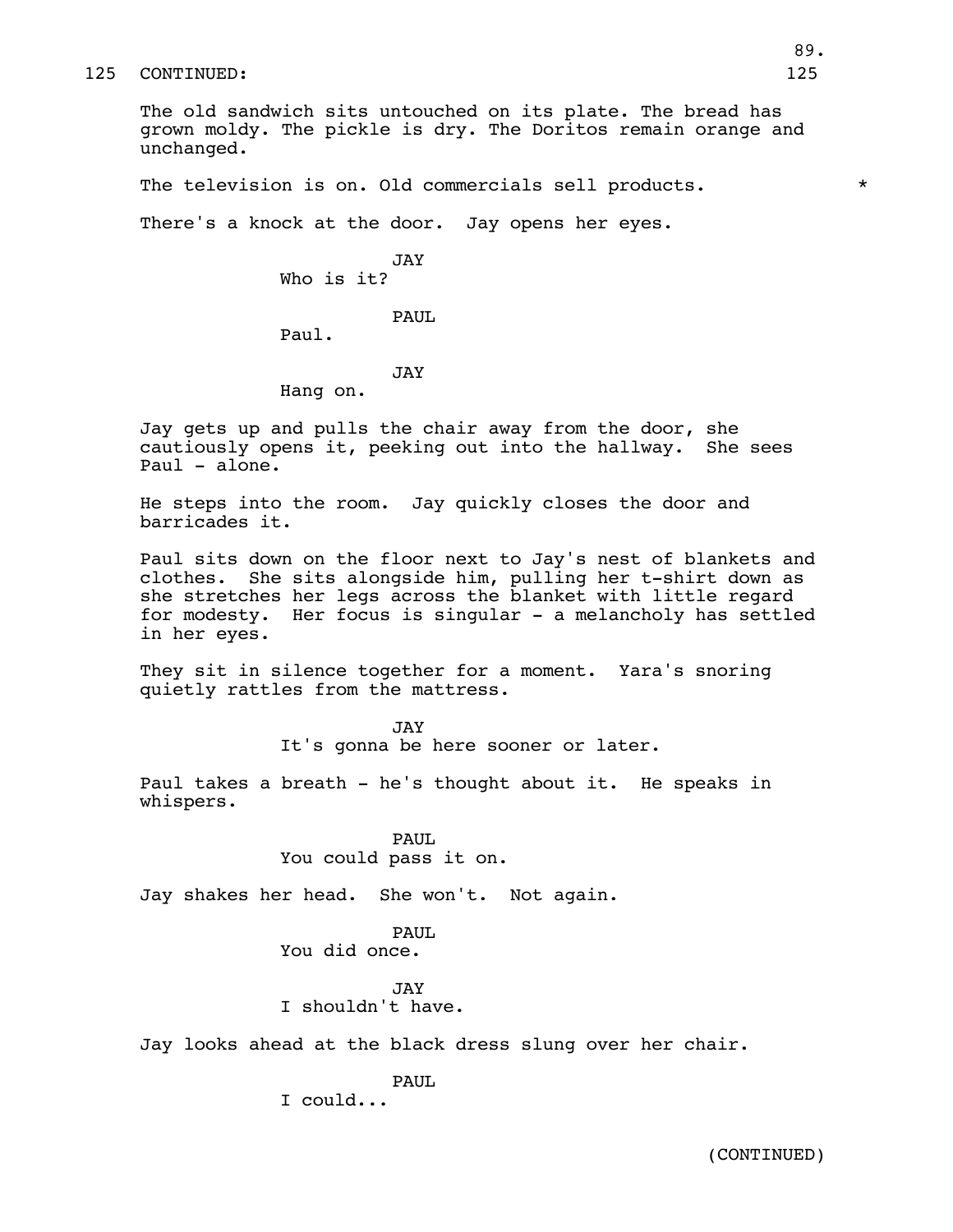#### 125 CONTINUED: (2) 125

Jay looks at Paul - direct eye contact.

JAY

No.

A moment passes. Paul stares at Jay's profile. She watches the window.

> PAUL. I liked you too, ya know.

Jay takes a breath, fidgeting with her t-shirt. She knows.

#### PAUL

Why did you pick Greg?

Jay looks down at her legs. She pulls them closer to her chest - she taps her knee lightly.

> JAY I thought he would be ok. (beat) He wasn't scared.

Paul listens.

JAY We slept together in high school. It wasn't a big deal.

Paul nods - not agreeing but feeling the need to respond somehow.

He leans in and starts to kiss Jay. She pulls away immediately.

Paul reaches over and touches Jay's fingers - extended just beyond the edge of the damp cast. She maintains her gaze on the window - with a soft sigh - exhaling tension.

#### PAUL

I wanna help you.

Paul caresses Jay's hand. She stares off - disconnected from his touch.

#### JAY

Do you?

# PAUL

Yeah. I do.

Jay pulls her hand away slowly.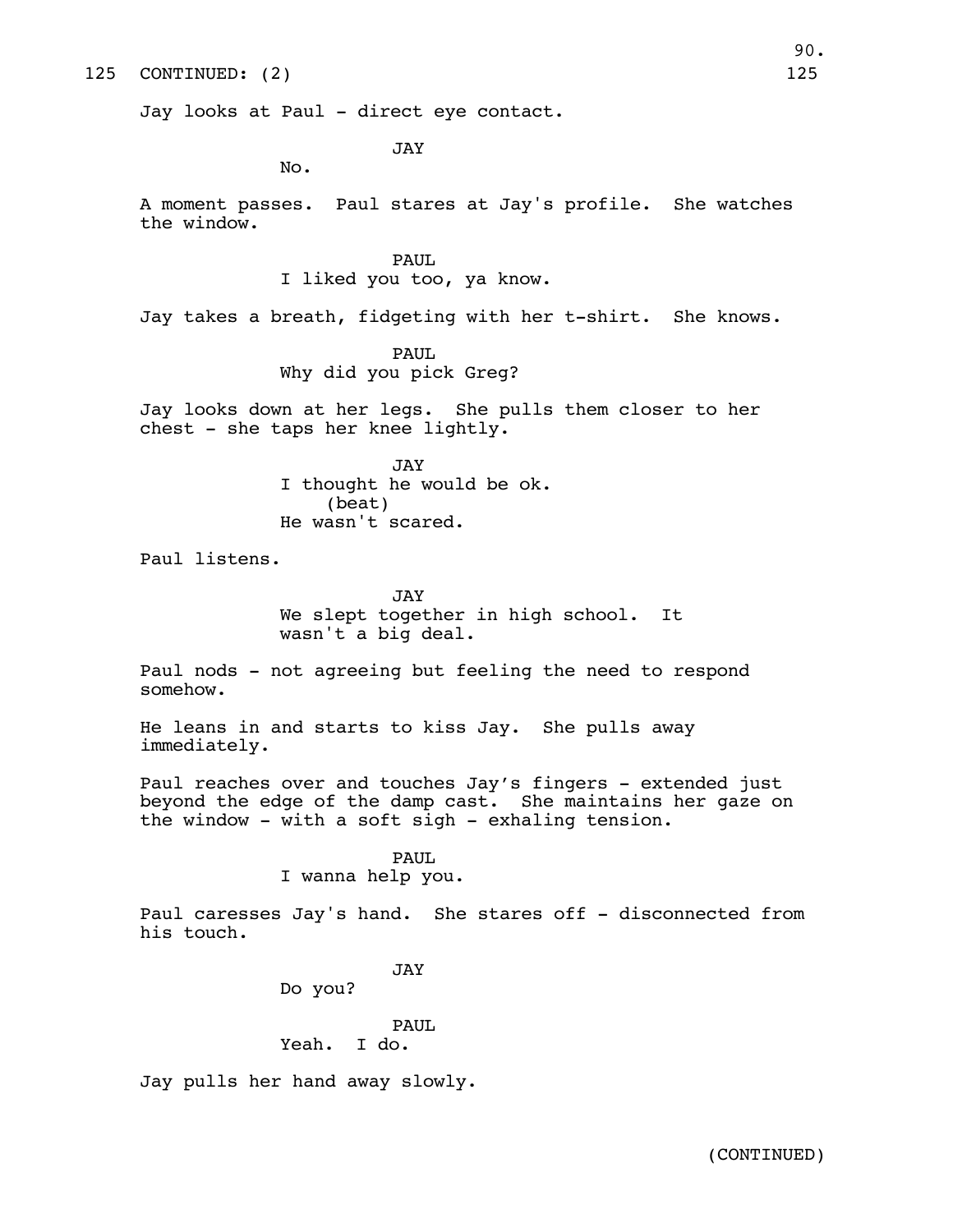Paul takes a deep breath. He looks around the dim room. It's \* messy now. Clothes are scattered.

A dirty and tangled shirt hangs from the hamper. A bra sits on the floor - half covered by a dirty tennis shoe.

Kelly's hand hangs from the edge of the bed.

Jay crawls over to the window and peeks out. She watches the street through the low hanging branches of the trees as they sway. A kid rides past the house on his bike.

Greg's front window is covered with plywood. There's a police car parked in his driveway. Jay begins to cry - she's given up.

Paul watches her - crouched and scared at the window's edge. He notices her underwear at the bottom of her taut shirt.

The young man looks away in frustration. A deep exhale. He  $*$ holds his gaze against the far wall - noticing an old photo  $*$ taped to the mirror.  $*$ 

It's a picture of he and Jay - younger - standing together  $*$ with wet hair and bathing suits by an old indoor pool. Smiling  $*$ - beers in hand.  $\star$ 

| <b>PAUL</b> | -- |
|-------------|----|
|             |    |

 $\mathtt{Jay?}$  \*

| <b>JAY.</b>            |  |
|------------------------|--|
| (still staring out the |  |
| window)                |  |
| Yeah?                  |  |

PAUL  $\star$ Do you trust me?  $*$ 

Jay nods and turns to Paul - ready to hear. \*

PAUL  $\star$ Well... do you remember where we were  $*$ the first time we kissed? \*

Jay nods yes. \*

126 INT. JAY'S CAR - LATE DAY 126

Jay climbs into the passenger seat - behind her we see Yara  $*$ <br>and Kelly getting into the back and putting on their seat  $*$ and Kelly getting into the back and putting on their seat \* belts. Paul closes the trunk and climbs into the driver's  $*$ seat.  $*$ 

Outside, the neighbor boys are playing ball in the front yard. They steal glances towards the car and Jay.

(CONTINUED)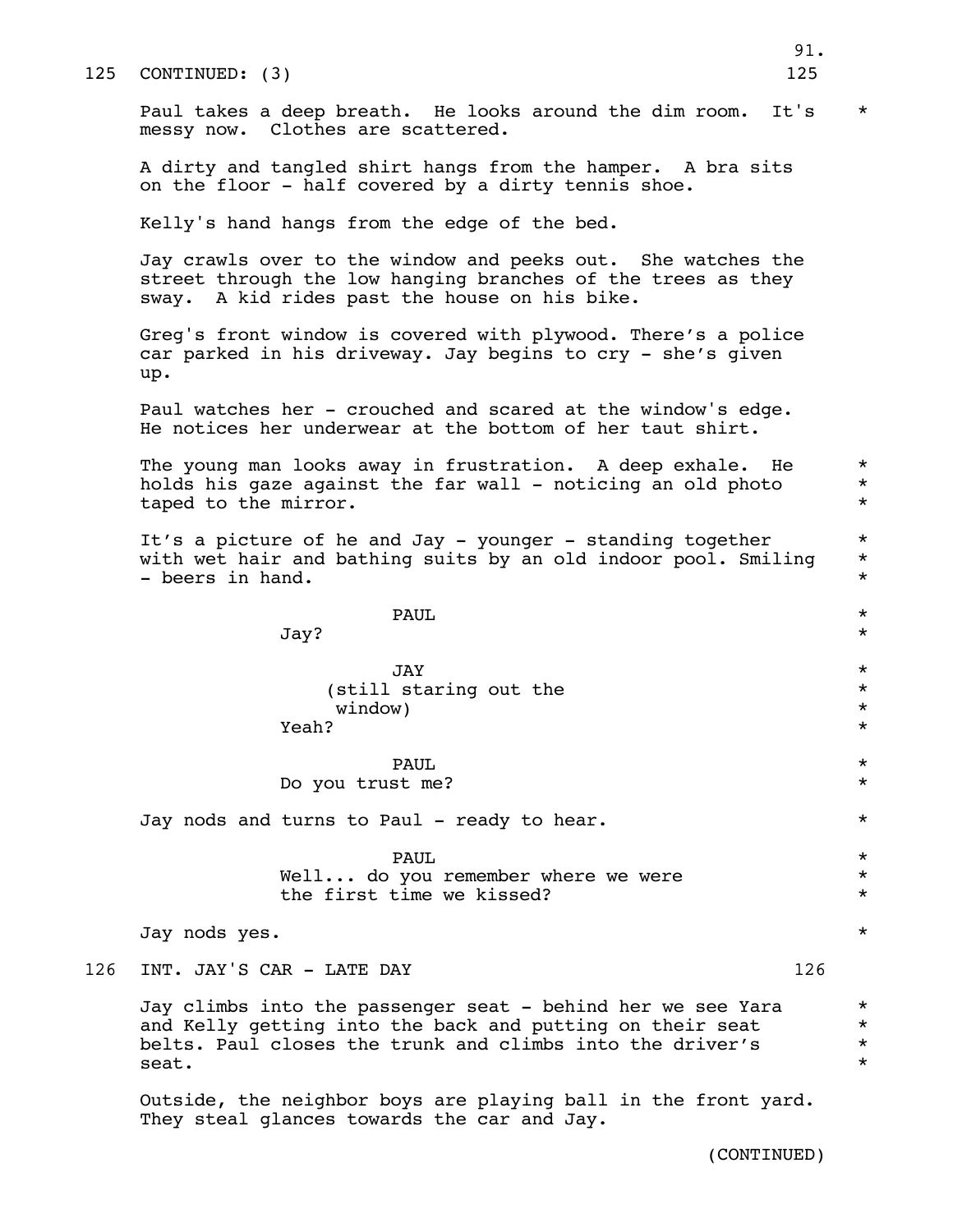KELLY \* You know where to go?

PAUL  $\star$ I know how to get there. Mostly.

KELLY \*

Alright.

YARA I haven't been to the pool since I was 14.

PAUL  $\star$ Who brought you?

Yara kicks Paul's seat - not smiling. \*

PAUL  $\star$ 

*Ok.*

Paul starts the car and begins to back up. He throws his arm  $*$ over the passenger seat and guides the car backwards. Music plays from the radio.

As the car reverses, we see more and more of Jay's house - the roof is revealed. Jay is looking the opposite way.

An OLD NAKED MAN is standing on the roof - looking down at Jay. No one sees him.

> KELLY That's where I had my first beer. I threw up that whole night.

YARA Into the pool?

KELLY No. Outside the car.

PAUL. And in the car.

## YARA

Ewwww.

Paul backs up to the edge of the driveway - waiting for cars  $*$ to pass.

> KELLY *Paul used to pee in it.*

> > YARA

Disgusting.

(CONTINUED)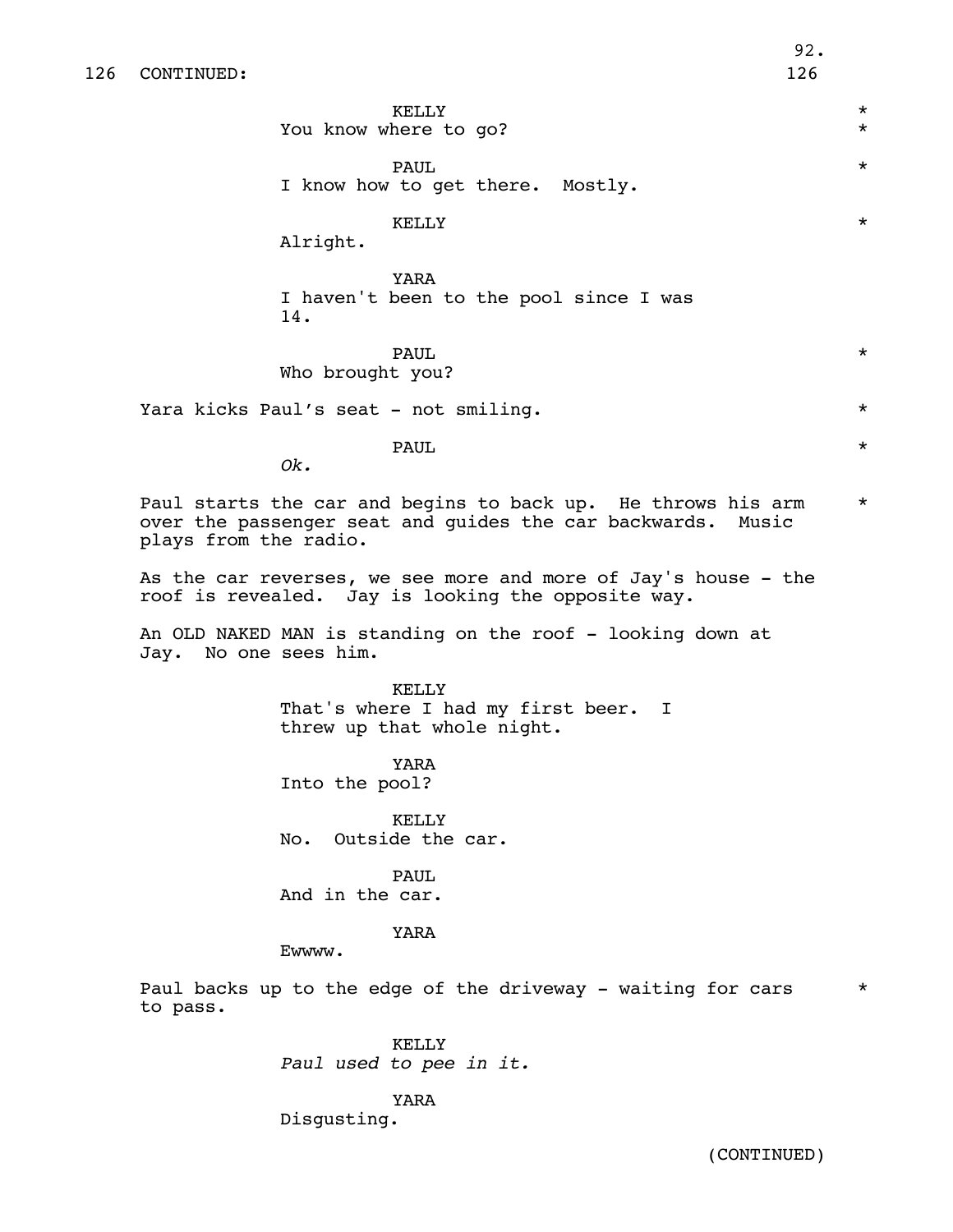PAUL Not really. Whatever. There's chlorine.

Jay glances back towards her house...

On the roof, she sees the naked, wrinkled man with red hair standing on the edge - staring at her. He's fully upright, shoulders out, standing on the roof. He doesn't move. He just watches her.

Jay holds her breath in fear.

Paul pulls into the street and puts the car in drive.  $*$ 

Jay's view shifts as the car lurches around - rides the bump of the soft curb.

Paul accelerates and quides the car down the street.  $*$ 

Jay turns away and stares ahead - tears in her eyes.

127 EXT. JAY'S CAR - DAY 127

We speed along Interstate 75 - going south. We see only the road racing towards us - scenery changing.

The hum of the car engine.

Deeper and deeper into the city we drive.

Passing exit signs for mile roads. Ducking under rotting overpasses.

Broken buildings wave from the edge of the expressway. Gutted plants momentarily block out the harsh sun.

Dangerous streets and alleyways loom along their path.

The camera slowly rotates around, pointing back through the front windshield - revealing Paul behind the wheel. Jay sits \* in the passenger seat. Kelly and Yara are in the back. The \* kids are solemn and quiet. The hum of the road is hypnotizing - tiring.

They sit in silence as they drive on.

128 EXT. DETROIT STREET - DUSK 128

Storefronts, boarded houses, rotting factories and empty lots fill the frame.

Jay's car is parked along a fence near a boarded store-front.

We move through the poor neighborhood - slowly.

(CONTINUED)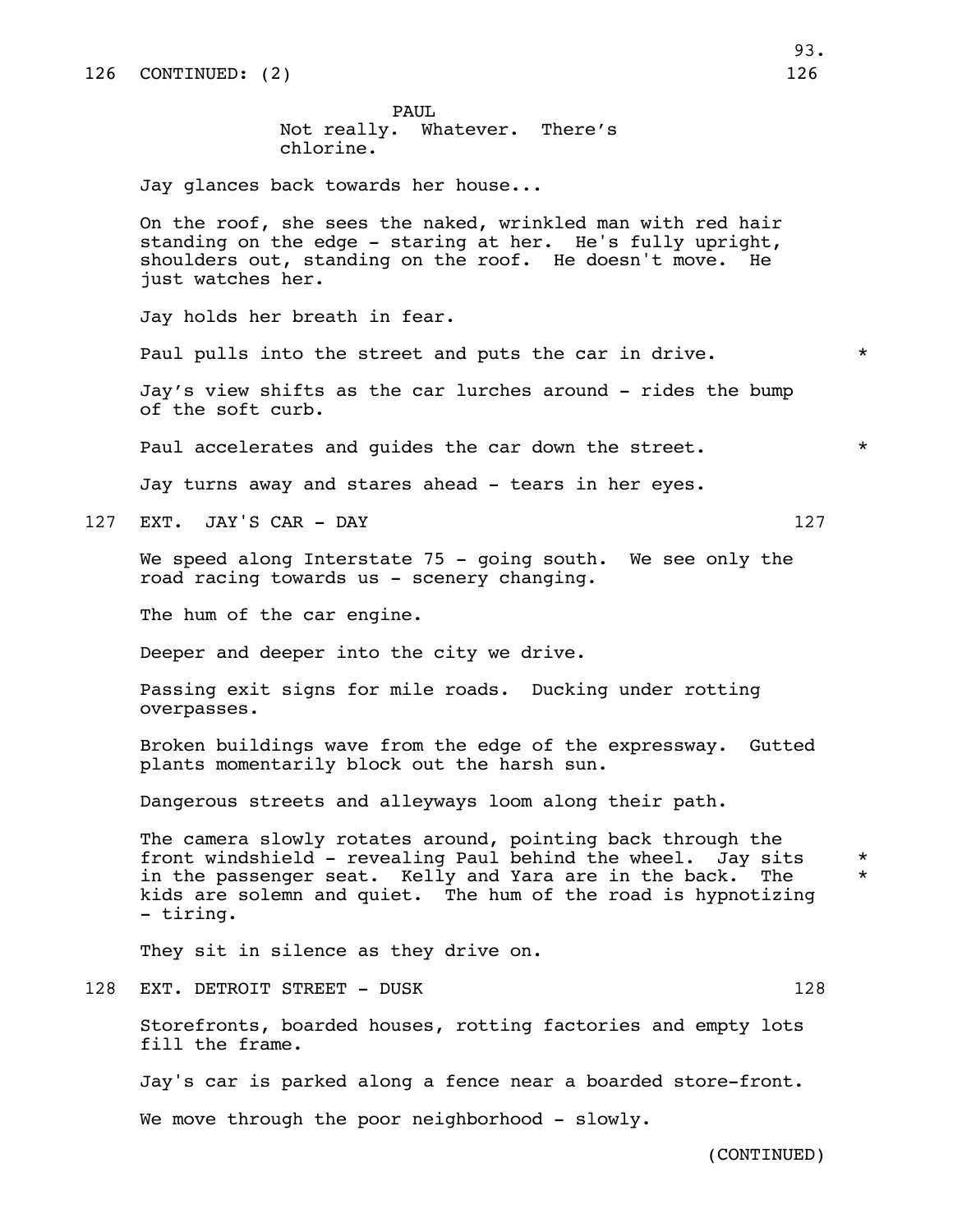#### 128 CONTINUED: 128

Jay and the girls follow Paul - looking out at the half empty neighborhood.

Paul carries a large duffle bag over his shoulder – a small  $*$ television in hand. The girls have backpacks. Yara lugs an old  $*$ boom-box. \*

> YARA When I was a little girl my parents told me I wasn't allowed to go south of 8 mile. I didn't even understand what that meant. It wasn't until I got a little older that I realized that was where the city started and the suburbs ended. I started thinking how weird and shitty that was. I had to ask permission to go to the state fair with my best friend and her parents just because it was a few blocks past the border.

> > JAY

My parents said the same thing to me.

Everything is bare - revealed in the fading sunlight. A few young men hang-out on the street. They watch the kids as they pass.

A homeless man shuffles closer.

129 EXT. OLD POOL BUILDING - NIGHT 129 129

Small figures in the darkness, Jay and her friends walk up to a large stone structure at the edge of an inner-city neighborhood.

Paul pulls open a loose window and begins to crawl inside.

130 INT. OLD POOL BUILDING - NIGHT 130

The gang steps into a large indoor pool room. An enormous and ornate ceiling frames the giant swimming pool spanning the length of the building. It's dark except for a few dim pool lights and the glow from the upper story windows.

Water reflections cross Jay's face as she steps to the poolside - kneeling down along the tile in her shorts and tshirt - bedclothes for a warm night.

> PAUL How long do you think it will be?

Jay shakes her head.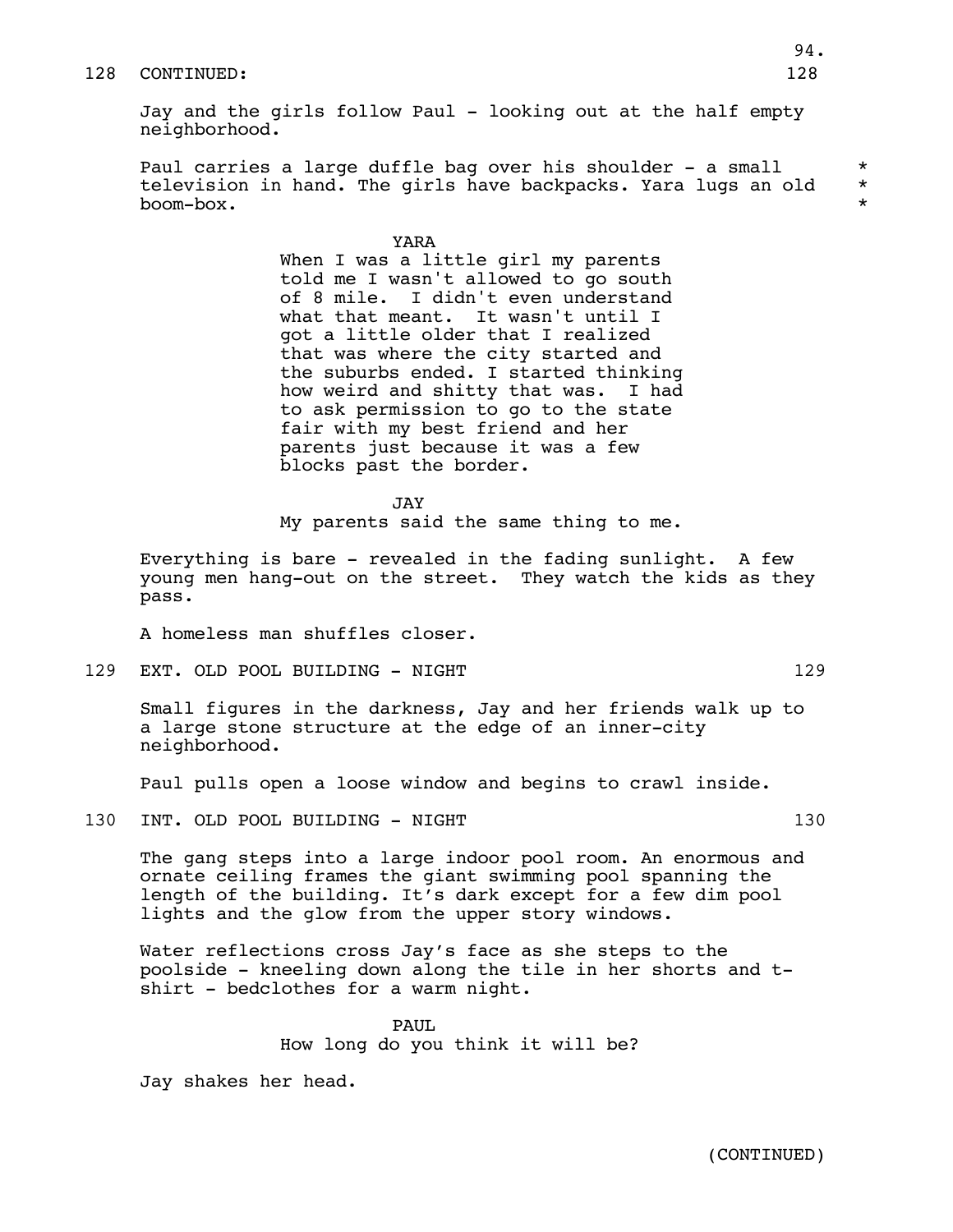JAY I don't know. Hours I bet. Jay dips her hand into the water and looks deeply through the walls of the room - beyond the water and the brick. PAUL It's been a long time since we were here together. Jay nods her head, splashing the water gently. PAUL You kissed me right over there... I think. JAY Is that how you remember it? PAUL. Uh huh. Jay raises her brow - a sad smile on her face. Across the way, Kelly and Yara stretch out in the shifting  $*$ shadows of the pool. 131 EXT. CITY - NIGHT 131 and the state of the state of the state of the state of the state of the state of the state of the state of the state of the state of the state of the state of the state of the state of the state Rain clouds fill the skyline, changing the nature of the moonlit city. 132 INT. OLD POOL BUILDING - NIGHT 132 Paul pulls household irons, curlers and a radio from his duffle bag - rolls of extensions cords. Jay empties her backpack onto the ground. Yara places a small  $*$ television near the edge of the pool. The girls string electrical cords across doorways, and under chairs toward the water. Plugging in tattered cords to dusty outlets. Along the edge of the room, Paul digs through a utility closet - unearthing an old space heater. 132A INT. OLD POOL BUILDING - NIGHT 132A Extension cords stretch and snake across the tile floor - all

leading to various small appliances placed precariously along the edges of the pool. Irons, curlers, radios and a tv - all turned on. Quiet static and heat.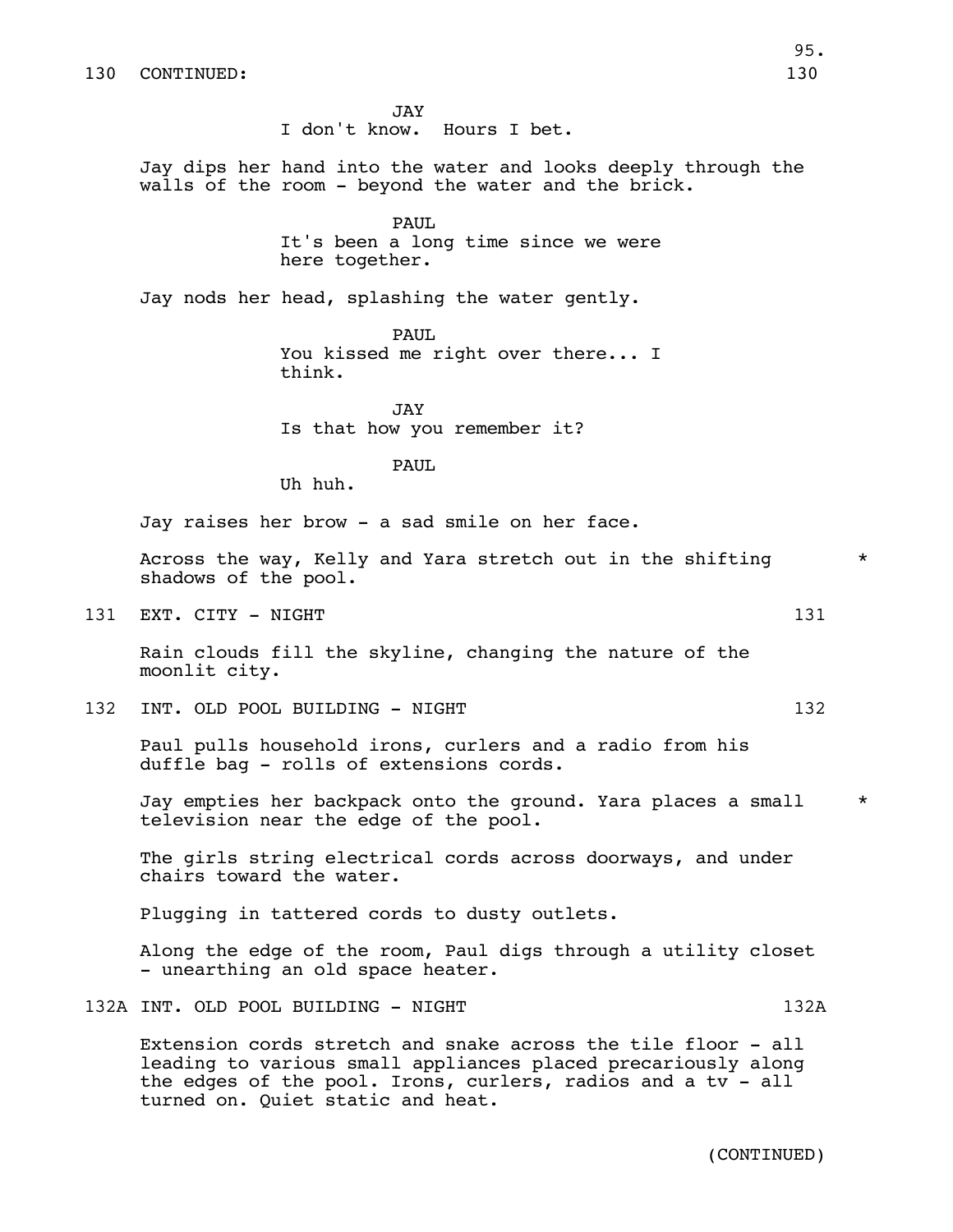|     | 132A CONTINUED:                                                                                                                               | 96.<br>132A |                                 |
|-----|-----------------------------------------------------------------------------------------------------------------------------------------------|-------------|---------------------------------|
|     | Jay sits, scanning the area, waiting for it. Eyes steady on<br>the entrance.                                                                  |             | $^\star$                        |
|     | Yara stands further back - arms crossed - scuffing her shoes<br>nervously along the ground. She looks over at Jay with<br>sympathetic eyes.   |             | $^\star$<br>$^\star$<br>$\star$ |
|     | Paul sits quietly. Kelly paces near the windows.                                                                                              |             | $\star$                         |
|     | Jay stares down at the ground, moving her fingers across the<br>grout and the tile.                                                           |             |                                 |
|     | They wait.                                                                                                                                    |             | $^\star$                        |
|     | 132B OMITTED                                                                                                                                  | 132B        |                                 |
| 133 | EXT. OLD POOL BUILDING - NIGHT                                                                                                                | 133         |                                 |
|     | We see the old building. Static. Quiet.                                                                                                       |             |                                 |
|     | Thunder rumbles in the distance.                                                                                                              |             |                                 |
|     | Lightning strikes beyond the tree-line - small wiry lines of<br>light in the ink-washed sky.                                                  |             |                                 |
|     | A few drops of rain begin to fall. Gentle on the concrete.<br>Calm like the sound of waves.                                                   |             |                                 |
|     | 133A INT. OLD POOL BUILDING - NIGHT                                                                                                           | 133A        |                                 |
|     | Now wearing her bathing suit - Jay climbs slowly down the<br>ladder into the pool. Adjusting to the feel of water in<br>darkness.             |             |                                 |
|     | Alone in this large body of water. Her friends watching from<br>the edges.                                                                    |             |                                 |
|     | The sound of rainfall on windows - mixed with the gentle slosh<br>and tapping of pool water.                                                  |             |                                 |
|     | Lightning strikes in the distance. A faint flash inside.                                                                                      |             |                                 |
|     | Jay stands alone in the center of the pool, looking around at<br>the flickering shadows along the walls. Vulnerable.                          |             |                                 |
| 134 | EXT. OLD POOL BUILDING - NIGHT                                                                                                                | 134         |                                 |
|     | We see rain drops falling in an off-rhythm pattern against the<br>The doors to the building are visible in the<br>metal fence.<br>background. |             |                                 |
|     | The rain begins to pour. Picking up pace. Rattling softly<br>into the wild grass along the edge of the building.                              |             |                                 |
|     | We see various angles of increasing rainfall.                                                                                                 |             |                                 |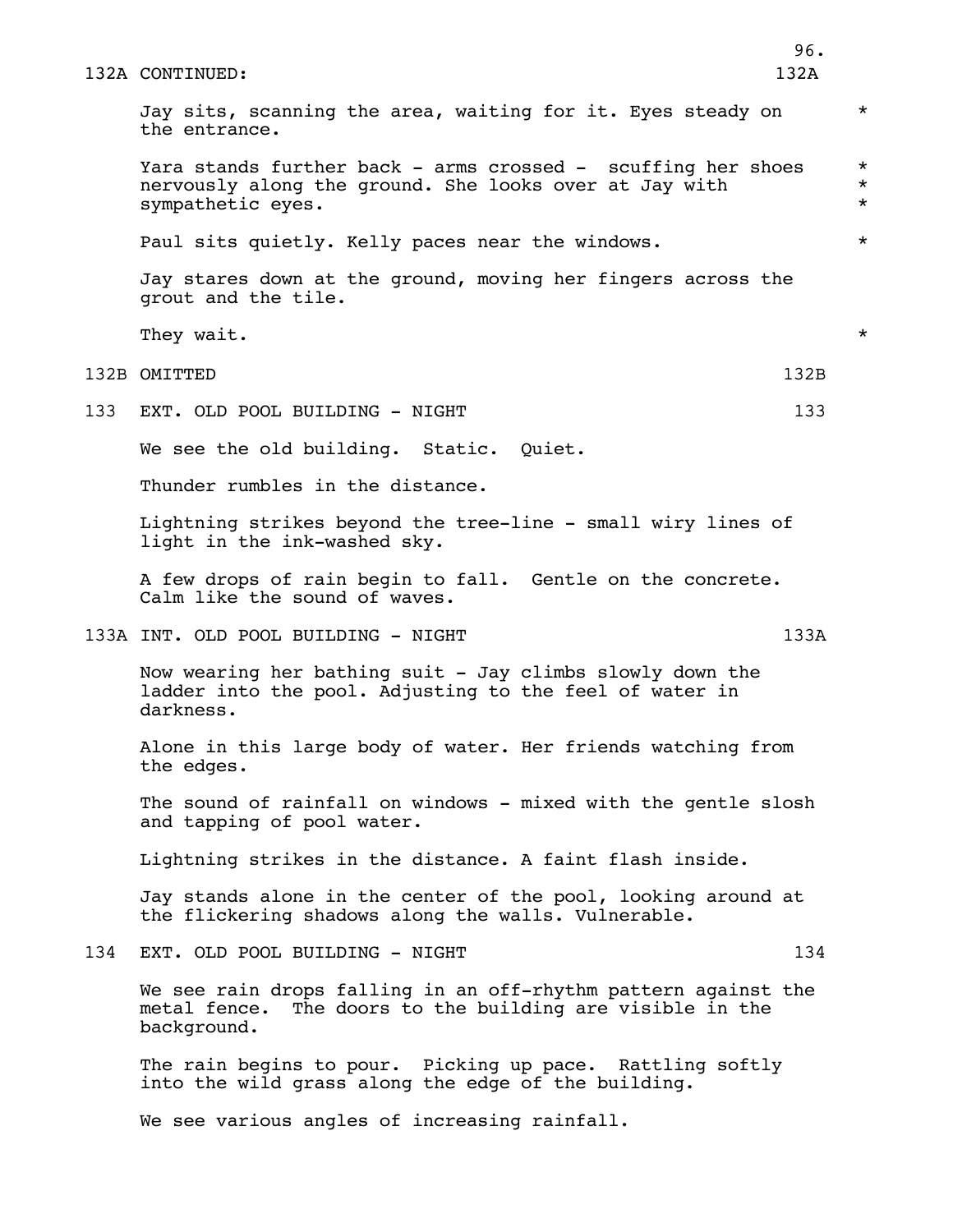| 134A OMITTED | 134A |
|--------------|------|
| 135 OMITTED  | 135  |

136 INT. OLD POOL BUILDING - NIGHT 136

Jay waits, alone in the pool - focused on the main entrance. Everyone is silent. She listens to the sounds of rain... and the soft clatter of unseen machinery. Air ducts and pool pumps reverberate.

Jay scans the doorways - turning lightly within the water. Watching. Tense.

Shadows flicker along the walls. The reflections of water against stone.

The camera pans across the giant space. The teenagers pose like figures within a grander painting. Positions have shifted minimally.

Kelly sits near the pool's edge - leaning back on her hands palms flat against the cold and wet tile.

Rain falls against one of the high windows - through which outside light enters - creating descending drops of shadow across the room.

Paul leans against the side wall - watching - rubbing his injured side casually over his t-shirt.

Across the way, Yara rests in one of the metal folding chairs, chewing on licorice - a foot tucked under a leg.

Kelly looks to her sister, alone in the pool as she turns and pivots. Seeing her older sister - afraid in this dark room - Kelly tries to hold in her sadness.

Positioned behind Kelly, we watch Jay from a distance as she stares into the emptiness - waiting for something to enter.

> JAY (quietly) Oh my God.

Jay looks like she's about to cry. She sees something terrible, although the area appears empty.

> JAY It just walked into the room. It's right there.

Jay points over to the entrance. We see nothing.

(CONTINUED)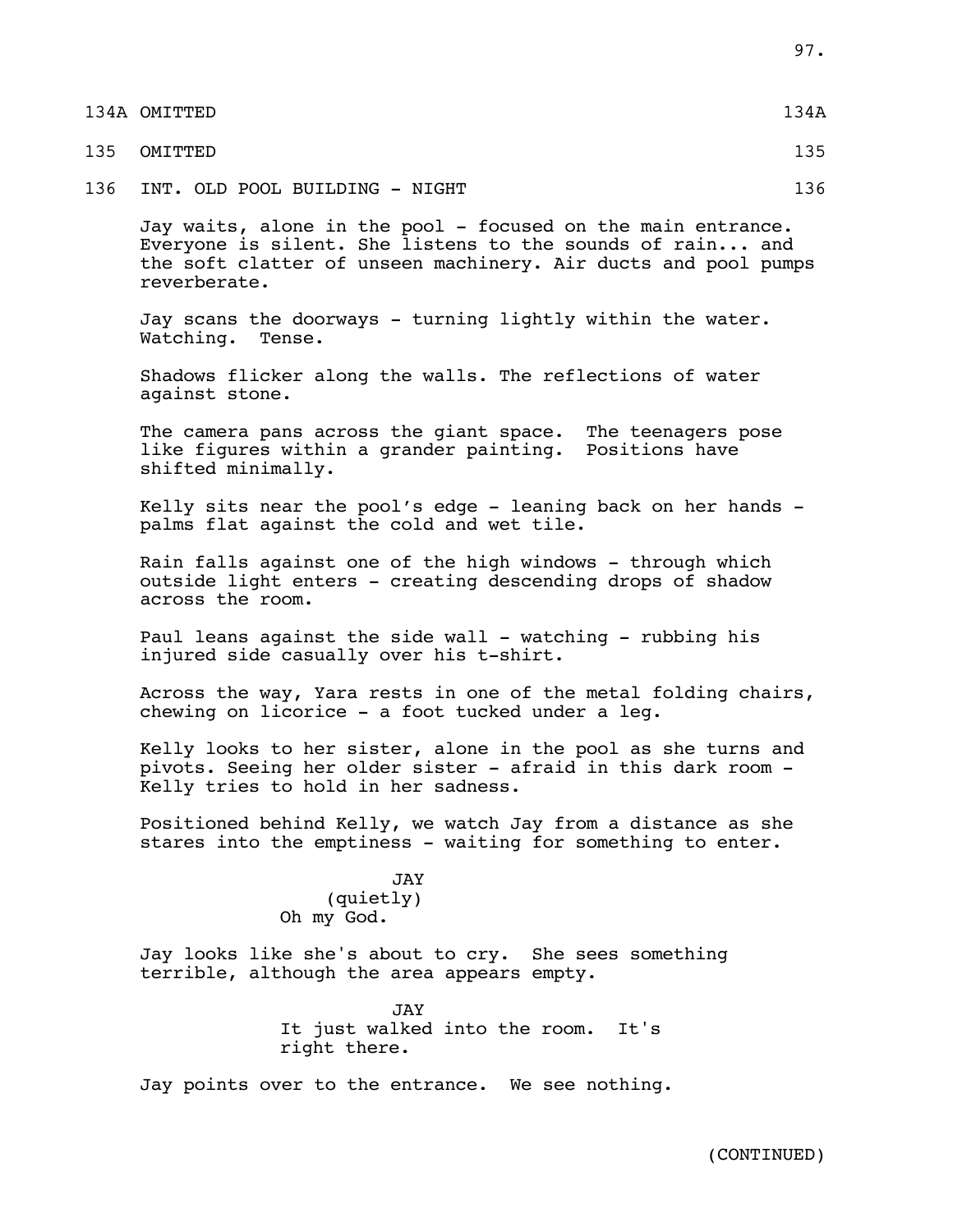PAUL

It's here?

JAY

## Right there!

Jay points again. Her voice pitches awkwardly. She starts to cry.

Holding still, we watch the scene from behind Kelly's shoulder.

> KELLY Jay... what... do you *see?*

Jay just stares ahead, seeing something we do not.

JAY I don't wanna tell you.

PAUL

Jay, I need you to point at it. Keep your finger aimed at it so we can see where it is.

In a single wide shot - Jay lifts her left hand and aims it across the room - tracking the thing.

> PAUL Is it getting into the water?

JAY No. It's just standing there - looking at me.

Kelly looks to Paul - concerned.

PAUL Ok... um...

JAY *It's moving.*

Jay turns slowly, her arm stretched out, pointing at the invisible thing. - tracking with it around the far corner of the pool.

> YARA (frightened) *What's it doing?*

JAY Walking. *Walking closer.*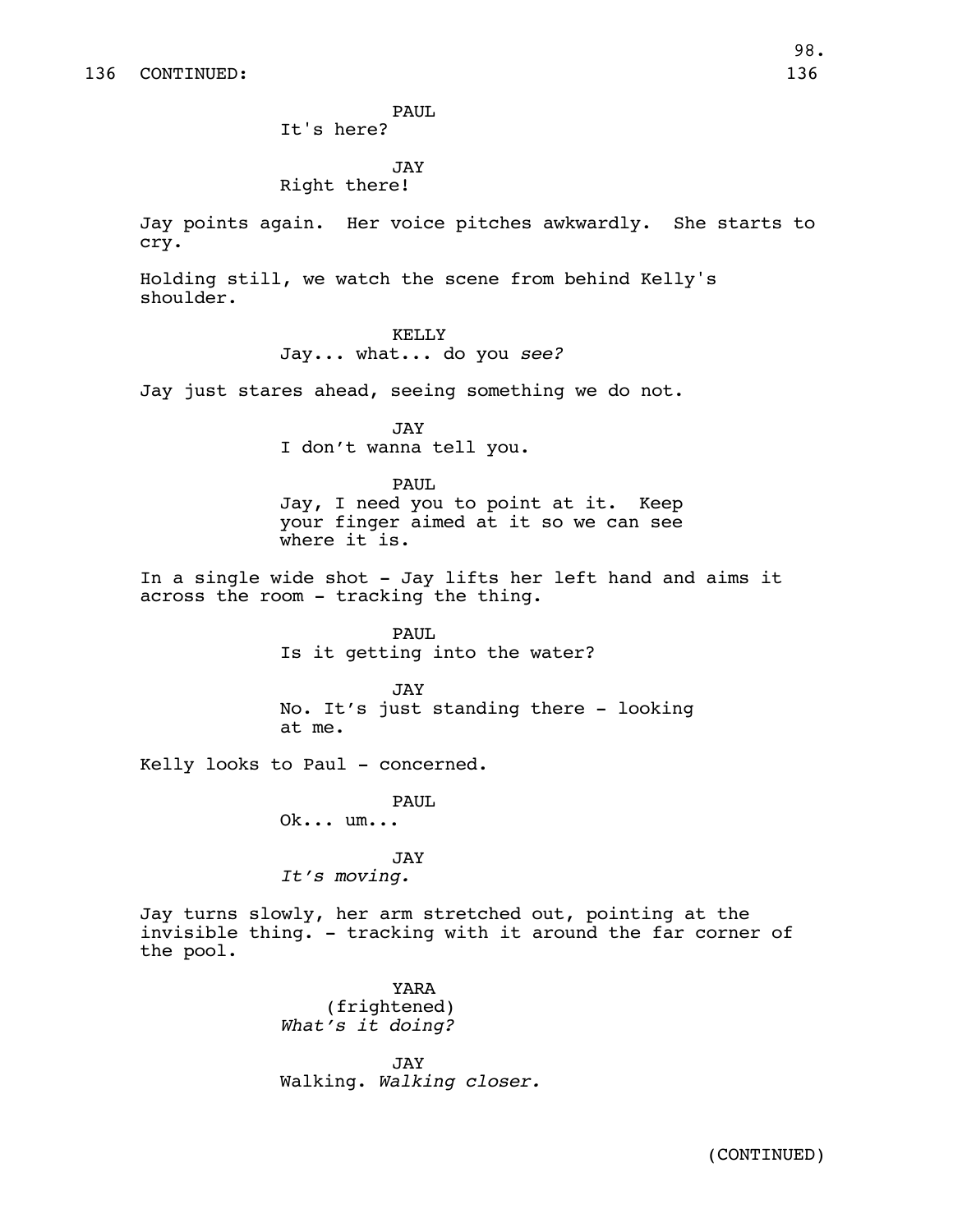Jay continues to pivot in the water, stepping back from the edge nearest her invisible pursuer. Creating distance.

As Jay points along the pool's side, Yara steps back cautiously, bumping into some chairs - moving away from IT's path.

> JAY Paul, I wanna get out.

PAUL. Just wait. Give it a minute.

JAY No, I don't wanna do this. I just wanna get out of the water.

Suddenly a metal folding-chair rises six feet in the air. It moves back and then flies into the pool with force - straight at Jay.

Splash!

#### KELLY

Jay!

Jay jumps to the side, avoiding the chair as it sinks to the bottom.  $*$ 

Water swirls around us as we surface. Jay splashes and lifts her head for air. She sees a NEARLY-NAKED MIDDLE-AGED MAN WITH SALT AND PEPPER HAIR walking along the perimeter of the pool. He's staring at her, wearing nothing but underwear.

The man grabs another chair and throws it at Jay. She dives to the side and dodges it. Falling deeper into the water. Coughing and gasping.

JAY

Help!

Paul, Kelly and Yara circle the pool, reaching out for Jay waving for her to swim in their direction. Screaming shouting.

Jay rushes toward the edge. It throws another chair at her  $*$ striking her in the shoulder - causing her to fall below the  $*$ water.  $*$ 

KELLY

No!

Jay surfaces, holding herself in pain. \*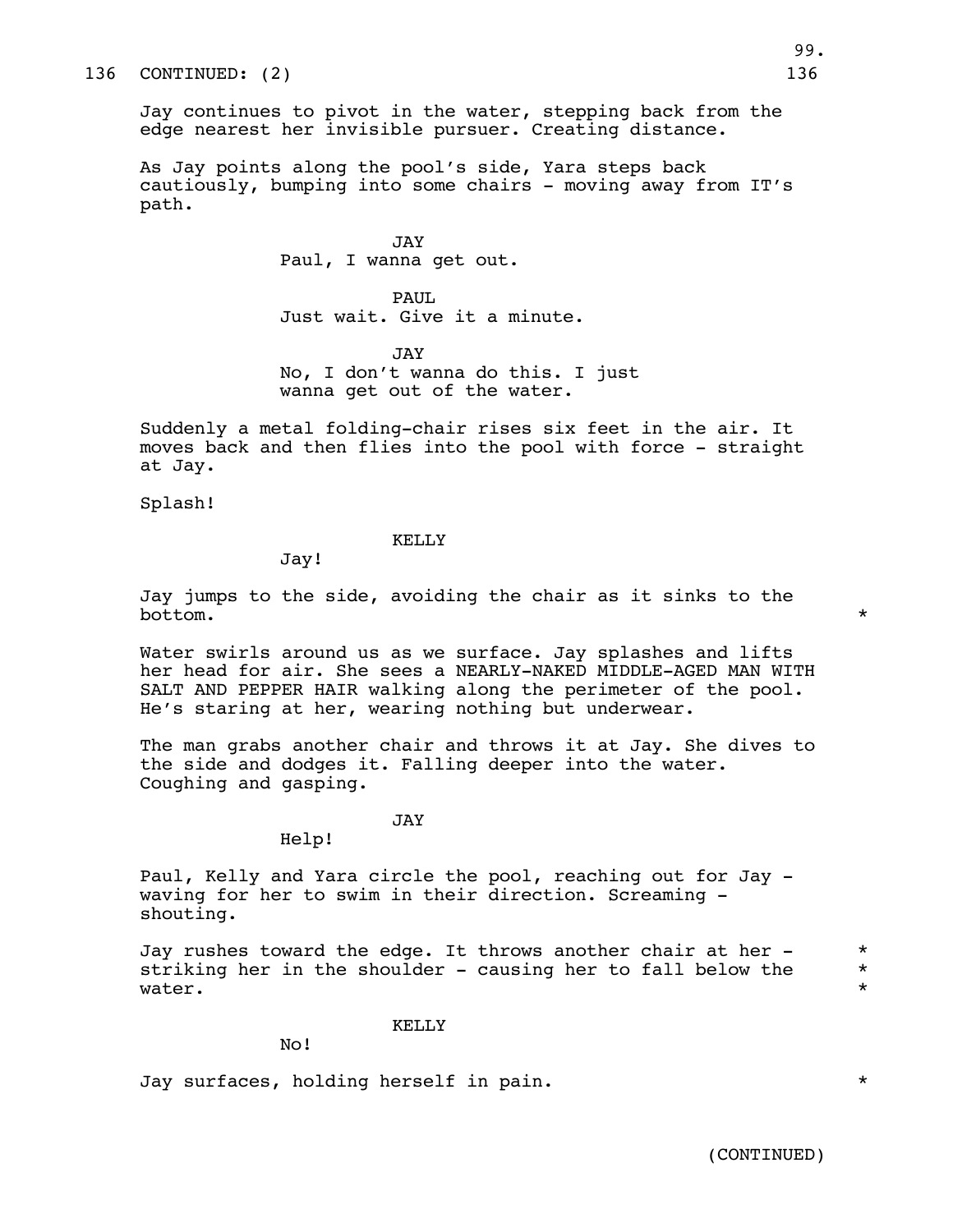She sees the man pick up a small television - still connected  $*$ to the outlet by an extension cord. He prepares to throw it offering her an odd smile.

Jay braces herself for a shock, covering her face from the projectile. The tv flies through the air - hurled recklessly.

#### KELLY

*Jay!!!!*

The tv misses Jay, but splashes down nearby - pulling with it the slack from the orange extension cord.

The outside lights flicker, but there are no sparks. No smoke. Jay is ok.

She looks back, realizing she's still alive and breathing.

#### KELLY

*You OK?*

JAY

Yeah.

 $YARA$   $*$ (smiling with relief) \* *It didn't work.*

KELLY *Thank Godddd.*

PAUL (to Jay)) Just keep pointing at it!

Jay paddles, pointing at the man while crying - trying to catch her breath. Yara and Kelly hover in the background, screaming and shouting for information.

# KELLY

# Where is it?!

Paul clumsily pulls the pistol from his bag, and runs in the direction that Jay's pointing. He aims the gun along the edge of the pool walkway. We see no monsters. No strange men.

An old set of pink electric curlers fly into the water kicked by something unseen.

SPLASH!!

Paul fires in the general direction of the curlers - taking a  $*$ guess.

BANG!!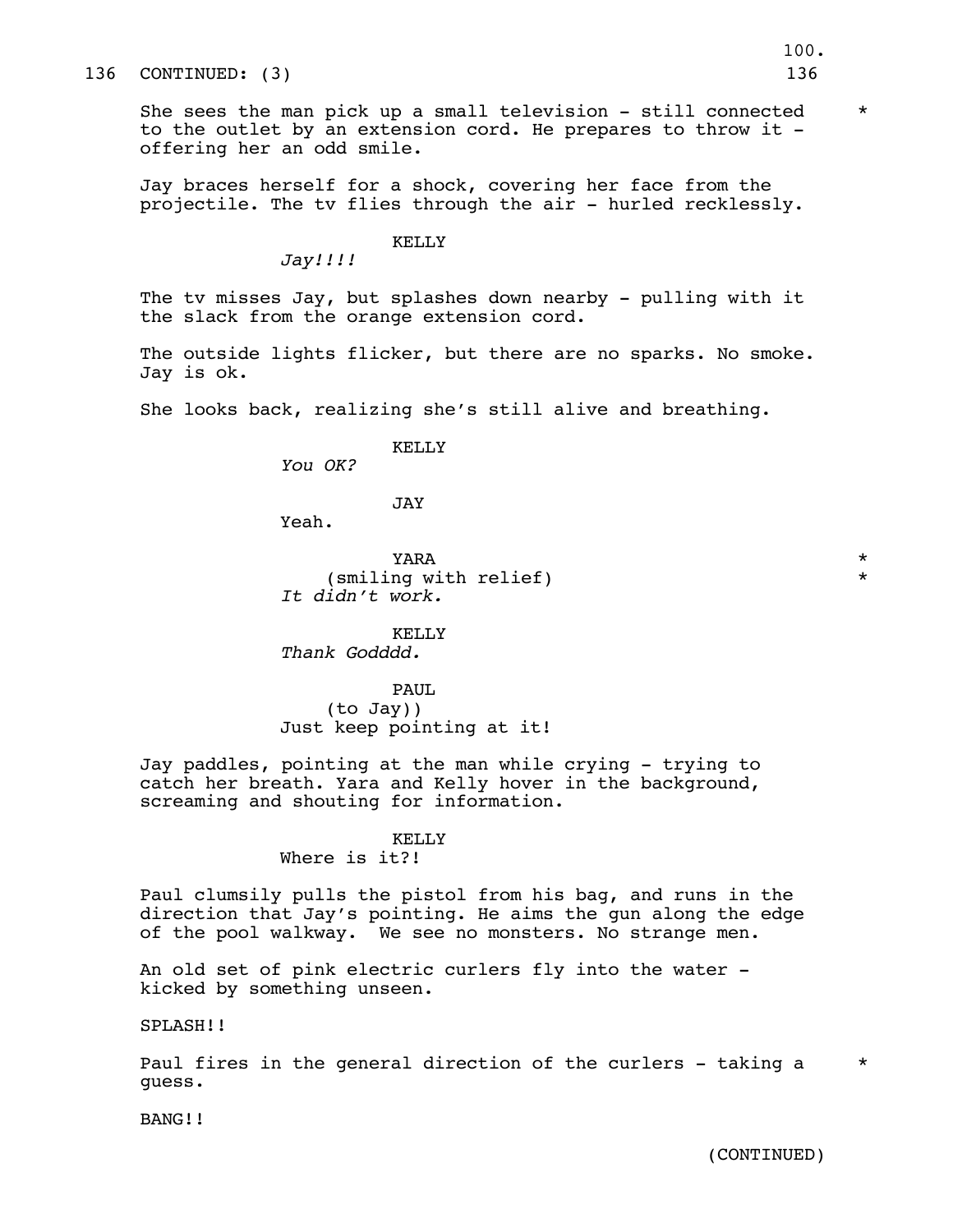JAY You missed it!

#### PAUL Where is it?

For an instant we see IT from Jay's POV. The man stares at her, but swings his hand out at Paul, reaching for him with a violent shake and tremor.

> **JAY** Watch out! Don't get too close.

The man throws another old appliance into the water, straight  $*$ at Jay. It misses her as the cord drops below the surface.

Yara circles, keeping her distance from the approaching IT.

Paul moves back and tries to aim. Once more, we see things from his POV: Jay madly pointing her finger from within the water.

# JAY

It's there!

Paul fires again. Across the pool, the bullet slices into Yara's leg.

### YARA

*Ahhh.*

Yara falls onto the ground - unnoticed by everyone.

JAY *No! It... missed!*

PAUL. Where?! *Here?! Here?*

JAY No! Right there!

Jay swings her hand, trying to direct the weapon by proxy. Paul tries to slowly adjust the direction of his gun.

The man grabs a household iron from the edge of the pool.

Paul fires. Yara screams in fright.

BANG!

Jay sees the shot connect with the man's left thumb and index finger - severing them. The flesh flies off and drops into the pool. Blood spouts.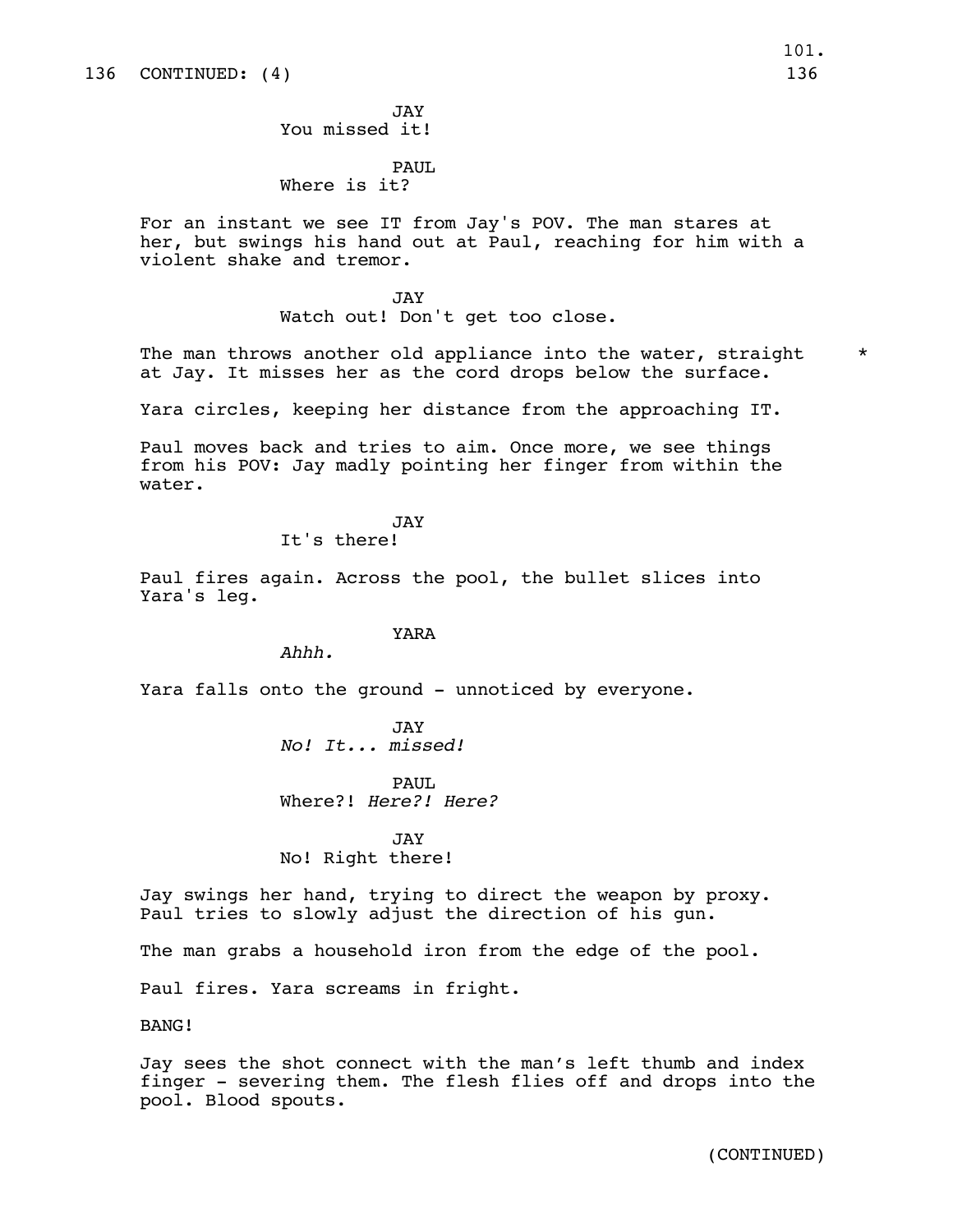136 CONTINUED: (5) 136

Kelly pulls an old bed-sheet from her backpack. Gaudy colors, swirling roses and a few large stains.

She unfolds the sheet, whipping it across the air. As it drifts down, a stain is visible across the center.

With his right hand, the man hurls the iron into the water hitting Jay's side below the surface. She crumples.  $*$ 

Paul tries to find a target.  $\star$ 

#### PAUL Where is it?!

Moving along the pool's edge, Kelly flags the sheet outward, letting it drift. It catches on something. She lets go and drops it down. The sheet collects over the moving figure of a man - revealing the thing walking amongst them. A person under an old worn sheet.

Yara gasps at the sight of it - shuffling past her.

Paul tries to steady his aim. He fires at IT.

BANG!

Jay watches as a shot slices through the man's head - covered by the old sheet. The bullet emerges from the other side. Blood sprays like vapor - constant and strong.

The impact causes the man to stumble forward. The geyser of blood from his head tips with him. He falls into the pool - no emotion - no pain.

SPLASH!!! \*

The sheet spreads along the surface, dropping down at the edges - waterlogged.

Jay quickly wades through the water toward Paul, Kelly and Yara - hands outstretched at the side of the pool.

Almost there... something pulls Jay below the surface.

Underwater - a hand is grasped tightly around Jay's ankle. She kicks and fights.

Gasping for air... there's only water... Jay thrashes and struggles.

Snaking extension cords - orange, white and brown - lead down  $*$ into the depths of the water - anchored by small domestic  $*$ appliances - a toaster, a television, irons, curlers and metal  $*$ chairs - dotting the bottom - littering the pool.  $*$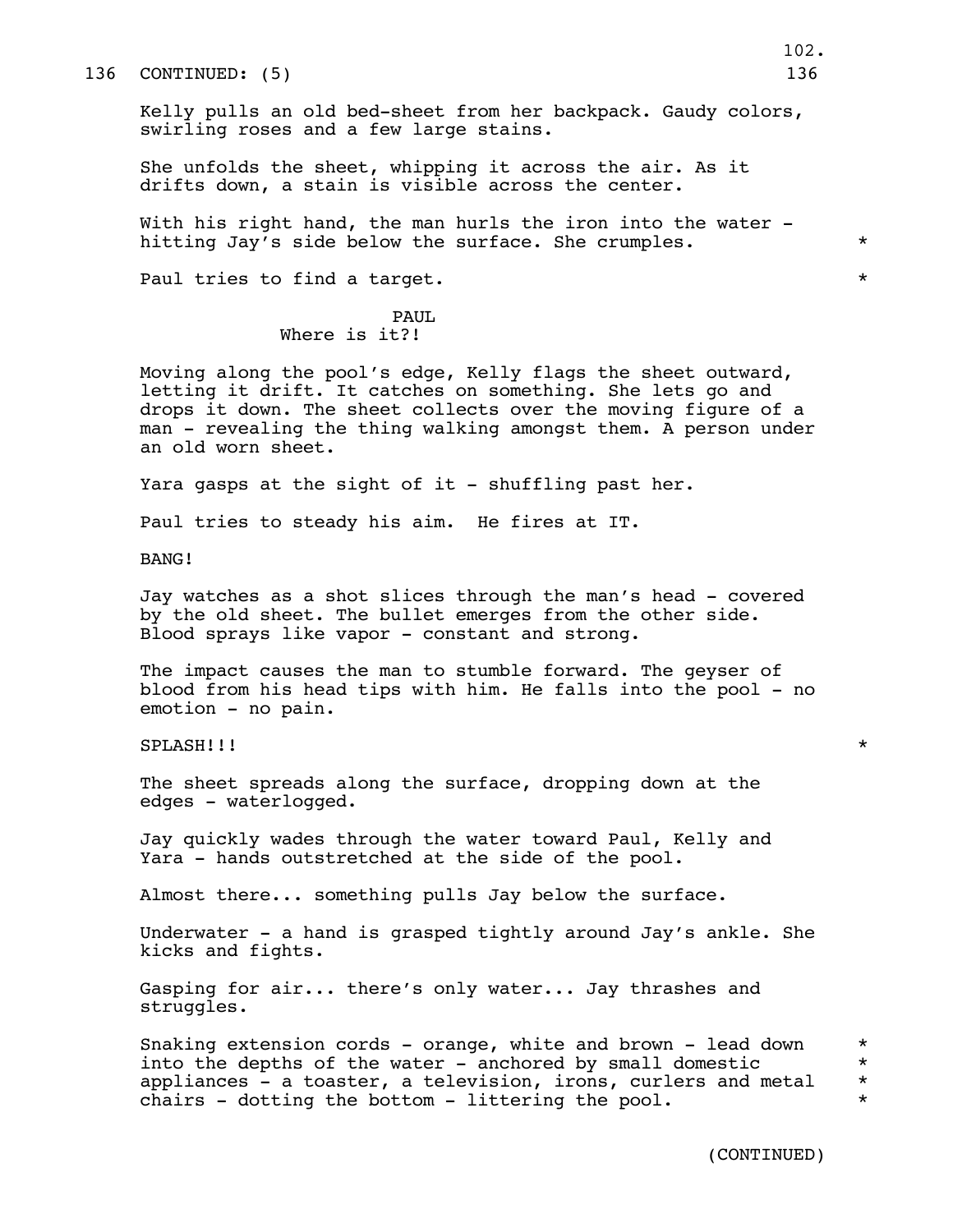|     |                                                                                                                                                                                   | 103.                             |
|-----|-----------------------------------------------------------------------------------------------------------------------------------------------------------------------------------|----------------------------------|
| 136 | CONTINUED: (6)                                                                                                                                                                    | 136                              |
|     | Kelly and Paul's POV - they watch as Jay is pulled deeper<br>underwater - kicking and fighting against nothing.                                                                   |                                  |
|     | Yara wails loudly nearby.                                                                                                                                                         |                                  |
|     | Paul raises the gun toward the water.                                                                                                                                             | $^\star$                         |
|     | Jay's POV - Jay continues to struggle underwater. The man<br>holds her tightly by the ankle. We watch from a distance, the<br>debris of appliances and wires framing their fight. | $^\star$<br>$^\star$<br>$^\star$ |
|     | A bullet trail forms through the water, zipping past Jay and<br>the man.                                                                                                          | $^\star$<br>$^\star$             |
|     | Then another.                                                                                                                                                                     | $^\star$                         |
|     | A third trail strikes the man in the back, releasing a large<br>swirl of blood. He let's go of Jay and she swims upward.                                                          | $^\star$<br>$^\star$             |
|     | Paul and Kelly pull Jay from the water, dragging her onto the<br>ground. Coughing and choking, she crawls further along the<br>tile - in terrible pain.                           | $^\star$                         |
|     | Her ankle is covered in a red rash.                                                                                                                                               |                                  |
|     | Jay sits, soaking wet, on the floor, clutching her ankle - her<br>cast hangs limp to her side.                                                                                    |                                  |
|     | A moment of silence. Coughing and crying.                                                                                                                                         |                                  |
|     | Kelly holds tightly to Yara's bleeding leg.                                                                                                                                       | $^\star$                         |
|     | We hear the rain on the windows and some thunder claps above.                                                                                                                     | $^\star$                         |
|     | Paul looks down into the clear pool water - seeing only the<br>extension cords and household objects. We don't see the IT nor<br>its blood.                                       | $^\star$<br>$^\star$<br>$^\star$ |
|     | PAUL<br>Jay, do you see it? Is it still down<br>there?                                                                                                                            | $^\star$<br>$^\star$<br>$^\star$ |
|     | Jay peers over the edge.                                                                                                                                                          | $^\star$                         |
|     | We watch from above as Jay stares down into the pool. Instead<br>of water, we see only deep red blood. Everything below the<br>surface is obscured by the dense liquid.           | $^\star$<br>$^\star$<br>$^\star$ |
|     | A pool of blood.                                                                                                                                                                  | $^\star$                         |
|     | As Jay stares in horror, we hear a cacophony of sounds -<br>screeches and sirens - laughter and grunting - a birthing<br>scream - children yelling - her mother's laughter        | $^\star$<br>$^\star$<br>$^\star$ |
|     | 136A OMITTED                                                                                                                                                                      | 136A<br>$^\star$                 |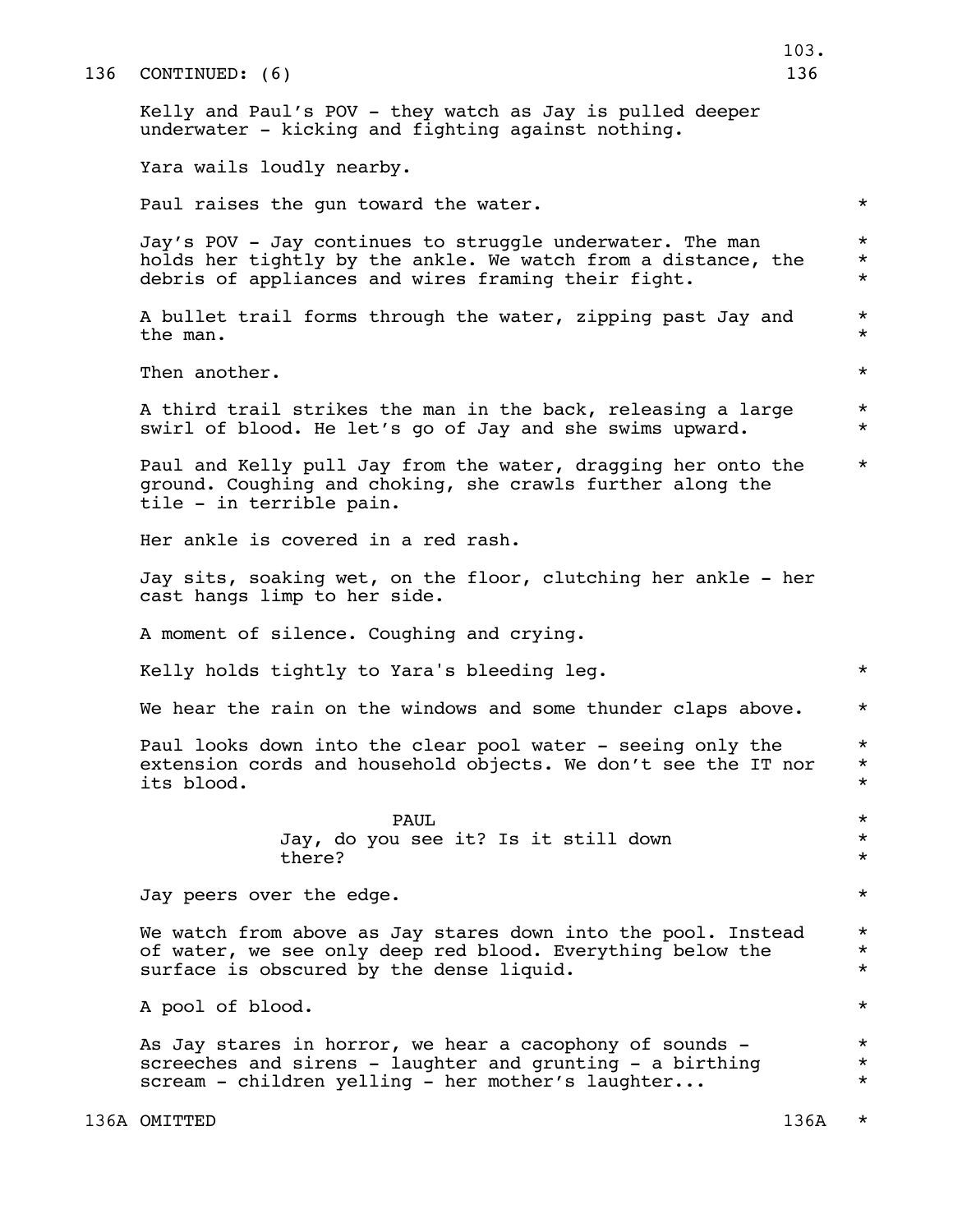140 INT. PAUL'S BASEMENT REC ROOM - NIGHT 140

A chair is propped against the door.  $*$ 

Jay and Paul are laying on the couch - an old blanket covering their bodies.

Jay looks into his eyes and waits for a sign. He nods his head with love and anticipation.

Jay moves on top of him - sitting up, pulling the blanket over herself. They fumble underneath and begin to make love.

Paul nervously touches her face. Staring up lovingly.

She kisses him - holding her cast to her side.

They stare into each others eyes. For the first time they are thinking only of each other.

A moment of connection through the physical. Rain against the basement window.

They move slowly with pleasure.

JAY I feel like I'm hurting you.

Paul looks up at her.

#### PAUL.

You're not.

Jay nods and continues.

She pushes harder against him - exhaling - smiling down at him.

Paul stares at Jay's face.

We watch from across the room now. The quiet basement. A thunderstorm outside. The young lovers on an old couch.

140A INT. PAUL'S BASEMENT REC ROOM - NIGHT 140A

Wrapped in the blanket, holding each other, Jay and Paul rest. Faces close together. Whispering.

> PAUL. Do you feel any different?

Jay shakes her head. No.

JAY

Do you?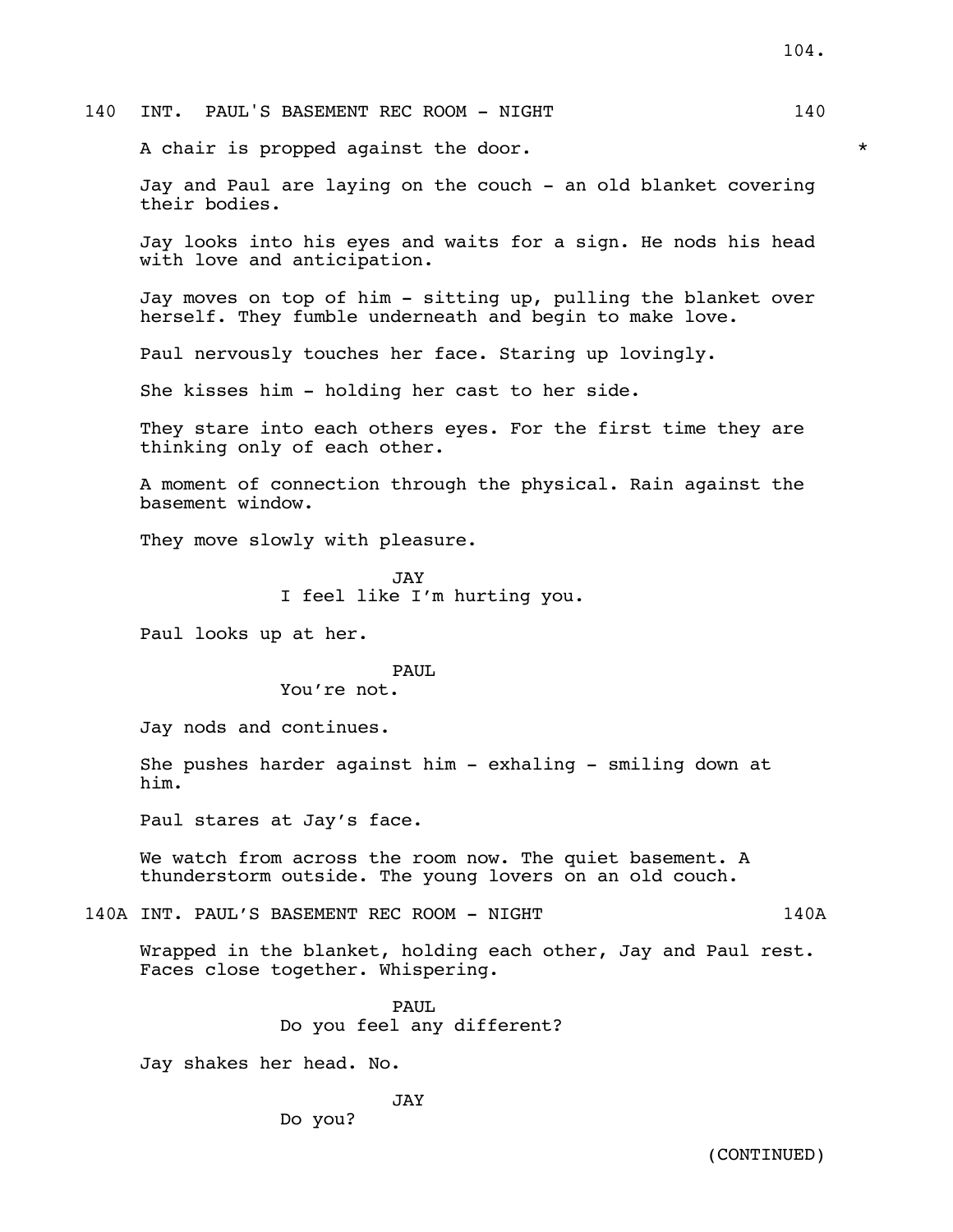PAUL

No.

Jay kisses Paul.

137 INT. JAY'S BEDROOM - NIGHT 137 137

Jay lays under her sheets - a cartoon bandaid across her temple - a new cast on her arm. Mrs. Height sits on the edge of the bed, rubbing her back. Softly.

On the dresser, we see a glass of wine and an old family portrait. Jay is a young girl. Kelly is a baby. Their mother, young and pretty smiles alongside Jay's father, a middle-aged man with salt and pepper hair. He grins happily into the camera. His smile is identical to the one he offered Jay at the pool.

142 INT. PAUL'S CAR - DUSK 142 \*

Paul drives through a run-down neighborhood within the inner \* city. He stares at a row of prostitutes. Tight skirts. \* Revealing tops.  $\star$ 

They eye him. Paul watches them as he passes. The women  $*$ appear to move in slow motion.  $*$ 

138 INT. HOSPITAL - DAY 138

Jay sits across from Paul in Yara's hospital room. He lays \* back in a chair – eyes closed and napping.  $*$ 

Yara is eating in bed, as she reads something from her phone.

YARA (reading with food in her mouth) "When there is torture there is pain and wounds, physical agony, and all this distracts the mind from mental suffering, so that one is tormented only by the wounds until the moment of death."

Yara pauses to take a sip of milk through a straw - noisily she slurps.